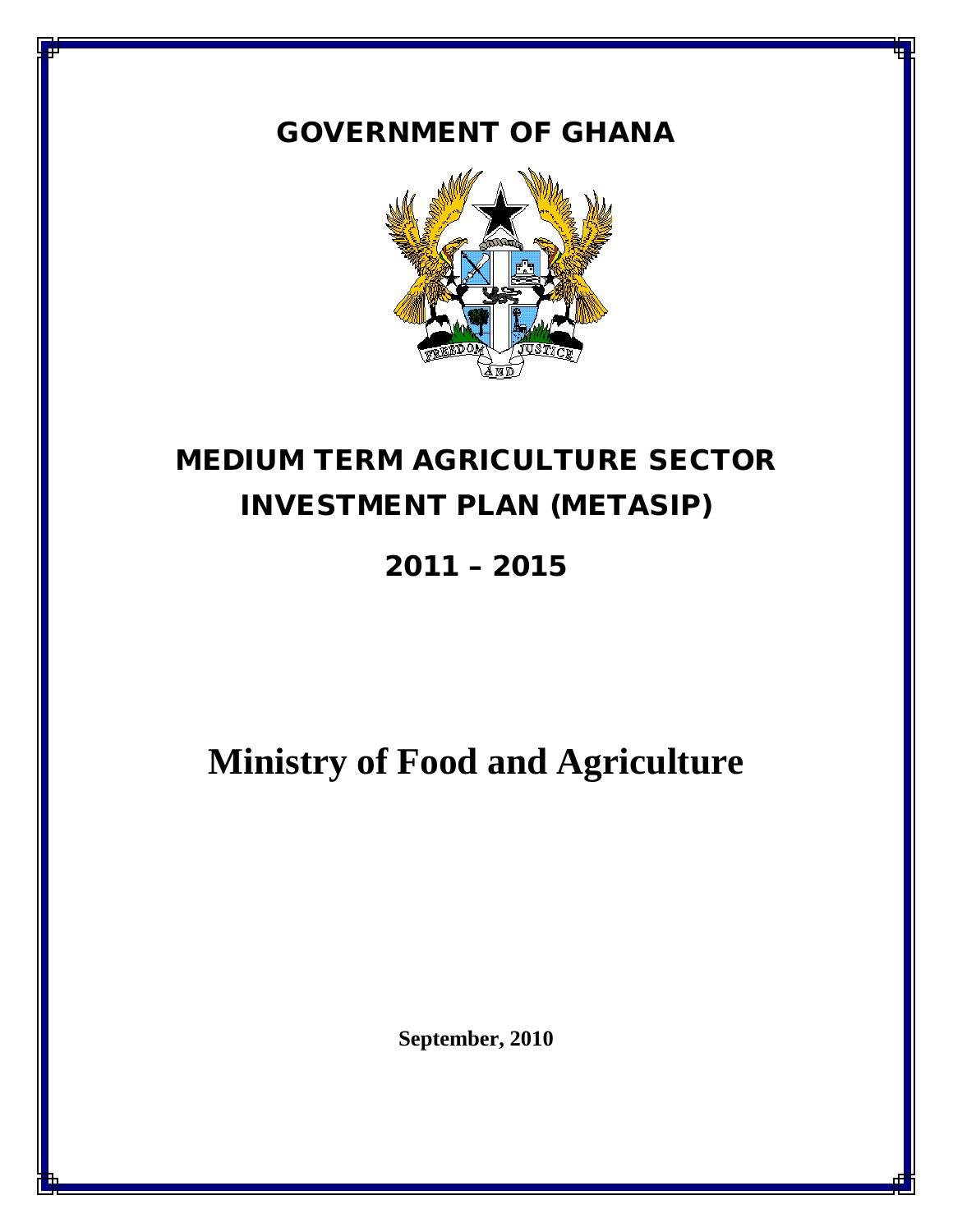| 1.1   |                                                                                                 |  |
|-------|-------------------------------------------------------------------------------------------------|--|
| 1.2   |                                                                                                 |  |
| 1.3   |                                                                                                 |  |
| 1.4   |                                                                                                 |  |
|       | 1.4.1                                                                                           |  |
|       | 1.4.2                                                                                           |  |
|       | 1.4.3                                                                                           |  |
| 1.5   | ALIGNMENT WITH NATIONAL AND INTERNATIONAL FRAMEWORKS 3                                          |  |
| 1.6   |                                                                                                 |  |
|       |                                                                                                 |  |
|       |                                                                                                 |  |
| 2.1   |                                                                                                 |  |
| 2.2   |                                                                                                 |  |
|       | 2.2.1                                                                                           |  |
|       | 2.2.2                                                                                           |  |
|       | 2.2.3                                                                                           |  |
|       | 2.2.4                                                                                           |  |
|       | 2.2.5                                                                                           |  |
| 2.3   |                                                                                                 |  |
|       | 2.3.1                                                                                           |  |
| 2.3.2 |                                                                                                 |  |
| 2.4   |                                                                                                 |  |
| 2.5   | AGRICULTURAL FINANCE, IMPLEMENTATION AND MONITORING AND EVALUATION                              |  |
|       |                                                                                                 |  |
|       |                                                                                                 |  |
|       | 2.5.2                                                                                           |  |
|       | 2.5.3                                                                                           |  |
|       | Experiences of some Past and Current Agricultural Programmes and Projects17<br>2.5.4<br>2.5.4.1 |  |
|       | 2.5.4.2                                                                                         |  |
|       |                                                                                                 |  |
|       | 3. DESCRIPTION OF PROGRAMMES AND JUSTIFICATION FOR PRIORITIES21                                 |  |
| 3.1   |                                                                                                 |  |
| 3.2   |                                                                                                 |  |
| 3.3   |                                                                                                 |  |
| 3.4   |                                                                                                 |  |
| 3.5   | PROGRAMME 3: INCREASED COMPETITIVENESS AND ENHANCED INTEGRATION                                 |  |
|       |                                                                                                 |  |
| 3.6   | PROGRAMME 4: SUSTAINABLE MANAGEMENT OF LAND AND ENVIRONMENT 45                                  |  |
| 3.7   | PROGRAMME 5: SCIENCE AND TECHNOLOGY APPLIED IN FOOD AND AGRICULTURE                             |  |
|       |                                                                                                 |  |
| 3.8   |                                                                                                 |  |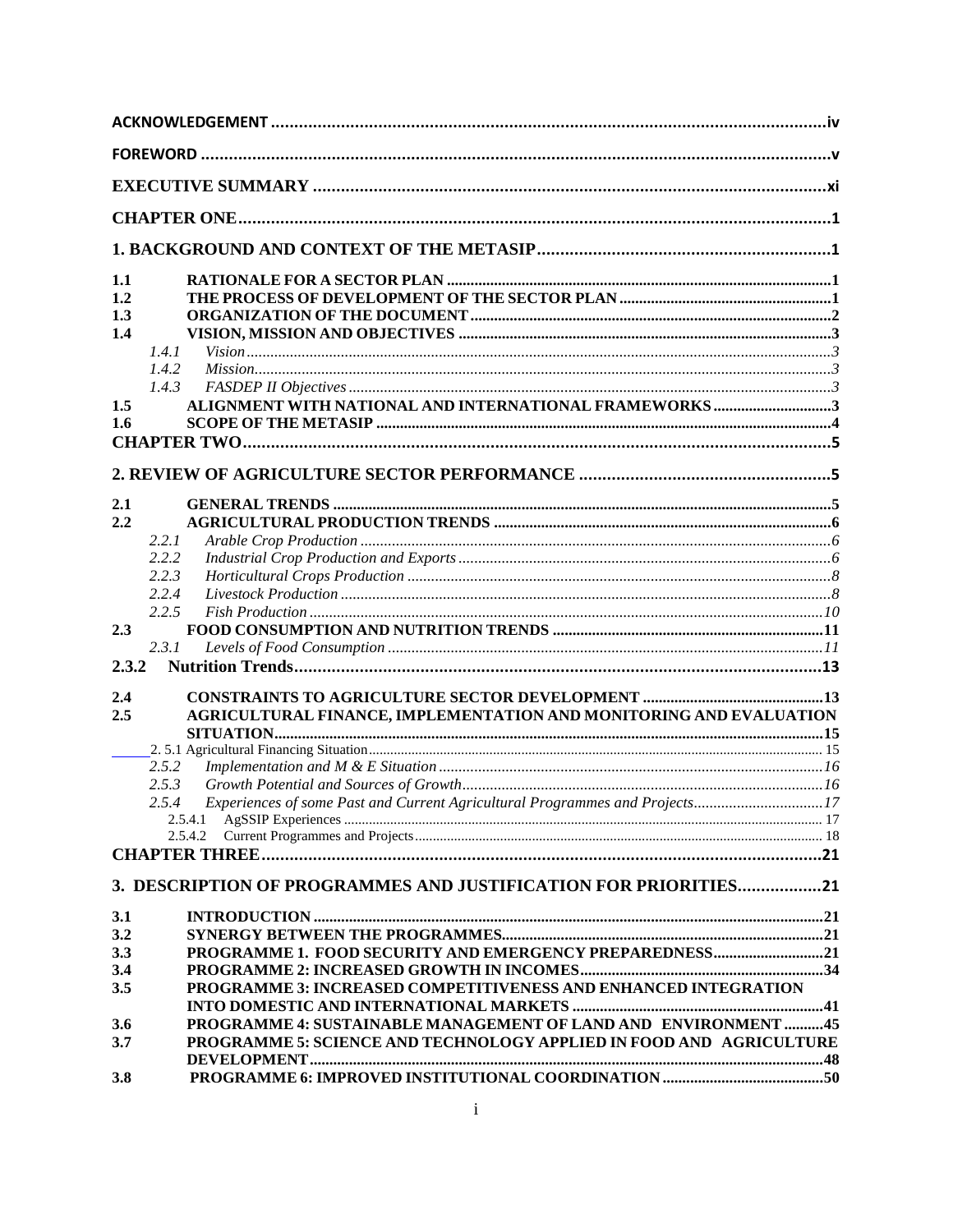| 5.1<br>5.2<br>5.3<br>5.4<br>7.1<br>7.2<br>7.2.1.<br>9.1<br>9.2<br>REVIEW OF THE MONITORING AND EVALUATION SYSTEM IN THE AGRICULTURAL<br>11.2<br><b>SECTOR</b><br>STRENGTHENING THE CURRENT M&E SYSTEM UNDER THE SECTOR PLAN 83<br>11.3<br>11.3.1<br>11.3.2<br>11.3.3<br>11.3.4<br>11.3.5<br>11.3.6. |  |  |
|-----------------------------------------------------------------------------------------------------------------------------------------------------------------------------------------------------------------------------------------------------------------------------------------------------|--|--|
|                                                                                                                                                                                                                                                                                                     |  |  |
|                                                                                                                                                                                                                                                                                                     |  |  |
|                                                                                                                                                                                                                                                                                                     |  |  |
|                                                                                                                                                                                                                                                                                                     |  |  |
|                                                                                                                                                                                                                                                                                                     |  |  |
|                                                                                                                                                                                                                                                                                                     |  |  |
|                                                                                                                                                                                                                                                                                                     |  |  |
|                                                                                                                                                                                                                                                                                                     |  |  |
|                                                                                                                                                                                                                                                                                                     |  |  |
|                                                                                                                                                                                                                                                                                                     |  |  |
|                                                                                                                                                                                                                                                                                                     |  |  |
|                                                                                                                                                                                                                                                                                                     |  |  |
|                                                                                                                                                                                                                                                                                                     |  |  |
|                                                                                                                                                                                                                                                                                                     |  |  |
|                                                                                                                                                                                                                                                                                                     |  |  |
|                                                                                                                                                                                                                                                                                                     |  |  |
|                                                                                                                                                                                                                                                                                                     |  |  |
|                                                                                                                                                                                                                                                                                                     |  |  |
|                                                                                                                                                                                                                                                                                                     |  |  |
|                                                                                                                                                                                                                                                                                                     |  |  |
|                                                                                                                                                                                                                                                                                                     |  |  |
|                                                                                                                                                                                                                                                                                                     |  |  |
|                                                                                                                                                                                                                                                                                                     |  |  |
|                                                                                                                                                                                                                                                                                                     |  |  |
|                                                                                                                                                                                                                                                                                                     |  |  |
|                                                                                                                                                                                                                                                                                                     |  |  |
|                                                                                                                                                                                                                                                                                                     |  |  |
|                                                                                                                                                                                                                                                                                                     |  |  |
|                                                                                                                                                                                                                                                                                                     |  |  |
|                                                                                                                                                                                                                                                                                                     |  |  |
|                                                                                                                                                                                                                                                                                                     |  |  |
|                                                                                                                                                                                                                                                                                                     |  |  |
|                                                                                                                                                                                                                                                                                                     |  |  |
|                                                                                                                                                                                                                                                                                                     |  |  |
|                                                                                                                                                                                                                                                                                                     |  |  |
|                                                                                                                                                                                                                                                                                                     |  |  |
|                                                                                                                                                                                                                                                                                                     |  |  |
|                                                                                                                                                                                                                                                                                                     |  |  |
|                                                                                                                                                                                                                                                                                                     |  |  |
|                                                                                                                                                                                                                                                                                                     |  |  |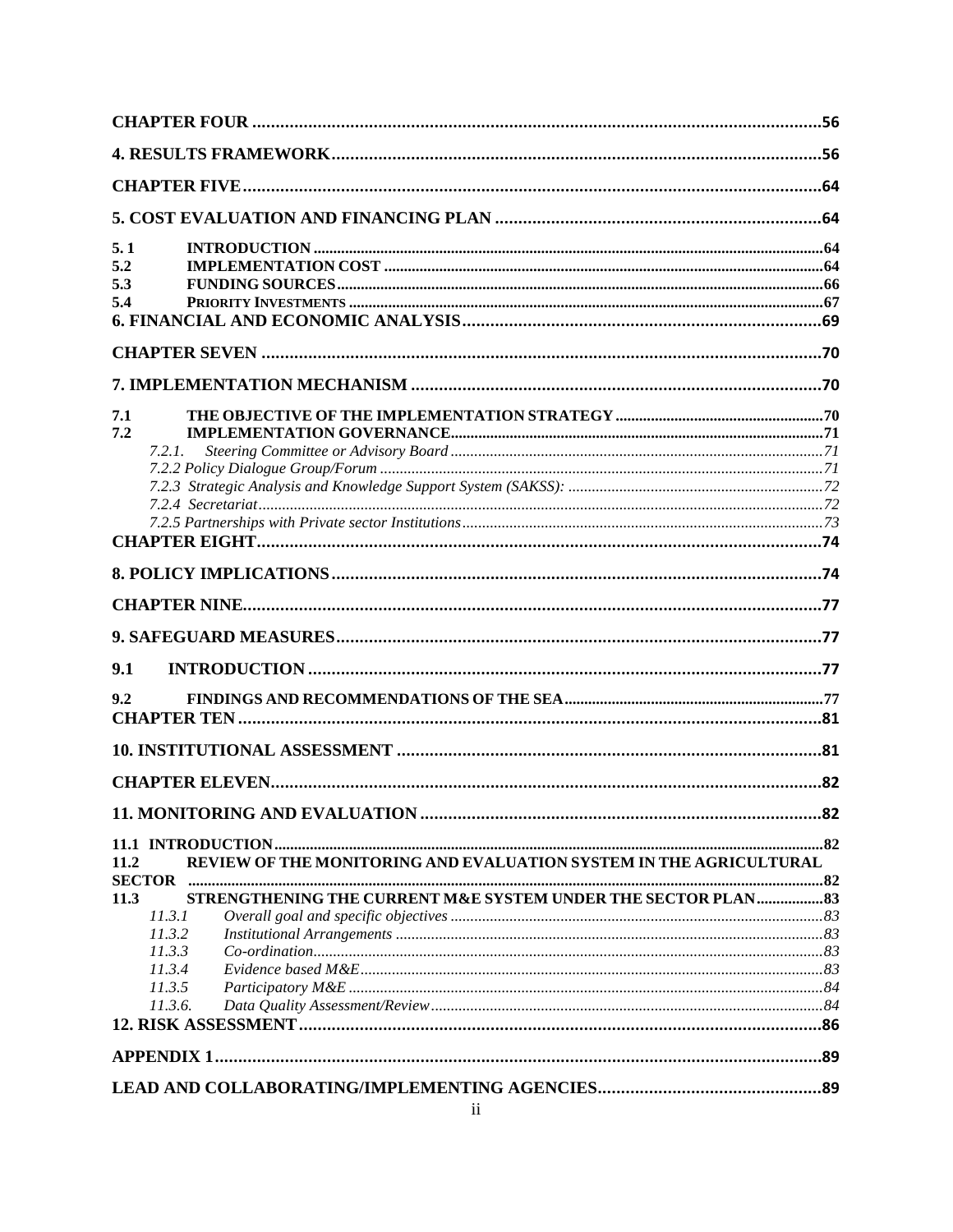# **LIST OF TABLES**

| TABLE 1: SHARE OF AGRICULTURE IN GROSS DOMESTIC PRODUCT: 2000-2008  5            |  |
|----------------------------------------------------------------------------------|--|
|                                                                                  |  |
| TABLE 3: 2008. AREA AND PRODUCTION OF SELECTED HORTICULTURAL CROPS IN GHANA 8    |  |
|                                                                                  |  |
|                                                                                  |  |
| TABLE 6: DOMESTIC FOOD SUPPLY AND DEMAND OF KEY STAPLES (2005 -2008), '000 MT 12 |  |
| TABLE 7: AVERAGE YIELDS OF SELECTED FOOD CROP AND COMPARISON WITH ACHIEVABLE     |  |
|                                                                                  |  |
| TABLE 8: FASDEP OBJECTIVES AND ON-GOING AND PLANNED PROJECTS  19                 |  |
|                                                                                  |  |
|                                                                                  |  |
|                                                                                  |  |
|                                                                                  |  |
|                                                                                  |  |
|                                                                                  |  |
|                                                                                  |  |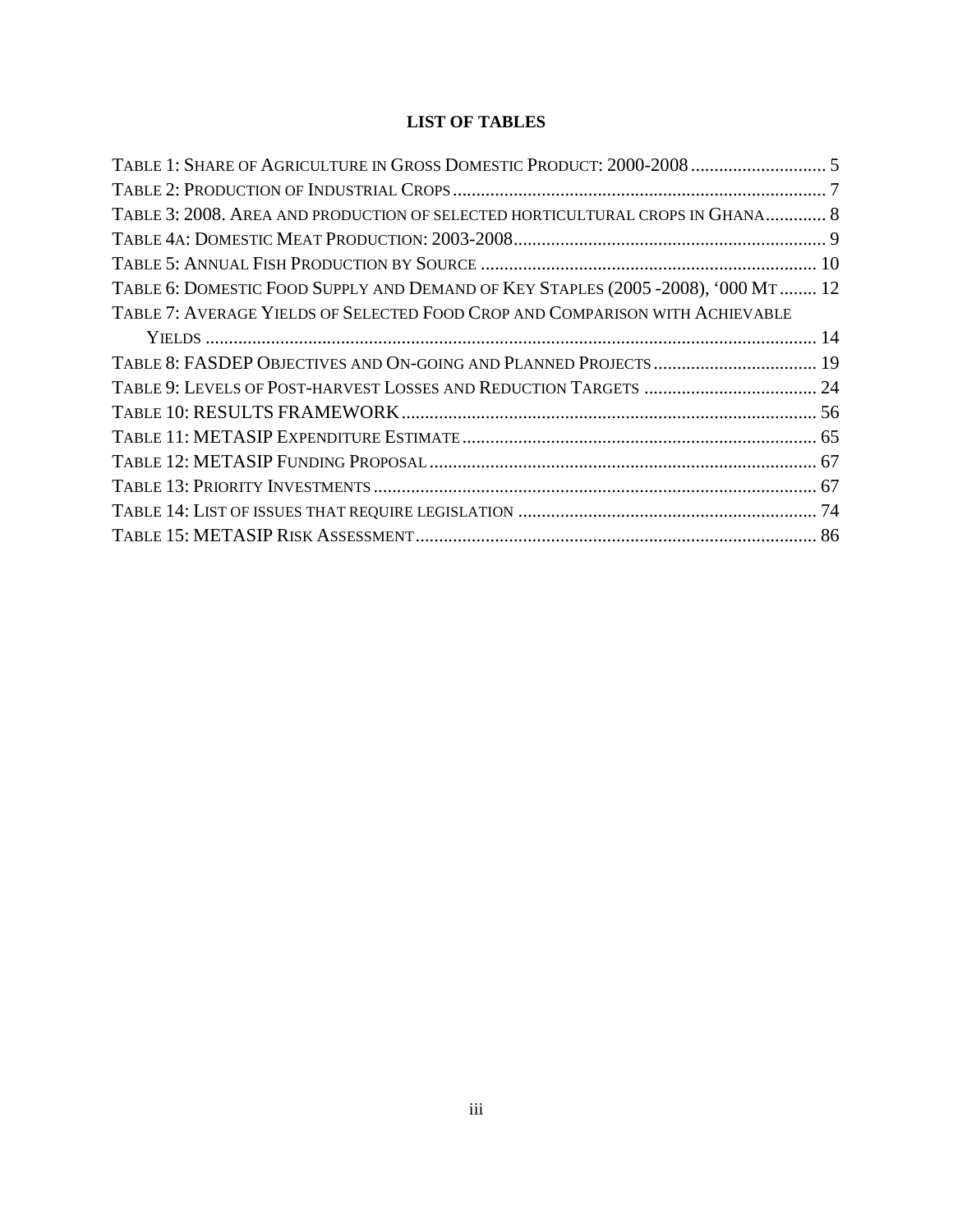# <span id="page-4-0"></span>**ACKNOWLEDGEMENT**

We acknowledge the contribution and support of all MDAs who participated in the preparation of the Medium Term Agriculture Sector Investment Plan (METASIP) and our partners both local and international that provided technical and financial support. Our special thanks go to the consultants Prof. Saa Ditto of University for Development Studies, Prof. Ramatu M. Al-Hassan of University of Ghana and Deloitte & Touche, Ghana.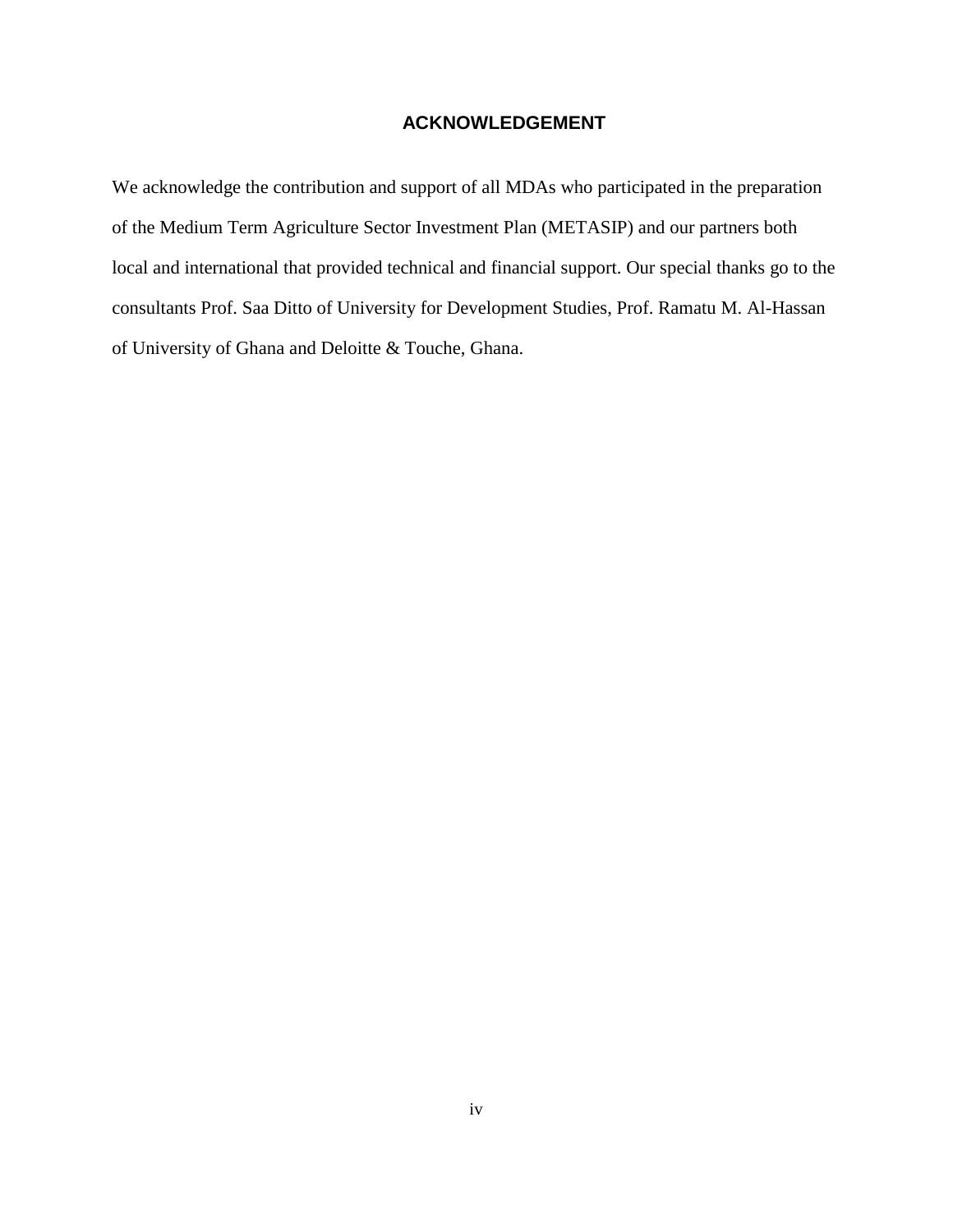#### **FOREWORD**

<span id="page-5-0"></span>The Agriculture sector is key to overall economic growth and development of Ghana. In the national development agenda, agriculture is expected to lead the growth and structural transformation of the economy and maximize the benefits of accelerated growth. Significant improvements in the productivity of the agriculture sector are required to raise the average real incomes of Ghanaians as a whole. The food and agriculture sector also has direct impact on the attainment of at least five of the Millennium Development Goals (MDGs).

The Ministry of Food and Agriculture (MOFA) is the lead agency responsible for the agricultural sector within the context of a coordinated Government Programme. To carry out its function, plans and programmes are coordinated through policy and strategy frameworks. In this regard, MOFA facilitated the preparation of the Food and Agriculture Sector Development Policy (FASDEP II) and the Medium Term Agriculture Sector Investment Plan (METASIP 2011-2015). The FASDEP II states the long term policy objectives of government in relation to the development of the agriculture sector aimed at ensuring that the sector's stakeholders are best positioned to take advantage of the emerging opportunities.

The METASIP is the investment plan to implement the medium term (20011-2015) programmes of the policy. It has been developed achieve a target agricultural GDP growth of at least 6% annually, halving poverty by 2015 in consonance with MDG 1 and based on government expenditure allocation of at least 10% within the Plan period (2011–2015). The METASIP is consistent with the ECOWAS Agriculture Policy and NEPAD´s Comprehensive Africa Agriculture Development Programme (ECOWAP/CAADP) which provide an integrated framework to support agricultural growth, rural development and food security in the African region.

The METASIP, a result of a consultative, technical and budgetary process, identifies results and resource requirements and roles that the stakeholders in the sector will play in its implementation. It takes into account ongoing projects and is intended to drive the application of a Sector-Wide Approach (AgSWAp) to bring on board sector stakeholders in effective coordination and participation under the CAADP Compact signed in October 2009.

Greater involvement of the private sector is planned for the growth and development of the sector and its transformation in service delivery, as well as investment and management of the sector as a whole. A second level of stakeholder participation is that between MOFA and other Ministries, Departments and Agencies (MDA's) whose policies impact on the agricultural sector. A third level of participation relates to service delivery to smallholders, especially the poor, by reducing transaction costs. Various types of linkages are outlined to be established between smallholders and agribusiness, to facilitate access to input, research, technology and product markets, as well as other essential services. Agricultural sector policies are supported with technical and financial support from development partners and financial institutions and this forms a fourth level of participation. A key aspect of the objective of coordination of stakeholder participation is the harmonisation of actions of government and partners for synergy of operations and maximum results for accelerated growth.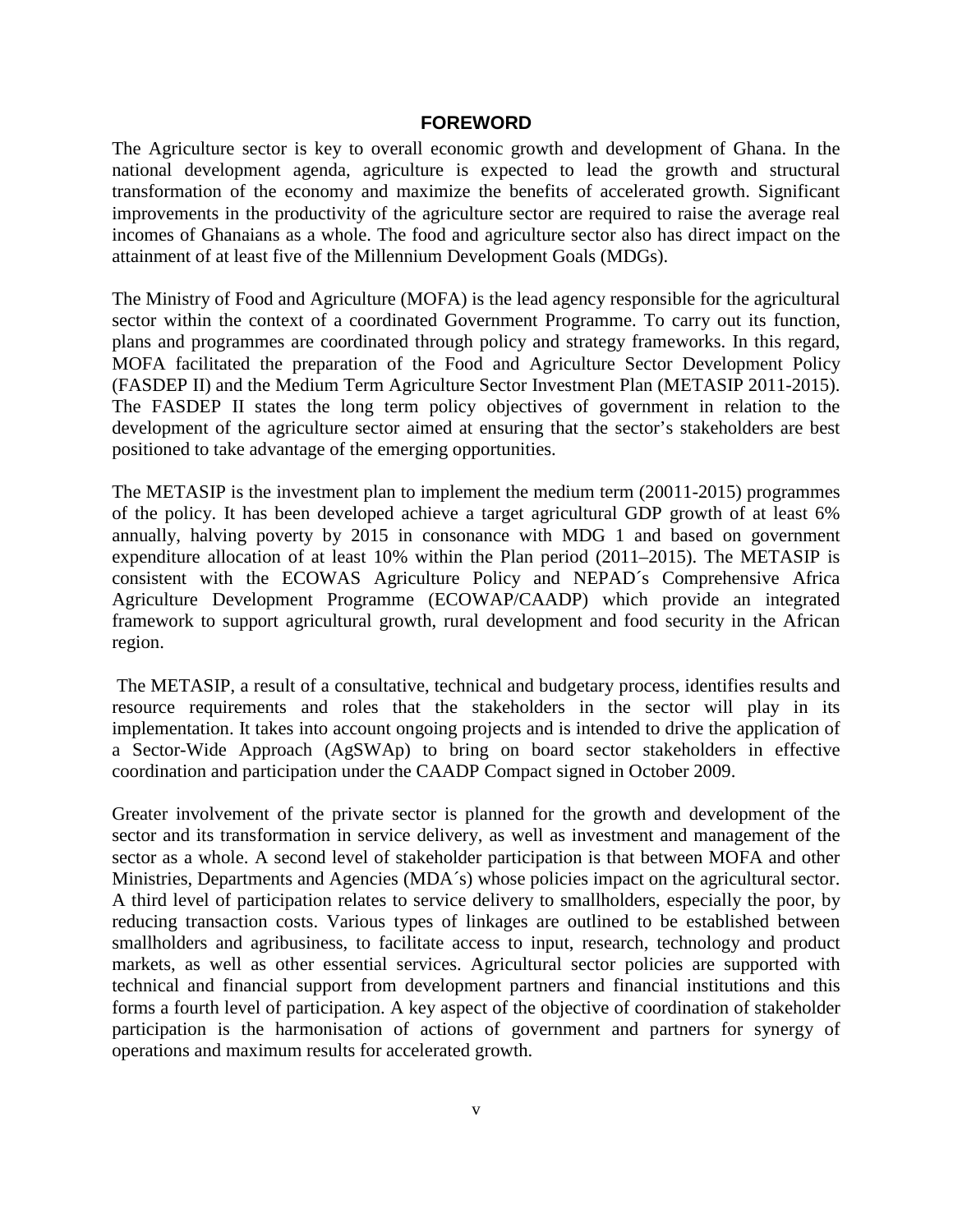At the decentralized levels, programmes and activities have been prioritized according to the relative needs, importance and competitive advantage of the respective regions and districts. This will inform decentralized level planning, budget determination and contributions by stakeholders.

Through cooperation, coordination and commitment of all sector stakeholders (MDAs, Private Sector, including Farmers, Processors, Traders, NGOs, Traditional Rulers and Civil Society, Development Partners among others), the country can overcome most of the challenges facing the food and agriculture sector to enhance growth, create employment, increase incomes, reduce poverty and achieve food security for its people within the context of an environmentally sustainable and transformed rural economy.

HON.MINISTER FOR FOOD AND AGRICULTURE KWESI AHWOI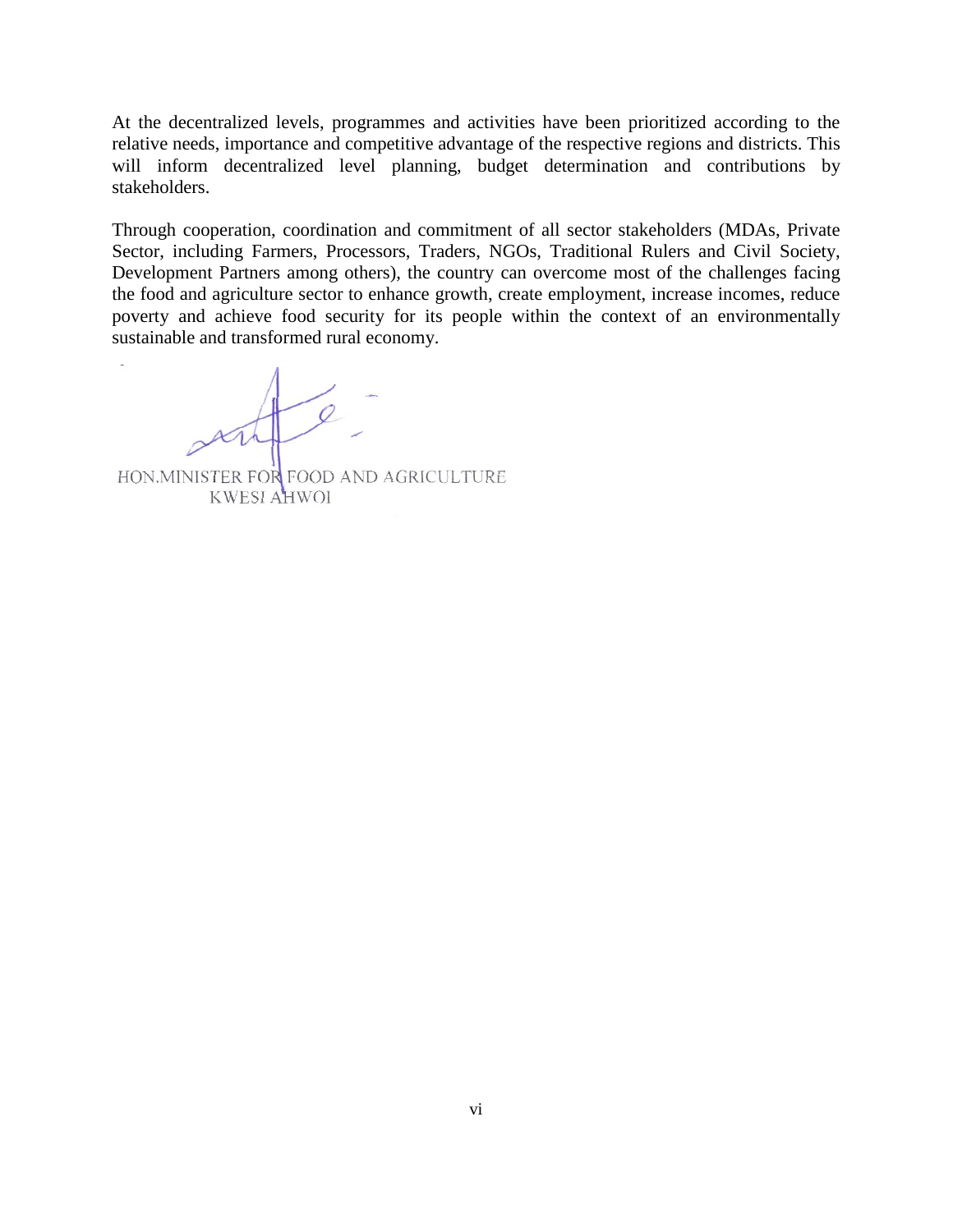# **LIST OF ACRONYMS**

| <b>ADB</b>          | <b>Agricultural Development Bank</b>                                                                                                                                   |  |  |  |  |  |
|---------------------|------------------------------------------------------------------------------------------------------------------------------------------------------------------------|--|--|--|--|--|
| <b>AEA</b>          | <b>Agricultural Extension Agent</b>                                                                                                                                    |  |  |  |  |  |
| <b>AESD</b>         | <b>Agricultural Engineering Services Directorate</b>                                                                                                                   |  |  |  |  |  |
| AgGDP               | <b>Agriculture Gross Domestic Product</b>                                                                                                                              |  |  |  |  |  |
| AgSSIP              | Agriculture Services Sub-sector Investment Programme                                                                                                                   |  |  |  |  |  |
| <b>AMA</b>          | <b>Accra Metropolitan Assembly</b>                                                                                                                                     |  |  |  |  |  |
| <b>APD</b>          | <b>Animal Production Directorate</b>                                                                                                                                   |  |  |  |  |  |
| <b>APFOG</b>        | Apex Farmers Organisation of Ghana                                                                                                                                     |  |  |  |  |  |
| <b>APR</b>          | <b>Annual Progress Report</b>                                                                                                                                          |  |  |  |  |  |
| <b>ARI</b>          | <b>Animal Research Institute</b>                                                                                                                                       |  |  |  |  |  |
| <b>BOG</b>          | <b>Bank of Ghana</b>                                                                                                                                                   |  |  |  |  |  |
| <b>BOPP</b>         | <b>Benso Oil Palm Plantation</b>                                                                                                                                       |  |  |  |  |  |
| <b>CAADP</b>        | Comprehensive African Agricultural Development Programme                                                                                                               |  |  |  |  |  |
| <b>CAHWs</b>        | <b>Community Animal Health Workers</b>                                                                                                                                 |  |  |  |  |  |
| <b>CARGS</b>        | Competitive Agricultural Research Grant System                                                                                                                         |  |  |  |  |  |
| <b>CBFMC</b>        | <b>Community Based Fisheries Management Committee</b>                                                                                                                  |  |  |  |  |  |
| <b>CEPS</b>         | <b>Customs Excise and Preventive Service</b>                                                                                                                           |  |  |  |  |  |
| <b>CFSVA</b>        | Comprehensive Food Security and Vulnerability Analysis                                                                                                                 |  |  |  |  |  |
| <b>CGIAR</b>        | Consultative Group for International Agricultural Research                                                                                                             |  |  |  |  |  |
| <b>CGS</b>          | <b>Competitive Grants Scheme</b>                                                                                                                                       |  |  |  |  |  |
| <b>CLWs</b>         | <b>Community Livestock Workers</b>                                                                                                                                     |  |  |  |  |  |
| <b>COCOBOD</b>      | Cocoa Board                                                                                                                                                            |  |  |  |  |  |
| <b>WECARD/CORAF</b> | West and Central Africa Council for Agricultural Research and<br>Development/Counseil Ouest et Centre Africain pour la Recherche et le<br><b>Development Agricoles</b> |  |  |  |  |  |
| <b>CSD</b>          | Crop Services Directorate                                                                                                                                              |  |  |  |  |  |
| <b>CSIR</b>         | <b>Council for Scientific and Industrial Research</b>                                                                                                                  |  |  |  |  |  |
| <b>DADU</b>         | District Agricultural Development Unit                                                                                                                                 |  |  |  |  |  |
| <b>DAES</b>         | Directorate of Agricultural Extension Services                                                                                                                         |  |  |  |  |  |
| DCGE                | Dynamic Computable General Equilibrium Model                                                                                                                           |  |  |  |  |  |
| <b>DOF</b>          | Directorate of Fisheries                                                                                                                                               |  |  |  |  |  |
| <b>DPO</b>          | <b>Development Policy Operation</b>                                                                                                                                    |  |  |  |  |  |
| <b>DPs</b>          | <b>Development Partners</b>                                                                                                                                            |  |  |  |  |  |
| <b>DVD</b>          | Digital Video Disc                                                                                                                                                     |  |  |  |  |  |
| <b>ECOWAP</b>       | <b>ECOWAS Agricultural Policy</b>                                                                                                                                      |  |  |  |  |  |
| <b>ECOWAS</b>       | <b>Economic Community of West African States</b>                                                                                                                       |  |  |  |  |  |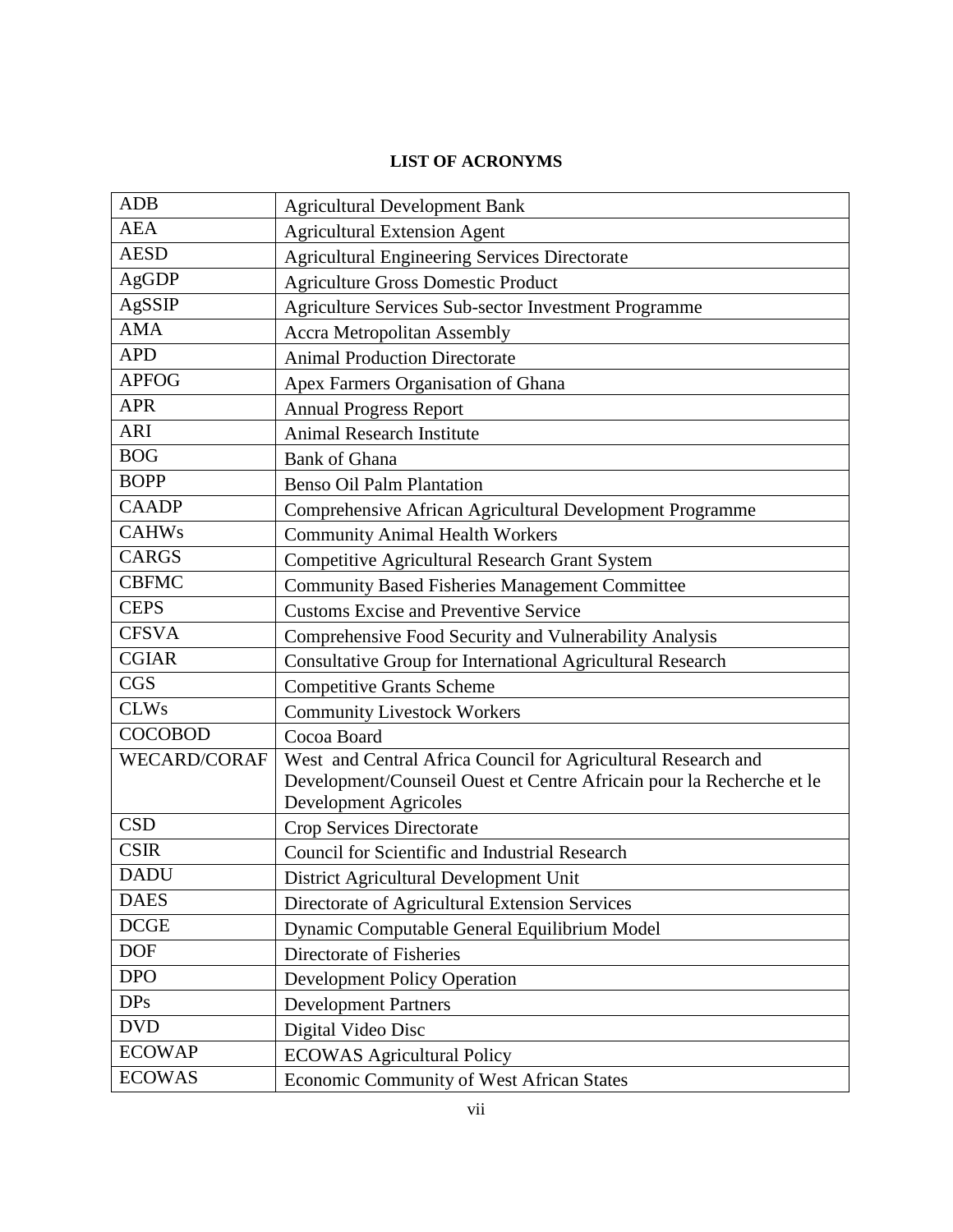| <b>EDIF</b>     | <b>Export Development and Investment Fund</b>                |
|-----------------|--------------------------------------------------------------|
| <b>EEZ</b>      | <b>Exclusive Economic Zone</b>                               |
| <b>EMQAP</b>    | <b>Export Marketing and Quality Awareness Project</b>        |
| <b>EPA</b>      | <b>Environmental Protection Agency</b>                       |
| <b>FABS</b>     | Food and Agriculture Budget Support                          |
| <b>FAO</b>      | Food and Agriculture Organization of United Nations          |
| <b>FARA</b>     | Forum for Agricultural Research in Africa                    |
| <b>FASDEP</b>   | Food and Agriculture Sector Development Policy               |
| <b>FBO</b>      | Farmer Based Organization                                    |
| <b>FFA</b>      | <b>Fish Farmers' Association</b>                             |
| <b>FFS</b>      | Farmer Field School                                          |
| <b>FOODSPAN</b> | Food Security and Advocacy Network                           |
| <b>FONG</b>     | Farmers Organisation Network in Ghana                        |
| <b>FRI</b>      | <b>Food Research Institute</b>                               |
| GAPs            | Good Agricultural Practises                                  |
| <b>GDP</b>      | <b>Gross Domestic Product</b>                                |
| <b>GEPC</b>     | <b>Ghana Export Promotion Council</b>                        |
| <b>GES</b>      | <b>Ghana Education Service</b>                               |
| <b>GHS</b>      | <b>Ghana Health Service</b>                                  |
| <b>GIDA</b>     | <b>Ghana Irrigation Development Authority</b>                |
| <b>GIMPA</b>    | Ghana Institute of Management and Public Administration      |
| <b>GLSS V</b>   | Ghana Living Standards Survey V                              |
| <b>GMPs</b>     | <b>Good Manufacturing Practices</b>                          |
| <b>GNAFF</b>    | Ghana National Association of Farmers and Fisherman          |
| GoG             | Government of Ghana                                          |
| <b>GOPDC</b>    | Ghana Oil Palm Development Company                           |
| <b>GPRS I</b>   | <b>Ghana Poverty Reduction Strategy I</b>                    |
| <b>GPRS II</b>  | Growth and Poverty Reduction Strategy II                     |
| <b>GRATIS</b>   | Ghana Regional Appropriate Technology and Industrial Service |
| <b>GREL</b>     | <b>Ghana Rubber Estate Limited</b>                           |
| <b>GSB</b>      | <b>Ghana Standard Board</b>                                  |
| <b>GSDA</b>     | Ghana Shared Growth and Development Agenda                   |
| <b>GSS</b>      | <b>Ghana Statistical Services</b>                            |
| <b>GSSP</b>     | <b>Ghana Strategy Support Programme</b>                      |
| <b>GTZ</b>      | Gesellschaft fur Technische Zusammenarbeit (German Technical |
|                 | Development Agency)                                          |
| Ha              | Hectare                                                      |
| <b>HACCP</b>    | Hazard Analysis and Critical Control Points                  |
| <b>HIV/AIDS</b> | Human Immune Virus/Acquired Immune Deficiency Syndrome       |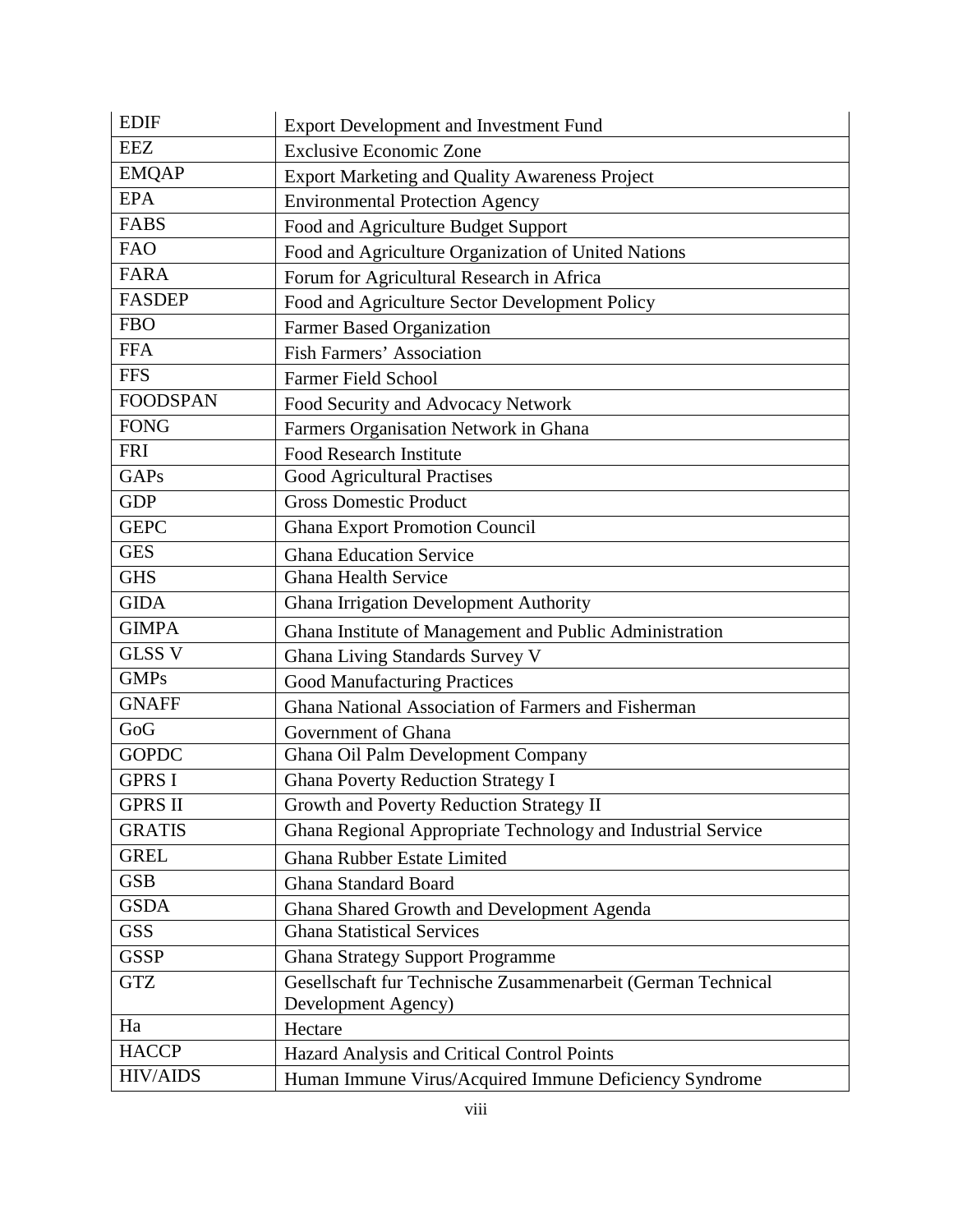| <b>HRDM</b>        | Human Resource Development and Management                                                        |
|--------------------|--------------------------------------------------------------------------------------------------|
| <b>ICPM</b>        | <b>Integrated Crop Pest Management</b>                                                           |
| <b>ICT</b>         | <b>Information Communication Technology</b>                                                      |
| <b>IDAF</b>        | <b>International Development of Artisanal Fisheries</b>                                          |
| <b>IFAD</b>        | <b>International Fund for Agricultural Development</b>                                           |
| <b>IFPRI</b>       | <b>International Food Policy Research Institute</b>                                              |
| <b>IGF</b>         | <b>Internal Generated Fund</b>                                                                   |
| <b>IMT</b>         | <b>Intermediate Means of Transport</b>                                                           |
| <b>ISSER</b>       | Institute of Statistical, Social and Economic Research                                           |
| <b>ITD</b>         | <b>International Trade Desk</b>                                                                  |
| <b>ITTU</b>        | Intermediate Technology Transfer Unit                                                            |
| <b>IWMI</b>        | <b>International Water Management Institute</b>                                                  |
| <b>LAP</b>         | <b>Land Administration Project</b>                                                               |
| <b>LPIU</b>        | Livestock Production and Information Unit                                                        |
| M&E                | Monitoring and Evaluation                                                                        |
| <b>MDAs</b>        | Ministries, Departments and Agencies                                                             |
| <b>MDGs</b>        | Millennium Development Goals                                                                     |
| <b>MiDA</b>        | Millennium Development Authority                                                                 |
| <b>MLFM</b>        | Ministry of Lands Forestry and Mines                                                             |
| <b>MLGRD&amp;E</b> | Ministry of Local Government, Rural Development and Environment                                  |
| <b>MMDAs</b>       | Metropolitan, Municipal and District Assemblies                                                  |
| <b>MOAP</b>        | Market Oriented Agriculture Programme                                                            |
| <b>MOFA</b>        | Ministry of Food and Agriculture                                                                 |
| <b>MOH</b>         | Ministry of Health                                                                               |
| MOTI, PSD&PSI      | Ministry of Trade & Industries, Private Sector Development and<br>President's Special Initiative |
| <b>MOU</b>         | Memorandum of Understanding                                                                      |
| <b>MSEs</b>        | Micro and Small Enterprises                                                                      |
| <b>MT</b>          | Metric Ton                                                                                       |
| <b>MTEF</b>        | Medium Term Expenditure Framework                                                                |
| <b>NAAC</b>        | National Agricultural Advisory Committee                                                         |
| <b>NADMO</b>       | National Disaster Management Organisation                                                        |
| <b>NBSSI</b>       | National Board for Small Scale Industries                                                        |
| <b>NDPC</b>        | National Development Planning Commission                                                         |
| <b>ND</b>          | Newcastle Disease                                                                                |
| <b>NEPAD</b>       | New Partnership for African Development                                                          |
| NGOs               | Non-Governmental Organization                                                                    |
| <b>NOPL</b>        | Norwegian Oil Palm Limited                                                                       |
| <b>NR</b>          | Northern Region                                                                                  |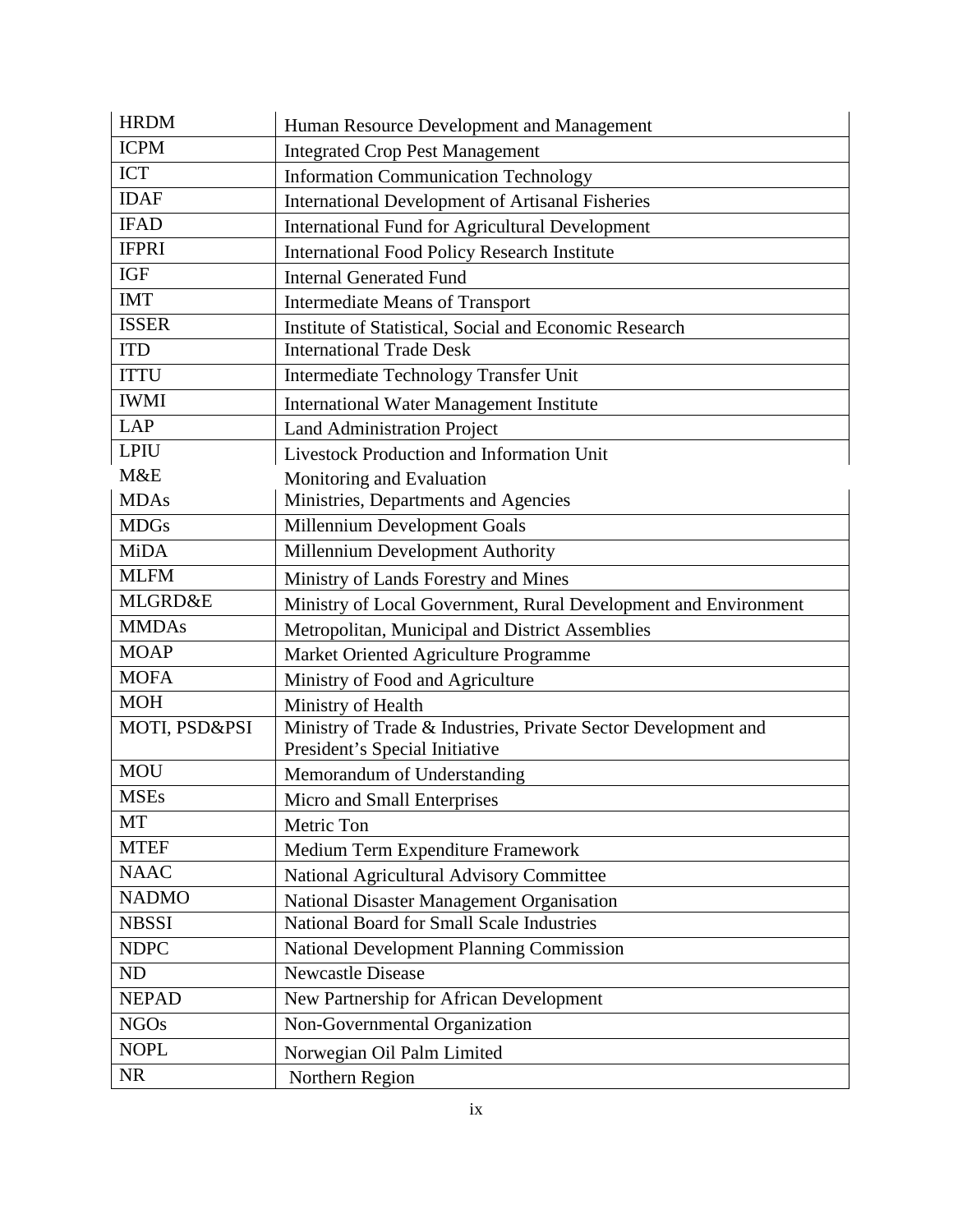| <b>OIE</b>    | World Organisation for Animal Health                            |
|---------------|-----------------------------------------------------------------|
| <b>PANVAC</b> | Pan African Vaccine Centre                                      |
| <b>POCC</b>   | Potential, Opportunities, Constraints and Challenges            |
| <b>PPME</b>   | Policy, Planning, Monitoring and Evaluation                     |
| <b>PPMED</b>  | Policy, Planning, Monitoring and Evaluation Directorate         |
| PPP           | <b>Public Private Partnership</b>                               |
| <b>PPRSD</b>  | Plant Protection and Regulatory Services Directorate            |
| <b>PSIA</b>   | Poverty and Social Impact Analysis                              |
| <b>RADU</b>   | Regional Agricultural Development Unit                          |
| <b>RELCs</b>  | <b>Research Extension Liaison Committees</b>                    |
| <b>SAKSS</b>  | Strategic Analysis and Knowledge Support System                 |
| <b>SEA</b>    | <b>Strategic Environmental Assessment</b>                       |
| <b>SLM</b>    | Sustainable Land Management                                     |
| <b>SPS</b>    | Sanitary and Phytosanitary                                      |
| <b>SRID</b>   | Statistics, Research and Information Directorate                |
| <b>SWAp</b>   | Sector Wide Approach                                            |
| <b>TFP</b>    | <b>Total Factor Productivity</b>                                |
| <b>TOPP</b>   | <b>Twifo Oil Palm Plantation</b>                                |
| <b>TIPCEE</b> | Trade and Investment Programme for a Competitive Export Economy |
| <b>UER</b>    | <b>Upper East Region</b>                                        |
| <b>UPA</b>    | Urban and Peri-urban Agriculture                                |
| <b>USAID</b>  | United State Agency for International Development               |
| <b>UWR</b>    | <b>Upper West Region</b>                                        |
| <b>VSD</b>    | Veterinary Services Directorate                                 |
| <b>WAAPP</b>  | West Africa Agricultural Productivity Programme                 |
| <b>WFP</b>    | World Food Programme                                            |
| <b>WHO</b>    | World Health Organisation                                       |
| <b>WIAD</b>   | Women in Agriculture Development                                |
| <b>WTO</b>    | <b>World Trade Organisation</b>                                 |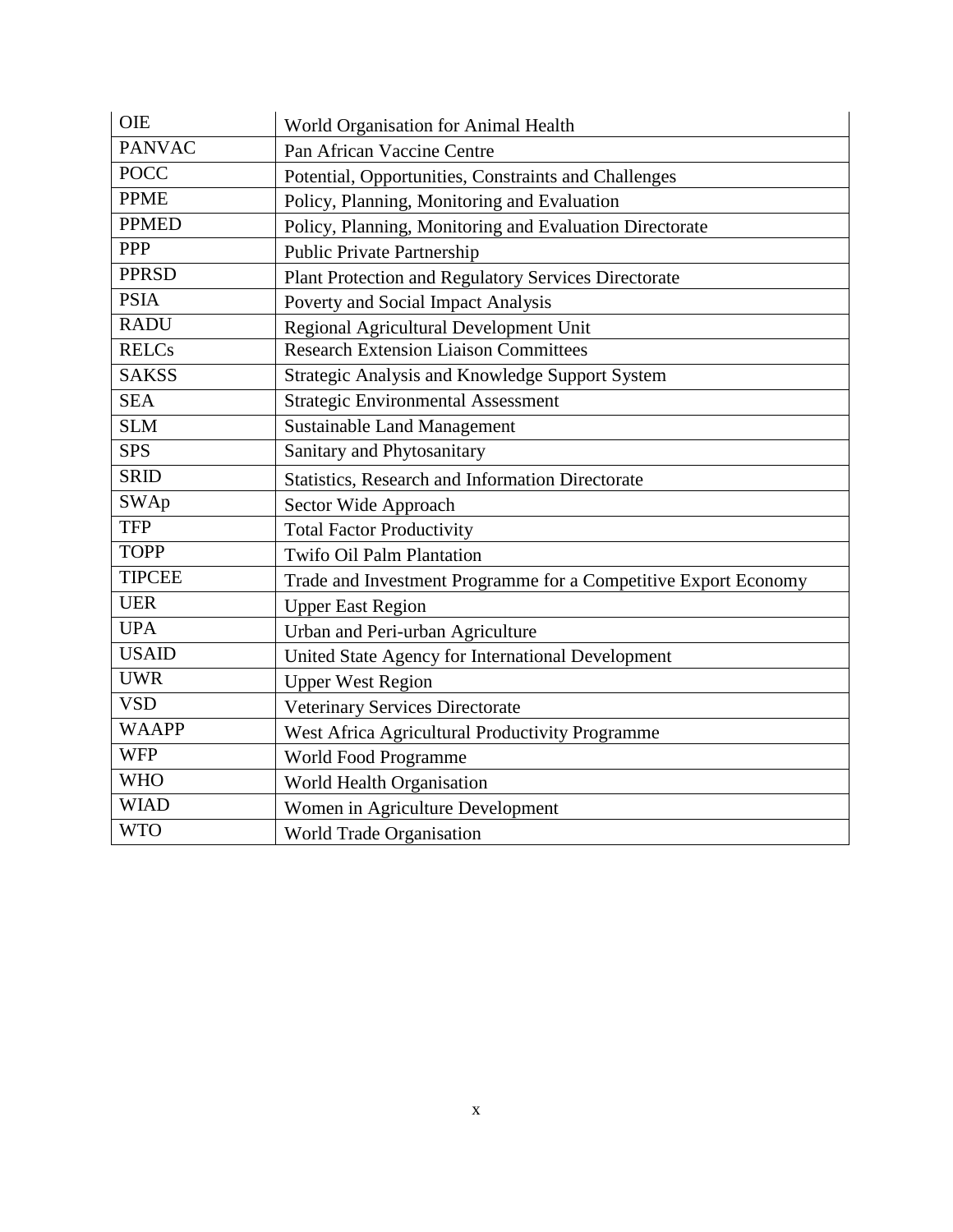#### **EXECUTIVE SUMMARY**

#### <span id="page-11-0"></span>**The Plan**

The Medium Term Agriculture Sector Investment Plan (METASIP) (2011 – 2015) has been developed using a largely participatory process and based on FASDEP II objectives with a target for agriculture sector GDP growth of at least 6% annually and government expenditure allocation of at least 10% of the national budget within the plan period. These targets are in conformity with agricultural performance targets of the country's National Development Planning Commission (NDPC), the ECOWAP of ECOWAS and the CAADP of NEPAD and are expected to contribute significantly to the achievement of the MDGs of the United Nations Organization.

As a sector investment plan, emphasis throughout the Plan has been on concerted consultations and actions by all stakeholders of the sector. The key stakeholders include MOFA, other relevant MDAs, DPs, NGOs, academia, civil society, farmers and other on-farm and off-farm private sector operators, researchers and service providers.

Agriculture continues to be the largest sector of Ghana's economy, contributing about 39% of GDP compared to about 26% for the industry sector and 31% for the services sector. Arable and industrial crop production has increased only marginally over the last 10 years with the only exception being cocoa which increased significantly between 2000 and 2005. Cotton and coffee production declined very significantly in the last decade. While there is little reliable information on the livestock sub-sector, it is known that the country's meat situation is deficit to the tune of over 95,000 metric tonnes annually. There is similarly a deficit of about 460,000 metric tonnes with respect to fish.

The identified basic problems of the agriculture sector include: reliance on rainfed agriculture and low level and relatively inefficient irrigated agriculture; low level of mechanization in production and processing; high post harvest losses as a result of poor post harvest management; low level and ineffective agricultural finance; poor extension services as a result of several institutional and structural inefficiencies; lack of ready markets and processing; low performing breeds of livestock; poor feeding of livestock; high cost of feed for poultry; poor livestock housing and husbandry management; competition from imports and poor post-production management of livestock products; over-fishing of natural waters; undeveloped fish value chain (e.g. inadequate supply systems for fingerlings and feed) and lack of skills in aquaculture. Strategies in the Plan to improve agricultural performance therefore focus on investments to address these constraints and to improve agricultural productivity and enhance market access.

The six Programmes of the Plan which correspond to the six FASDEP II objectives have each been presented along development themes termed Components. POCC analysis was applied to the development issues of the themes to derive outputs and activities.

It is envisaged that the Plan will be implemented by existing structures in the MDAs and other stakeholder organizations and that the Policy Coordinating and Monitoring Unit of the Office of the President and the NDPC will play key oversight roles during implementation. MOFA will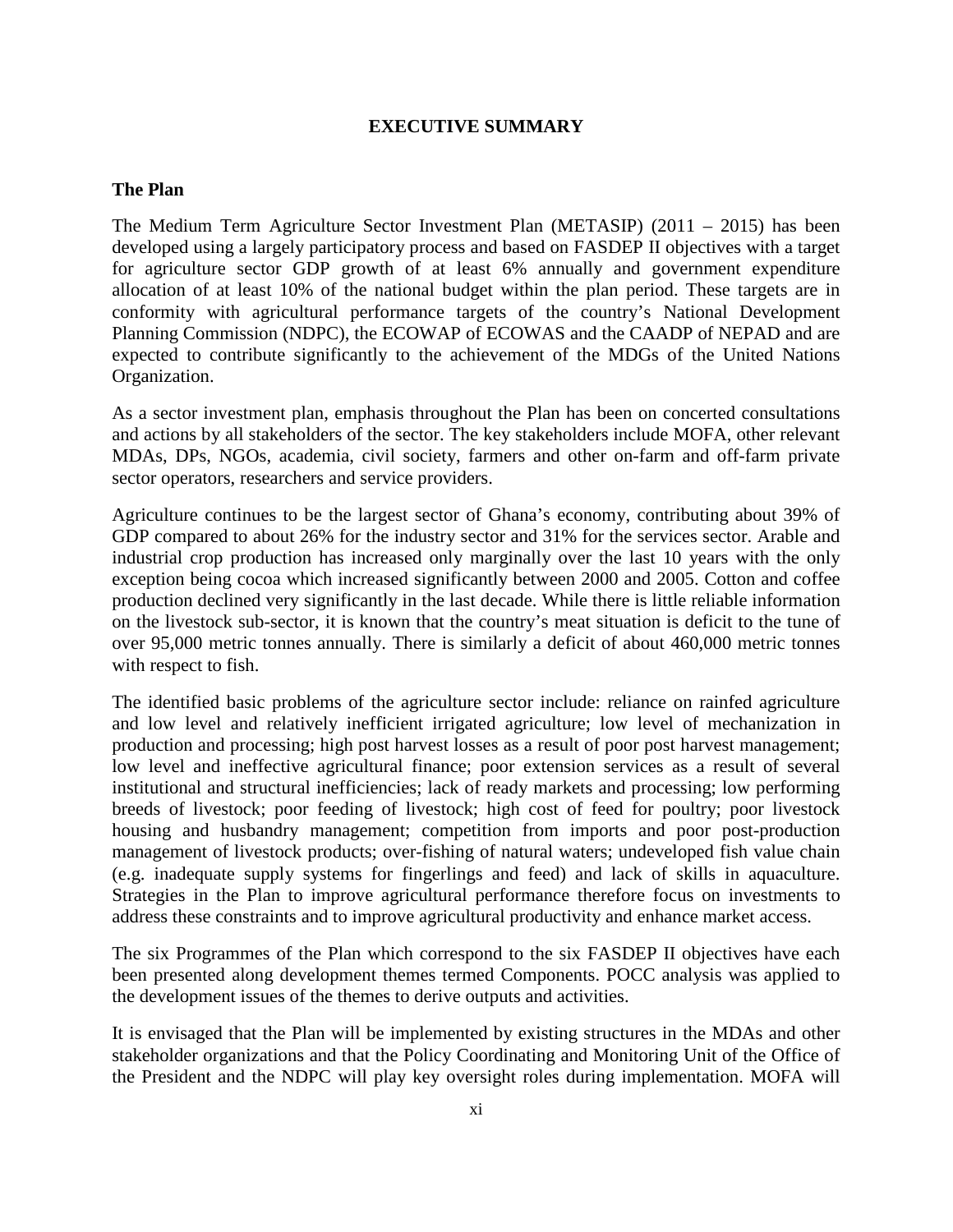facilitate the coordination of partnerships at all levels and play a lead role in the monitoring and evaluation of the Plan.

#### **Cost Estimates**

Implementation of the plan to reach the goals set for the agriculture requires a significant financial commitment from the public sector. The cost estimates for implementing METASIP are of the public sector expenditure to be incurred above existing commitments to recurrent costs and investment for ongoing programmes. They do not include operational costs such as personal emoluments and administration of the implementing agencies.

The costing structure corresponds to the hierarchy of programmes, components, sub components and activities, providing clear analytical links from the principal goal for the agriculture sector to objectives for the six programmes, to expected outcomes for activities and to inputs. The cost estimates for the investment plan are indicative; precise estimates can become available only when detailed plans and feasibility studies for projects and programmes are completed.

The estimated incremental cost of implementation for all six programmes of the agriculture sector investment plan for both MoFA and non-MoFA MDAs for its remaining five years is GHC 1,532 million. The table below summarises the METASIP expenditure estimate by programmes and components.

|                          |                                                                                                         | Year  |       |       |       |       |              |
|--------------------------|---------------------------------------------------------------------------------------------------------|-------|-------|-------|-------|-------|--------------|
|                          | <b>Programme/Component</b>                                                                              | 2011  | 2012  | 2013  | 2014  | 2015  | <b>Total</b> |
|                          | <b>Programme 1: Food Security and Emergency Preparedness</b>                                            |       |       |       |       |       |              |
| 1.1                      | Productivity Improvement                                                                                | 33.3  | 72.2  | 14.5  | 14.0  | 2.1   | 136.1        |
| 1.2                      | <b>Improved Nutrition</b>                                                                               | 2.3   | 4.2   | 4.2   | 0.2   | 0.2   | 11.1         |
| 1.3                      | Diversification of Livelihood Options for the Poor                                                      | 2.2   | 7.3   | 6.5   | 5.5   | 0.5   | 22.0         |
| 1.4                      | Food Storage and Distribution                                                                           | 0.1   | 0.4   | 0.7   | 0.3   | 0.0   | 1.4          |
| 1.5                      | Early Warning Systems and Emergency                                                                     |       |       |       |       |       |              |
|                          | Preparedness                                                                                            | 3.4   | 1.3   | 1.3   | 1.3   | 1.3   | 8.7          |
| 1.6                      | Irrigation and Water Management                                                                         | 11.1  | 64.9  | 85.0  | 103.6 | 21.6  | 286.2        |
| 1.7                      | <b>Mechanization Services</b>                                                                           | 20.0  | 20.0  | 20.0  | 20.0  | 20.0  | 100.0        |
| <b>Total Programme 1</b> |                                                                                                         | 72.3  | 170.4 | 132.3 | 144.9 | 45.6  | 565.6        |
|                          | <b>Programme 2: Increased Growth in Incomes</b>                                                         |       |       |       |       |       |              |
| 2.1                      | Promotion of Crop, Livestock and Fishery                                                                |       |       |       |       |       |              |
|                          | <b>Production for Cash</b>                                                                              | 53.2  | 43.8  | 52.6  | 22.7  | 12.9  | 185.1        |
| 2.2                      | Development of New Products                                                                             | 2.1   | 2.0   | 2.0   | 2.0   | 2.0   | 10.2         |
| 2.3                      | Pilot Value Chain Development                                                                           | 40.7  | 40.5  | 40.5  | 40.4  | 40.3  | 202.4        |
| 2.4                      | Intensification of FBOs and Out-grower Concepts                                                         | 1.5   | 1.5   | 0.9   | 0.2   | 0.2   | 4.3          |
| 2.5                      | Development of Rural Infrastructure                                                                     | 94.9  | 96.6  | 86.4  | 86.4  | 86.2  | 450.3        |
| 2.6                      | Urban and Peri-urban Agriculture                                                                        | 0.3   | 0.3   | 0.2   | 0.2   | 0.2   | 1.4          |
|                          | <b>Total Programme 2</b>                                                                                | 192.6 | 184.8 | 182.6 | 151.8 | 141.8 | 853.70       |
|                          | Programme 3: Increased Competitiveness and Enhanced Integration into Domestic and International Markets |       |       |       |       |       |              |
| 3.1                      | Marketing of Ghanaian Produce in Domestic and                                                           |       |       |       |       |       |              |
|                          | <b>International Markets</b>                                                                            | 5.3   | 4.7   | 4.6   | 4.6   | 4.5   | 23.6         |
|                          | 5.3<br>4.7<br>4.5<br><b>Total Programme 3</b><br>4.6<br>4.6<br>23.6                                     |       |       |       |       |       |              |
|                          | Programme 4: Sustainable Management of Land and Environment                                             |       |       |       |       |       |              |

## **METASIP Expenditure Estimate**

**(GHC million, constant 2010 prices)**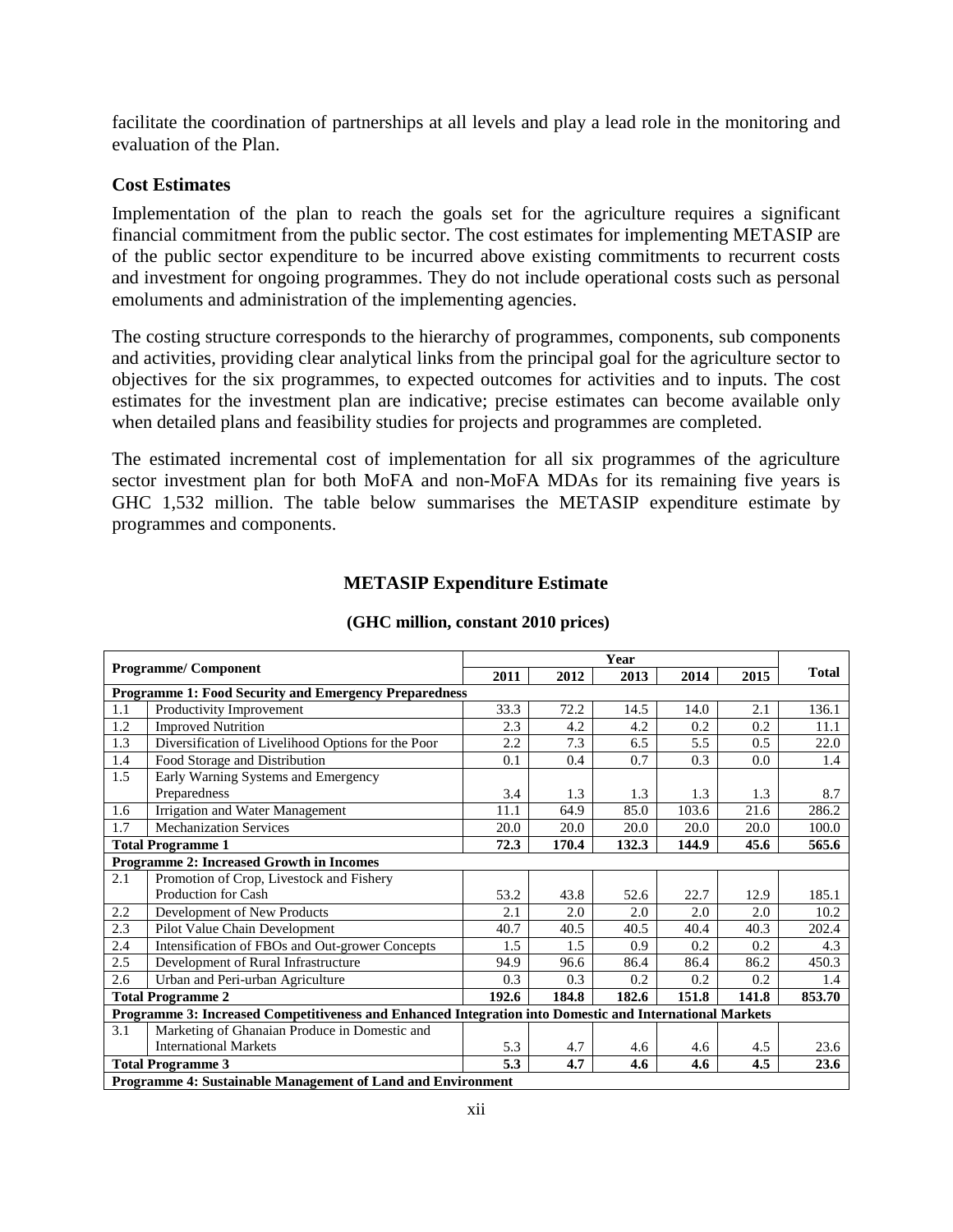| 4.1 | Awareness Creation and Use of SLM Technologies                            |       |       |       |       |       |         |
|-----|---------------------------------------------------------------------------|-------|-------|-------|-------|-------|---------|
|     | by Men and Women Farmers                                                  | 1.6   | 6.8   | 6.6   | 6.5   | 6.5   | 27.9    |
|     | <b>Total Programme 4</b>                                                  | 1.6   | 6.8   | 6.6   | 6.5   | 6.5   | 27.9    |
|     | Programme 5: Science and Technology for Food and Agricultural Development |       |       |       |       |       |         |
| 5.1 | Uptake of Technology along the Value Chain and                            |       |       |       |       |       |         |
|     | Application of Biotechnology in Agriculture                               | 0.4   | 0.5   | 0.6   | 0.3   | 0.3   | 2.1     |
| 5.2 | Agricultural Research Funding and Management of                           |       |       |       |       |       |         |
|     | <b>Agricultural Research Information</b>                                  | 10.0  | 10.0  | 10.0  | 10.0  | 10.0  | 40.0    |
|     | <b>Total Programme 5</b>                                                  | 10.4  | 10.5  | 10.6  | 10.3  | 10.3  | 52.1    |
|     | Programme 6: Institutional Coordination                                   |       |       |       |       |       |         |
| 6.1 | Institutional Strengthening for Intra-ministerial                         |       |       |       |       |       |         |
|     | Coordination                                                              | 0.2   | 0.3   | 2.4   | 0.3   | 0.4   | 3.6     |
| 6.2 | Inter-ministerial Coordination                                            | 0.2   | 0.3   | 0.2   | 0.3   | 0.2   | 1.2     |
| 6.3 | Partnership with Private Sector and Civil Society                         |       |       |       |       |       |         |
|     | Organizations                                                             | 1.0   | 0.5   | 0.5   | 0.5   | 0.5   | 3.0     |
| 6.4 | <b>Coordination with Development Partners</b>                             | 0.7   | 0.3   | 0.3   | 0.2   | 0.2   | 1.8     |
|     | <b>Total Programme 6</b>                                                  | 2.1   | 1.3   | 3.4   | 1.3   | 1.4   | 9.6     |
|     | <b>Total METASIP</b>                                                      | 284.3 | 378.5 | 340.1 | 319.4 | 210.1 | 1,532.4 |

Achievement of the full potential impacts will require expenditure additional to these estimates for METASIP, in a range of areas. Investment in infrastructure such as power, water and communications will be needed to ensure efficient operations of the private sector within the Government's market-oriented policy stance.

The estimated cost of METASIP is with respect to public funds through MDAs. It is expected that the private sector will be the main investors and that NGOs and civil society will play their expected roles during Plan implementation.

## **Funding Sources**

The Government intends meeting the costs of METASIP through domestic and international sources. The Government intends increasing its spending on rural development to reach the target of 10 per cent of its total budget, as agreed in the Maputo Declaration. Domestic sources include (i) increased budget allocation from the Government; (ii) recovery of costs for parts of the METASIP; and (iii) other internally generated funds.

The Government in the 2009 fiscal year spent GHC 781.4 million for the agriculture sector, which represented 9.0 per cent of its total spending. Lifting the proportion of its spending going to agriculture to 10 per cent would therefore require an increase of about 10 per cent over the 2009 figure. Government budget allocation for expenditure categories of agriculture (crops and livestock), fisheries, agriculture-related research and feeder roads (roads to farmer areas) in 2009 was GHC 630.0. The scope of those four categories corresponds closely to that of METASIP. A 10 per cent increase in Government expenditure on the agriculture sector "across the board" would thus result in an additional GHC 63 million being made available annually for METASIP. This base allocation of additional funds for METASIP for 2009 is assumed to grow at 6% annually.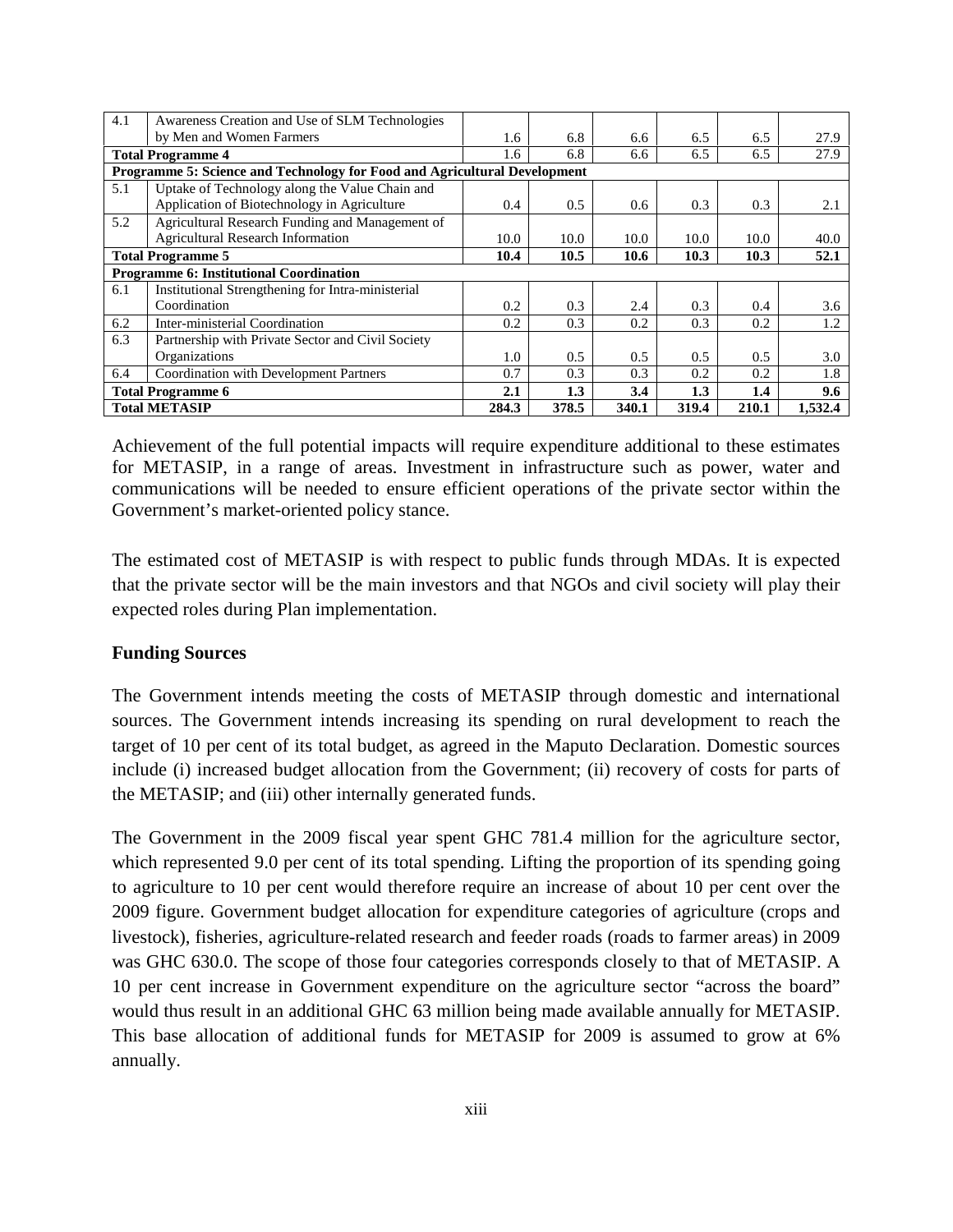METASIP proposes spending very significant amounts on private/ public partnerships to reduce the cost of capital and stimulate market-oriented investments. Government investment would be recovered, at least in part, from the private sector partners who would include FBOs. The volume of outlays to be recovered will be determined as agreements are reached with private sector partners. The investments concerned would include development of facilities for agribusiness in storage and processing (to cost about GHC 200 million) and equipment for mechanization services to be operated by entrepreneurs and FBOs (to cost about GHC 100 million). Assuming that cost recovery runs at 30 per cent of the total in the first year after investment and at 20 per cent in each of the next two years (thus averaging 70 per cent of all outlays), the Government would recover about GHC 132 million from its partners within the life of METASIP.

MOFA recovers costs of providing goods and services as "internally generated funds (IGF)" which currently run at some GHC 5 million per year. An assumption that IGF will increase in proportion to the increase in expenditure resulting from METASIP is suitably conservative. METASIP would add, on average, about 30 per cent to MOFA spending, suggesting that IGF would rise by about GHC 1.5 million annually from 2011.

Likely sources of funds and the commitment to METASIP are shown in Table below. It is estimated that the funding gap for the investment programme is about GHC 1,016 million.

|                                            | Year  |       |       |       |       |              |
|--------------------------------------------|-------|-------|-------|-------|-------|--------------|
| <b>Source</b>                              |       | 2012  | 2013  | 2014  | 2015  | <b>Total</b> |
|                                            |       |       |       |       |       |              |
| Government of Ghana Increased Allocation   | 66.8  | 70.8  | 75.0  | 79.5  | 84.3  | 376.4        |
| Cost Recovery: Private/Public Partnerships |       | 18.0  | 30.0  | 42.0  | 42.0  | 132.0        |
| Other Internally Generated Revenue         | 1.5   | 1.6   | 1.7   | 1.8   | 1.9   | 8.5          |
| <b>Total Funds from Domestic Sources</b>   | 68.3  | 90.4  | 106.7 | 123.3 | 128.2 | 516.9        |
| <b>Estimated METASIP cost</b>              | 284.3 | 378.5 | 340.1 | 319.4 | 210.1 | 1532.4       |
| <b>Funding Gap</b>                         | 216.0 | 288.1 | 233.4 | 196.1 | 81.9  | 1015.5       |

#### **METASIP Funding Proposal**

**(GHC million)**

#### **Priority Investments**

A set of priorities is drawn from the overall investment plan. Highest priority is given to actions in which directly impact farm production to achieve the objectives of Programmes 1 and 2 and the outcomes of their components. Only those activities in Programmes 3, 4, 5 and 6 considered urgent to support Programmes 1 and 2 are included in the priority investment plan. The priority investments and their tentative cost estimates are listed by programme and component in the table below. The listing is to show priority thematic areas and subjects for consideration by DPs and the Government. In practice, packaging of projects and programmes would result in the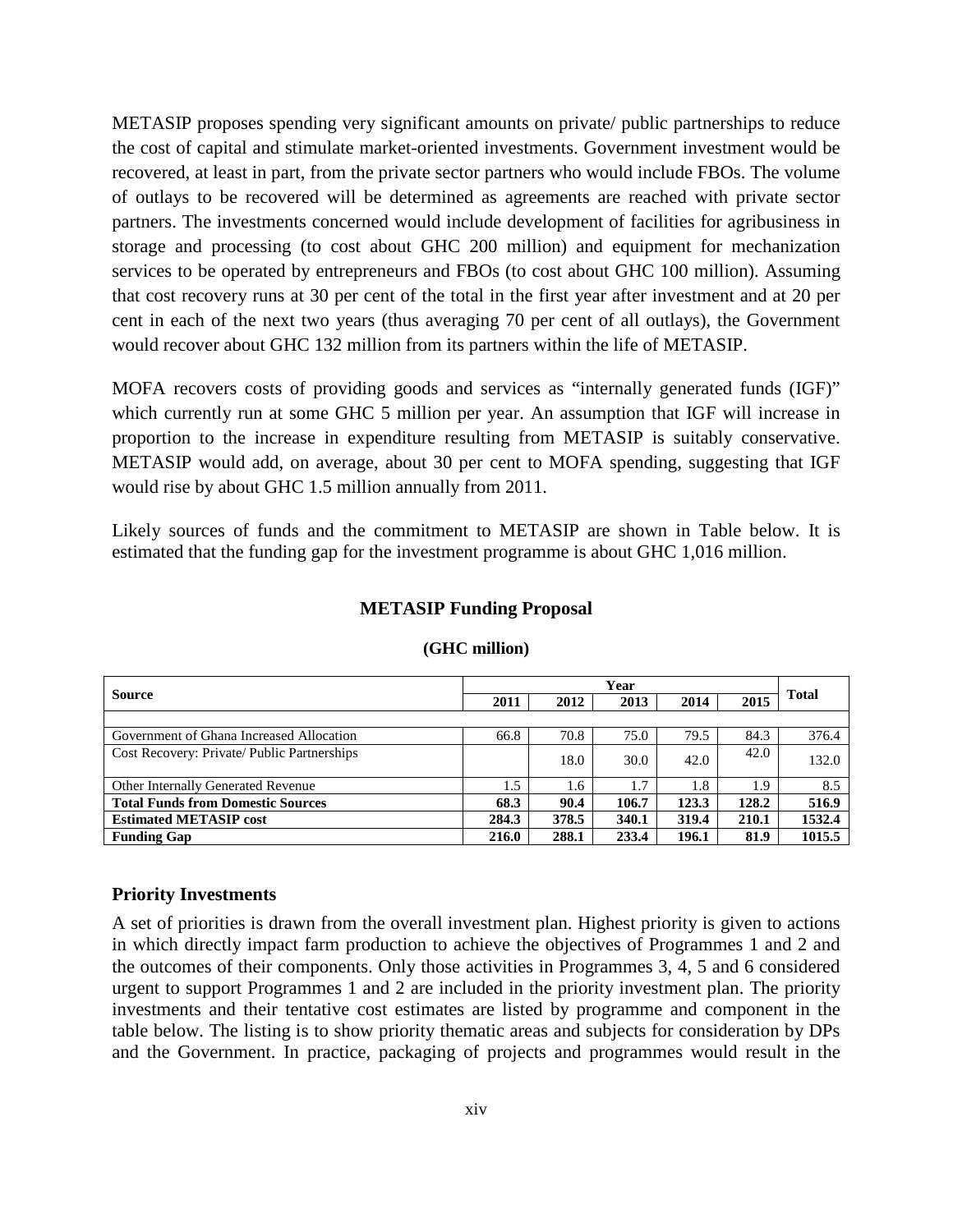combination of some of activities and the inclusion of activities listed in other parts of METASIP.

# **Priority Investments**

# **(GHC million)**

|                                                                           |                                                                                       | Year        |       |             |          |          |              |
|---------------------------------------------------------------------------|---------------------------------------------------------------------------------------|-------------|-------|-------------|----------|----------|--------------|
|                                                                           |                                                                                       | 2011        | 2012  | 2013        | 2014     | 2015     | <b>Total</b> |
|                                                                           | <b>Programme 1: Food Security and Emergency Preparedness</b>                          |             |       |             |          |          |              |
| 1.1                                                                       | Productivity Improvement                                                              | 19.1        | 18.2  | 2.4         | 0.4      | 0.4      | 40.5         |
| 1.2                                                                       | <b>Improved Nutrition</b>                                                             | 4.0         | 4.0   | 2.0         | $\Omega$ | $\Omega$ | 10.0         |
| 1.3                                                                       | Off-farm Livelihoods                                                                  | 2.2         | 7.2   | 6.2         | 5.2      | 0.2      | 21.0         |
| 1.5                                                                       | Early Warning Systems and Emergency                                                   |             |       |             |          |          |              |
|                                                                           | Preparedness                                                                          | 1.0         | 2.3   | 0.3         | 0.3      | 0.3      | 4.2          |
| 1.6                                                                       | Irrigation and Water Management                                                       | 8.0         | 51.0  | 53.0        | 69.0     | 27.0     | 208.0        |
| 1.7                                                                       | <b>Mechanization Services</b>                                                         | 20.0        | 20.0  | 20.0        | 20.0     | 20.0     | 100.0        |
| <b>Total Programme 1</b>                                                  |                                                                                       | 54.3        | 102.7 | 83.9        | 94.9     | 47.9     | 383.7        |
| <b>Programme 2: Increased Growth in Incomes</b>                           |                                                                                       |             |       |             |          |          |              |
| 2.1                                                                       | Promotion of Crop, Livestock and Fishery                                              |             |       |             |          |          |              |
|                                                                           | Production for Cash                                                                   | 45.0        | 30.0  | 35.0        | 15.3     | 0.5      | 125.8        |
| 2.3                                                                       | Pilot Value Chain Development                                                         | 40.0        | 40.0  | 40.0        | 40.0     | 40.0     | 200.0        |
|                                                                           | <b>Total Programme 2</b>                                                              | 85.0        | 70.0  | 75.0        | 55.3     | 40.5     | 325.7        |
|                                                                           | Programme 4: Sustainable Management of Land and Environment                           |             |       |             |          |          |              |
| 4.1                                                                       | Awareness Creation and Use of SLM Technologies                                        |             |       |             |          |          |              |
|                                                                           | by Men and Women Farmers                                                              | 1.2         | 6.6   | 6.0         | 5.8      | 5.4      | 25.0         |
|                                                                           | <b>Total Programme 4</b>                                                              | 1.2         | 6.6   | 6.0         | 5.8      | 5.4      | 25.0         |
| Programme 5: Science and Technology for Food and Agricultural Development |                                                                                       |             |       |             |          |          |              |
| 5.1                                                                       | Uptake of Technology along the Value Chain and                                        |             |       |             |          |          |              |
|                                                                           | Application of Biotechnology in Agriculture                                           | 10.0        | 10.0  | 10.0        | 10.0     | 10.0     | 50.0         |
|                                                                           | <b>Total Programme 5</b>                                                              | <b>10.0</b> | 10.0  | <b>10.0</b> | 10.0     | 10.0     | 50.0         |
|                                                                           | <b>Total METASIP Priority Investments</b><br>150.5<br>189.3<br>181.9<br>166.0<br>96.8 |             |       |             | 784.5    |          |              |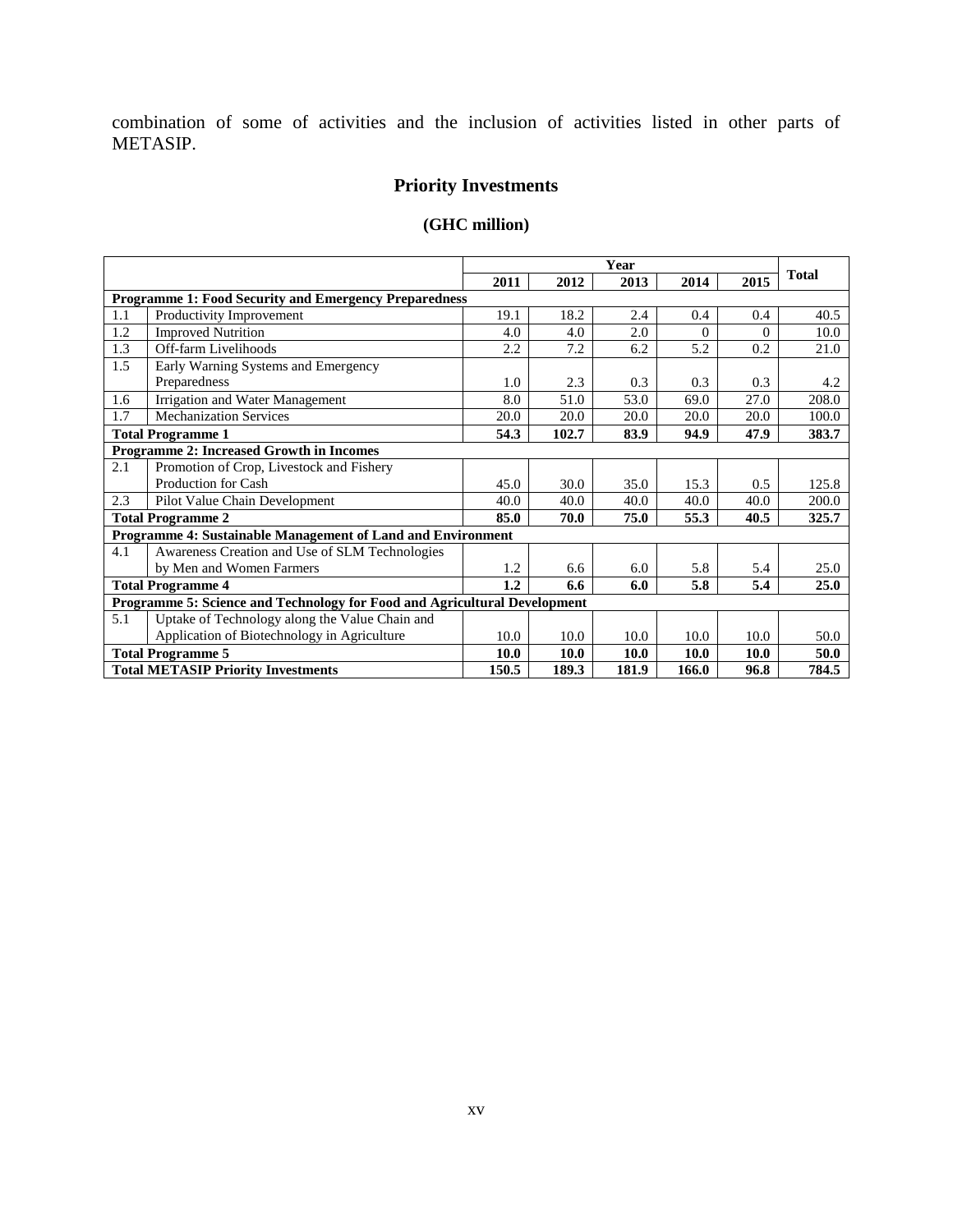#### **CHAPTER ONE**

## **1. BACKGROUND AND CONTEXT OF THE METASIP**

#### <span id="page-16-2"></span><span id="page-16-1"></span><span id="page-16-0"></span>**1.1 RATIONALE FOR A SECTOR PLAN**

Ghana's economy has been largely dependent on agriculture and agricultural growth is the key to overall economic growth and development. The first Ghana Poverty Reduction Strategy (GPRS I)(2003-2005) set out that agriculture was to be modernised to spur rural development. Similarly, in the Growth and Poverty Reduction Strategy (GPRS II) (2006-2009), and the Ghana Shared Growth and Development Agenda I (GSDA) (2010-2013), agriculture was expected to lead the growth and structural transformation of the economy and maximize the benefits of accelerated growth. GRPS II recognized that no significant progress can be made in raising the average real incomes of Ghanaians as a whole without significant improvements in the productivity of the agriculture sector and agro-based/processing industry (NDPC, 2005).

The Ministry of Food and Agriculture (MOFA) as the lead ministry responsible for policy and planning for the agriculture sector has always responded to the national development initiatives with policies and strategies that address the national goals. Realising that the agriculture sector encompasses activities of several ministries, departments and agencies (MDAs) as well as those of many non-governmental organizations and the private sector, MOFA has, as a matter of policy, involved all these agencies in policy formulation and implementation over the years. MOFA, with these stakeholders, in 2007 completed the revision of its Food and Agriculture Sector Development Policy (FASDEP). As the policy itself is a statement of intent, the next step towards the realisation of the policy objectives is the development of a sector plan for the implementation of the broad strategies specified in the policy.

This Sector Plan has been developed based on a target agriculture sector GDP growth of at least 6% annually and government expenditure allocation of at least 10% within the Plan period (2011–2015). These are in conformity with national, regional and international agricultural performance targets.

## <span id="page-16-3"></span>**1.2 THE PROCESS OF DEVELOPMENT OF THE SECTOR PLAN**

The approach to the development of the sector investment plan was both technical and consultative through technical committees and workshops for participation from a wide crosssection of sector stakeholders at the national and regional level. A technical committee, consisting of MOFA and other MDAs, was inaugurated in July 2007. The stocktaking of sector programmes, strategies and performance from a historical perspective was carried out, concurrently with an analysis of options for agricultural sector growth. Value chain analysis of priority commodities, reports from commissioned studies as well as investment projects prepared by MOFA with technical support from FAO and under the aegis of ECOWAS and NEPAD informed the analytical work.

Regional Directors of agriculture convened decentralised consultations and the Chief Director's office convened central level consultations and national validation of both the policy and plan. The stakeholder groups engaged included sector related ministries, researchers, NGOs, private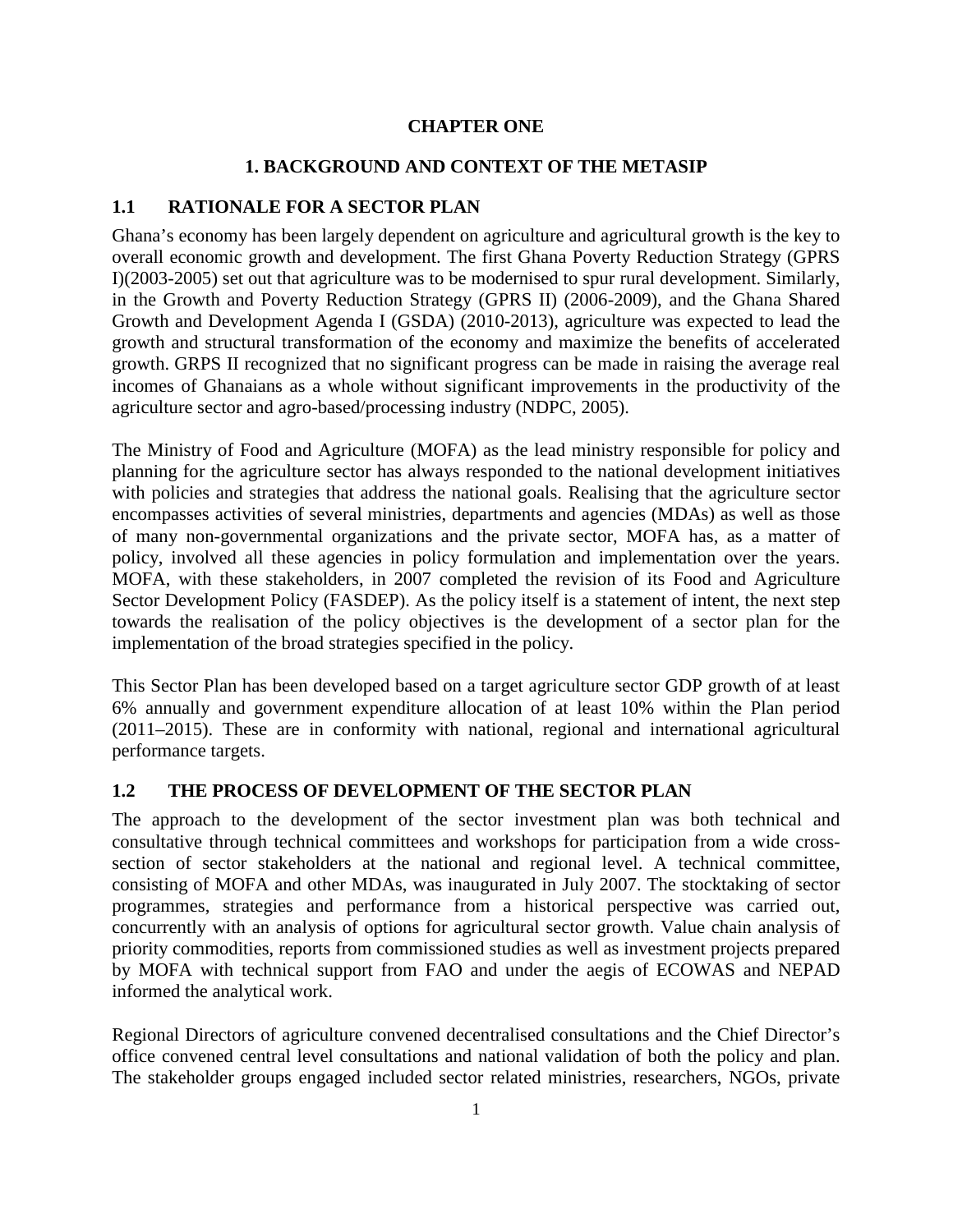sector operators along the value chains (input suppliers, processors, traders, exporters, financial institutions, warehouses operators, transporters), academia, regional and district level officers. Criteria for stakeholder selection included a fair balance between the number of private and public sector participants, selection of farmers based on major commodities grown in the specific region (for regional consultations) and gender balance among participants. Reports were prepared on al stakeholder consultations at national, regional and district levels based on the national decentralisation policy

The draft interventions from the above processes were consolidated into the zero draft of the plan which was discussed further by involving many more sector stakeholder groups including private sector, civil society organisations, Parliamentary Select Committee on Agriculture and Cocoa Affairs and DPs. A final draft was prepared thereafter. The Ghana ECOWAP/CAADP Compact is based on the key elements of this final document.

# <span id="page-17-0"></span>**1.3 ORGANIZATION OF THE DOCUMENT**

The sector plan consists of 12 chapters. This introductory chapter concludes with three sections. The first presents the statement of the Vision, Mission, Goal and Objectives that guide the plan; the second describes how the plan goals and objectives are aligned with those of the National Development Plan and the pillars of CAADP; and the last section describes the scope of the plan.

Chapter 2 provides a summary review of performance of the agriculture sector, including trends in crop production and productivity, livestock and fish production, imports and exports of agricultural commodities, and nutrition levels. The section also discusses the constraints in the agricultural sector, as well as analyses of the potential and sources of growth.

Chapter 3 presents the six programmes of the Plan, which have been organized along the six objectives of FASDEP II. The results framework and the cost evaluation and financing of the plan are presented in Chapters 4 and 5 respectively.

Results of the financial and economic analysis undertaken to inform the METASIP is presented in chapter 6, while the Implementation Framework for the plan is presented in Chapter 7. Chapter 8 describes the policy implications of the plan, whilst chapter 9 presents the safeguard measures adopted by the plan.

The last three chapters present the results of the Institutional Assessment to inform implementation of the plan; the Monitoring and Evaluation Framework and Risk Assessment of the plan.

Working documents used in the development of the METASIP have been compiled separately. The documents include:

- Potential, Opportunities, Constraints and Challenges (POCC Analyses)
- Institutions and Roles to leverage skills and build on synergies
- Agricultural Sector M&E Indicator Matrix (2011-2015)
- Commodity Programmes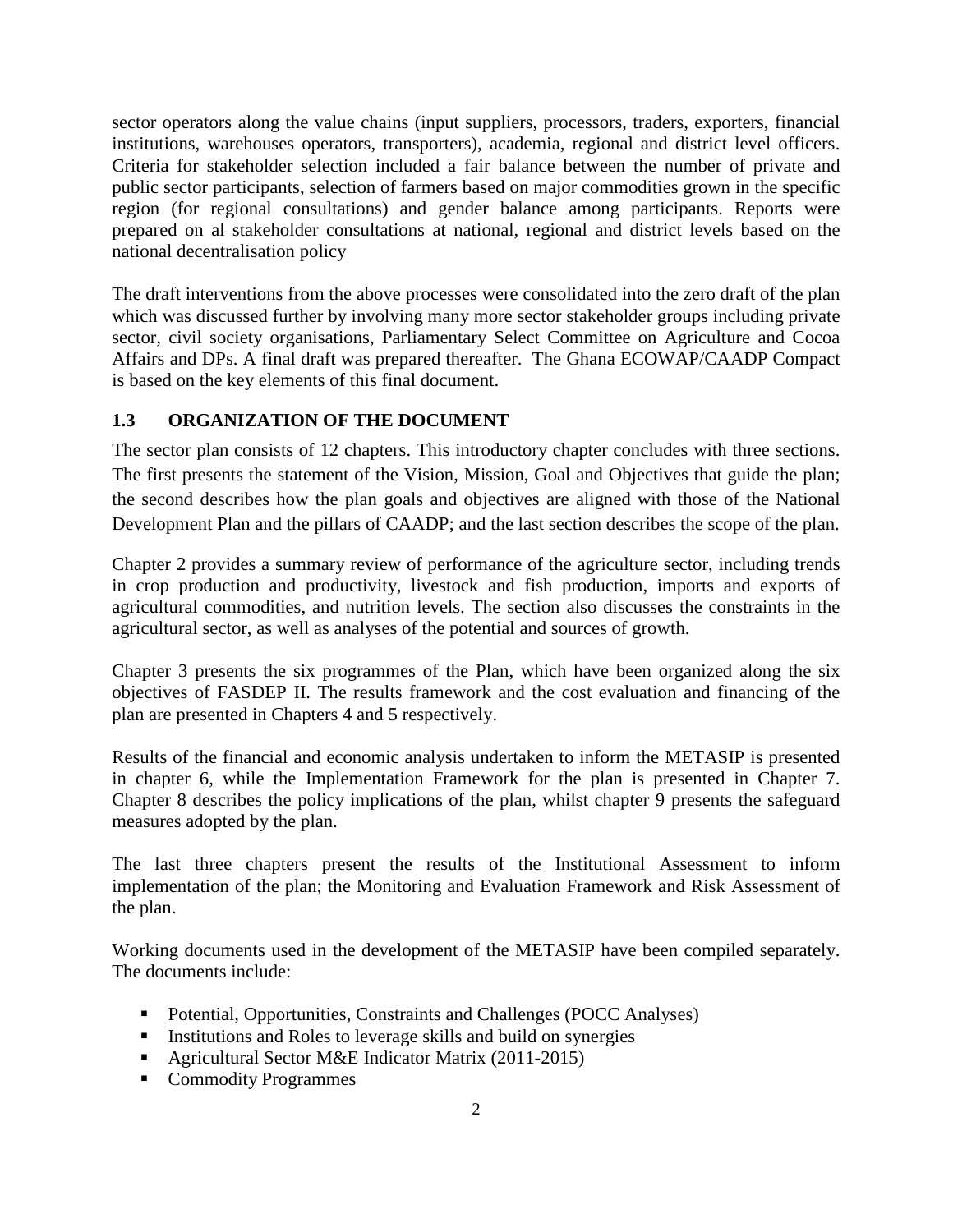- **Priority Roads for rehabilitation**
- A matrix of infrastructural facilities to remove constraints to selected agricultural commodities

# <span id="page-18-0"></span>**1.4 VISION, MISSION AND OBJECTIVES**

# <span id="page-18-1"></span>**1.4.1 Vision**

The Vision for Ghana's Agriculture Sector is "**a modernised agriculture culminating in a structurally transformed economy and evident in food security, employment opportunities and reduced poverty".**

# <span id="page-18-2"></span>**1.4.2 Mission**

MOFA has lead responsibility for the agriculture sector within the context of a coordinated Government programme. The Mission of MOFA is to promote sustainable agriculture and thriving agribusiness through research and technology development, effective extension and other support services to farmers and fishers, processors and traders for improved livelihood.

# <span id="page-18-3"></span>**1.4.3 FASDEP II Objectives**

The strategic objectives for the agricultural policy (FASDEP II) are as given below. They also form the programme areas in this Sector Plan document.

- Food security and emergency preparedness
- Increased growth in incomes
- Increased competitiveness and enhanced integration into domestic and international markets
- Sustainable management of land and environment
- Science and technology applied in food and agriculture development
- Improved institutional coordination

# <span id="page-18-4"></span>**1.5 ALIGNMENT WITH NATIONAL AND INTERNATIONAL FRAMEWORKS**

According to the FASDEP II document, the "vision for the food and agriculture sector is linked to the national vision in GPRS II, NEPAD's CAADP and the MDGs" (MOFA, 2007 p.15). Both the National Development Plan prepared by NDPC and the Comprehensive African Agricultural Development Programme (CAADP) framework have targets for agriculture sector performance that will contribute to the attainment of the broader goals. The National Development Plan expects agriculture to spur industrial growth. Also, in the National Development Plan, the economy is expected to grow at 8% by 2009 and 10% by 2015. This level of growth demands higher growth performance than the average of 5.6% recorded over the 2000-2006. Agriculture growth target under CAADP is at least 6%. This is to be achieved by raising allocation of government expenditure to agriculture to at least 10%.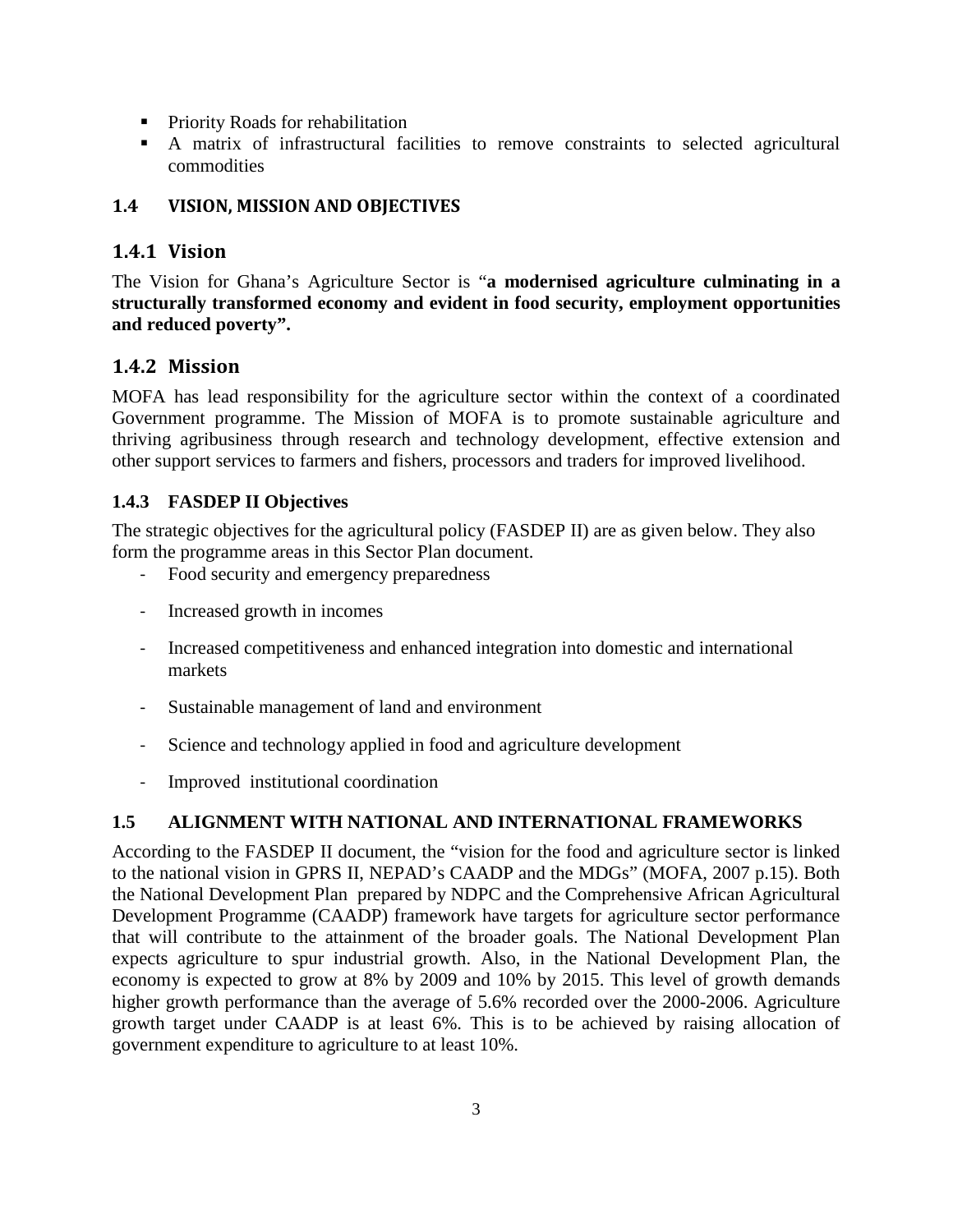The ECOWAS Agricultural Policy (ECOWAP) and the CAADP of NEPAD are the key efforts with the overriding goal of helping African countries increase their economic growth through agriculture-based development, which eradicates hunger, reduces poverty and food and nutrition insecurity and makes it possible to increase exports. This goal is in close harmony with Ghana's National Development Plan, GPRS II ( 2006-2009) and its successor GSDA I (2010-2013) and the FASDEP.

# <span id="page-19-0"></span>**1.6 SCOPE OF THE METASIP**

The METASIP is a sector wide investment plan and includes activities of agriculture related Ministries, Departments and Agencies (MDAs) based on the classification of functions for the sector. It also anticipates activities of the private sector and civil society and takes into account ongoing projects. As a sector investment plan, emphasis throughout the Plan has been on concerted consultations and actions by all stakeholders of the sector. The key stakeholders include MOFA, other relevant MDAs, Development Partners (DPs), NGOs, academia, civil society, farmers and other on-farm and off-farm private sector operators, researchers and service providers.

The implementation of the METASIP is intended to drive the application of a Sector-Wide Approach (SWAp) to bring on board sector stakeholders in effective coordination and participation. The plan development process incorporates systematic stocktaking of past and current agriculture development efforts and an analysis of the future prospects for accelerating growth in the sector, reducing poverty and improving food and nutrition security. Extensive consultation with all stakeholders was undertaken at the central and decentralised levels for the preparation of the investment plan.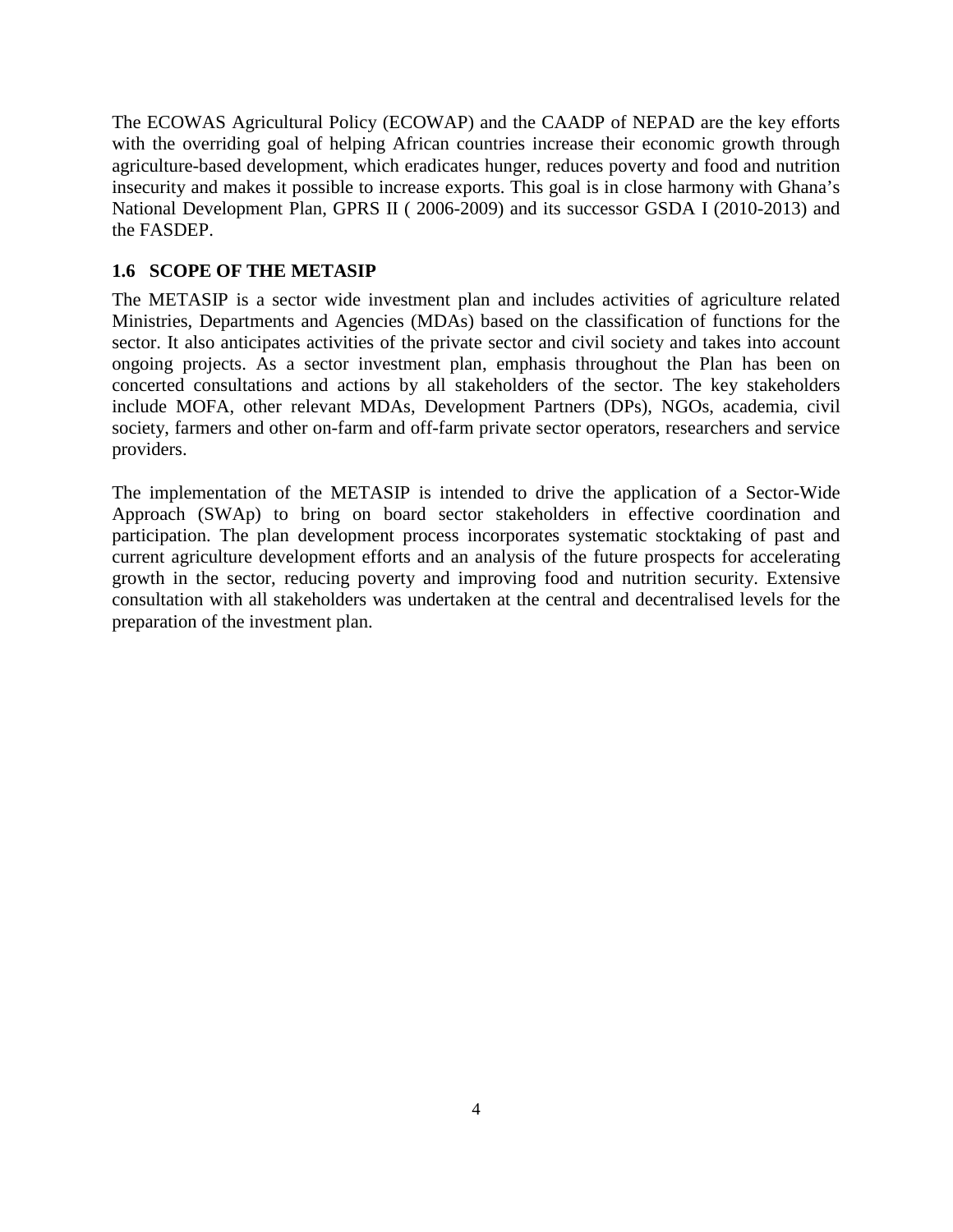#### **CHAPTER TWO**

# **2. REVIEW OF AGRICULTURE SECTOR PERFORMANCE**

#### <span id="page-20-2"></span><span id="page-20-1"></span><span id="page-20-0"></span>**2.1 GENERAL TRENDS**

Economic growth in Ghana has been quite impressive since 2000. There has been relative economic stability and indications are that income poverty has reduced in Accra and in the rural forest zone, especially among export crop farmers (ISSER, 2007). There are, however, indications of growing inequality between social groups, occupational groups and geographical areas in the country (Ibid). The situation points to structural problems that need to be addressed. Some of the structural problems relate to the dominant agriculture sector which is responsible for about 39% of Gross Domestic Product (GDP), provides employment to about 50.6% of the labour force (4.2 million people) and is the largest foreign exchange earner.

The general performance of the agriculture sector relative to other sectors since 2000 is as given in Table 1. It shows that the sector has been and still is the largest contributor to GDP even though services is the fastest growing sector. While the average agriculture sector GDP growth rate between 2000 and 2008 has been about 4.7% that of the service sector has been about 6.0%. The faster growth in the service sector is not likely to drive agricultural growth significantly because of the weak linkage between the two sectors in Ghana.

|      | <b>Sector</b>      |                 |                 |                                              |  |  |  |  |
|------|--------------------|-----------------|-----------------|----------------------------------------------|--|--|--|--|
| Year | <b>Agriculture</b> | <b>Industry</b> | <b>Services</b> | <b>Other (Net</b><br><b>Indirect Taxes</b> ) |  |  |  |  |
| 2000 | 39.6               | 27.8            | 32.7            | $**$                                         |  |  |  |  |
| 2001 | 39.6               | 27.4            | 33.0            | $**$                                         |  |  |  |  |
| 2002 | 39.8               | 27.4            | 33.0            | $**$                                         |  |  |  |  |
| 2003 | 38.8               | 24.9            | 29.8            | 6.5                                          |  |  |  |  |
| 2004 | 40.3               | 24.7            | 29.9            | 5.1                                          |  |  |  |  |
| 2005 | 39.5               | 25.1            | 30.0            | 5.4                                          |  |  |  |  |
| 2006 | 39.3               | 25.9            | 30.0            | 4.8                                          |  |  |  |  |

# <span id="page-20-3"></span>**Table 1: Share of Agriculture in Gross Domestic Product: 2000-2008** (per cent), 2000 – 2008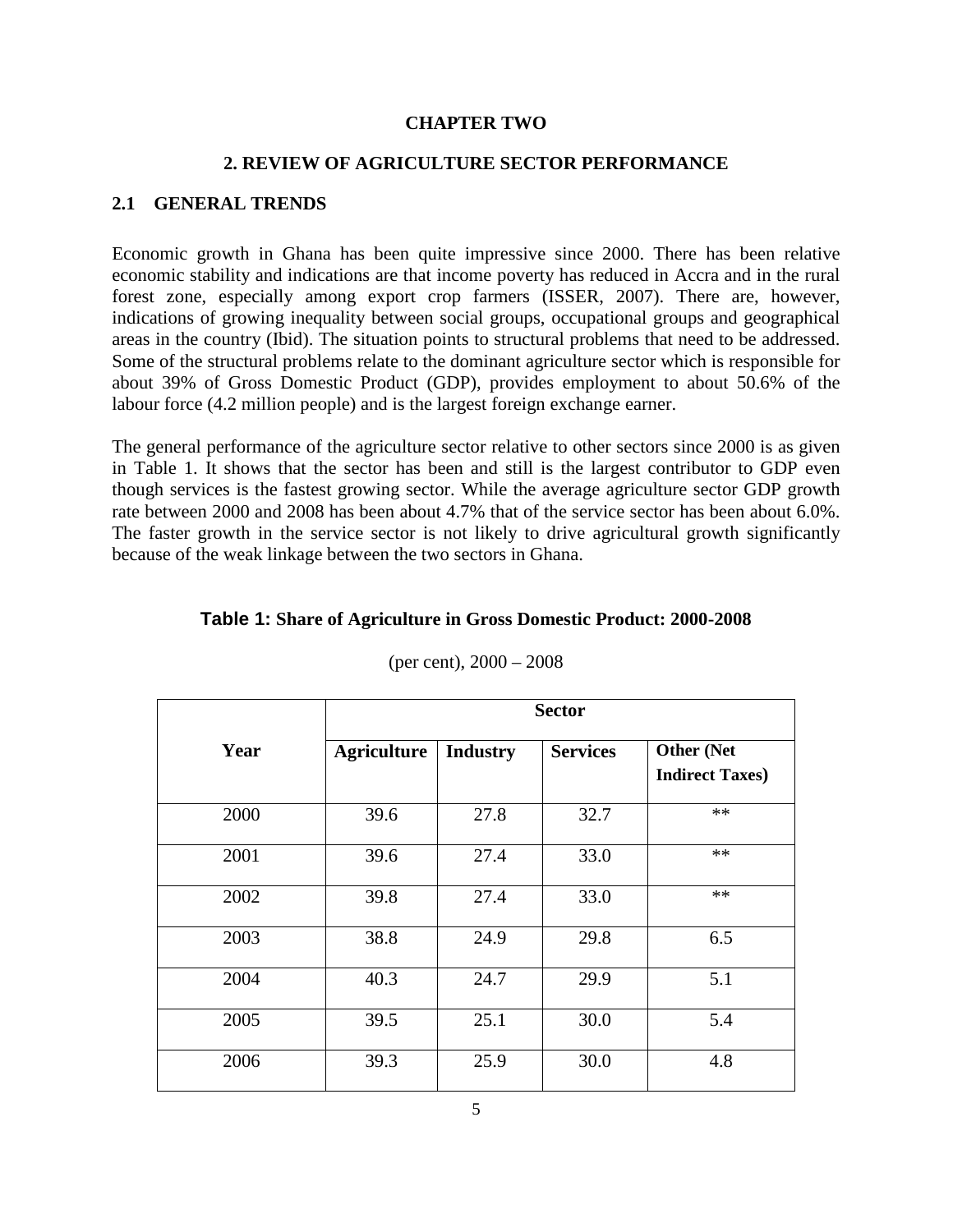| 2007                                                        | 38.0 | 25.7 | 31.2 | 5.1 |
|-------------------------------------------------------------|------|------|------|-----|
| 2008*                                                       | 33.6 | 25.9 | 31.8 | 8.7 |
| <b>Average Sectoral</b><br>shares in GDP<br>$(2000 - 2008)$ | 38.7 | 26.1 | 31.3 | 5.9 |

Source: Ghana Statistical Services (GSS), 2008

#### <span id="page-21-0"></span>*2.***2 AGRICULTURAL PRODUCTION TRENDS**

#### <span id="page-21-1"></span>**2.2.1 Arable Crop Production**

Areas planted to different crops have increased only marginally since 2000. Overall percentage increase in cultivated area between 2000 and 2008 is about 17.3% or an average of about 1.9% per year over the period (SRID, 2008). Overall increase in production of all arable crops between 2000 and 2008 is also about 41.1% or 4.6% per year over the period (SRID, 2008). Recent studies of the components of agricultural growth suggest that most agricultural growth has been mainly due to land area expansion as opposed to yield increases (Diao, 2005). A World Bank study has, however, indicated that total factor productivity (TFP) accounted for 60% of agricultural sector growth between 2001 and 2005 and some of that growth can be "traced to specific, productivity-enhancing measures and results in the cocoa sector" (World Bank, 2007). For example, while land for cocoa trees expanded at an annual 5% growth rate, it had a yield growth rate of 17%. Also while fibre crops declined in acreage they maintained an annual yield growth rate of 6%.

#### <span id="page-21-2"></span>**2.2.2 Industrial Crop Production and Exports**

Ghana's industrial crops include cocoa, oil palm, cotton, sheanut, coffee, rubber and coconut. Table 2 clearly indicates the dominant role of cocoa and oil palm in the industrial crop subsector. The cocoa sub-sector experienced phenomenal growth between 2003 and 2005. The oil palm sub-sector has also been growing steadily. The rubber and coconut sub-sectors have also grown but only marginally. As indicated in Table 2, rubber production increased by 28.1% between 2000 and 2006 while coconut production increased by only 6.7% within the same period.

The production of cotton and coffee has however declined very significantly over the years. The seed cotton industry has had serious problems largely related to unguided liberalization of the sub-sector as well as the downturn in world market prices since the beginning of the new millennium. The indebtedness of cotton companies to the Agricultural Development Bank coupled with the influx of a large number of unproductive private cotton companies has brought the industry to a near collapse.

About 30,000 metric tons of sheanuts were collected in 2000 and that increased to 105,000mt in 2003 before falling again to 30,000mt in 2005. The shea industry is currently largely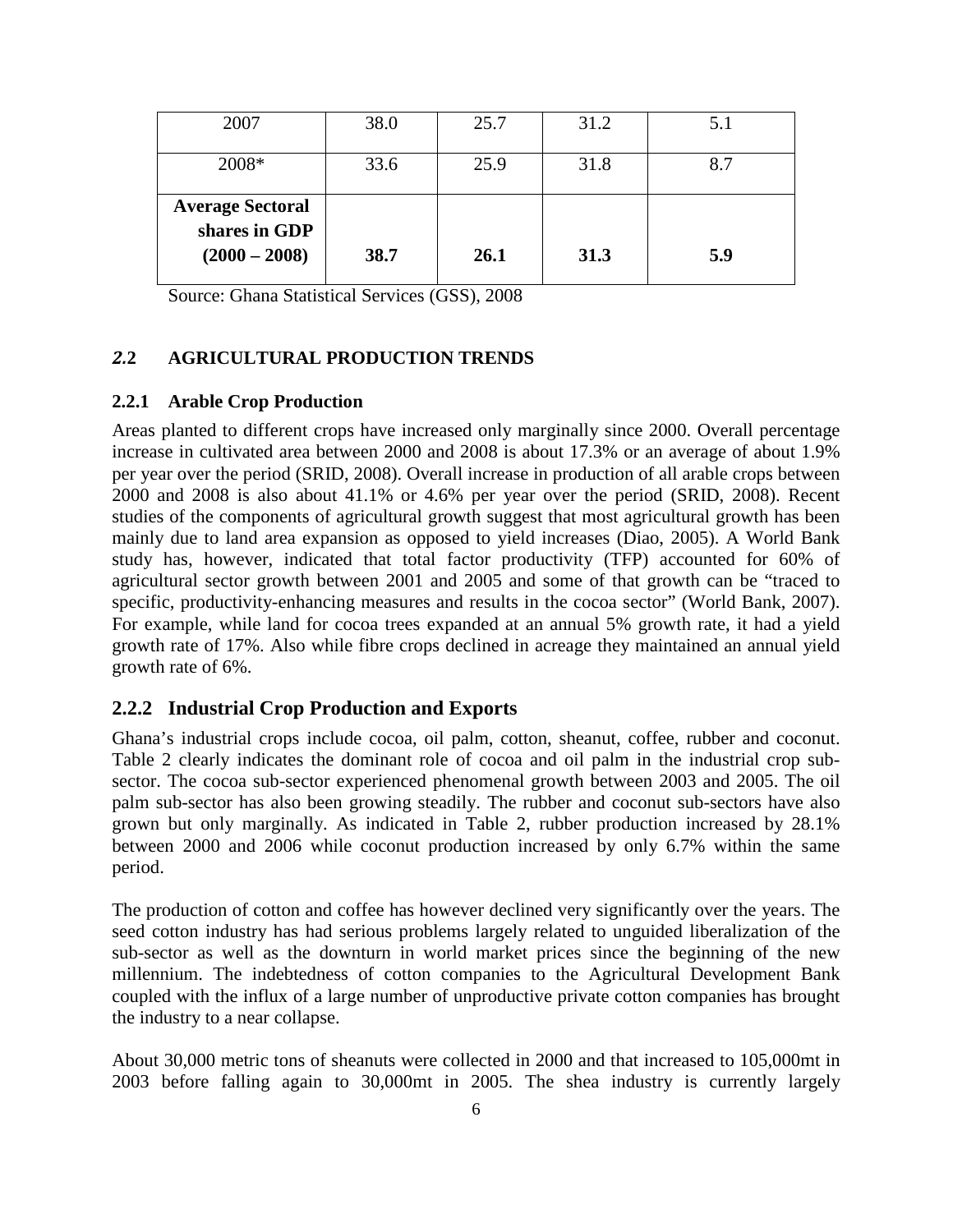unorganized partly because there are no sheanut farms. Shea trees are semi-wild and the nuts are gathered, mainly by women. At the moment the Ghana Cocoa Board oversees the sheanut industry but the industry has not shown any significant growth or development over the years. The research centre for shea in Bole has, for example, had no researcher for over 10 years. Virtually anybody can market and/or process sheanuts. That means there is hardly any control over standards. There is need for a Sheanut Development Board to develop the shea industry especially as it has the potential for poverty alleviation of the most marginalized, rural women, and the uplifting of the poorest and most deprived parts of the country, the Guinea and Sudan savannah areas.

#### **Table 2: Production of Industrial Crops**

<span id="page-22-0"></span>

|      |          |                | <b>Seed</b> |                 |                   |         |
|------|----------|----------------|-------------|-----------------|-------------------|---------|
| Year | Cocoa(1) | <b>Sheanut</b> | Cotton      | <b>Oil Palm</b> | <b>Rubber</b>     | Coconut |
|      |          | (1)            | (2)         | (3)             | $\left( 4\right)$ | (5)     |
| 2000 | 436,534  | 30,771         | 35,503      | 1,066,426       | 11,081            | 300,000 |
| 2001 | 389,591  | 19,882         | 17,506      | 1,586,500       | 9,784             | 300,000 |
| 2002 | 340,562  | 27,160         | 22,851      | 1,612,700       | 10,240            | 300,000 |
| 2003 | 496,846  | 105,000        | 16,822      | 1,640,100       | 10,924            | 300,000 |
| 2004 | 736,975  | n.a.           | 20,155      | 1,686,800       | 12,347            | 316,000 |
| 2005 | 599,318  | 30,000         | 21,000      | 1,712,600       | 13,619            | 316,000 |
| 2006 | 740,458  | n.a.           | n.a         | 1,737,900       | 14,196            | 320,000 |
| 2007 | 614,532  | n.a.           | n.a.        | 1,684,500       | n.a.              | n.a.    |
| 2008 | 680,800  | n.a.           | n.a.        | 1,219,260       | n.a.              | n.a.    |

#### **(metric ton)**

Sources: 1. COCOBOD, 2. Agricultural Development Bank. 3. Oil Palm Companies (GOPDC, TOPP, BOPP, NOPL) and Individual Plantations. 4. GREL, Ghana Rubber Master Plan, 2007. 5. Estimates by Coconut Sector Development Project and Tree Crops Development Unit, MOFA.

The main agricultural exports of Ghana have been cocoa and timber and timber products. The contributions of cocoa and cocoa products to total merchandise exports have been very substantial, ranging from 20.5% in 2001 to 37.9% in 2004 (Bank of Ghana, 2006). There is presently a policy to increase the percentage of cocoa beans processed locally from about 18%- 20% to 40%-50%. The percentage contribution of timber and timber products to total merchandise exports ranged from 6.8% in 2003 to 9.1 in previous years (Ibid).

The country has encouraged the export of other agricultural commodities over the years as a strategy to diversify exports. The main ones have been pineapple, yam, bananas, fish, cashew, mangoes, papayas and sheanuts. The indication is that there is considerable potential for the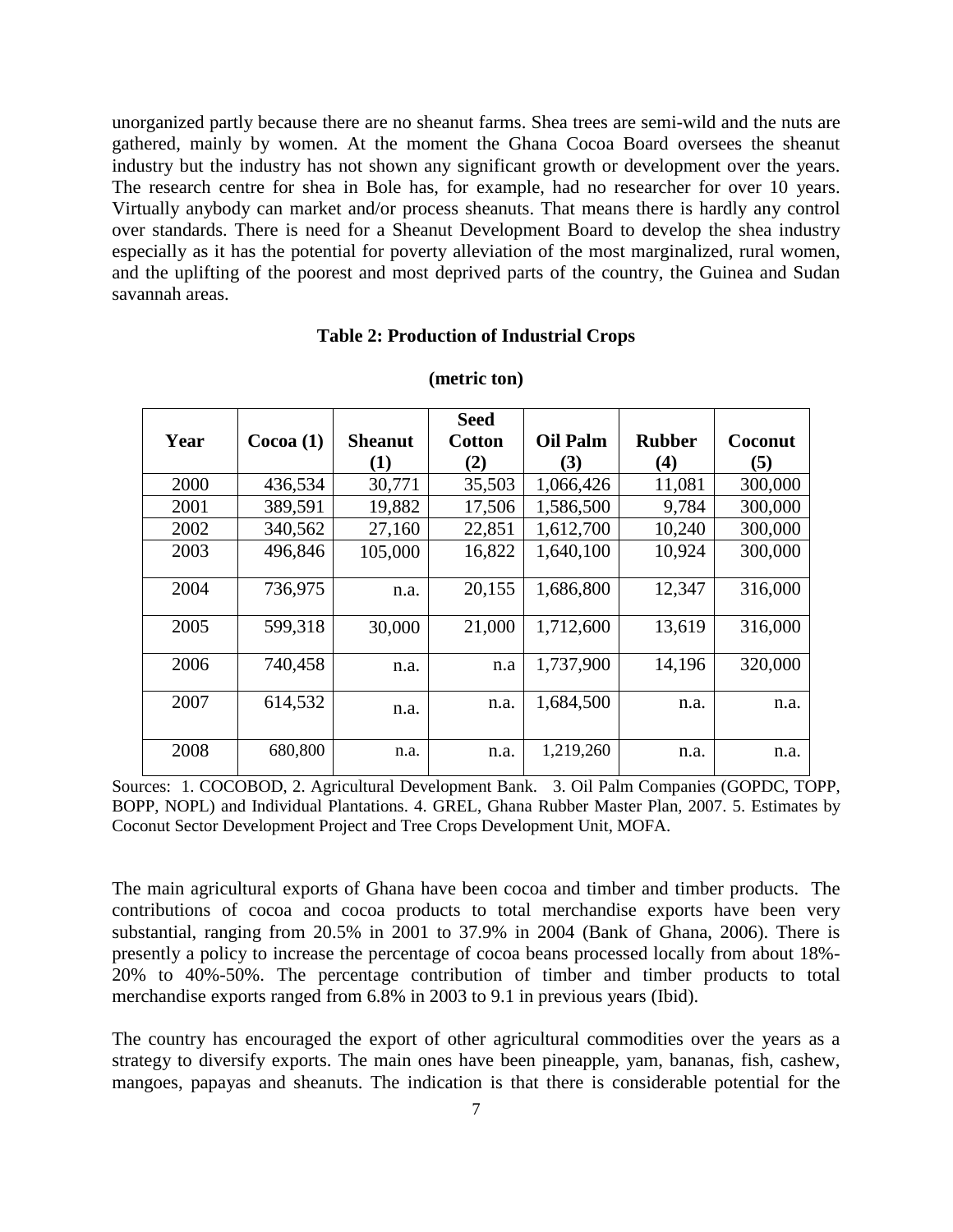export of non-traditional agricultural exports and an enabling environment should be created for their production.

# <span id="page-23-0"></span>**2.2.3 Horticultural Crops Production**

Horticultural crops (fruits and vegetables) play a major role in food and nutrition security as they are not only sources of income but they are also good sources of vitamins, minerals and dietary fibre. Although FAO and WHO recommend a daily intake of at least 400g/person (146kg/person/year) of fruits and vegetables, Africa has been put on record as the least nourished of all the continents in the world with fruit and vegetable intake of 100g/day or lower compared to 300g/day for those in developed countries.

The horticulture industry is export-oriented and statistics on domestic production and trade are scanty. Only a small percentage of horticultural crop farmers are engaged in production for export. Table 3 presents production levels of major horticultural produce in 2008. There is need to improve on productivity and reduction of postharvest losses through improved harvesting and post harvest handling practices of horticultural crops. Consistent promotion of the regular consumption of adequate amounts of varieties of fruits and vegetables would also improve nutrition and income generation.

| Crop            | <b>Cropped Area</b> | <b>Estimated</b>       | <b>Crop Yield</b> |  |  |
|-----------------|---------------------|------------------------|-------------------|--|--|
|                 | (Ha)                | <b>Production (Mt)</b> | (Mt/Ha)           |  |  |
| Tomato          | 16,130              | 284,000                | 17.6              |  |  |
| Pepper          | 9,570               | 134,000                | 14.0              |  |  |
| Okra            | 2,330               | 46,600                 | 20.0              |  |  |
| Garden Eggs     | 3,870               | 38,700                 | 10.0              |  |  |
| <b>Shallots</b> | 4,900               | 39,300                 | 8.0               |  |  |
| Citrus          | 15,700              | 550,000                | 35.0              |  |  |
| Mango           | 6,360               | 70,000                 | 11.0              |  |  |
| Pineapple       | 8,000               | 400,000                | 50.0              |  |  |
| Pawpaw          | 880                 | 40,000                 | 45.0              |  |  |

<span id="page-23-2"></span>**Table 3: 2008. Area and production of selected horticultural crops in Ghana**

Source: MOFA (SRID), 2009

## <span id="page-23-1"></span>**2.2.4 Livestock Production**

The livestock sub-sector is dominated by small scale operators who are mainly crop farmers keeping livestock to supplement their incomes and/or for security purposes. There are few wellorganized commercial poultry and pig operations.

Livestock population statistics are generally poor in Ghana as there has been no livestock census for several decades. MOFA has been relying on projections, which do not accurately portray the livestock situation. There has not been any consistent monitoring of the livestock population since the last census and the projections are not based on any monitoring information. There is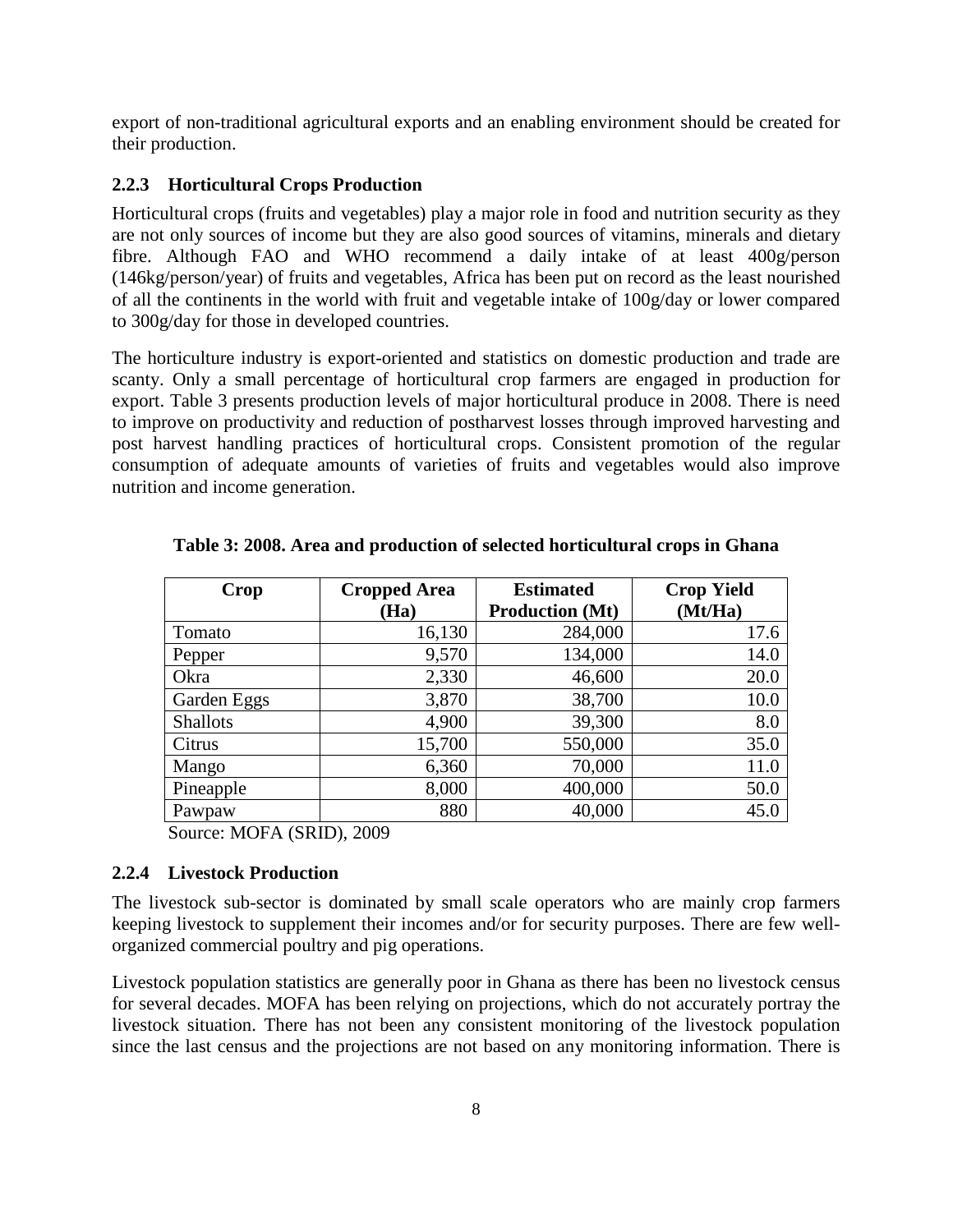urgent need for a comprehensive livestock census and the institution of a livestock monitoring system thereafter to ensure that credible information on livestock is available continuously.

According to available data, total domestic meat production increased from about 77,235 metric tons in 2003 to 101,895 metric tons in 2008 (Table 4a). That is about 132% increase over the period. Poultry contributed the greatest proportion of total domestic meat production followed by beef.

<span id="page-24-0"></span>

|                |        | <b>Domestic meat production</b> |        |        |        |         |                |  |  |  |
|----------------|--------|---------------------------------|--------|--------|--------|---------|----------------|--|--|--|
| Livestock/year | 2003   | 2004                            | 2005   | 2006   | 2007   | 2008    | $%$ by<br>type |  |  |  |
| <b>Cattle</b>  | 18,486 | 18,686                          | 18,874 | 19,140 | 19,346 | 19,553  | 21.7           |  |  |  |
| <b>Sheep</b>   | 13,568 | 14,004                          | 14,450 | 14,913 | 15,390 | 15,831  | 16.7           |  |  |  |
| Goats          | 13,884 | 15,308                          | 15,300 | 15,588 | 16,364 | 17,180  | 17.8           |  |  |  |
| <b>Pigs</b>    | 10,181 | 9,979                           | 9,744  | 16,027 | 16,498 | 17,002  | 15.1           |  |  |  |
| <b>Poultry</b> | 21,116 | 22,982                          | 22,709 | 27,224 | 29,630 | 32,249  | 29.6           |  |  |  |
| <b>Total</b>   | 77,235 | 80,959                          | 76,582 | 92,893 | 97,229 | 101,895 | 100.0          |  |  |  |

# **Table 4a: Domestic Meat Production: 2003-2008**

**(Metric Tons)**

Source: MOFA (SRID), 2009 and Computations from livestock production data.

Available statistics on livestock imports cover dressed or processed livestock, dairy products and animals imported live for slaughter (Table 4b). It is estimated that a high percentage of cattle slaughtered annually are imported from the northern Sahelian countries in the West African subregion.

**Table 4b: Meat imports into Ghana: 2003-2008**

|               |       |       | <b>Meat imports (Mt)</b> |        |        |        |
|---------------|-------|-------|--------------------------|--------|--------|--------|
|               | 2003  | 2004  | 2005                     | 2006   | 2007   | 2008   |
| <b>Cattle</b> | 1,112 | 2,587 | 6,332                    | 10,586 | 16,250 | 13,135 |
| <b>Sheep</b>  | 2,122 | 2,053 | 3,640                    | 4,839  | 6,887  | 5,961  |
| Goats         |       |       |                          |        |        |        |
| <b>Pigs</b>   | 9,882 | 7,756 | 10,287                   | 13291  | 10,552 | 5,487  |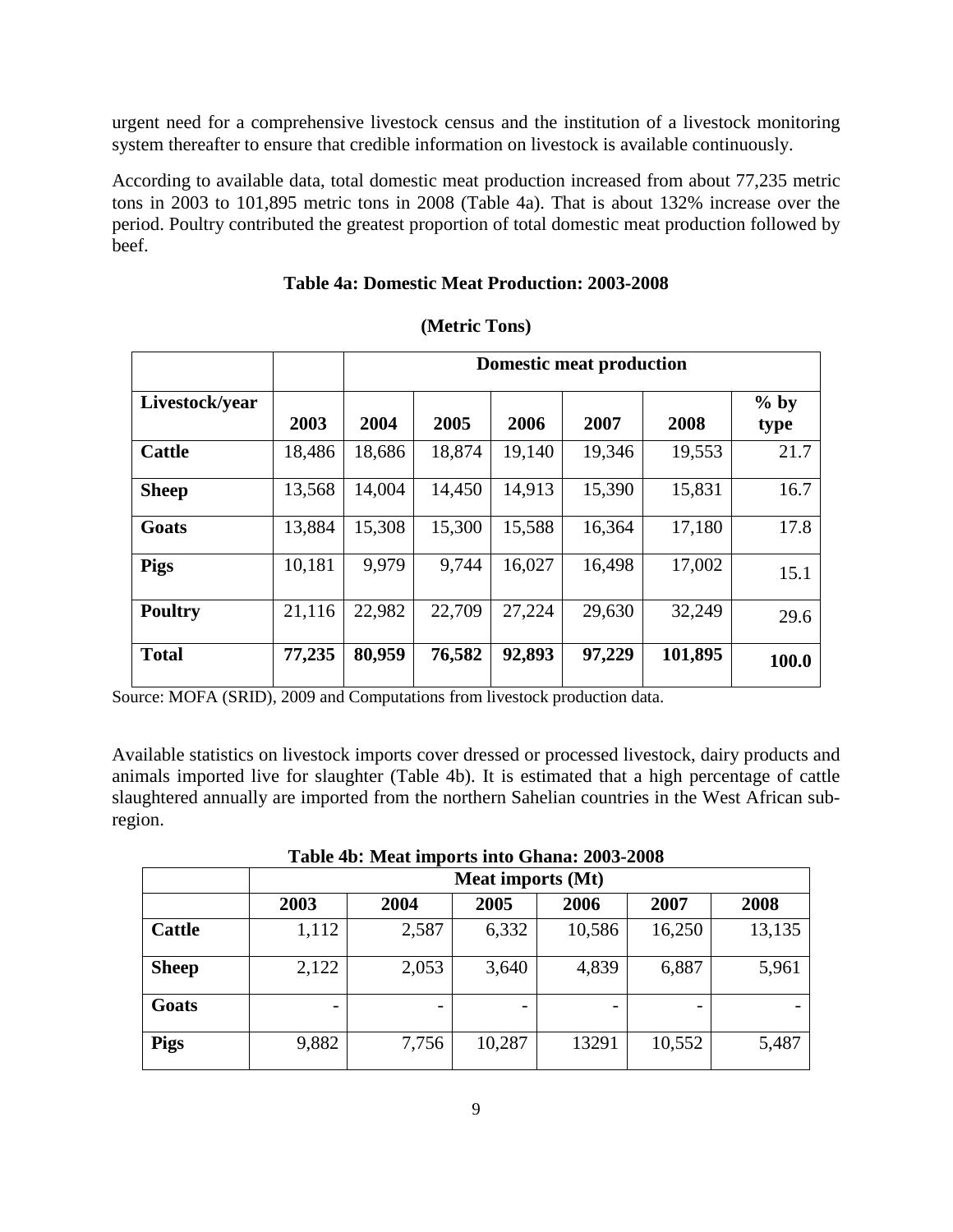| <b>Poultry</b> | 32,939 | 39,089 | 40,591 | 44,758 | 63,276 | 87,889 |
|----------------|--------|--------|--------|--------|--------|--------|
|                |        |        |        |        |        |        |

Source: MOFA, VSD.

Total meat available for domestic consumption in Ghana as at 2008 (domestic production and imports) amounted to 189,784 metric tons, while FAO's recommended level for the whole population is 285,430 metric tons/year. This leaves a deficit of 95,646 metric tonnes. Pragmatic efforts are therefore needed to bridge this gap by increasing meat production and consumption.

# <span id="page-25-0"></span>**2.2.5 Fish Production**

Fish is consumed by most Ghanaians daily. It is recognized as the most important source of animal protein and it is expected to provide 60 percent of animal protein needs of consumers in all regions of the country. National per person fish consumption is estimated to average at 23 kg, much higher than the global average of 13 kg.

The country's total annual fish requirement is estimated at 880,000 tons while annual national fish production averages only 420,000 tons (see Table 5), leaving an annual deficit of 460,000 tons (DOF, 2007). Part of this deficit is made up for, through fish imports which in 2007 was 212,945 tonnes and valued at US\$262 million (DOF, 2007). The actual net deficit of 247,055 tons is left unattended. Ghana is not able to meet its national fish demand even with importation. With prospects for higher landings from the capture fisheries being limited due to dwindling stocks as a result of over exploitation of the resource, this situation of net deficit is expected to worsen over time.

The Ghana Statistical Service (GSS) (2002) estimates that about 2 million people depend on the fisheries sub-sector for livelihood. More specific estimates account for 110,000 small-scale fishers in the marine sector with at least as many, mostly women, being involved in processing, marketing and ancillary activities. For Lake Volta, these figures are respectively, 71,000 smallscale fishers and 20,000 people involved in processing and marketing (IDAF, 1993).

<span id="page-25-1"></span>

|               |         |         |         |         |         |         |         | <b>Total</b>  | $\frac{0}{0}$<br>by |
|---------------|---------|---------|---------|---------|---------|---------|---------|---------------|---------------------|
|               | 2002    | 2003    | 2004    | 2005    | 2006    | 2007    | 2008    | $(2002 - 08)$ | <b>Source</b>       |
| <b>Marine</b> | 290,000 | 331,412 | 352,405 | 322,790 | 323,619 | 290,706 | 343,962 | 2,254,894     | 79.5                |
| <b>Inland</b> | 88,000  | 75,450  | 79,000  | 82,654  | 83,168  | 84,757  | 87,096  | 580,125       | 20.5                |
| <b>Total</b>  | 378,000 | 406,862 | 431,405 | 405,444 | 406,787 | 375,463 | 431,058 | 2,835,019     | 100.0               |

**Table 5: Annual Fish Production by Source** (metric ton)

Source: Fisheries, Accra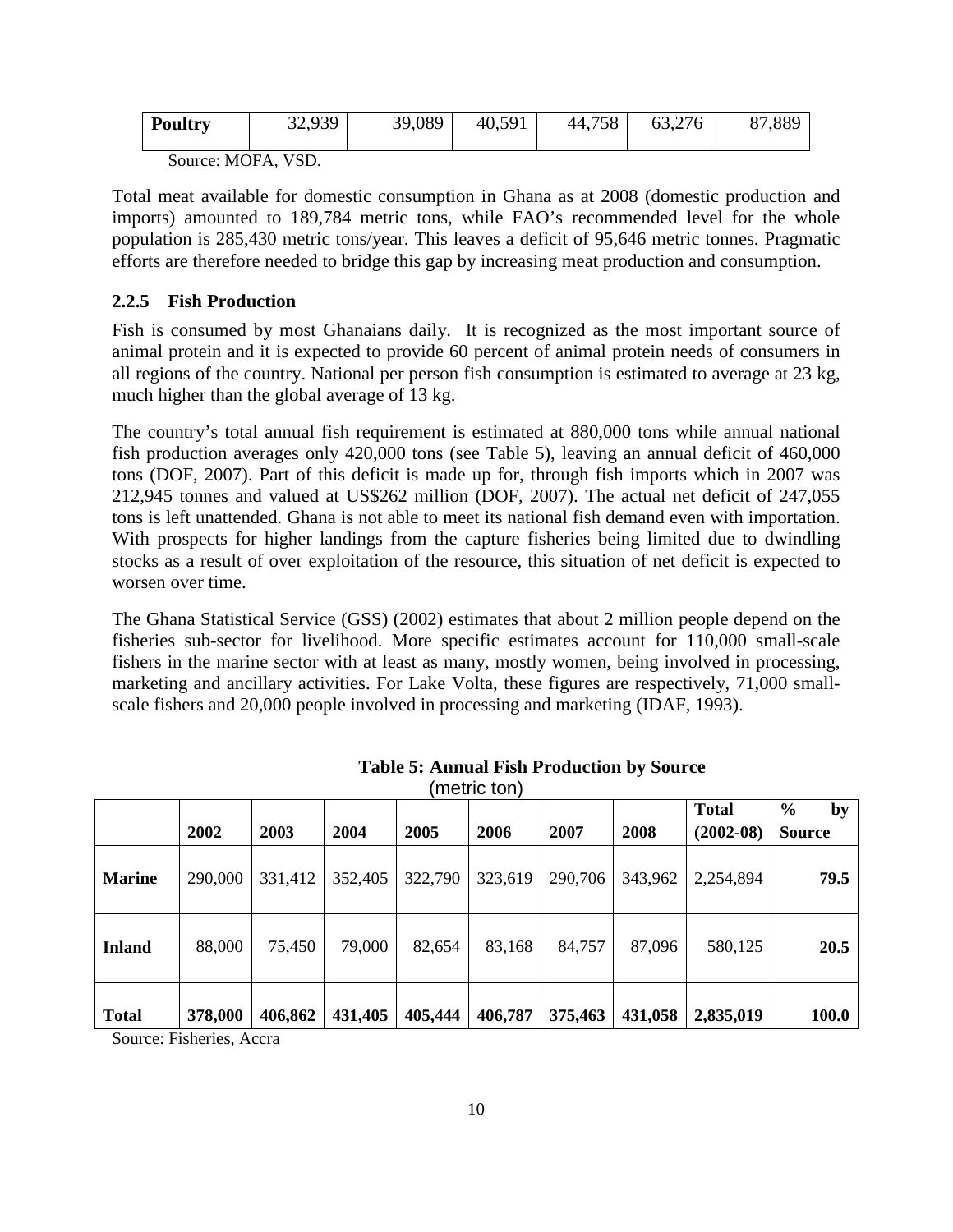#### <span id="page-26-0"></span>**2.3 FOOD CONSUMPTION AND NUTRITION TRENDS**

#### <span id="page-26-1"></span>**2.3.1 Levels of Food Consumption**

The World Food Programme sponsored a Comprehensive Food Security and Vulnerability Analysis (CFSVA) in 2009, the first nationwide household food consumption survey in Ghana since 1977. This survey gives an indication of how foods are purchased or home produced and categorizes households based on their dietary patterns. Food consumption measurement reflects the diversity of the diet and the frequency staple and non-staple foods are consumed.

The survey results indicate that consumption of cereals and tubers is seven days across all regions, with consumption of fish, meat and fruit consumption varying substantially. While people living in the coastal zone eat fish more frequently, those in the savannah area consume meat two days per week on average. Maize and millet are the cereals most frequently consumed, followed by bread and rice. The impact of wealth plays a key role in the frequency with which meat, fruit and oil are consumed by households. Households who are self-employed or with stable salary consume varied diet as compared with farming households or households engaged in unskilled labour (WFP, 2009).

The survey also showed that almost all the food products sold to consumers have very limited value addition. Cereals and grain legumes are only threshed, while roots and tubers and plantains are sold mostly in their raw form. Recent attempts to produce cassava, plantain and yam flour are yielding fruit but it will take time for markets to be created. Low income levels are also a source of restrained demand for the well packaged cassava, plantain and yam flour. It is pertinent to note that there are hardly any statistics on processed agricultural products in the country. A critical element of modernization of the agriculture sector is value addition to primary products. Without reliable statistics on the supply of and demand for processed agricultural products it will be difficult to convince investors to consider investing in agro-processing.

As indicated in Table 6, Ghana experiences deficits with regards rice, maize, sorghum and millet. To make up for the shortfalls in cereal production some quantities of maize, rice and sorghum are imported. Ghana imports all its domestic requirements of wheat. Information from the Ministry of Trade and Industry indicates that wheat and rice have been the main cereal imports since 2000. Rice imports have consistently been the highest since 2001. Despite the efforts made in production of rice, cost of production is high and it cannot compete with cheaper imported rice.

Significant quantities of livestock and livestock products are also imported to make up for production shortfalls. The main livestock product imported has been frozen chicken. Over 40,000 metric tons of frozen chicken was imported in 2005 alone (VSD, 2006). Pork and beef imports have also been quite substantial. Over 10,000 metric tons of pork and over 6,000 metric tons of beef were imported in 2005 (Ibid). The massive importation of frozen chicken, just like rice, has adverse consequences on the local poultry industry. With the high cost of feed, poultry produced locally cannot compete with the imported poultry products.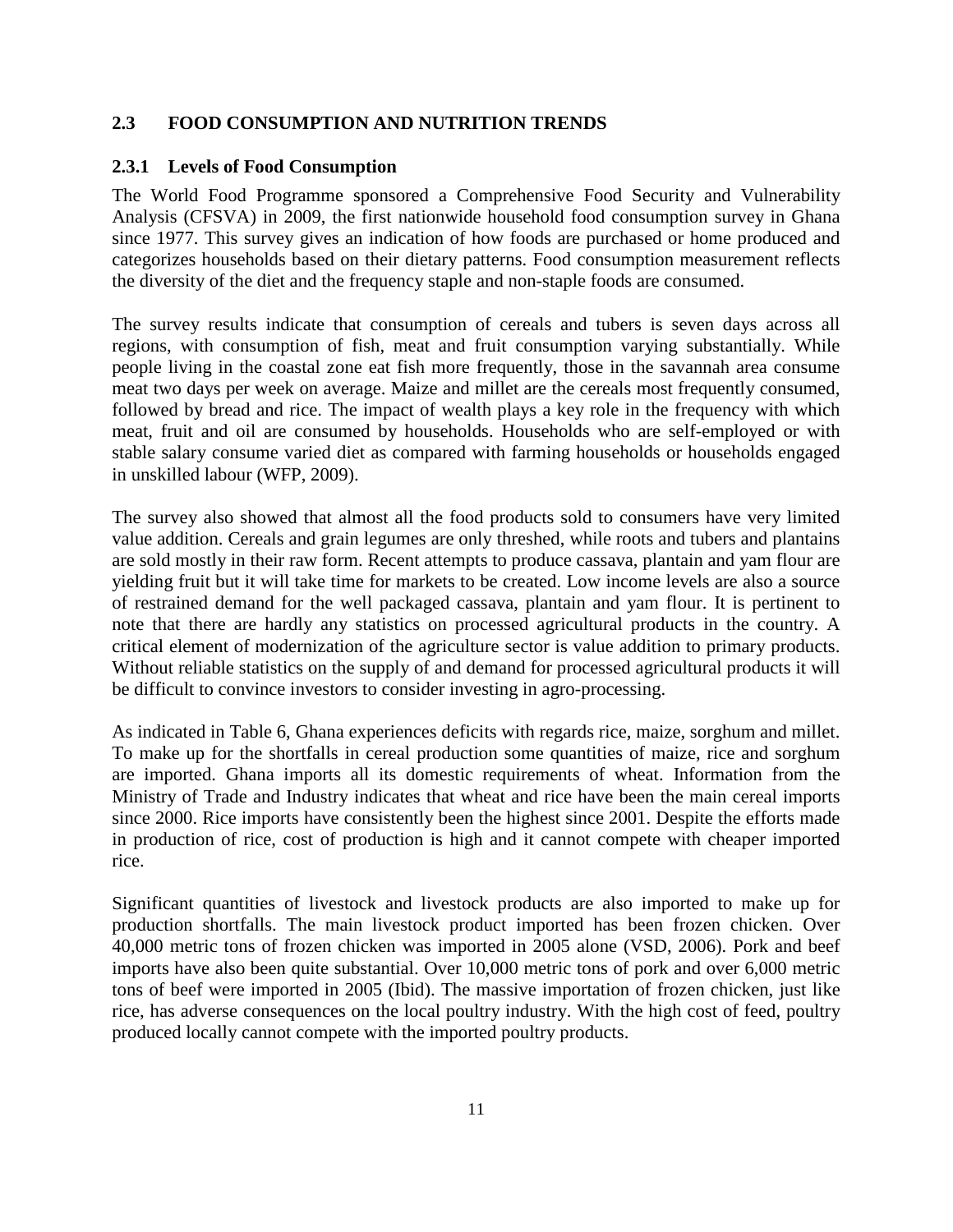| <b>Commodity</b>  |          |          | <b>Total Domestic Production</b> |          |          | <b>Production Available for Human</b><br><b>Estimated National Consumption</b><br>Consumption <sup>1</sup> |          |          | $P^{\text{new}}$ (= $\sigma \sigma$ ) = $\sigma \sigma \sigma$ /9<br>00011 | Deficit/Surplus ('000 MT) |         |         |          |          |          |          |
|-------------------|----------|----------|----------------------------------|----------|----------|------------------------------------------------------------------------------------------------------------|----------|----------|----------------------------------------------------------------------------|---------------------------|---------|---------|----------|----------|----------|----------|
|                   | 2005     | 2006     | 2007                             | 2008     | 2005     | 2006                                                                                                       | 2007     | 2008     | 2005                                                                       | 2006                      | 2007    | 2008    | 2005     | 2006     | 2007     | 2008     |
| Maize             | 1,158.0  | 1,189.0  | 1,219.6                          | 1,207.0  | 810.0    | 832.0                                                                                                      | 854.0    | 905.9    | 894.0                                                                      | 939.0                     | 998.6   | 1,024.5 | $-84.0$  | $-107.0$ | $-144.9$ | $-118.6$ |
| Rice $(milled)^3$ | 145.0    | 250.0    | 185.3                            | 124.0    | 116.0    | 120.0                                                                                                      | 148.0    | 107.9    | 305.0                                                                      | 320.5                     | 344.3   | 561.4   | $-189.0$ | $-200.5$ | $-196.0$ | $-453.5$ |
| Millet            | 144.0    | 165.0    | 113.0                            | 119.0    | 101.0    | 115.5                                                                                                      | 79.0     | 103.5    | 189.0                                                                      | 199.0                     | 145.9   | 23.4    | $-88.0$  | $-83.4$  | $-66.8$  | 80.1     |
| Sorghum           | 287.0    | 315.0    | 154.8                            | 163.0    | 201.0    | 220.5                                                                                                      | 108.0    | 141.8    | 311.0                                                                      | 327.1                     | 230.3   | 11.7    | $-110.0$ | $-106.6$ | $-121.9$ | 130.1    |
| Cassava           | 9,739.0  | 9,638.0  | 10,217.9                         | 10,321.0 | 6,817.0  | 6,746.6                                                                                                    | 7,153.0  | 7,224.7  | 3,186.0                                                                    | 3,346.0                   | 3,486.1 | 3,576.3 | 3,632.0  | 3,400.6  | 3,666.4  | 3,648.4  |
| Yam               | 3,892.0  | 4,288.0  | 4,376.0                          | 4,490.0  | 3,114.0  | 3,430.4                                                                                                    | 3,501.0  | 3,592.0  | 890.0                                                                      | 934.8                     | 955.3   | 980.0   | 2,224.0  | 2,495.6  | 2,545.5  | 2,612.0  |
| Plantain          | 2,381.0  | 2,900.0  | 3,233.7                          | 3,330.0  | 2,024.0  | 2,465.0                                                                                                    | 2,749.0  | 2,830.5  | 1,767.0                                                                    | 1,856.4                   | 1,933.4 | 1,983.5 | 257.0    | 608.6    | 815.2    | 847.0    |
| Cocoyam           | 1,716.0  | 1,660.0  | 1,609.1                          | 1,746.0  | 1,373.0  | 1,328.0                                                                                                    | 1,352.0  | 1,658.7  | 1,178.0                                                                    | 1,237.6                   | 1,301.9 | 1,335.6 | 195.0    | 90.4     | 50.2     | 323.1    |
| Groundnut         | 390.0    | 520.0    | 301.8                            | 314.0    | 332.0    | 442.0                                                                                                      | 257.0    | 282.6    | 421.0                                                                      | 265.2                     | 273.6   | 280.7   | $-89.0$  | 176.8    | $-17.1$  | 1.9      |
| Cowpea            | 141.0    | 167.0    | 119.0                            | 127.0    | 120.0    | 141.9                                                                                                      | 101.0    | 108.0    | 19.0                                                                       | 110.5                     | 114.0   | 117.0   | 101.0    | 31.5     | $-12.9$  | $-9.0$   |
| Soybean           | $-N/A$   | 52.0     | 52.8                             | $-N/A$   | $-N/A$   | 44.2                                                                                                       | 45.0     | $-N/A$   | $-N/A$                                                                     | 15.5                      | 79.8    | $-N/A$  | $-N/A$   | 28.7     | $-34.9$  | $-N/A$   |
| <b>Total</b>      | 19,993.0 | 21,144.0 | 21,583.0                         | 21,941.0 | 15,008.0 | 15,886.1                                                                                                   | 16,347.0 | 16,955.6 | 9,160.0                                                                    | 9,551.6                   | 9,863.2 | 9,894.1 | 5,849.0  | 6,334.7  | 6,482.8  | 7,061.5  |

<span id="page-27-3"></span><span id="page-27-2"></span><span id="page-27-1"></span>**Table 6: Domestic Food Supply and Demand of Key Staples (2005 -2008), '000 Mt**

<span id="page-27-0"></span>*Source: MOFA (SRID)*

N/A – Data not Available

<sup>&</sup>lt;sup>1</sup> 70% of domestic production for maize and cassava, 87% for rice, millet and sorghum; 80% for yam; 95% for cocoyam; 90% for groundnuts; 85% for plantain and cowpea. Livestock feed, wastage and seed account for the discount

 $\frac{2}{3}$  Population estimated based on 2000 census figures and growth rate of 2.7% for 2005=21.6m, 2006=22.2m, 2007=22.8, 2008=23.39m  $\frac{3}{3}$  60% of paddy rice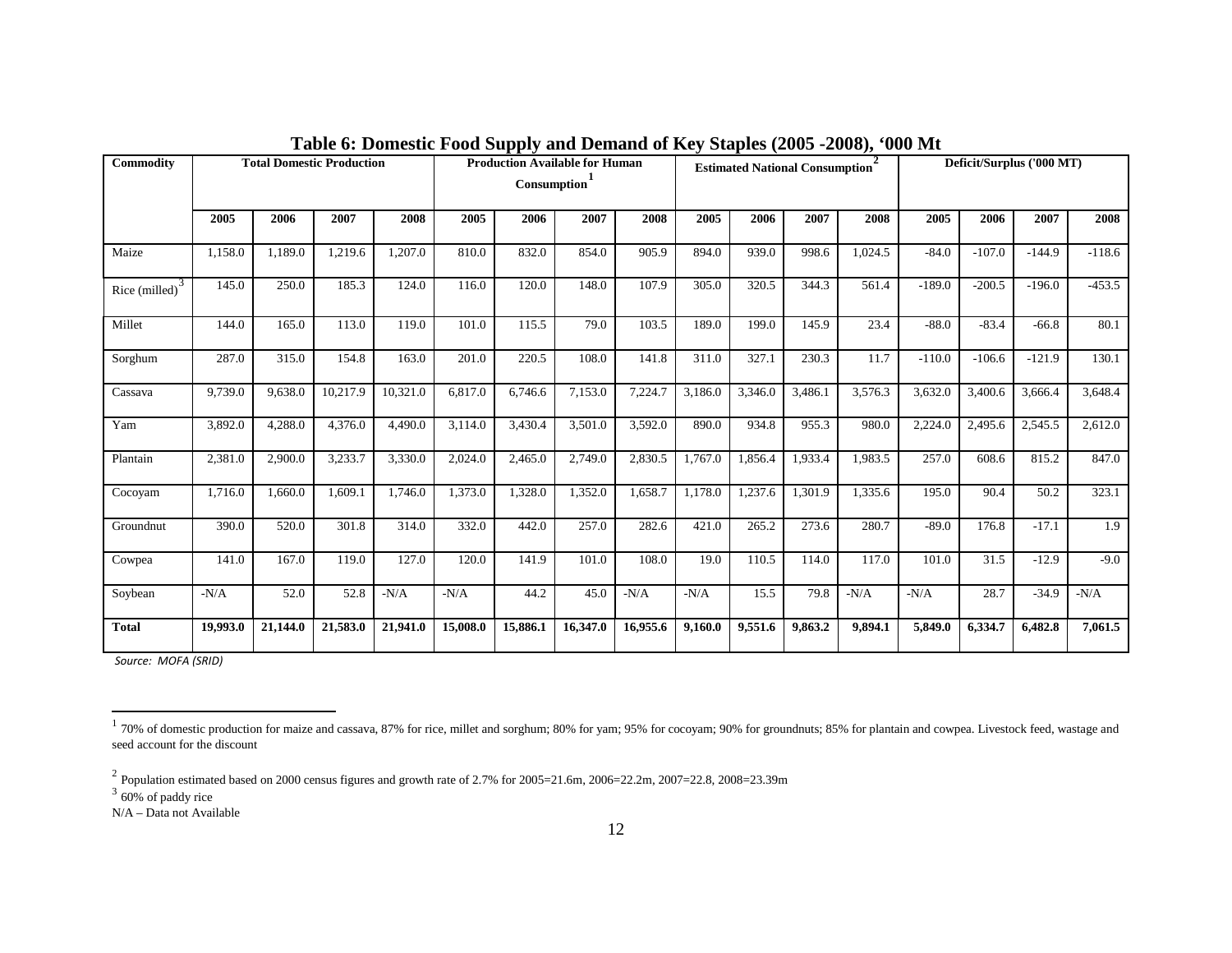#### <span id="page-28-0"></span>**2.3.2 Nutrition Trends**

The 2008 Ghana Demographic and Health Survey indicate that about 28% of Ghanaian children are stunted, 8.5% are wasted and 13.9% are underweight. All three indicators decreased between 2003 and 2008. In terms of regional distribution, the Northern, Upper East, Upper West and Central Regions continue to be the areas of high malnutrition. Stunting and underweight values are very high in these regions compared to the others.

Micronutrient malnutrition has been termed the "silent killer". The consumption of inadequate amounts of iron, iodine and vitamin 'A', can cause serious disorders especially for women and children. Micronutrients are particularly important for pregnant and lactating women in ensuring proper development of the brain of the yet-to-be-born and breastfeeding children. Growing children also need to take adequate amounts of the nutrients to ensure normal growth.

The 2003 Demographic and Health Survey results show that 83.4% rural and 56.3% of urban Ghanaian households do not consume adequate iodine. The Northern, Upper East and Upper West Regions of Ghana have the highest incidence of iodine deficiency. Similarly, over 80% of children and about 48% of women are anaemic in rural Ghana. The figures for urban Ghana are 67.8% for children and 41.6% for women. The regions of the country that are most iron deficient include the Northern (82.5% for children), Western (80.1%), Upper East (79.1%), Ashanti (79.0%), Upper West (78.3%) and Central (76.8%). These figures indicate that children born grow with a lot of nutritional inadequacies with regards to brain and body development and that has significant negative impact on human capital development and future growth of the economy.

## <span id="page-28-1"></span>**2.4 CONSTRAINTS TO AGRICULTURE SECTOR DEVELOPMENT**

Ghana's agriculture is dominated by small scale producers, with average farm size of about 1.2 hectares and low use of improved technology. The small farmers account for about 80% of domestic production. The country's agriculture is also characterized by low crop and animal productivity. Yields of most crops are generally low and as indicated in Table 7, they remained almost constant been between 2002 and 2008. Most yields are about 60% of achievable yields. Improvements in yields are possible and should be pursued.

A major reason for the non-attainment of achievable yields is low fertility of the soils which is partly due to low use of fertilizers. The average food crop producer is resourcepoor and therefore uses little fertilizer, insecticides, high yielding varieties or irrigationbased cultivation. High prices of fertilizer contribute to the low use of the input in Sub-Sahara Africa and Ghana in particular. Fertilizer use in the country is about 5kg/ha, which is only half of the rate in the Sub-Saharan Africa which is also far less than in other developing countries. However, fertilizer use is generally profitable (IFPRI, 2007; FAO, 2005). Value cost ratios of fertiliser use range from 2.7 for maize, to 10 for irrigated rice (FAO, 2005), compared to a minimum acceptable ratio of 2.0. Yet estimates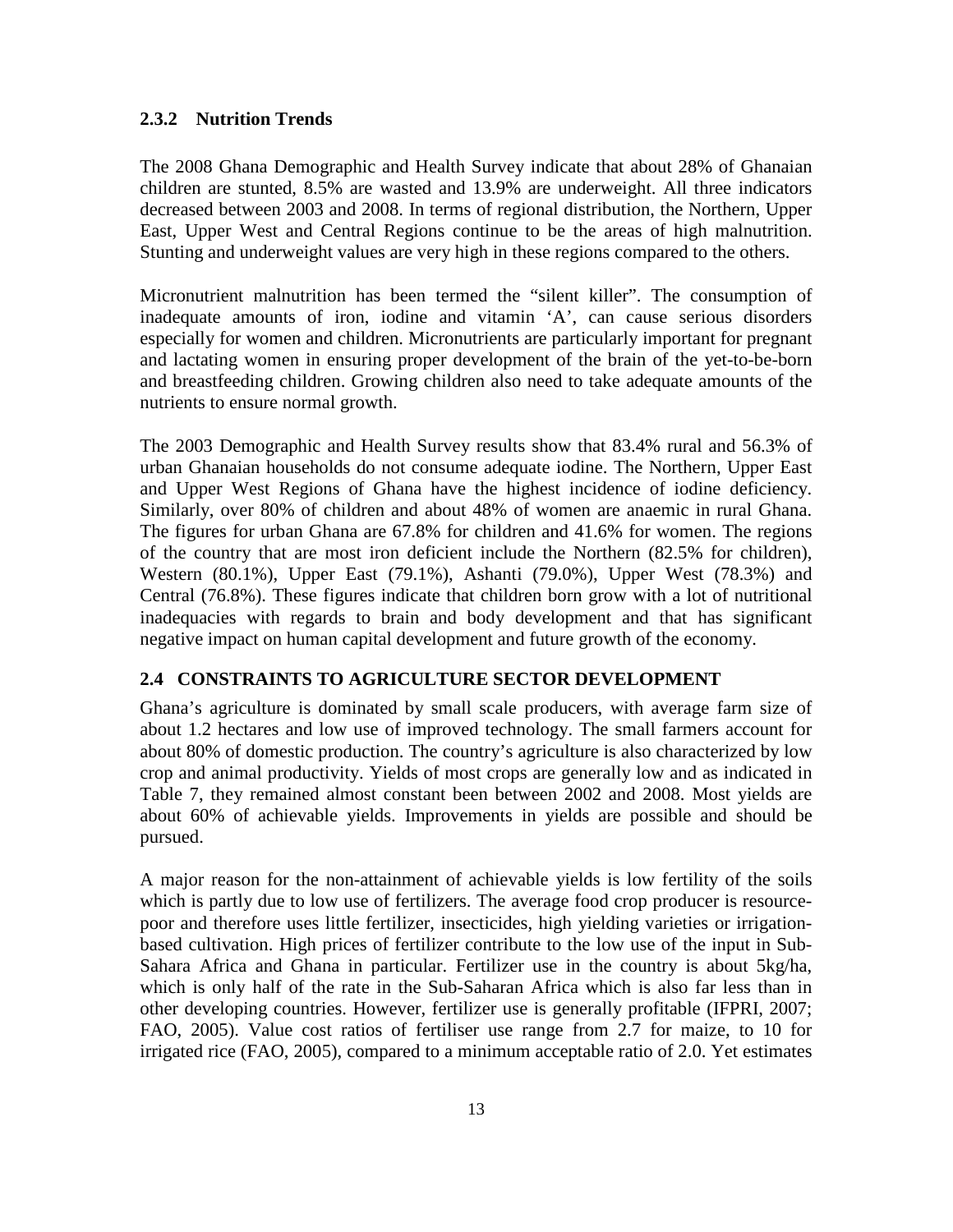of crop nutrient balances (quantity removed less nutrient applied) are in deficit for all crops and reflect loss of potential yield and progressive soil impoverishment.

|                   | Yield (Mt/Ha) |      |      |      |                  |      |                  | Average          | Achievable | $\%$<br>of           |
|-------------------|---------------|------|------|------|------------------|------|------------------|------------------|------------|----------------------|
|                   |               |      |      |      |                  |      |                  | yield $(2002 -$  | Yield      | Achievable           |
|                   | 2002          | 2003 | 2004 | 2005 | 2006             | 2007 | 2008             | 2008)            | (Mt/Ha)    | (A/B)<br>$\mathbf X$ |
| Crop              |               |      |      |      |                  |      |                  | (A)              | (B)        | 100)                 |
| Roots and         |               |      |      |      |                  |      |                  |                  |            |                      |
| Tubers            |               |      |      |      |                  |      |                  |                  |            |                      |
| Cassava           | 12.3          | 12.7 | 12.4 | 12.8 | 12.2             | 12.8 | 13.5             | 12.7             | 28.0       | 45.3                 |
| Cocoyam           | 6.6           | 6.5  | 6.4  | 6.6  | 6.4              | 6.6  | 6.7              | 6.5              | 8.0        | 81.8                 |
| $\overline{Y}$ am | 13.0          | 11.9 | 12.5 | 13.0 | 13.2             | 13.5 | 14.1             | 13.0             | 20.0       | 63.5                 |
| Sweet potato      |               |      |      |      | 8.0              | 8.1  | 8.1              | 8.0              | 18.0       | 45.2                 |
| Plantain          | 8.3           | 8.1  | 8.5  | 9.6  | 9.7              | 10.6 | 10.7             | 9.7              | 10.0       | 93.6                 |
| <b>Cereals</b>    |               |      |      |      |                  |      |                  |                  |            |                      |
| Maize             | 1.5           | 1.6  | 1.6  | 1.6  | 1.5              | 1.5  | 1.7              | 1.6              | 2.5        | 62.9                 |
| Millet            | 1.1           | 0.9  | 0.8  | 1.0  | $\overline{0.8}$ | 0.7  | $\overline{1.1}$ | $\overline{0.9}$ | 1.5        | 61.0                 |
| Sorghum           | 0.8           | 1.0  | 1.0  | 1.0  | 1.0              | 0.7  | 1.2              | 0.9              | 1.5        | 63.8                 |
| Rice (Paddy)      | 2.3           | 2.0  | 2.0  | 1.9  | 2.0              | 1.7  | 2.3              | 2.0              | 3.5        | 58.0                 |
|                   |               |      |      |      |                  |      |                  |                  |            |                      |
| <b>Legumes</b>    |               |      |      |      |                  |      |                  |                  |            |                      |
| Cowpeas           | n.a.          | n.a. | n.a. | n.a. | 0.8              | 0.9  | 1.1              | 0.9              | 1.25       | 74.7                 |
| Soybean           | n.a.          | n.a. | n.a. | n.a. | 0.8              | 1.1  | 1.2              | 1.0              | 1.0        | 103.3                |
| Groundnut         | n.a.          | n.a. | n.a. | n.a. | 0.9              | 0.9  | 1.3              | 1.0              | 1.0        | 103.3                |
|                   |               |      |      |      |                  |      |                  |                  |            |                      |
| <b>Others</b>     |               |      |      |      |                  |      |                  |                  |            |                      |
| Pawpaw            | n.a.          | n.a. | n.a. | n.a. | 25.0             | 25.0 | 25.0             | 26.0             | 40.0       | 62.5                 |
| Pineapple         | n.a.          | n.a. | n.a. | n.a. | 60.0             | 60.0 | 60.0             | 65.0             | 100.0      | 60.0                 |
| Tomato            |               |      |      |      |                  |      |                  |                  |            |                      |
| (Rainfed)         | n.a.          | n.a. | n.a. | n.a. | 25.0             | 25.0 | 25.0             | 25.0             | 35.0       | 71.4                 |
| Tomato            |               |      |      |      |                  |      |                  |                  |            |                      |
| (Irrigated)       | n.a.          | n.a. | n.a. | n.a. | 30.0             | 30.0 | 30.0             | 30.0             | 65.0       | 46.2                 |
| Garden eggs       | n.a.          | n.a. | n.a. | n.a. | 8.0              | 8.0  | 8.0              | 8.0              | 15.0       | 53.3                 |
| Pepper            | n.a.          | n.a. | n.a. | n.a. | 6.5              | 12.1 | 12.4             | 10.3             | 15.0       | 68.9                 |

<span id="page-29-0"></span>**Table 7: Average Yields of Selected Food Crop and Comparison with Achievable Yields**

Source: SRID, Calculations from 2002-2008 production data

Another major determinant of crop productivity is the use of improved seeds and planting material. Most farmers still reserve some of their produce to be used as seed even when they use improved seeds. It clearly indicates the lack of understanding of seed technology by farmers. For increase in productivity it is very necessary that certified seed production is intensified. Indeed, many farmers can be empowered to produce certified seed of various crops. Research has indicated that use of improved seed is not profitable because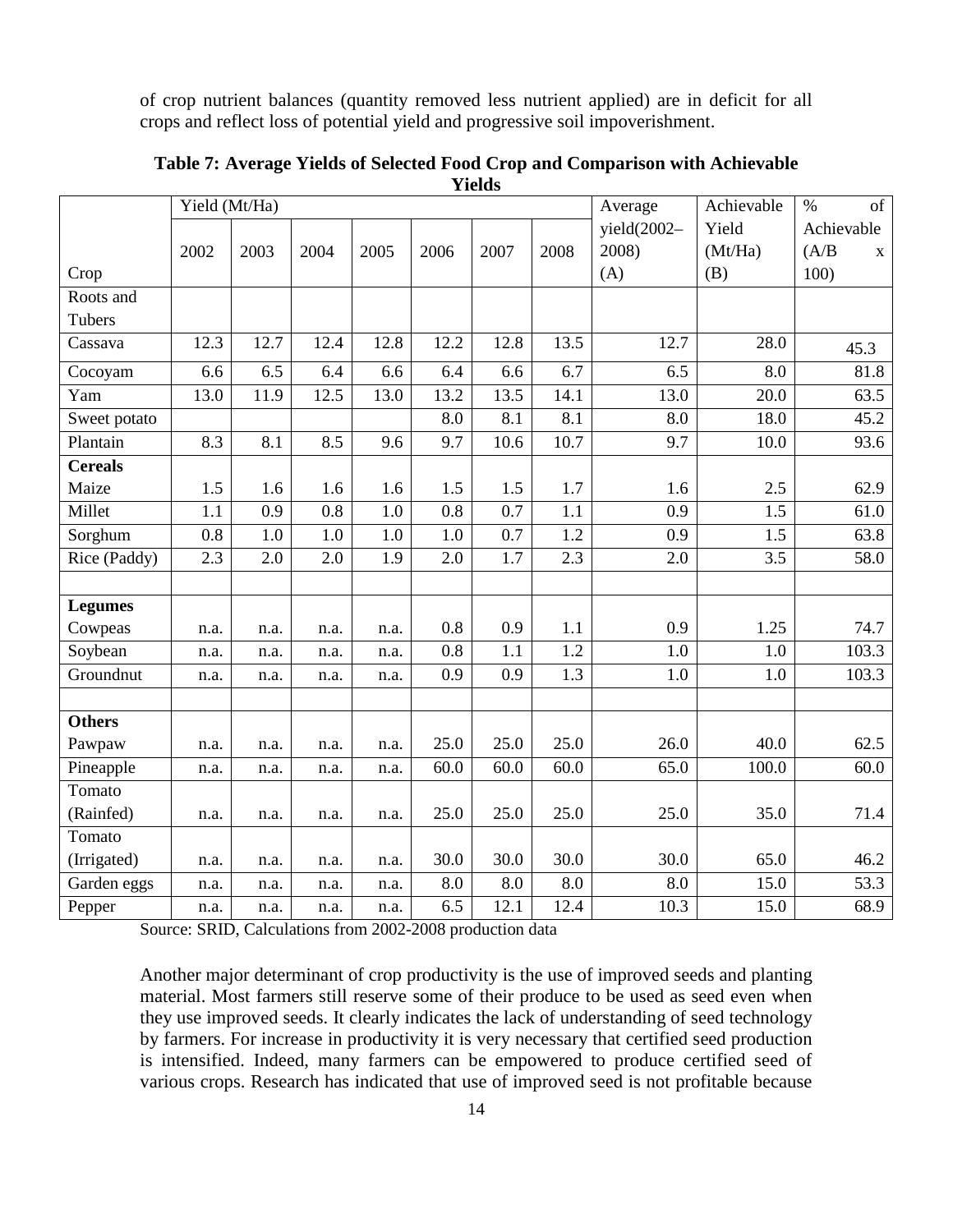of farmer practices of recycling the seed (IFPRI, 2007). Use of insecticides and other disease preventing chemicals can also increase crop productivity. Their use by farmers in Ghana are however very minimal.

The lack of adequate and reliable data on virtually every sub-sector, especially livestock, has been a worrying situation over the years and the problem seems to be compounding. It is another major factor contributing to low productivity. The lack of adequate agricultural finance and the difficulties involved in accessing agricultural credit has also contributed very significantly to low agricultural productivity.

In summary, the low agricultural productivity in the country can be attributed to the following factors, among others: reliance on rain fed agriculture and the low level and relatively inefficient irrigated agriculture; low level of mechanization in production and processing; high post harvest losses as a result of poor post harvest management; low level and ineffective agricultural finance; poor extension services as a result of several institutional and structural inefficiencies; lack of ready markets and processing; low performing breeds of livestock; poor feeding of livestock; high cost of feed for poultry; poor livestock housing and husbandry management; competition from imports and poor post-production management of livestock products; over-fishing of natural waters; undeveloped fish value chain (e.g. inadequate supply systems for fingerlings and feed) and lack of skills in aquaculture.

The overall outcome of these constraints is a very slow rate of transformation of the agriculture sector with persistent low productivity and competitiveness in markets especially international markets. Strategies to improve agricultural performance should therefore include investments that improve productivity and enhance market access. These include rural infrastructure (production and post-production), upgrading skills of operators in the value chain, research to improve livestock breeds and crop varieties, market information, and appropriate policies to facilitate supply and access to productivity enhancing inputs.

# <span id="page-30-0"></span>*2.***5 AGRICULTURAL FINANCE, IMPLEMENTATION AND MONITORING AND EVALUATION SITUATION**

#### <span id="page-30-1"></span>**2. 5.1 Agricultural Financing Situation**

Investing in agriculture is the key to achieving poverty reduction and food security in developing countries. Studies have shown that public spending provides leverage for other investments. Ghana Government expenditure on agriculture decreased from 12.2% of its budget in 1980 to 4.1% in 1990 when subsidies for agriculture were phased out. Since the late 1990s, the share of government expenditure going through the MOFA has been less than 2%. If however the expenditure of the cocoa sector is added it raises it considerably to about 5%.

The distribution of MOFA's expenditure has historically been biased towards recurrent expenditure. However, the share of development expenditure has been increasing from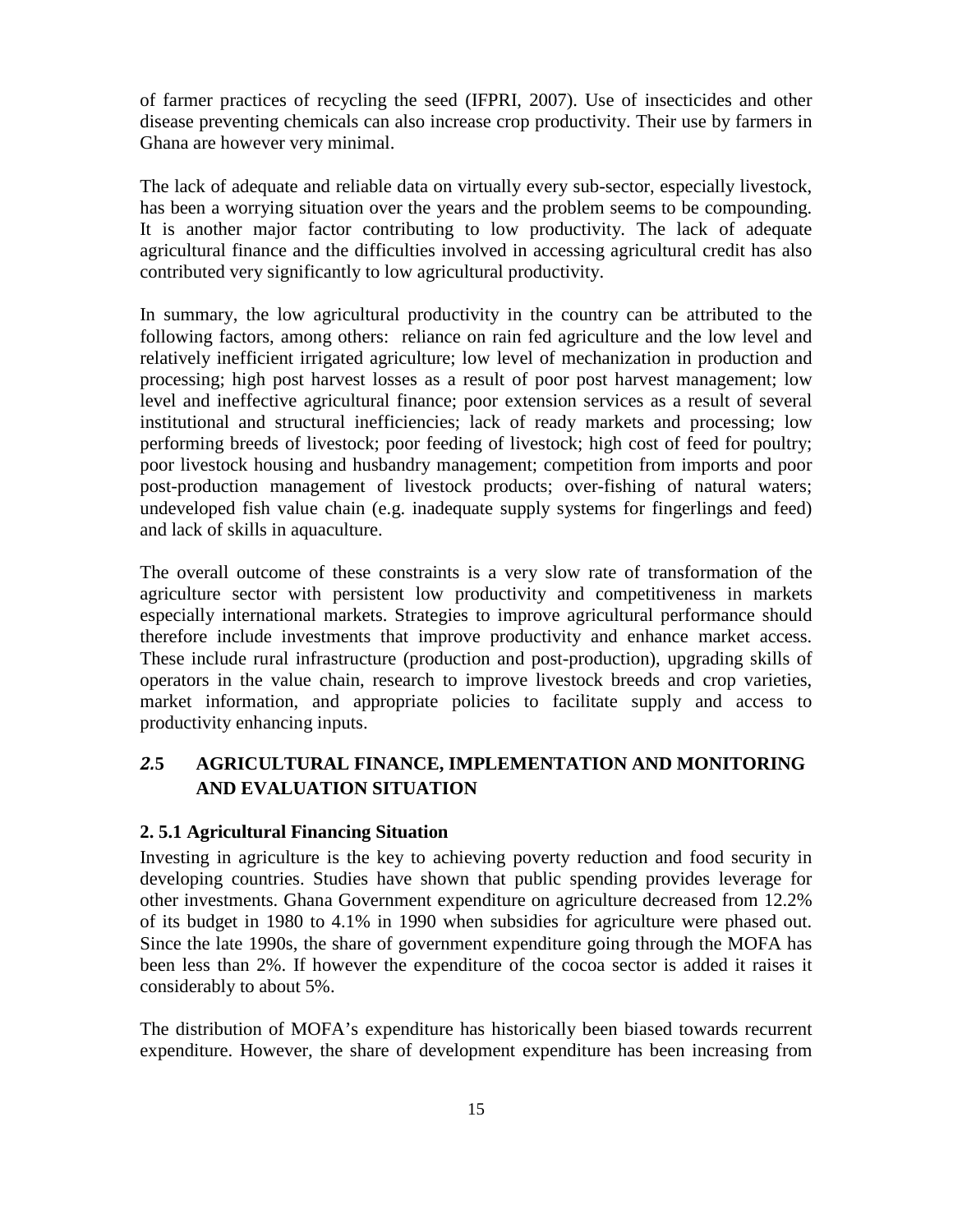about the year 2000. It increased from about 30-35% in the period 1990-2000 to about 46% in 2005-2006.

The agriculture sector is dominated by private sector activity therefore it is expected that much of the investment in the sector will be by private sector initiative. Operators in the agriculture sector, in addition to equity funds, source funds from formal and informal financial institutions to finance their activities. Funds from informal sources, such as money lenders, traders and rotating credit associations, tend to be small with limited scope and are short-term. However, informal sources are more easily accessible than formal financial institutions. Allocation of credit to agriculture from the formal financial institutions has been on the decline since 1998; it fell from levels close to 20% that prevailed prior to the financial sector reforms of the late 1980s and since 2000, allocation to agriculture has been below 10%, falling to just above 6% in 2006.

Foreign direct investment is another source of finance to the agricultural sector; but this has been very low. Data from the Ghana Investment Promotion Centre (GIPC, 2007) show that not only has the number of agricultural projects registered been the least among all investment sectors, but this number has consistently declined since 2001 from 15 to 6 projects in 2006.

There is no crop insurance although much of the country's agriculture is rain-fed and is therefore subject to shocks of drought and floods.

#### <span id="page-31-0"></span>**2.5.2 Implementation and M & E Situation**

With inadequate and irregular funding, implementation of agricultural programmes over the years has been a challenge but even more challenging has been the difficulty in taking equity concerns into consideration in programmes implementation. Even though the aim is not to achieve equal incomes across regions of the country, there is need to raise the overall level of income gains and poverty reduction across the regions and especially among households at the lower end of the poverty spectrum.

MOFA has developed an elaborate M&E system to monitor activities of agencies under the Ministry and the broader sector, review performance, and ultimately feedback into policy review. The inadequacy of the agricultural data collection process and the unreliability of available data has been a serious challenge over the years. The database and statistics on the sector have to be reviewed to make them more current, accurate and streamlined for credibility.

#### <span id="page-31-1"></span>**2.5.3 Growth Potential and Sources of Growth**

A dynamic computable general equilibrium (DCGE) model applied to the Ghanaian agriculture sector indicates that by closing crop yield gaps, together with reasonable growth in the livestock, fishery and forestry sectors, Ghana will be able to reach a target of 6 percent annual agricultural growth. Under this scenario, the economy-wide GDP growth rate rises to 5.8 percent per year over the next 10 years. However, increased productivity rather than land expansion has to be the main source of this growth. Productivity will explain 47 and 56 percent of GDP and AgGDP growth, respectively.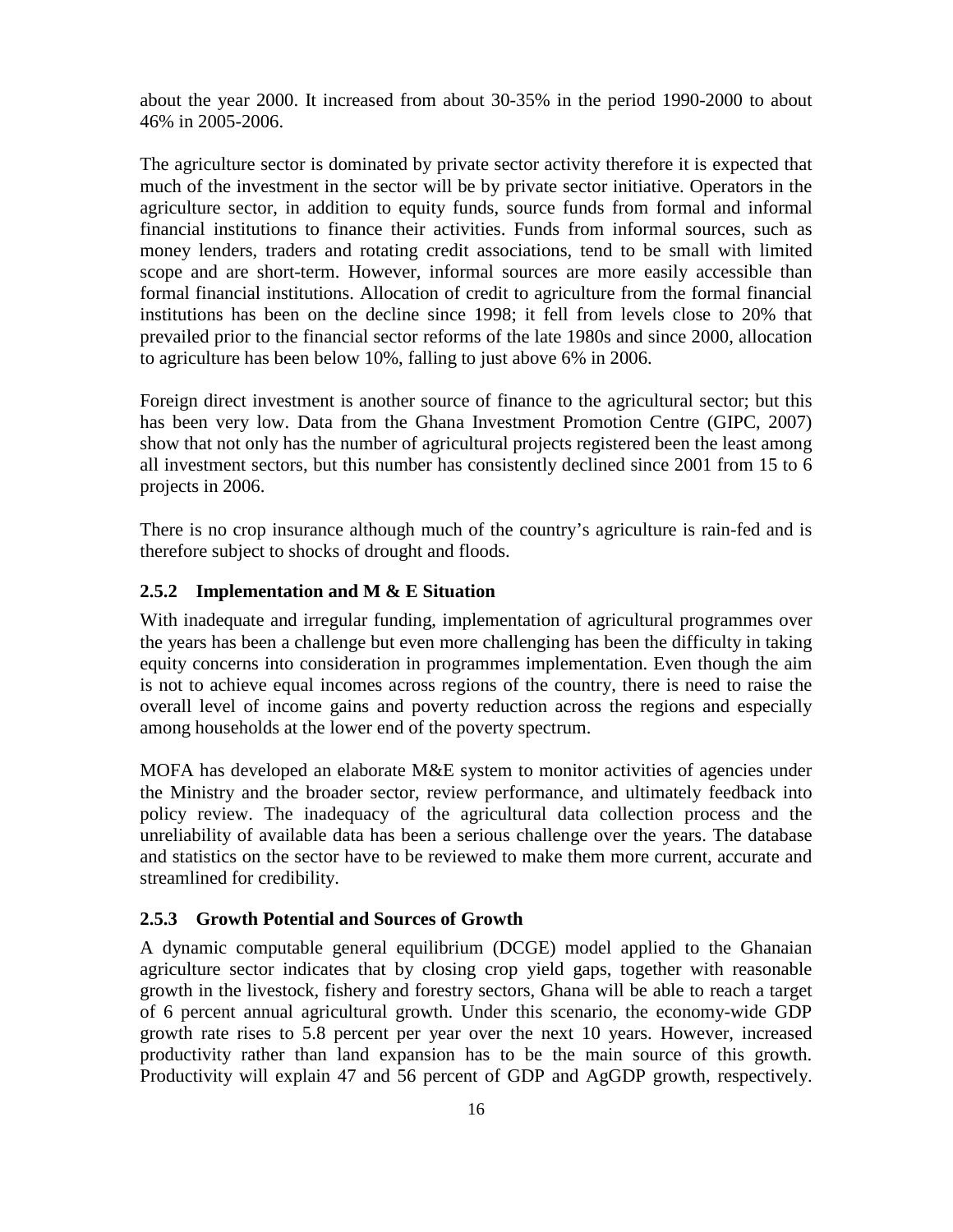The GDP growth rate of 5.8% falls short of the 8% growth projected under the current long-term development plan. This implies either a higher growth in agriculture or the service and industry sectors.

The contribution of the agricultural sector to total GDP growth rises to 39.4 percent, from the base-run's 31.8 percent. Growth accelerates in all the sub-sectors and is driven by productivity improvements rather than by land expansion, which has been the main contributor to growth in the past. The three staple crop groups grow at an additional  $1.4 -$ 2.0 percent per year, while the additional annual growth is 3.7 percent for export crops, 1.8 percent for livestock and 0.6 percent for fishery/ forestry. The contribution of the combined staple crops to agricultural growth remains a dominant factor in the higher productivity scenario, but its role declines slightly compared to the current growth patterns. While 52.4 percent of agricultural growth in the current pattern is attributed to growth in staple crops, this share falls to 46.4 percent under the higher productivity scenario. Export crops fill this gap and their contributions to agricultural growth rises from 20.4 percent to 31.6 percent.

Growth stimulated from closing yield gaps leads to a lower contribution of factor accumulation of 37.5% to agricultural GDP compared to 56.4 percent under the current growth patterns. At the crop level, productivity growth becomes the dominant factor in the production growth for maize, sorghum, cassava and yam, contributing  $60 - 80$  percent of output growth in these crops.

The sub-sector contribution to agricultural growth within agro-ecological zones varies across the zones. Fishery and forestry contribute the most to additional agricultural growth in the coast zone, while export crops are the most important contributors to the forest zone's additional agricultural growth. In the North, additional growth in agriculture mainly comes from the three staple crop groups (cereals, root crops and legumes); while in the Southern Savannah, the root crops are the most important factors for additional agricultural growth.

# <span id="page-32-0"></span>**2.5.4 Experiences of some Past and Current Agricultural Programmes and Projects**

# <span id="page-32-1"></span>**2.5.4.1 AgSSIP Experiences**

Between 2002 and 2006 the Ministry of Food and Agriculture implemented the Agriculture Services Sub-sector Investment Programme (AgSSIP). AgSSIP which comprised four inter-related thematic sub-programmes was supporting and reinforcing the development of improved demand driven agricultural services for rapid agricultural growth and poverty reduction. The main sub-programmes were;

- Strengthening the agricultural technology generation and diffusion systems
- Restructuring and strengthening of MOFA and devolving responsibility for planning and implementing of agricultural extension/ development programmes to the district assemblies
- Development of farmer-based organizations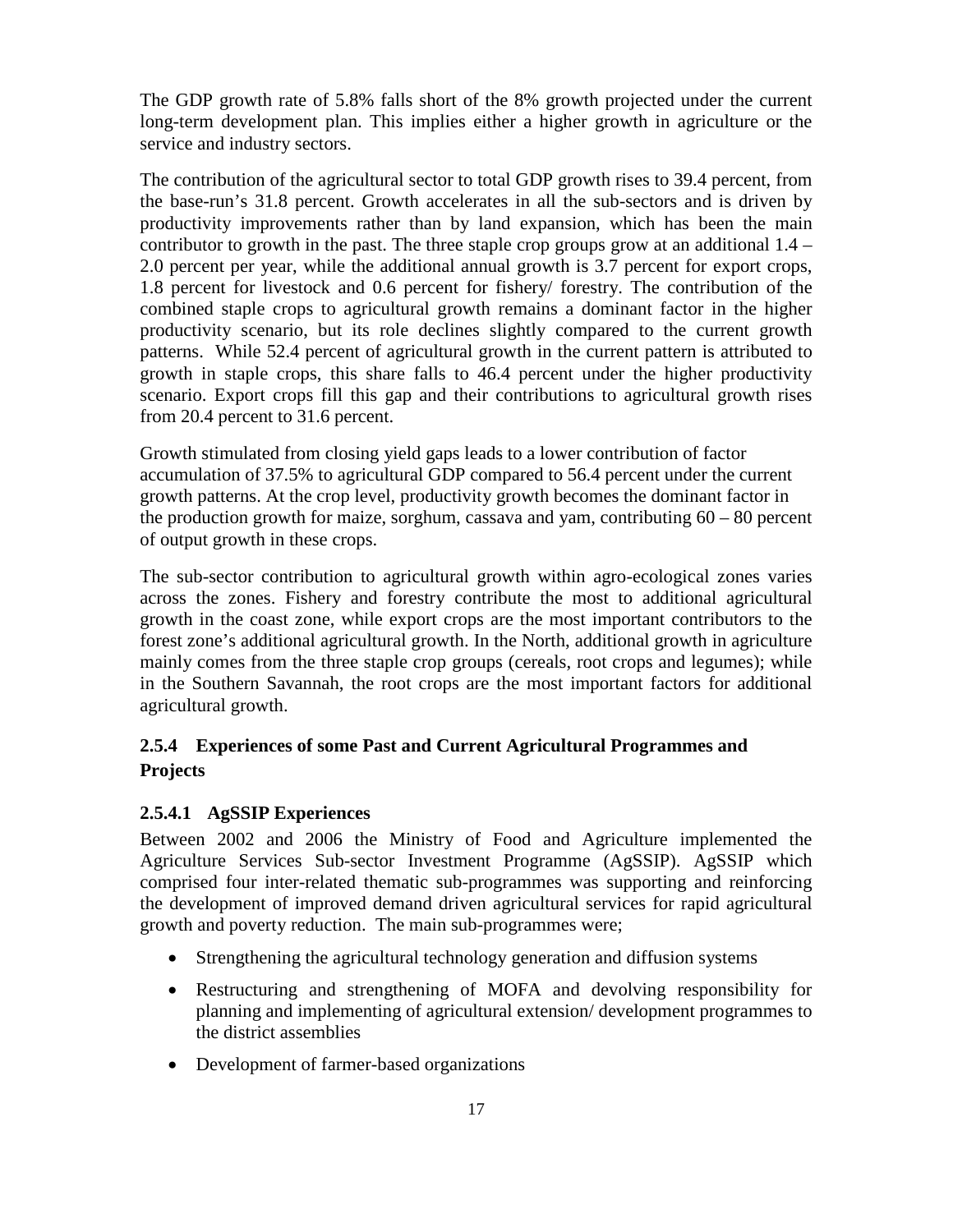• Strengthening agricultural education and training

A joint review of AgSSIP recommended the re-allocation of funds to other initiatives after the end of an extended period of AgSSIP to October 2006. The new activities funded under restructured AgSSIP were:

- Development of horticulture export industry
- Rehabilitation of irrigation schemes
- Development of oil palm industry
- Community fisheries infrastructure development, and
- Agricultural mechanization service centres

The lessons learned in the implementation of AgSSIP and structures put in place such as establishment of FBOs, the FBOs development fund, CARGS, challenges in institutional reforms and coordination, a focus on agro-processing, improvement in programme management and strengthening of technology delivery systems will be addressed in implementing this sector strategy. The WAAPP programme which operates along the same principles of CARGS has been established and Ghana will have US\$15m available for competitive grants scheme but mainly focusing on roots and tubers. This Fund could be expanded to cover other commodities, policy and related research initiatives that would spur the growth of the agriculture sector in the country.

Under AgSSIP a National Agricultural Advisory Committee (NAAC) was established; although it met irregularly, the project completion report recommended that such a body should be maintained. The NAAC or its restructured hybrid could be adopted for managing implementation of the Agriculture Sector Plan.

The level of Government and development partners sector support along the lines of sector wide approach through the revised FASDEP must be maintained. Difficulties associated with institutional reforms need to be appropriately and painstakingly tackled. There is the need to coordinate with other agencies that deal with infrastructure, district level planning, private sector, health and others to increase agricultural growth and facilitate transition from production to value addition and thereby unleash the potential of agriculture as an engine of overall growth in the economy. Lessons from AgSSIP implementation also point to the need for broad ownership of programmes from the onset and building in mechanisms for regular consultations.

Agriculture credit seen as key to promotion of intensification rather than extensification of agriculture production was found to be limited despite numerous rural financial institutions. The current World Bank DPO has earmarked rural financial services as an important area for support. IFAD is also investing in rural financial services.

## <span id="page-33-0"></span>**2.5.4.2 Current Programmes and Projects**

There are currently thirteen development partners funding agriculture sector related projects and programmes in Ghana. In total there are sixty three interventions, of which two are budget support. Most of the projects support objectives one and two of FASDEP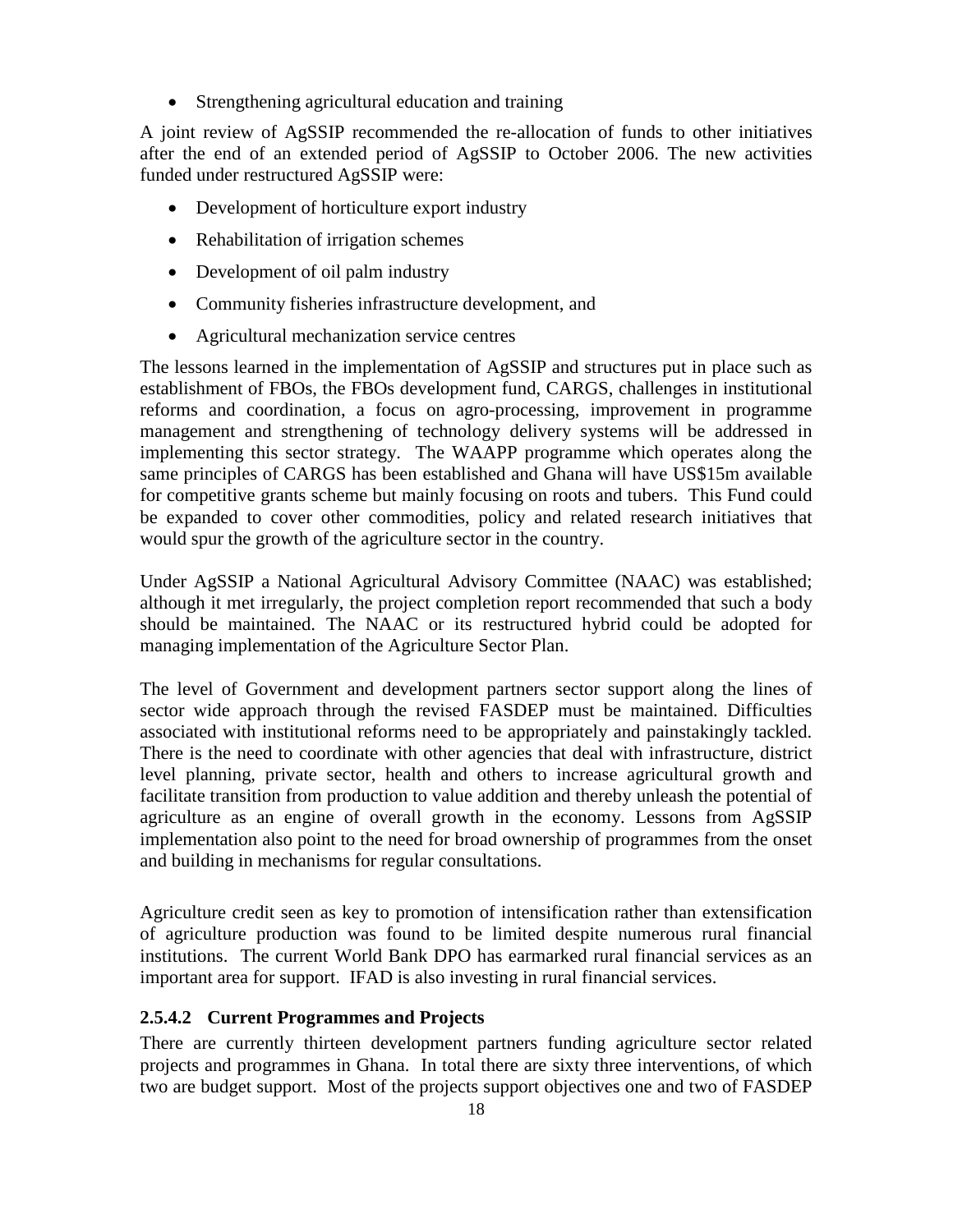II as shown in Table 8. The time frame for the ongoing programmes, projects and budget support funding are between 2000 and 2012. Planned programmes/ projects are for the period 2006/2007 – 2012.

Some of the on-going projects include the Northern Rural Growth Programme, funded by IFAD, AfDB and GoG and covering the Northern, Upper East and Upper West Regions plus five districts in the Brong Ahafo Region that share boundary with the Northern Region. There are also 13 on-going rice development projects in the country funded by various donors. The World Bank has also signed a DPO for 2008-2011 which is a follow up to AgSSIP and responding to FASDEP II.

Although sheanut has been identified as an important crop for income generation in the three northern regions, there is no project promoting the crop. Cotton production which is also an important cash crop for the north and raw material for textiles and garments industry has been neglected in the past and currently no project in the country is promoting it. The GSDA I (2010 -2013) however envisages a revitalised cotton industry to provide raw materials for the textile industry in the country. Under this plan, cotton will be promoted among targeted crops and commodities for income generation.

<span id="page-34-0"></span>

| Table of PASDET Objectives and On-going and Flanned Frojects        |                      |         |  |  |  |  |  |  |
|---------------------------------------------------------------------|----------------------|---------|--|--|--|--|--|--|
| <b>FASDEP II Objectives</b>                                         | Share of Entries (%) |         |  |  |  |  |  |  |
|                                                                     | Ongoing              | Planned |  |  |  |  |  |  |
| 1. Food Security and Emergency Preparedness                         | 29.3                 | 22.2    |  |  |  |  |  |  |
| 2. Increased Growth in Incomes                                      | 34.6                 | 27.8    |  |  |  |  |  |  |
| 3. Increased Competitiveness and Integration into Markets           | 14.3                 | 19.4    |  |  |  |  |  |  |
| 4. Sustainable Management of Land and Environment                   | 3.0                  | 5.6     |  |  |  |  |  |  |
| 5. Science and Technology applied in Food and Agric.<br>Development | 5.2                  | 11.1    |  |  |  |  |  |  |
| 6. Improved Institutional Coordination                              | 13.6                 | 13.9    |  |  |  |  |  |  |

**Table 8: FASDEP Objectives and On-going and Planned Projects**

The majority of ongoing DP interventions concentrates on the FASDEP II Objective One (39 interventions, 29.3%) and Objective Two (46 interventions, 34.6%). A significant number of activities potentially contribute to FASDEP Objective Three (19 interventions, 14.3%) and Objective Six (18 interventions, 13.6%). Objective Four (3.0%) and Objective Five (5.2%) are covered by DP interventions only to a very limited extent.

DP interventions at the regional level have over time been skewed towards the three northern regions probably because of the higher relative poverty of the area compared to other regions. Regional ongoing DP interventions are distributed as follows: about 80 percent (79.4%) for the countries' ten regions, 18.5% on national level, and 1.9% are regional interventions. Out of the regions, the three Northern Regions are mentioned most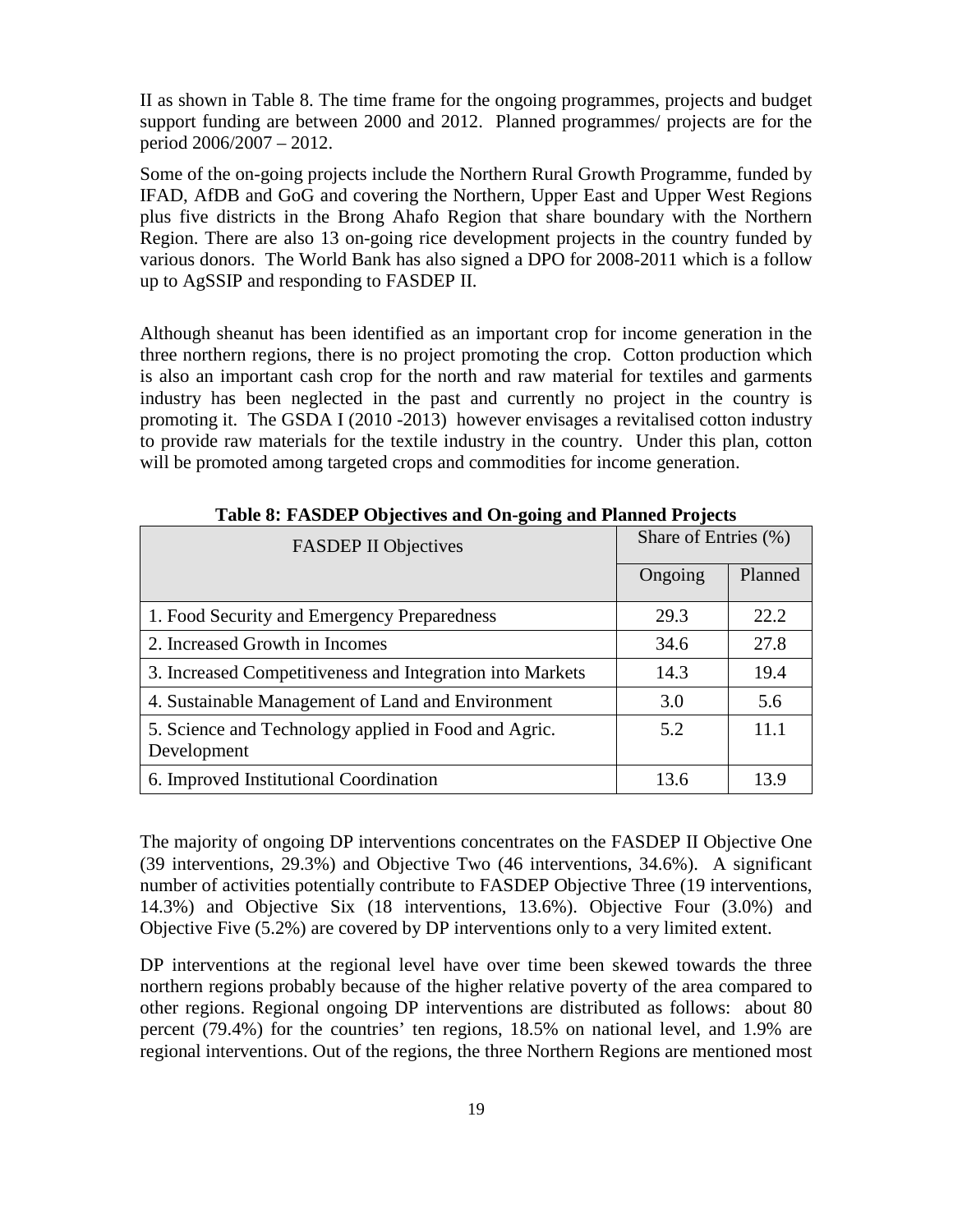often as regional focus of DP activities (all three with 48.2%, with 16.7% for UW, 13.9% for UE, and 17.6% for NR).

Some regions, such as Eastern (2.8%), Ashanti, Greater Accra and Western (all 3.7%), receive a very low share of regional entries from DP interventions.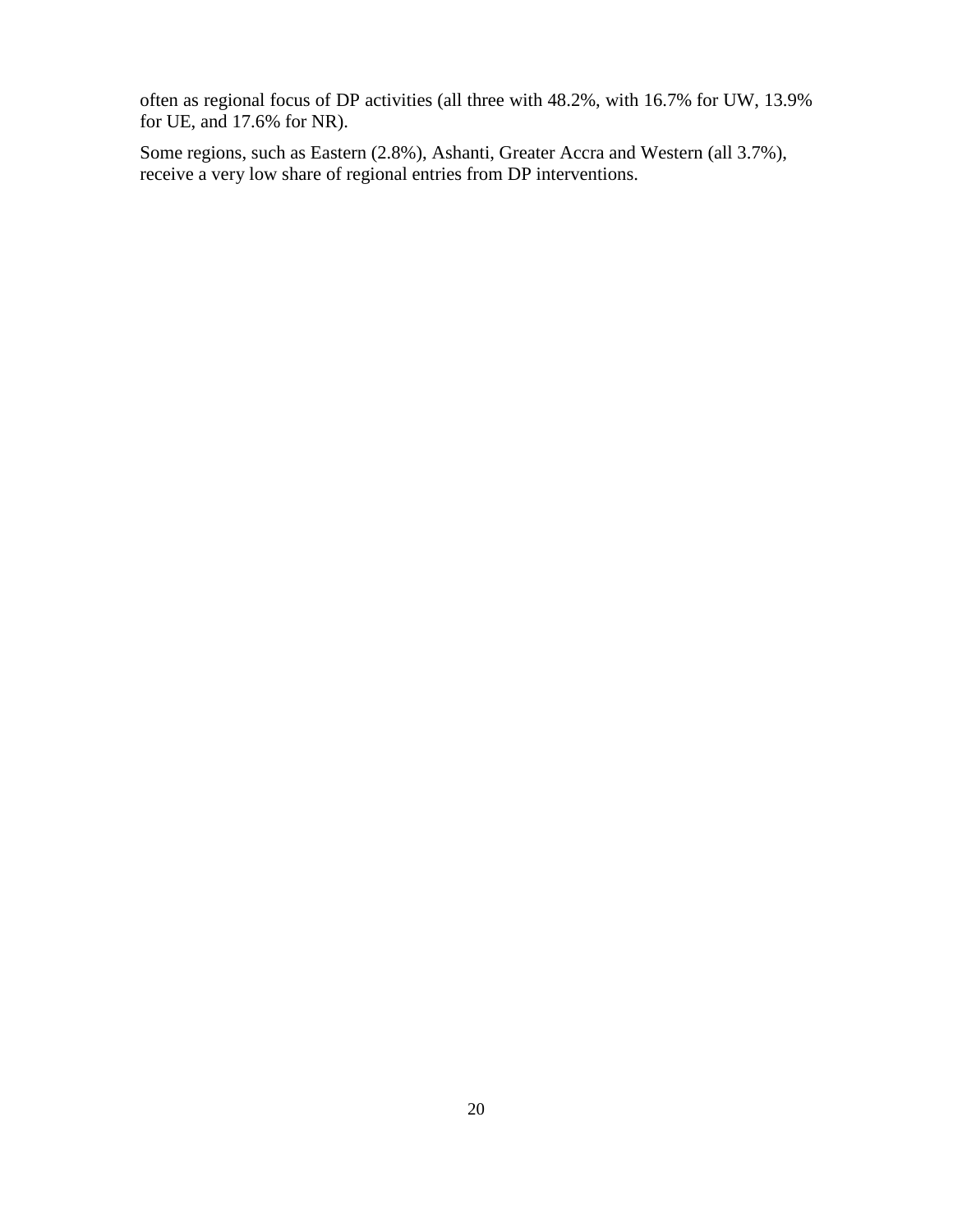#### **CHAPTER THREE**

# **3. DESCRIPTION OF PROGRAMMES AND JUSTIFICATION FOR PRIORITIES**

### **3.1 INTRODUCTION**

The situation analyses undertaken in Chapter Two make it possible to identify various priority development issues. These development issues have been categorised into various programmes and components. The programmes correspond to FASDEP II strategic objectives and they are further broken down into components which are basically development themes. A Potential, Opportunities, Constraints and Challenges (POCC) analysis was applied to each development issue (under the various components) and outputs and activities derived. The development issues, outputs and activities under each programme and component areas are presented in this Chapter. MOFA is the overall lead agency in the implementation of the METASIP but various MDAs, organisations, groups, and individuals will actively collaborate to implement the Plan. Collaborators required for each component are given in appendix 1.

### **3.2 SYNERGY BETWEEN THE PROGRAMMES**

All six programmes and their components are inter-related. The food security and income growth programmes promote selected commodities. The programmes for access to markets, science and technology, environmental sustainability and institutional capacity support value chain issues for the promotion of the commodities. Ongoing projects are considered along the six programme areas and will be reviewed further at component and activity levels to determine areas for adjustment, up scaling or gaps for new support.

A critical review of the logic model for the Investment Programme reveals that there is a high degree of synergy between the 6 programmes. In particular, they all contribute to the attainment of the programme development objective, i.e. modernised agriculture, structurally transformed economy, food security, employment and reduced poverty. Institutional capacity building across the various program components is in sync with the need for learning and innovation which will provide the basis for higher technology adoption and subsequent high productivity and income growth.

The plan takes note of the need to collaborate with institutions to leverage skills and build on synergies between programmes to ensure successful implementation. .Details of areas of collaboration with relevant institutions and organisations to ensure synergy are provided in Appendix 1of this document.

# **3.3 PROGRAMME 1. FOOD SECURITY AND EMERGENCY PREPAREDNESS**

Statistics indicate that about 18.2% of Ghanaians who fall below the extreme poverty line are chronically food insecure (GSS, 2007). About 10.3% classified as poor, but who fall above the extreme poverty line, are vulnerable to food insecurity; this group may suffer from transient food insecurity, due to, for example, seasonal food shortages linked to production variability. The Upper East Region, for example, is the most vulnerable to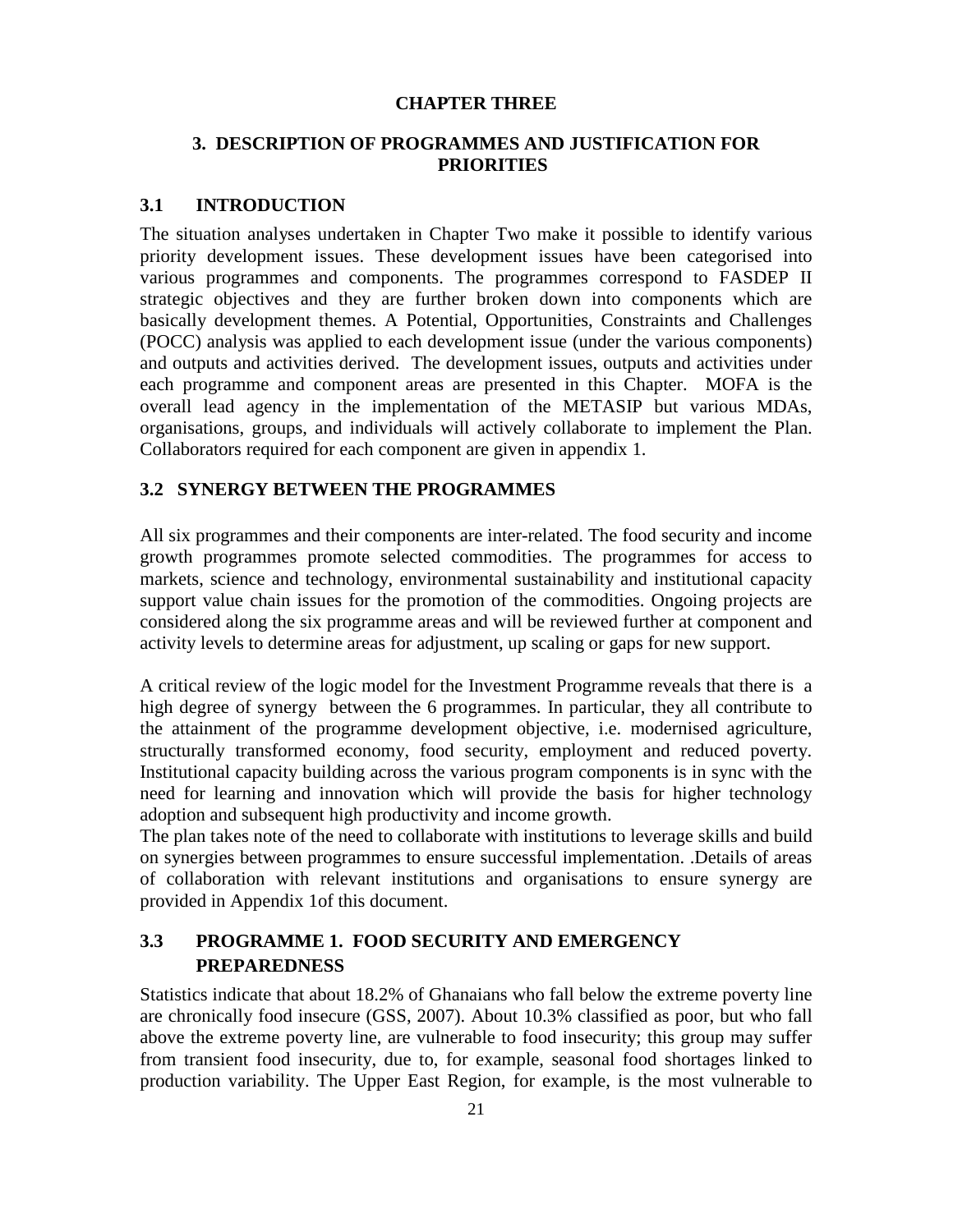transient food insecurity. The programme for enhancing food security and emergency preparedness will increase productivity and total production and improve food distribution to vulnerable groups and enhance nutrition. The nutrition aspect of food security will also be promoted through research, education and advocacy on choice of foods, and handling for food quality and safety. Groups most vulnerable to food insecurity will also be supported with income diversification opportunities to enable them cope better with adverse food supply situations and production risk and enhance their incomes for better access to food.

The components under the food security and emergency preparedness programme are:

### **1. Productivity improvement**

Priority staple crops as defined in FASDEP II for support are maize, cassava, rice, yam and cowpea. Detailed specific programmes for these crops are presented in Volume 3 of the Plan. Maize and cassava are grown by most producers, largely cutting across differences in land holding and geography. There is a growing excess demand for rice. Per capita consumption has increased from about 12kg in 1980 to 14kg in 2000. Between 2004 and 2006, Ghana imported an average of 376,000 MT of rice worth US\$139 million. Yam is a high energy crop and is generally preferred to cassava. Cowpea is the most widely consumed legume.

Gaps between achievable yields (under best farmer practices) and actual yields range from 47% for maize to 55% for cassava. The yield gap for cowpea is about 24%. Opportunity therefore exists to increase the production of these crops through intensive methods such as use of certified seed and GAPs.

The strategy to increase productivity at the farm level will include continued research on improvement of priority commodities, sustainable land and water management, integration of crop and small ruminant development, improved access to appropriate mechanisation, improved access to extension services, increased adoption of Integrated Crop Pest Management (ICPM) measures and linkage to markets.

Use of improved agro-inputs is generally low in Ghana but this is more so among smallholder subsistence farmers. Data from the GLSS V shows that only 5-10% of smallholders with up to 1 ha used fertiliser, compared to 30% of holders with more than 5ha. Twenty percent of the very small subsistence farmers used improved seed compared to 30% of the relatively larger smallholders. The reasons for low use of agro-inputs are high cost and limited availability in remote production areas. There is also the problem of adulteration which lowers confidence of users in the inputs.

# **2. Support to improved nutrition**

The ultimate goal of food production and consumption is adequate nutrition of the human body for higher productivity and reproduction. Thus, emphasis on production that ensures adequate nutrition of farm and non-farm household members is necessary.

It is known that nutritional improvements are closely associated with decrease in poverty but according to the Ghana Demographic and Health Surveys of 1998 and 2003, the level of malnutrition (stunting of children) increased between 1998 and 2003 even when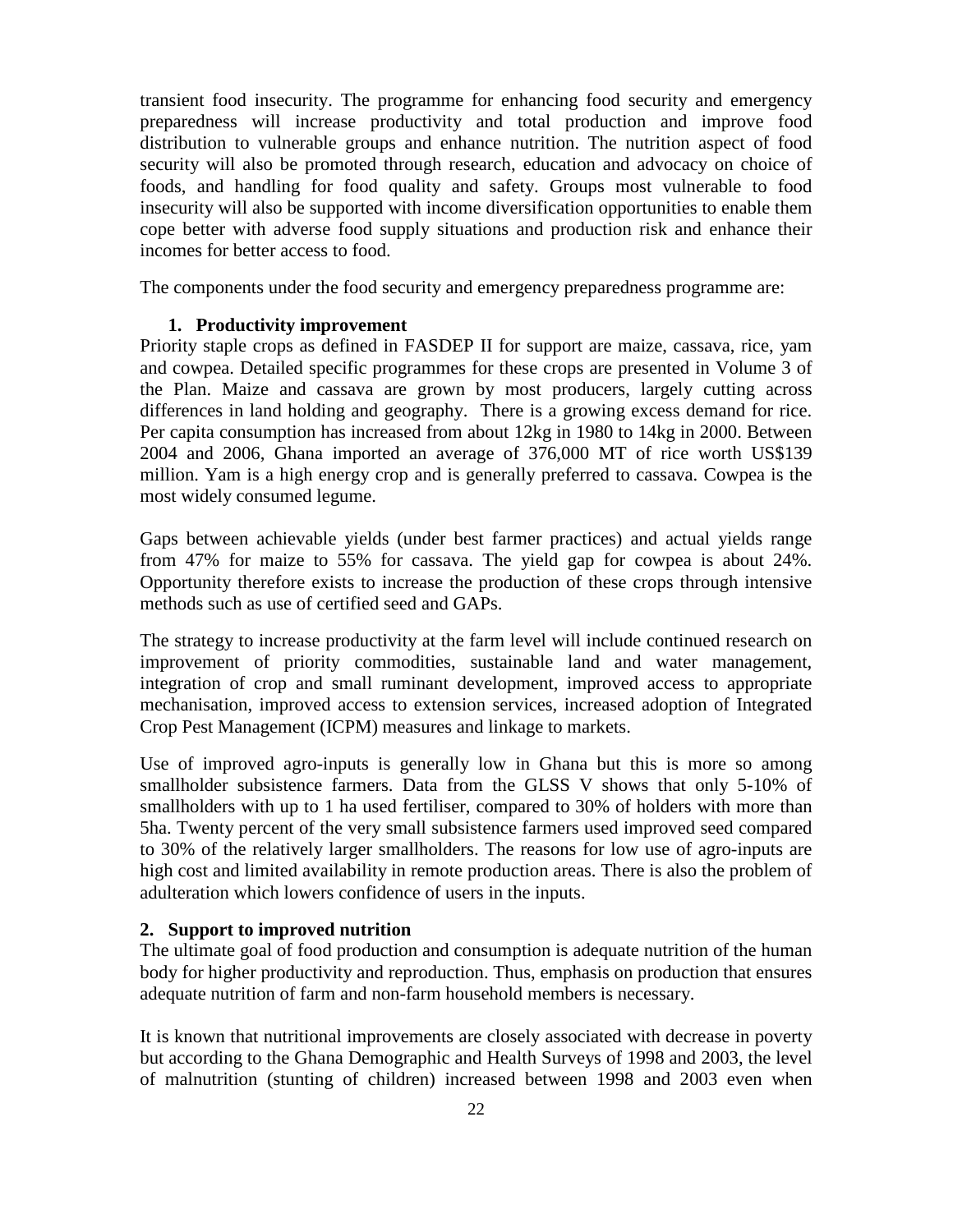poverty levels decreased quite significantly. Micronutrient malnutrition levels are also quite high. This suggests that increase in incomes may be a necessary condition for decrease in malnutrition but it is not a sufficient condition. There is need for nutrition education and advocacy to ensure people have adequate knowledge and appreciate the importance of both macronutrient and micronutrient malnutrition. Also food production systems will have to take into consideration foodstuffs with good levels of both macro and micronutrients. Food fortification should be an important component of food processing.

### **3. Support for diversification of livelihood options of the poor with off-farm activities linked to agriculture**

An analysis of the GLSS V data on smallholder production patterns by IFPRI Ghana Strategy Support Programme (GSSP) shows that subsistence farmers are less diversified in agriculture than relatively larger smallholders. Mean number of crops grown by households with up to 1 hectare was 3 compared to 5 for households with more than 5 hectares. Fewer crops in the portfolios of producers with smaller farms implies they that are not as diversified as large farmers and therefore are more vulnerable to the risk of crop failure. However, MOFA's livelihood study in 2005 also concluded that these vulnerable subsistence farmers, if given a windfall, will rather invest in off-farm activities than in farming. These findings suggest that poor subsistence farmers need to diversify their production systems but support for diversification should look beyond farming to alternative livelihoods off-farm. Success in these off-farm livelihood strategies, which could still be in agriculture, can help reduce the vulnerability of the poor and thereby give them the confidence to invest in farming.

#### **4. Food storage and distribution**

Available data shows that up to 35% of maize and 34% of cassava produced is lost along the chain (MOFA, 2009). Also see Table 9. This is a major loss and potential cause of food insecurity. Factors associated with losses include limited knowledge on postharvest handling, poor harvesting methods, poor storage systems, poor access to information on pest control methods and poor transportation methods and equipment. In general Ghana is considered food secure, but there are pockets of regional disparities in food availability in some regions such as the northern regions being food insecure. This regional disparity can be addressed through improved food distribution network.

A major focus to reduce post-harvest losses will include capacity building of producers in better harvesting, transportation and storage methods, introduction of grading methods and linkages between producers and markets. A core team of extension staff will be trained in post-harvest technologies to provide a reservoir of specialized extension agents in each region for training of producers and other actors (grain traders and distributors) along the value chain.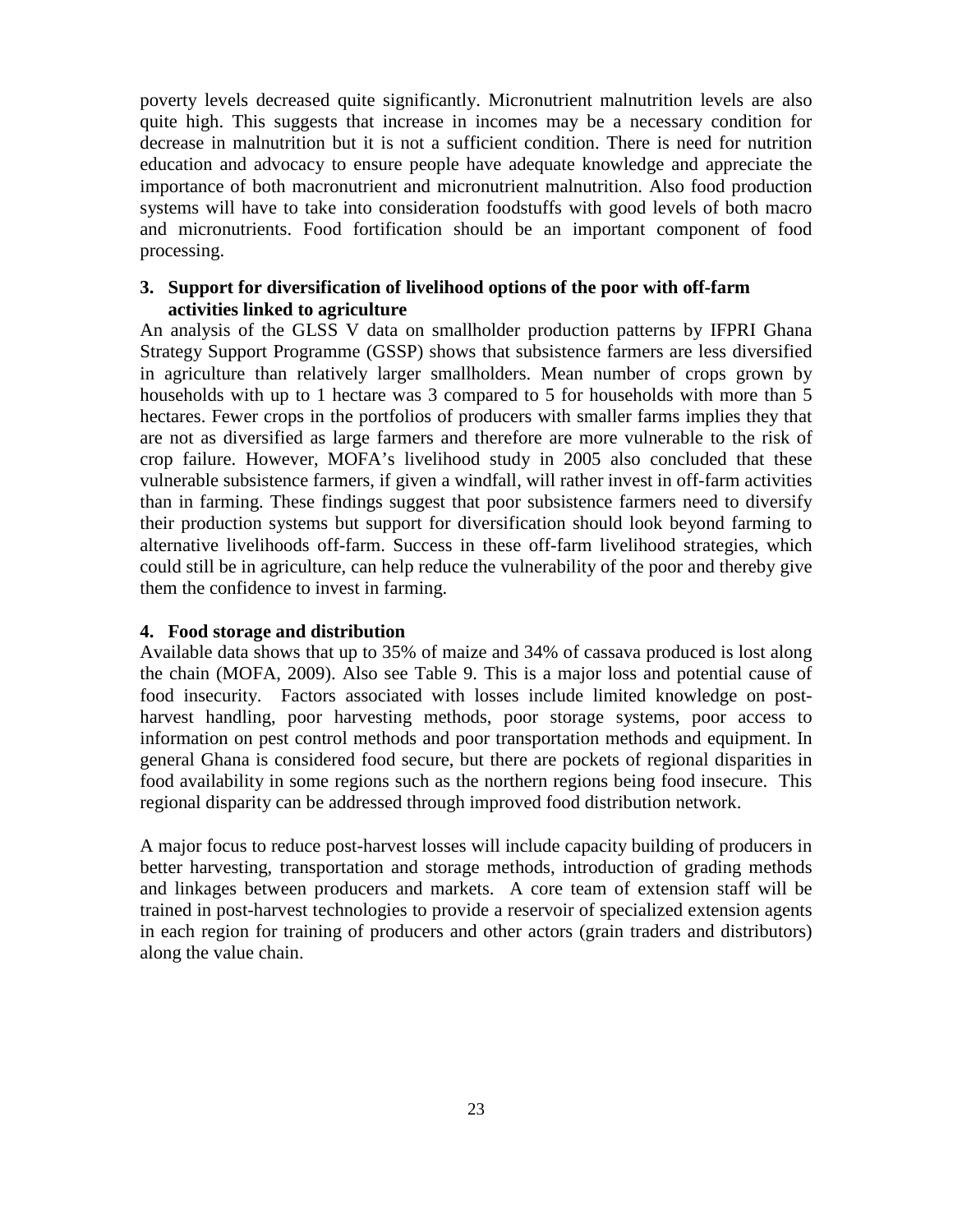| Crop         | <b>Current level</b> | <b>Targets by</b> | o<br>Percentage |
|--------------|----------------------|-------------------|-----------------|
|              | of post-harvest      | $2015$ (in %)     | reduction from  |
|              | losses (in $\%$ )    |                   | baseline        |
|              | 35.1                 | 25.0              | 30.0            |
| <b>Maize</b> |                      |                   |                 |
|              | 34.6                 | 20.0              | 40.0            |
| Cassava      |                      |                   |                 |
|              | 24.4                 | 12.0              | 50.0            |
| Yam          |                      |                   |                 |
|              | 6.9                  | 4.0               | 35.0            |
| <b>Rice</b>  |                      |                   |                 |

**Table 9: Levels of Post-harvest Losses and Reduction Targets**

Source: MOFA, 2007

Distribution systems will be improved to balance food deficit and food surplus areas through improved information gathering and dissemination and development of an efficient grain trade system. Efforts will also be directed at improving the transportation system and roads in major producing areas.

Value addition increases the economic value as well as increase shelf life of food commodities. Various interventions for value addition will be pursued including warehousing, agro-processing, packaging and distributing. Investment in warehousing will be promoted to improve the quality of staples along the chain and to increase trade in legumes and cereals. Warehousing is also expected to contribute to commodity price stabilization. Existing warehouses will be upgraded by installing appropriate equipment, while new ones will be established in strategic areas in the country. MOFA and relevant agencies will put in place and enforce grading standards to be applied in all warehousing centres.

The Directorate of Agricultural Extension Services will be expected to a play major role in linking smallholders with warehousing investments. Market information gathering and intelligence will be improved to provide up to date information on commodity trade in order to make the linkages between producers and smallholders efficient and transparent. Information collected will include production forecasting, actual production data, market prices and food supply situation of major food crops in all the regions.

Agro-processing will be promoted through support to individual and group initiatives aimed at adding value to major food staples. Priority will be given to maize (milling and packaging), rice (milling and packaging), cassava (gari, flour, etc), yam (flour), cowpea (grading and packaging) etc. The support includes targeted training in value addition and linkages with relevant service providers and markets. Use of appropriate grades and standards will be emphasised to improve quality, improve market penetration and reduce post-harvest losses. In promoting agro-processing, care will be taken to ensure that the activities are carried out in an environmentally safe and sustainable manner. Thus all agro-processing interventions will be required to put in place environmental mitigation measures. Gender equity will be emphasised in all activities along the value chain to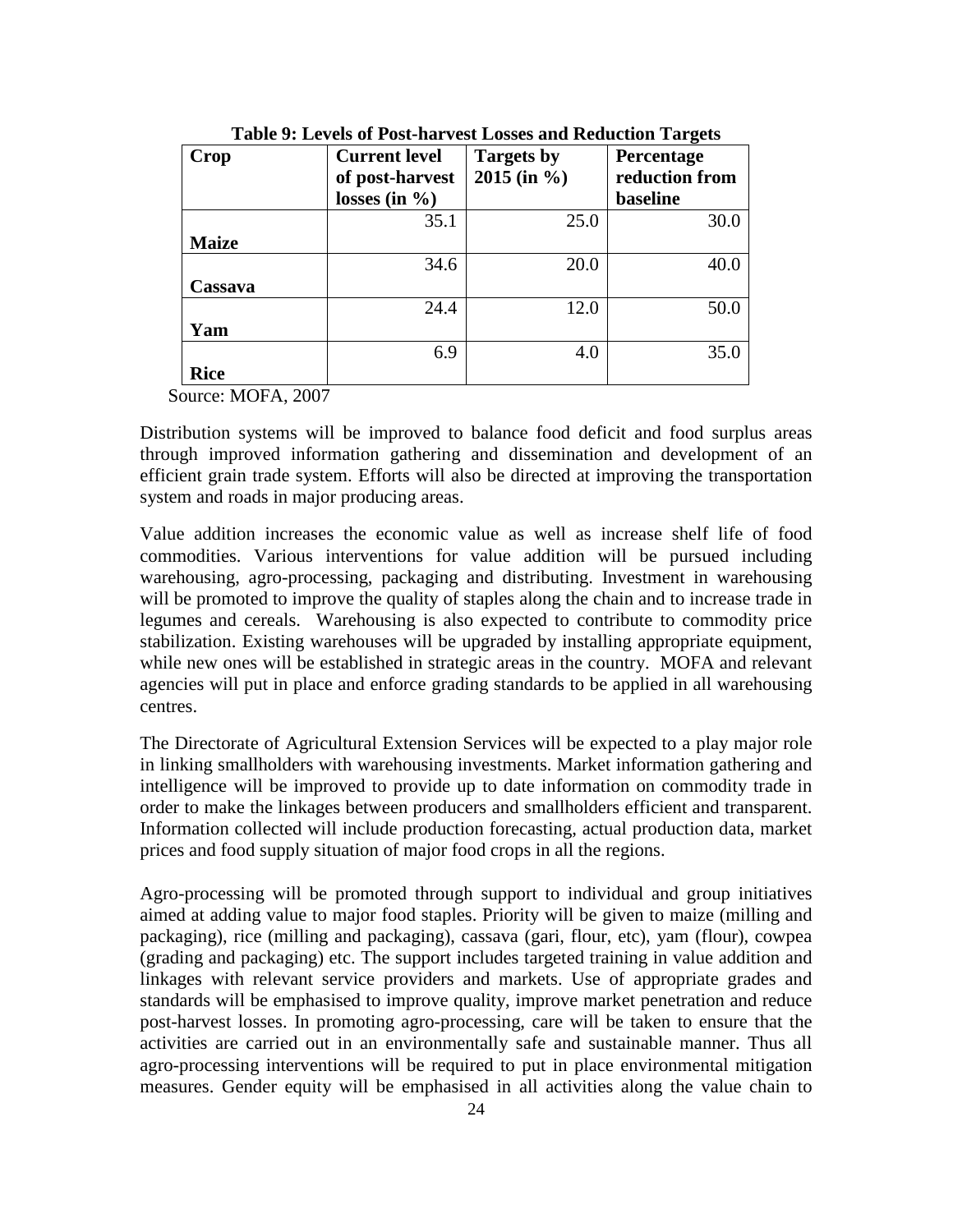ensure that the disadvantaged, especially women and youth play a major role in all activities. WIAD will play a leading role in these initiatives.

### **5. Early warning systems and emergency preparedness**

FASDEP II defines emergency preparedness as the assessment of the country's readiness to respond to the needs of victims of natural hazards and other calamities including climate change impacts. In the case of food it is the ability to provide food to affected persons in times of disaster.

Outbreaks of diseases and pests and poor weather (drought and floods) are the main natural causes of emergency food insecurity. Outbreaks of diseases and pests can have major negative effects on livestock and crop production. The capacity to respond to these emergencies is currently limited.

The ability to respond to pests and disease outbreaks depends on timely forecasts and preparedness. The capacity of Plant Protection and Regulatory Services Directorate, the Veterinary Services Directorate and allied institutions will be strengthened to monitor pest and disease incidence (including border controls). Linkages with international centres will be strengthened to provide pest and disease surveillance and weather forecasts. Routine and occasional control of pests and diseases will also be carried out.

The Department of Meteorological Services will be encouraged to provide more localised forecast information (including expected rainfall onset, and duration) for each of the regions in the country, and especially the most vulnerable regions. This information will be communicated to the farmers through the media (electronic and print) and by the Directorate of Agricultural Extension Services to ensure timely land preparation and planting.

National strategic stocks are important in an economy that is prone to natural disasters and emergencies. Thus there is need to establish and efficiently manage buffer stocks of major agricultural commodities such as maize, rice and gari. There should be at least a 6 month supply of food strategic stocks to ensure that emergencies related to annual climate variabilities can be effectively handled.

### **6. Irrigation and water management**

Irrigation development has been recognised globally as very important in overcoming climate uncertainty with regard to agricultural production and productivity. It is also important in increasing the utilization of the same piece of land several times in a year, thus increasing production and productivity. Irrigation development also ensures that there is good drainage of flood prone areas.

Weather uncertainties have had great adverse impact on the nation's agriculture over the years and even though irrigated agriculture is well known to be important it is yet to be significant in Ghana. It contributes only about 0.5% of the country's agricultural production (Breisinger et al, 2008). Only about 11,000 hectares of land (out of a potential irrigable area of 500,000 hectares) have been developed for irrigation and even the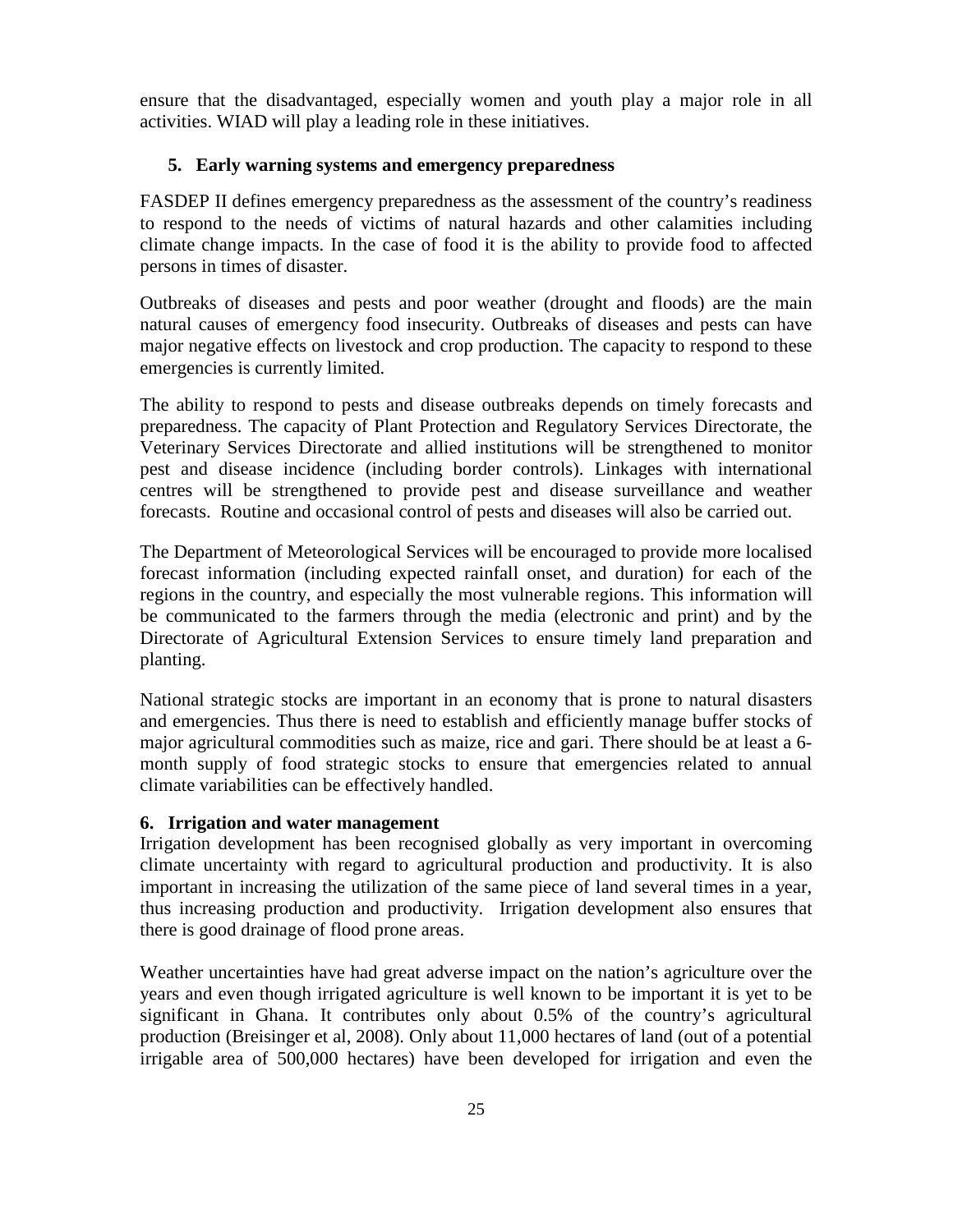developed area is largely underutilized due to institutional, management, input and other constraints.

Large scale irrigated agriculture in particular has had problems mainly because of management constraints, which are being addressed. Emphasis should now be placed on micro and small scale irrigation systems in the short- and medium-term, since most of these have been largely successful. It is however necessary to also plan in the long term to develop large scale irrigation systems in large irrigable areas such as the Afram Plains, several valleys in the northern savannas and accelerate the ongoing development efforts in the Accra Plains. Irrigated agriculture is largely capital intensive and investments take a long time to bring returns thus it is not an attractive area for private investors. It is thus necessary that the Government regards irrigated agricultural infrastructure as a public good, which can be leased to water users' associations and/or private management bodies to ensure efficiency through better management practices.

Water harvesting for human, animal and plant uses needs to be instituted as a policy and implemented with some priority especially in the northern parts of the country. It may turn out to be the most cost effective method of irrigation in the area. It is recognised that irrigated agriculture can only be viable if there are backward linkages to infrastructure, inputs and research and forward linkages to agro-processing and marketing. Thus other components within the Food Security and Emergency Preparedness Programme as well as in the Increased Income Growth Programme complement this component.

#### **7. Mechanisation services**

According to MOFA`s 2005 baseline survey, about 40% of farmers used some form of mechanisation. The most mechanised farm activity is land preparation. There is therefore scope to expand mechanisation to other farm activities such as planting, cultivation, harvesting and primary processing such as threshing, shelling and milling. Mechanised equipment for milling is available but processors have limited access to them. Also, the efficiency of the equipment is low and needs to be improved. The quality of locally manufactured equipment and machinery is not up to food grade standard.

# **Component 1.1: PRODUCTIVITY IMPROVEMENT**

Development issues:

- 1. Low use of improved technology and practices in crops, livestock and fisheries by men and women farmers/fishers.
- 2. Low access (in quantity and quality) to agriculture extension services by men and women farmers.
- 3. Low use of inputs by smallholder men and women farmers (5-10% fertilizers, 30% improved seeds – GLSS V).

**Output 1.1.1**: Improved technologies adopted by smallholder farmers and yields of maize, rice, sorghum, cassava and yam increased by 50% and cowpea by 25% by 2015 (from the base yields shown in Table 7).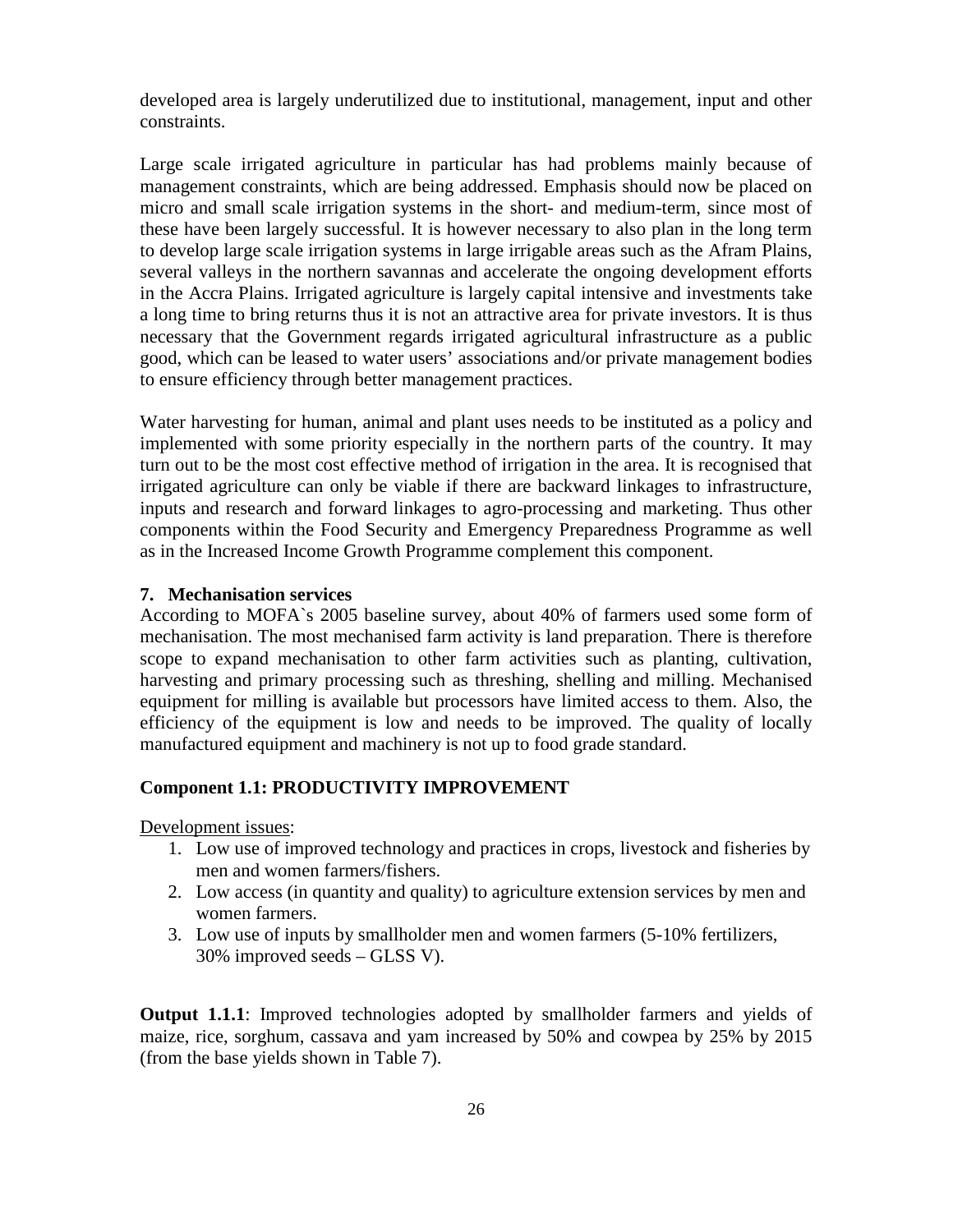The set of interventions which have been planned to improve upon the use of improved technology in agriculture include:

- a) Identify, update and disseminate existing technological packages.
- b) Introduce improved crop varieties (high yielding, short duration, disease and pest resistance, and nutrient-fortified).
- c) Intensify the use mass communication systems and electronic media for extension delivery (radio programmes, information vans, posters etc.)
- d) Disseminate extension information through FBOs.
- e) Translate technical packages and information into 6 major local languages as new technologies are generated.
- f) Increase access to fertiliser.
- g) Monitor the prices of agro-inputs in relation to tax waivers to ensure that waivers are enjoyed by producers.
- h) Advocate for passage and enforcement of seed law.
- i) Advocate for development and enforcement of regulations on the Pesticides Act.
- j) Strengthen surveillance of agriculture input trade and use (including capacity of PPRSD).
- k) Develop targeted extension messages on input use to avoid misapplication of fertilizers and agro-chemicals.
- l) Seed/planting material
	- Expand infrastructure for seed/planting materials production, processing, storage and marketing to facilitate private sector seed/planting materials production.
	- Review the role of the various institutions involved in the seed industry to improve interface management.
	- Advocate for a regional seed/planting material policy under West Africa Agricultural Productivity programme (WAAPP).

**Output 1.1.2**: Production of poultry (including guinea fowl) increased by 20% and small ruminants and pigs by 25% by 2015 through adoption of improved technologies

The following set of activities have been planned to increase the productivity of poultry:

- a) Identify, update and disseminate improved livestock technological packages.
- b) Undertake genetic characterisation and improvement of local livestock species.
- c) Introduce improved livestock breeds.
- d) Train farmers on how to manage disease problems in livestock.
- e) Use mass communication systems and electronic media for livestock extension delivery that responds to practical gender needs (radio programmes, information vans).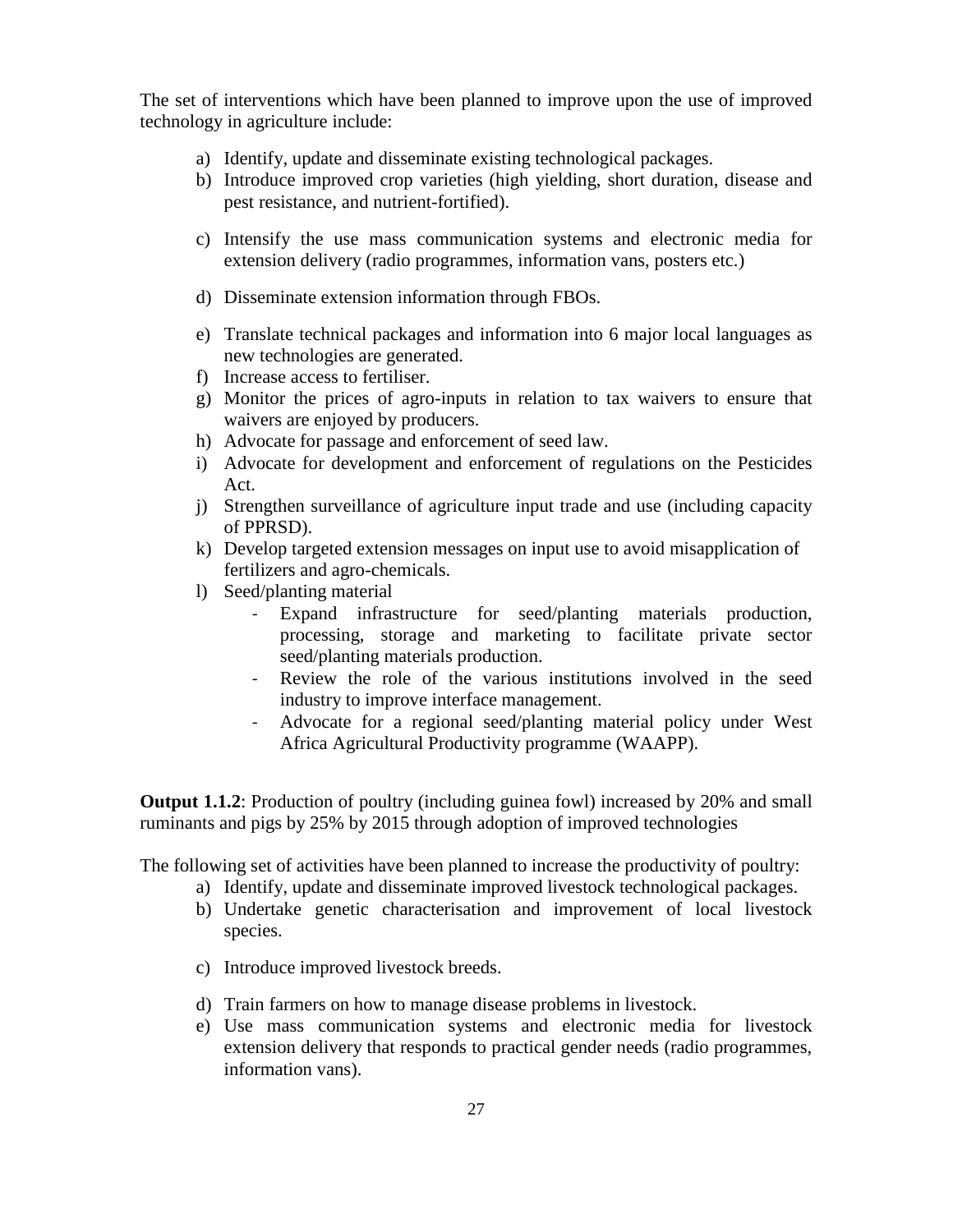- f) Disseminate extension information through FBOs.
- g) Translate technical packages and information into the 6 major local languages as new technologies are generated.
- h) Train community livestock workers (health and production) to act as service agents.
- i) Conduct active diseases surveillance in both domestic and wild animals and birds.
- j) Produce or procure relevant vaccines for livestock.
- k) Organise nationwide campaign for prophylactic treatment of livestock diseases.
- l) Strengthen the capacity of VSD to carry out regulatory activities.
- m) Control the local movement of animals and local slaughter of livestock for food.
- n) Alleviate the suffering of animals through timely veterinary interventions.
- o) Strengthening institutional capacity for improved animal healthcare management and technical services delivery.
- p) Strengthen the diagnostic capacity of the regional veterinary laboratories.
- q) Equip and provide logistics for animal health clinics in all district capitals.
- r) Rehabilitate and equip all the quarantine stations.
- s) Collaborate with the neighbouring countries of Togo, Benin, Nigeria, Burkina Faso and Ivory Coast on emerging and re-immerging diseases.

**Output 1.1.3**: Productivity of cultured fish increased by 50% from 10,000mt in 2010 to 15,000 by 2013

In order to address the issue of low productivity of cultured fish, the following set of interventions have been planned

- a) Disseminate existing fish culture technological packages in all parts of the country by end of 2011 (not all parts have potential for culture).
- b) Train farmers on stock management and good fishing practices.
- c) Promote the use of communal small water bodies for fish production.
- d) Train farmers on how to manage disease problems in fish production.
- e) Establish fish health unit.
- f) Use mass communication systems and electronic media for culture fish extension delivery (radio programmes, information vans).
- g) Disseminate extension information through fishery FBOs.
- h) Translate technical packages and information into the 6 major local languages as new technologies are generated.

# **Component 1.2: SUPPORT FOR NUTRITION IMPROVEMENT**

### Development issue:

High levels of stunting and high deficiency levels of vitamin A, iron and iodine in many parts of the country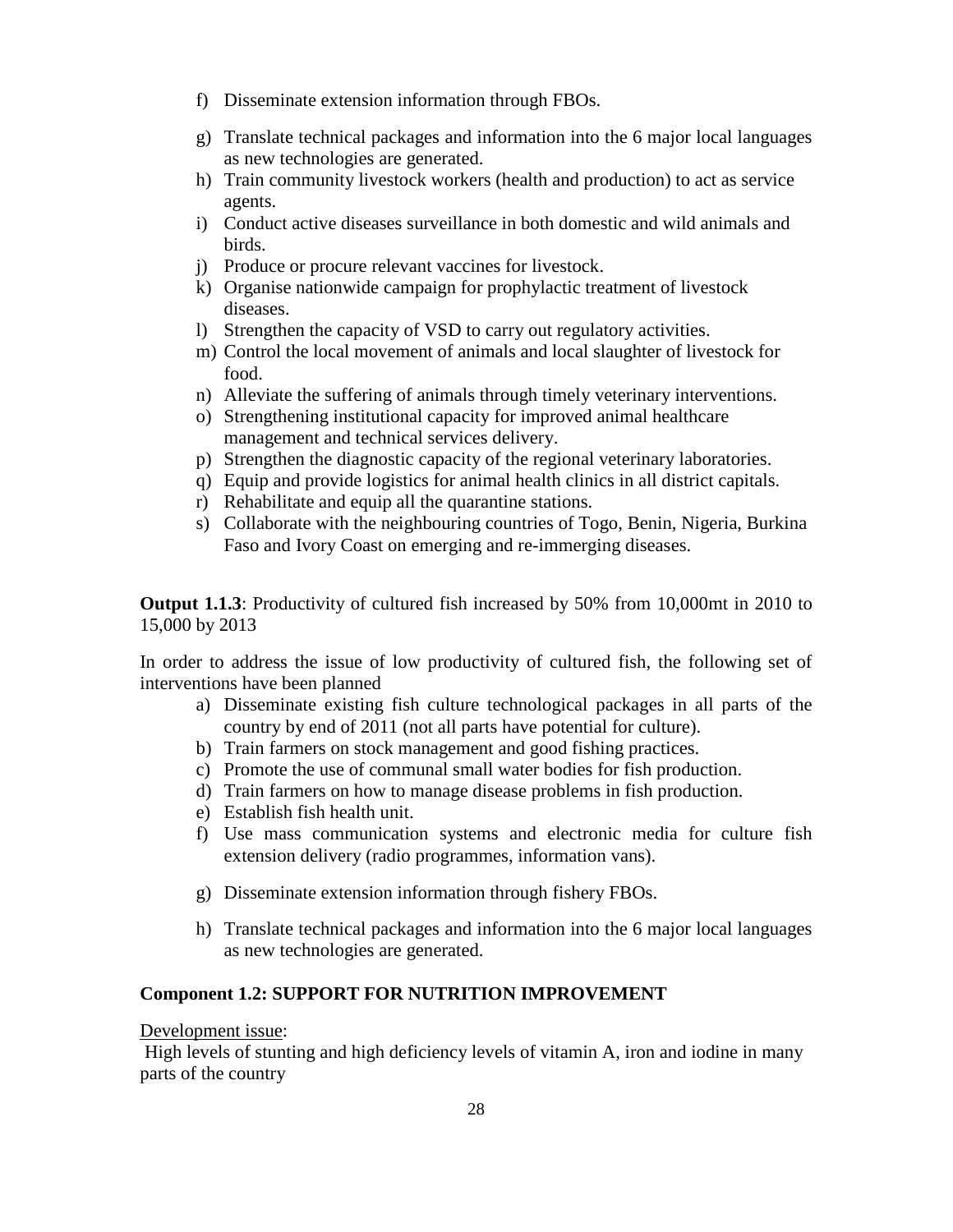**Output 1.2.1:** Stunting and underweight (in children) as well as Vitamin A, iron and iodine deficiencies (in children and women of reproductive age) reduced by 50% by 2015.

In order to address the issue of stunting and high deficiency levels of vitamin A, iron and iodine the following activities have been planned.

- a) Promote the production and consumption of High Quality Protein Maize, Orange-flesh sweet potato (for vitamin A) as well as moringa and other leafy vegetables.
- b) Develop other high quality staples through breeding cassava, yam, rice etc.
- c) Promote fortification of staples during processing (micronutrient fortification and blending products) and link to the school feeding programme.
- d) Educate and train consumers on appropriate food combination of available foods to improve nutrition.
- e) Advocate for the consumption of micro-nutrient rich foods (e.g. eggs, meat/fish, leafy vegetables, fruits) by children and women of reproductive age especially in rural areas.

# **Component 1.3: SUPPORT FOR OFF-FARM (ALTERNATIVE) LIVELIHOOD ACTIVITIES**

Development issue:

Limited capacity of the poor to engage in income generating activities (the vulnerable will invest in non-farm activities rather than farming).

**Output1.3.1:** Five percent of people falling below extreme poverty line supported to engage in off-farm livelihood alternatives by 2015 (use the *GLSS 5 of 2005/06 as the basis*)

The set of activities that have been planned to improve the capacity of farmers to engage in income generating activities include the following:

- a) Promote off-farm activities with particular focus to supporting establishment of agro processing Micro and Small Enterprises (MSEs), and targeting women and the youth.
- b) Identify and train vulnerable groups within communities in entrepreneurial skills.
- c) Identify viable markets for off-farm livelihood opportunities (e.g. soap and creams from agricultural by-products, special herbs, honey, snail, mushroom, grass-cutter etc).Conduct value chain analysis on viable livelihood opportunities.
- d) Develop value chain for the products/commodities.
- e) Identify NGOs in microfinance to promote and sustain community based savings and credit schemes.
- f) Introduce targeted grants and subsidies on inputs to poor farmers to improve farm level production and marketing activities.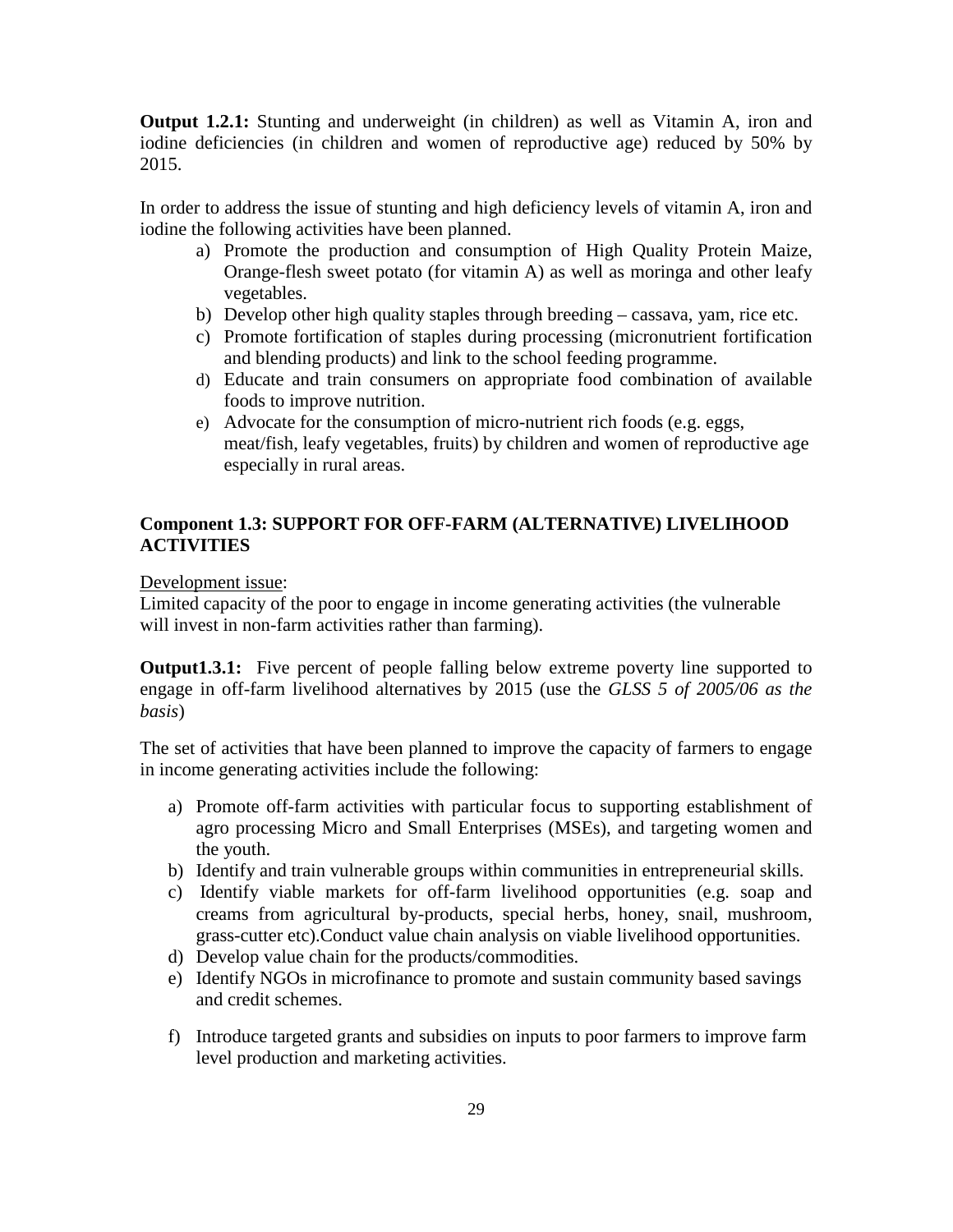g) Support Veterinary in the diagnosis, prevention and treatment of diseases associated with bees, grasscutters and snails.

## **Component 1.4: FOOD STORAGE AND DISTRIBUTION**

Development issues:

- 1. High post-harvest losses along the value chain
- 2. Low integration of commodity markets

**Output 1.4.1:** Post-harvest losses along the maize, rice, sorghum, cassava, yam, and fish value chains reduced by 30%, 35%, 20%, 40%, 50% and 30% respectively by 2015 (based on baseline in MOFA 2007 post-harvest study).

The following set of activities have been programmed to reduce high post harvest losses along the value chain:

- a) Train and resource extension staff in post-harvest handling technologies.
- b) Train producers, processors and marketers in post-harvest handling.
- c) Improve storage facilities along the value chain.
- d) Promote appropriate transportation systems.
- e) Provide regular market information (deficit/ surplus areas) to improve distribution of food stuffs.

**Output 1.4.2:** Private sector capacity (including FBOs) developed to store 50,000 tonnes of grain annually and to process (mill and/or package) 25,000 tonnes of maize, cassava, yam, sorghum and cowpea products annually.

The following set of activities have been planned to achieve higher integration of commodity markets.

i) Warehousing:

- a) Facilitate the establishment of a regulated warehousing system by 2011.
- b) Rehabilitate existing warehouses and silos and establish private-publicpartnership (PPP) management by 2011
- c) Link smallholders to warehousing system in the grain supply chain
- d) Improve market information (increase level of analysis and frequency of dissemination)
- e) Identify selected road network for improvement to enhance food distribution.

ii) Processing:

- a) Identify potential private sector food processors (individuals and groups).
- b) Build capacity of food processors in value addition (value chain concept, packaging, branding, quality control, environmental hygiene etc.).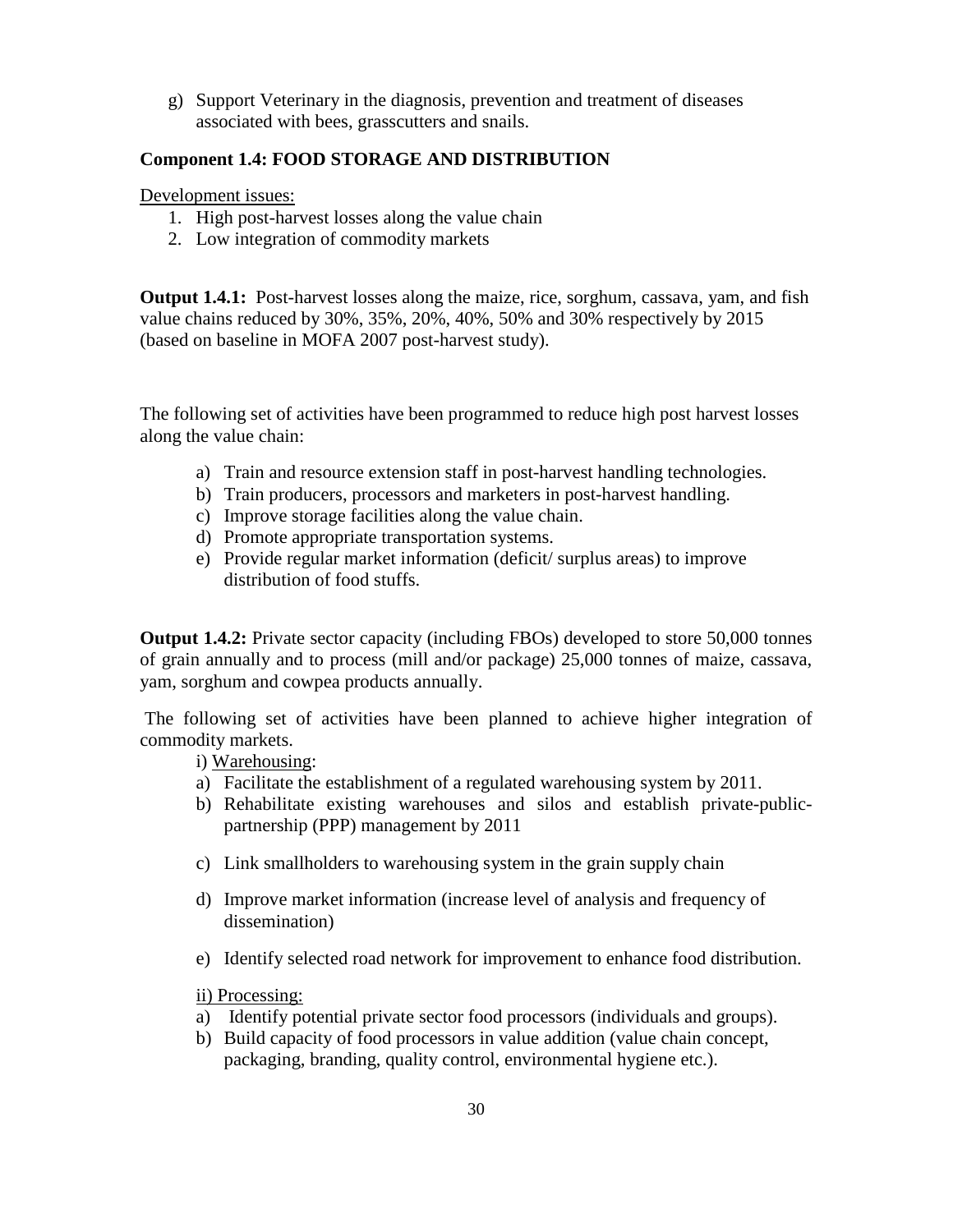- c) Facilitate linkages with relevant service providers and markets (input and output).
- d) Create awareness about utilisation of processed food.

# **Component 1.5: EARLY WARNING SYSTEM AND EMERGENCY PREPAREDNESS**

Development issues:

- 1. Non existence of a holistic early warning system.
- 2. Inadequate systems, knowledge and capacities at household, community and national levels to respond to emergencies.
- 3. Susceptibility of crops/livestock to pests and diseases.

**Output 1.5.1**: Numbers of food insecure (vulnerable) households reduced by 20% by 2015 (*GLSS 5 2005/06 as the basis*)

In order to develop a holistic early warning system, the following set of activities will be undertaken

- a) Identify vulnerable households in disaster prone areas of the country.
- b) Construct vulnerability maps to support targeting of food security and emergency preparedness interventions.
- c) Support vulnerable households and communities to establish household and community systems that can respond to emergencies (with regards to food insecurity).
- d) Monitoring of crops, livestock and fish pests and diseases.
- e) Use weather forecasting to inform farmer decisions.
- f) Set up a Buffer Stock Management Agency to establish and manage national strategic reserves:
	- Establish a 6-month supply of food strategic stocks (maize, sorghum, gari etc.).
	- Use market and price information for managing the stocks and price stabilization.
- g) Establish a National Seed Security stock for emergencies.

# **Component 1.6: IRRIGATION AND WATER MANAGEMENT**

Development issues:

- 1. Dependence of agriculture on poor and erratic rainfall.
- 2. Inefficient use of available irrigation systems.
- 3. High development and running costs of irrigation systems.
- 4. Low productivity on existing irrigation schemes.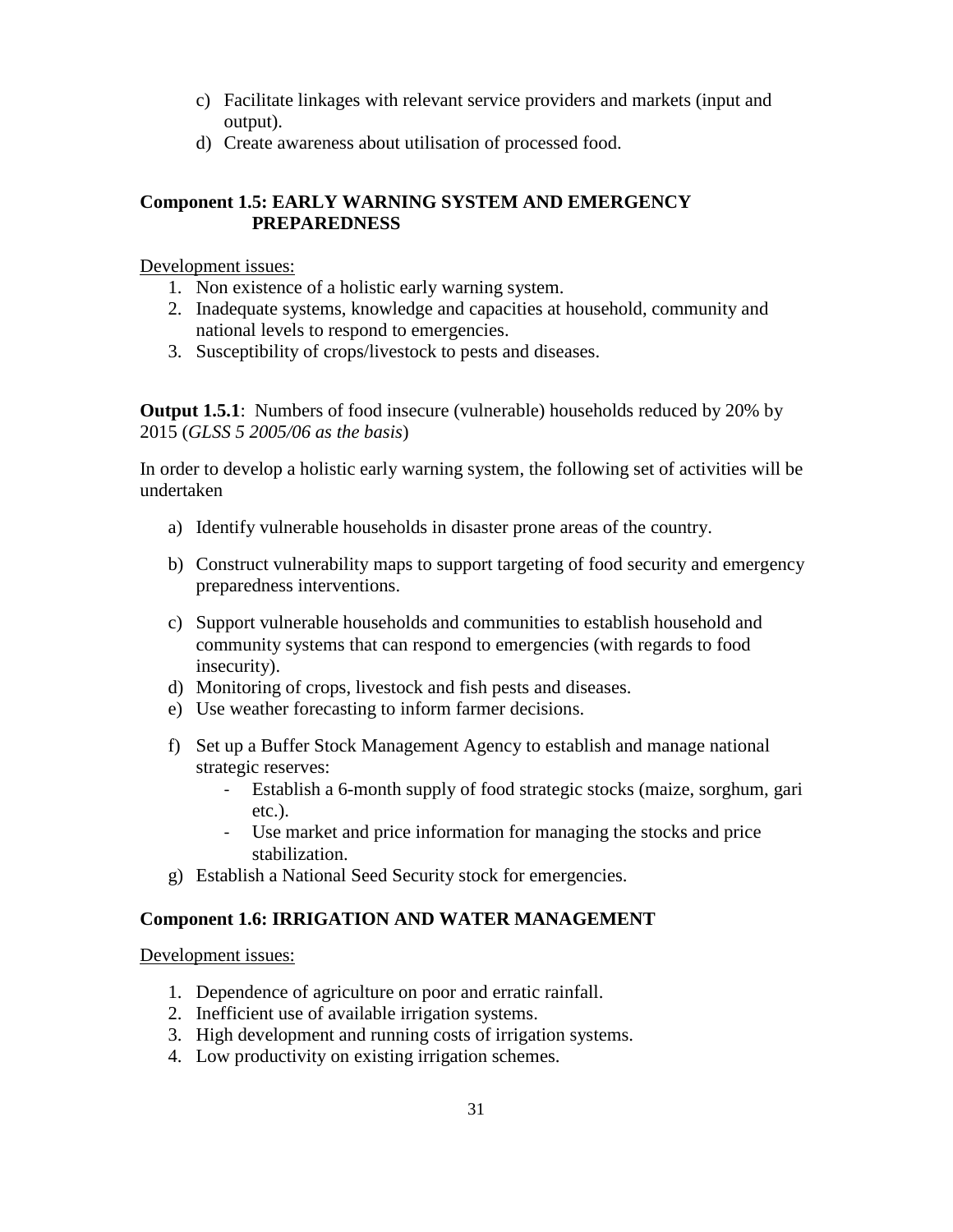- 5. Delay in completion of design and implementation of some large irrigation schemes.
- 6. Low capacity of relevant staff in irrigated agriculture.

**Output 1.6.1**: Irrigation schemes' productivity increased by 25% and intensification by 50% by 2012

In order to reduce the dependence on rainfed agriculture, the following set of activities have been planned for implementation:

- a) Rehabilitate second phase of Tono Irrigation Scheme.
- b) Rehabilitate Vea Irrigation Scheme.
- c) Rehabilitate 50 breached dams in Greater Accra and Volta Region.
- d) Enhance the skills of GIDA staff for consultative participatory project identification, planning, implementation, monitoring and evaluation.
- e) Train extension workers on irrigation and water management technologies and skills to enable them undertake irrigation extension, participatory methods in dealing with farmers as well as market extension.
- f) Build the capacity of water user associations in agricultural water management and their obligations as major beneficiaries (group formation and benefits, irrigation methods and maintenance, Multiple use of water – Culture based fisheries, business management skills, etc).
- g) Undertake comprehensive management needs assessment of existing large irrigations systems.
- h) Establish participatory management systems in large scale irrigation schemes.
- i) Rehabilitate eight existing large irrigation schemes.
- j) Undertake lake-front protection.
- **k)** Provide required training. Provide necessary logistics and equipment for the efficient management of the systems.
- l) Establish links to input and output markets and service providers (strengthen value chain).
- m) Build capacity of service providers especially in small dam construction.

**Output 1.6.2:** 22,590 ha of micro irrigation schemes developed by 2015 and 2,385 ha of small scale irrigation schemes developed by 2011 to benefit 50,000 households.

# Activities:

# Micro schemes:

- a) Identify sites in various river flood plains for micro irrigation systems.
- b) Train selected farmers in the installation, operation and maintenance of recommended irrigation technologies.
- c) Facilitate procurement and delivery of equipment through suppliers who can provide technical backstopping and training of local artisans.
- d) Facilitate installation and establishment of pump irrigation systems.
- e) Facilitate the formation of water users' associations at the irrigation sites.

# Small scale schemes:

a) Promote use of existing small community and small scale dams.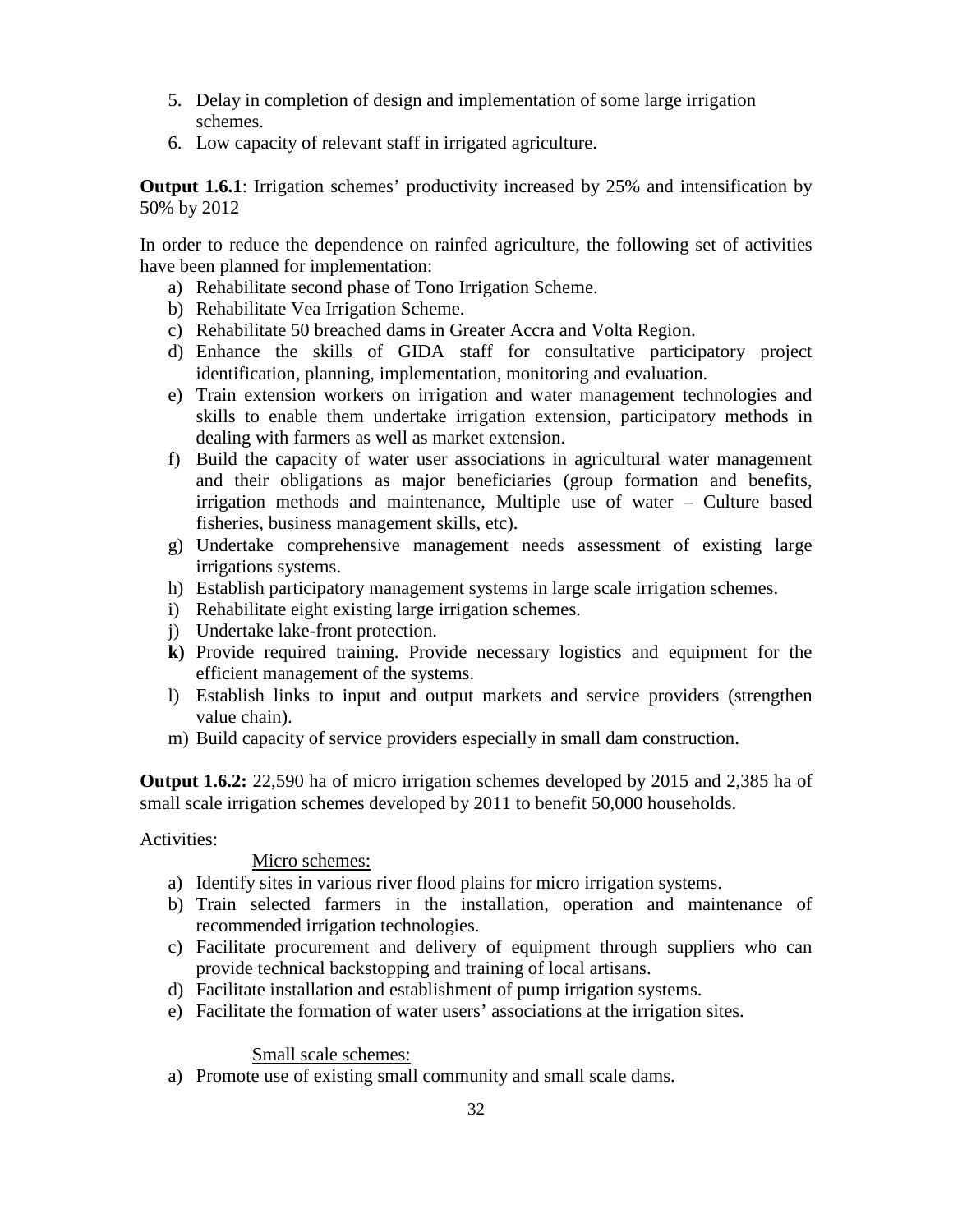- b) Identify suitable areas for the construction of community small scale irrigation dams and establish small scale furrow irrigation systems.
- c) Liaise with Ministry of Transportation (relevant ministry) to identify suitable areas for culvert diversion weirs during road construction to be used for irrigation purposes.
- d) Train selected farmers in the operation and maintenance of recommended small scale irrigation technologies.
- **e)** Facilitate the formation of water users' associations at the irrigation sites.

**Output 1.6.3:** 62,000ha of sustainable water harvesting and agricultural water management schemes in Northern and Southern Savannah zones identified and developed to benefit 10,000 households.

Agricultural water management schemes:

- a) Identify suitable areas for rain water harvesting and agricultural water management schemes.
- b) Train selected farmers/household members in water harvesting and agriculture water management technologies.
- c) Facilitate the construction of water harvesting structures at house hold and community levels.
- d) Study and construct culvert diversion weirs on feeder roads.

**Output 1.6.4:** Feasibility studies for large scale irrigation projects in the country updated by 2012 and funds for implementation sourced by 2012.

- a) Update feasibility study of 500,000ha of large-scale irrigation projects and undertake detailed studies and design for 200,000ha.
- b) Conduct studies into mapping irrigation potential and prepare bankable projects for the country.
- c) Prepare investment plans for irrigation of the Accra Plains Irrigation Project.
- d) Source funds for implementation of the projects by 2012.
- e) Start construction of projects by 2013.

# **Component 1.7: MECHANIZATION**

Development issues

- 1. Low access to mechanization services along the value chain (production, processing, etc).
- 2. Low use of intermediate technology (animal traction).
- 3. Inadequate production (in quality and quantity) of processing equipment.
- 4. Inadequate skills training in agro-processing technologies.
- 5. Limited information on demand for agro-industrial machinery and equipment in Ghana and the West African sub-region.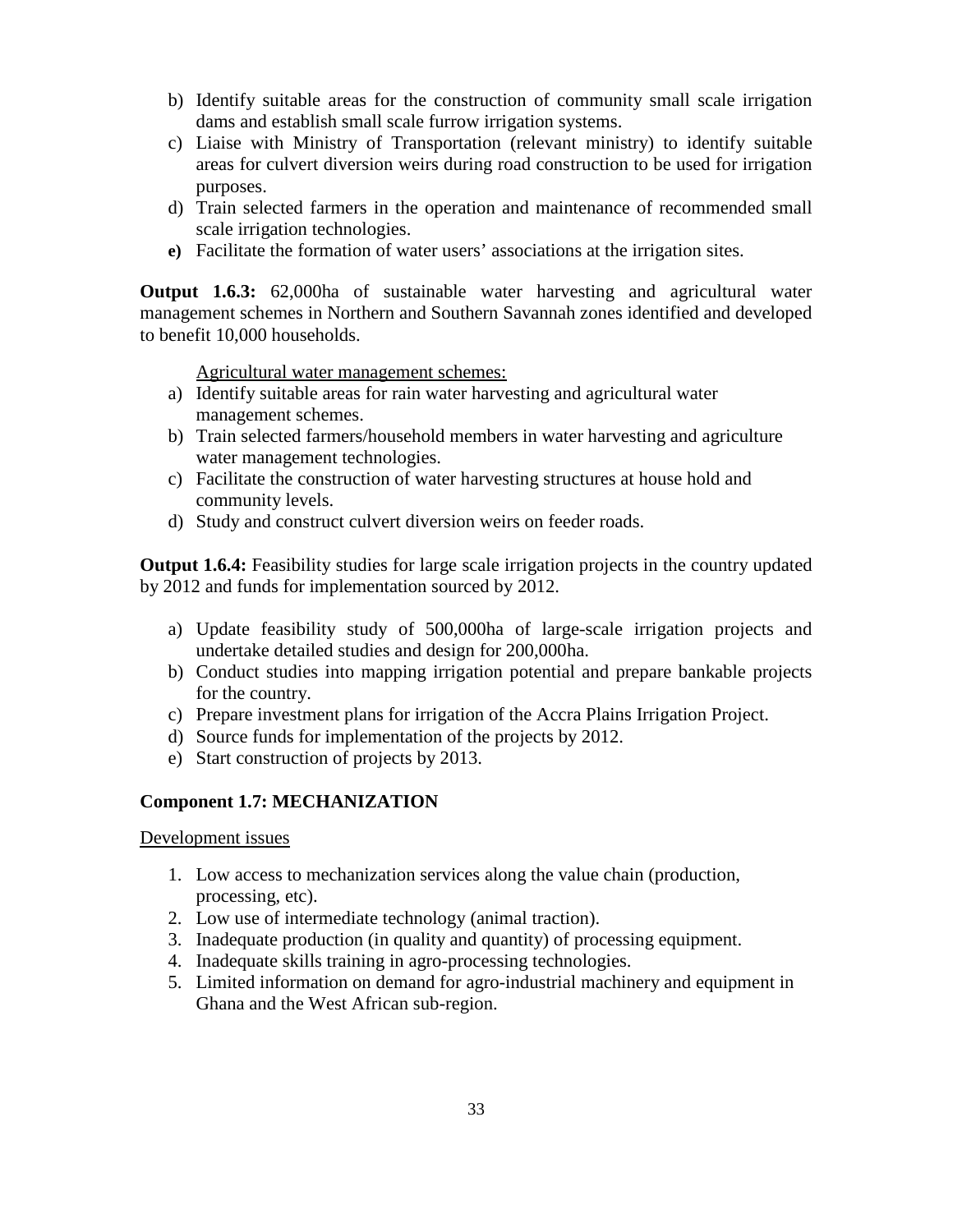**Output 1.7.1:** At least one (private sector led) mechanisation centre established in each district by 2015 to provide diversified services to all types of farmers and agro-processors (small, medium and large).

In order to improve access to mechanization services along the value chain, the following activities have been planned

- **a)** Collaborate with NGOs to intensify use of animal traction by smallholder men and women farmers operating on fragile soils.
- b) Promote diversified mechanisation services along the value chain.
- c) Promote FBO ownership of expensive, large capacity machinery/equipment
- d) Promote usage of IMTs.
- e) Facilitate access to credit facilities.
- f) Train more agricultural mechanisation technicians (e.g. tractor operators).

**Output 1.7.2:** Private sector facilitated to establish mechanisation service centres (for production and processing) in specific areas where rain water harvest is major source of water for farming (e.g. Fumbisi, Katanga, Nasia, Nabogu and Soo valleys).

(Such areas which are also suitable for rice get inundated quickly after the first few rains thereby making the fields unworkable. Because they are large open areas, they are highly susceptible to bushfires. Access to mechanised services in these areas will expedite land preparation before the rains and facilitate timely crop harvest).

Activities aimed at establishing mechanization centres in specific areas of the North where rain water harvest is a major source of water for farming include:

- a) Prepare investment plans for mechanisation centres.
- b) Identify potential investors.
- c) Develop necessary infrastructure to attract private investors.
- d) Provide necessary support to private sector investors (credit lines, land, capacity building, links with farmers groups).

**Output 1.7.3:** A system of incentives for agro-processing industries to adopt food grade processing technologies established and enforced.

Activities aimed at improving quality of food processing include:

- a) Undertake an assessment of quality of agro-processing technologies used in food processing.
- b) Develop standards for agro-processing equipment for various types of food products.
- c) Enforce the use of food grade equipment in agro-processing.
- d) Equip GRATIS, and ITTUs to offer training to potential agro-processing equipment and spare parts manufacturers.
- e) Facilitate access to credit facilities.

# **3.4 PROGRAMME 2: INCREASED GROWTH IN INCOMES**

National, sub-regional, continental and global policy documents all emphasize on poverty reduction and wealth creation by the poor as critical for national and global development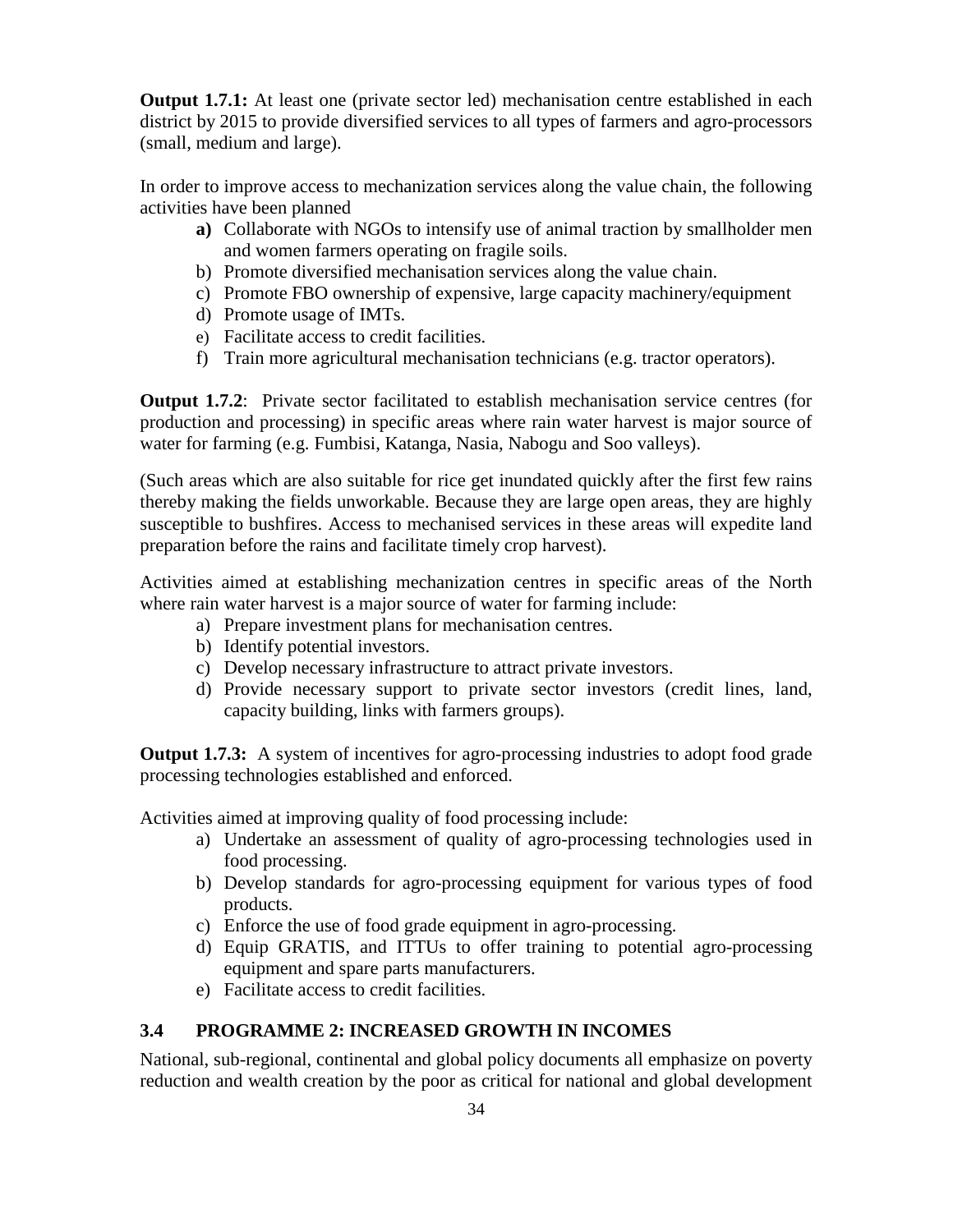and security. Ghana's agricultural sector policy points out the need for enhanced growth in incomes in the agricultural sector through diversification into cash crops and livestock, and for value addition. The policy indicates that enhanced incomes will reinforce food security through financial access to food. This implies that there is need to diversify into cash crops and livestock in a more business oriented fashion. There is also the need to add value to commodities being produced and to develop new products. It is also important that markets are found for existing, diversified and new products to ensure that incomes are increased and variability reduced from year to year within farming communities and between rural and urban areas.

Priority cash crops identified in FASDEP II include mango, oil palm, rubber, plantain and citrus. It is also necessary to promote cotton, soybean and sheanuts in the northern savannah area where poverty is endemic and the income generating potential of these crops is high. Breisinger *et. al* (2008) have concluded from their analysis of Ghana's agricultural sector, that targeted policy and investment is needed to lift the poorest out of the poor out of poverty. It means interventions to increase incomes should pay special attention to poor areas for more meaningful poverty reduction.

Livestock continues to be the largest non-land asset of many rural households in Africa including Ghana. It is known to contribute significantly to household food security and incomes, especially in the rural areas. There is need therefore to promote smallholder livestock business enterprises. FASDEP II has identified small ruminants and poultry (including guinea fowls) as priority livestock types to be promoted for income growth. Both small ruminants (sheep and goats) and domestic poultry are reared in all parts of the country. Guinea fowl rearing is however concentrated in the northern savannah areas. There is a growing demand for guinea fowl meat all over the country and the potential for increased production is high.

Components under this programme are:

- 1. Promotion of cash crop, livestock and fisheries production for income in all ecological zones.
- 2. Development of new products.
- 3. Development of pilot value chains for one selected commodity in each ecological zone.
- 4. Intensification of FBOs and out-grower concept.
- 5. Development of rural infrastructure.
- 6. Support to urban and peri-urban agriculture.

# **Component 2.1: PROMOTION OF CASH CROP, LIVESTOCK AND FISHERIES PRODUCTION FOR INCOME IN ALL ECOLOGICAL ZONES**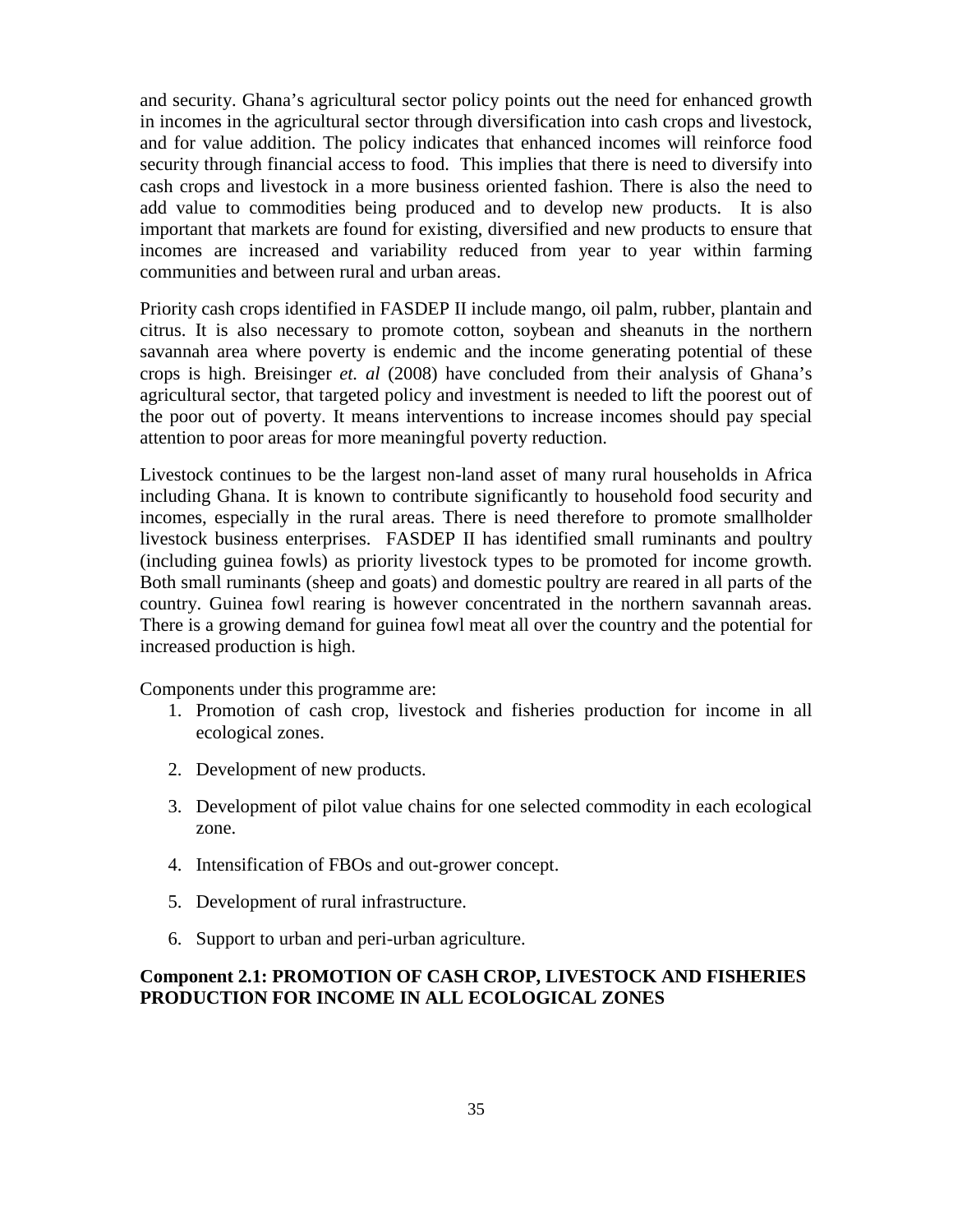Development issues:

- 1. Low levels of income from cash crop production by men and women smallholder farmers.
- 2. Low productivity of animal breeds and low production of improved breeds to meet demand.
- 3. High levels of animal diseases and inadequate feed and water for animals.
- 4. Limited market linkages for livestock and livestock products.
- 5. Low production of culture fish to meet the increasing demand.
- 6. Limited exploitation of potential income generating production systems.

**Output 2.1.1**: Income from cash crop production by men and women increased by 20% and 30% respectively by 2015.

The set of interventions aimed at improving incomes of cash crop farmers includes:

- a) Build capacity of nursery operators in all tree crop growing areas and support them (certify and assist to obtain resources) to expand and improve quality of seedlings.
- b) Build capacity of certified seed growers and support them (to obtain resources) to expand and improve quality of seed.
- c) Strengthen the capacity of PPRSD and allied institutions for monitoring and certification of seed and seedlings.
- d) Disseminate improved production technologies through ICT.
- e) Build capacity of cash crop farmers to improve productivity and produce quality.
- f) Link cash crop farmers to credit sources (rural banks, NGOs, outgrower schemes etc.).
- g) Facilitate contractual arrangements between cash crop producers and marketers/industry.

**Output 2.1.2:** Income from livestock rearing by men and women increased by 10% and 25% respectively by 2015.

The following set of activities have been planned to improve the incomes of livesock farmers.

- a) Rehabilitate, re-stock and build capacity of livestock breeding stations to produce improved breeds of livestock for farmers.
- b) Facilitate and support the acquisition of breeding improved stocks by men and women farmers.
- c) Provide adequate and effective extension knowledge in livestock management, record keeping and financial management to men and women farmers.
- d) Introduce efficient animal health interventions.
- e) Establish a sustainable artificial insemination services.
- f) Resource veterinary laboratories in Pong-Tamale and Accra for local production of bacterial vaccines and thermostable New Castle Disease I2.
- g) Facilitate linkage of livestock FBOs to credit sources and markets.
- h) Identify areas with acute problems of water for livestock and construct water points (at least 50 per year starting from 2011).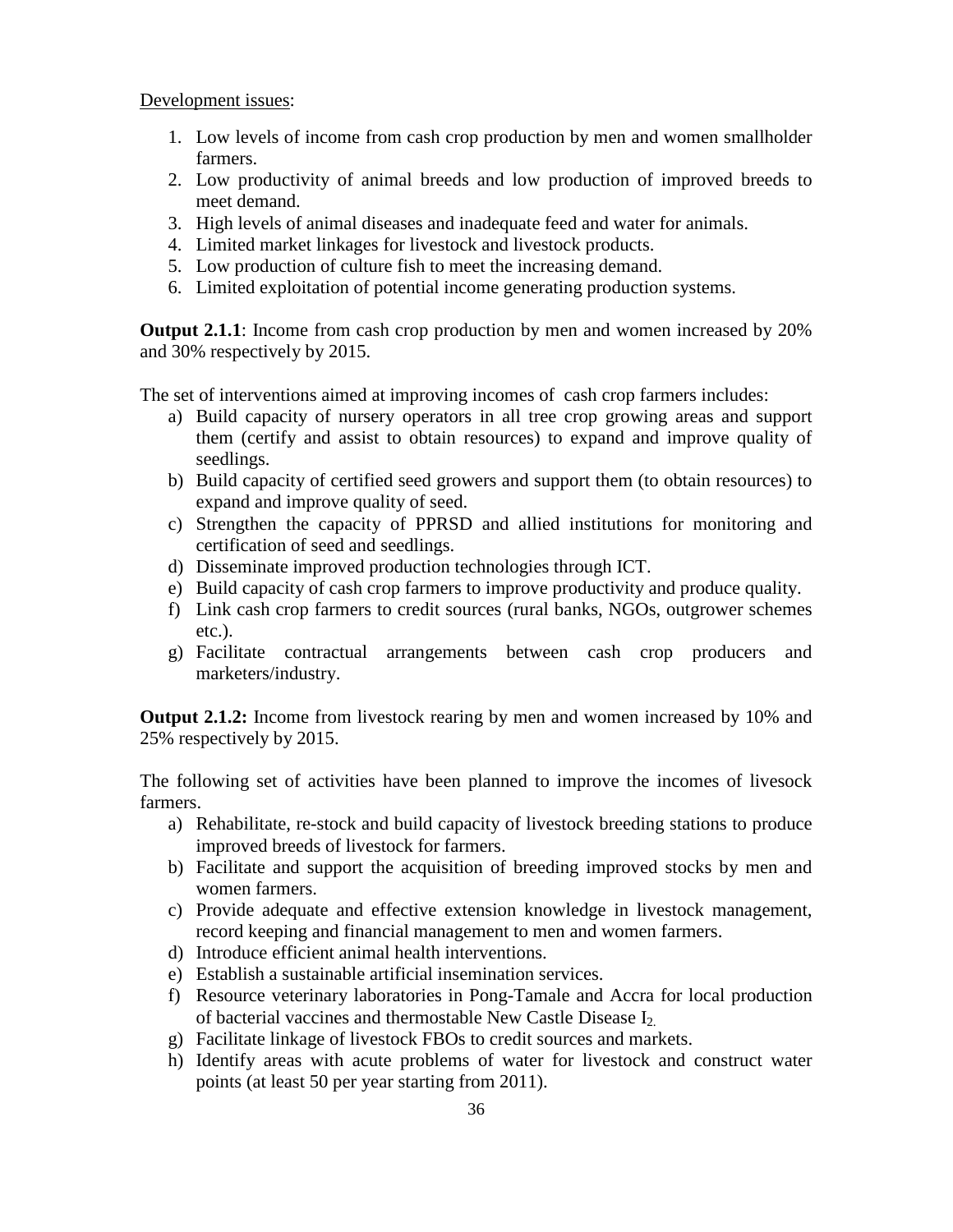- i) Promote communal grazing lands.
- j) Facilitate and support establishment of pastures and fodder crops by farmers.
- k) Facilitate and support improvements in livestock housing by farmers.
- l) Advocate for the construction of slaughter houses/slabs in all districts.
- m) Genetic characterization of sheep, goat and guinea fowl.
- n) Review and sensitization of livestock policy.
- o) Facilitate the linkage of producers to marketers.
- p) Promote value chain addition to livestock.

**Output 2.1.3:** Production of culture fisheries by men and women increased by at least 60% by 2013 (*from 10,000mt in 2011 to 16,000mt in 2013*).

The set of activities planned to increase incomes of fish farmers include:

- a) Facilitate the production of fingerlings by private sector:
- b) Identify active private fish culture producers as nucleus producers.
- c) Identify potential fingerlings producers in various ecological areas.
- d) Support construction of ponds, training in fingerlings production and pond management and production of fish feed.
- e) Introduce new fish breeds.
- f) Reduce post harvest losses of fish by providing cold storage and processing infrastructure.
- g) Promote value addition in fisheries along the value chain.
- h) Increase productivity of culture fish through adequate and effective fish farming extension services.
- i) Procure fish hatchery equipment.

**Output 2.1.4**: Post harvest losses of mango, plantain, tomatoes, pineapples, papayas and citrus reduced by between 25 and 50% by 2015.

The following activities have been planned to reduce post harvest losses of plantain, mangoes, pineapples and citrus

- a) Train and resource extension staff in post-harvest handling technologies.
- b) Train producers, processors and marketers in post-harvest handling.
- c) Provide improved storage facilities along the value chain.
- d) Promote appropriate transportation systems.
- e) Generate and provide regular market information (deficit/ surplus areas) to improve distribution of food stuffs.
- f) Establish cold chain handling of commodities.
- g) Promote appropriate handling containers for produce, especially tomato.

**Output 2.1.5:** Products from bee keeping, mushroom and snail farming and production of small stocks increased by 20 to 50% by 2015.

In order to explore the potential of other non-tradition products for income generation the following activities will be implemented: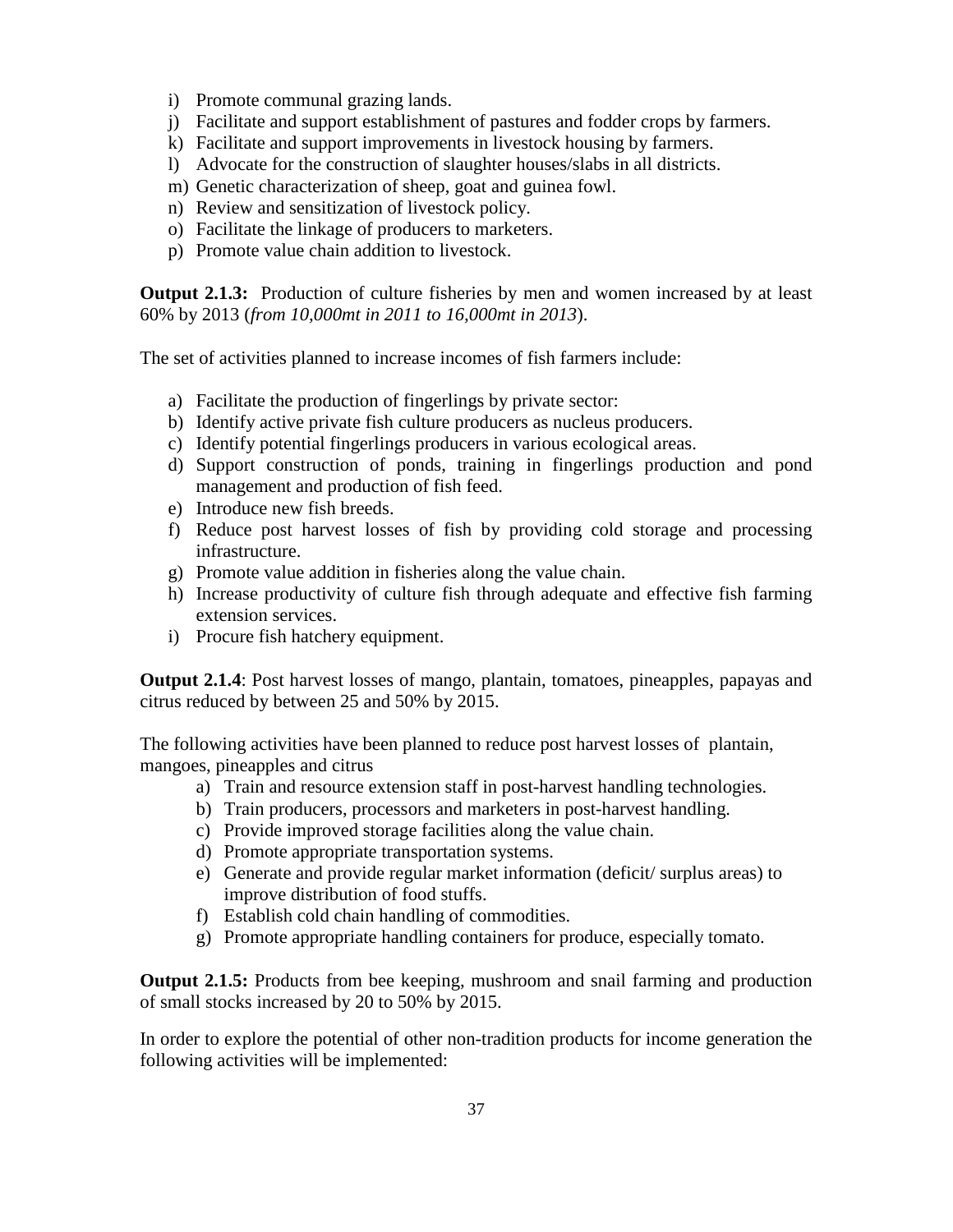- a) Document lessons learnt by relevant stakeholders in current and previous interventions in promoting the commodities.
- b) Update technical and management information on the production and marketing of the commodities.
- c) Build the capacity (training and resources) of producers and potential producers in technologies.
- d) Promote value addition (support for market research, processing, blending, packaging and commercialization).
- e) Identify markets for the products and link to producers.

# **Component 2.2: DEVELOPMENT OF NEW PRODUCTS**

### Development issue:

Many agricultural products are sold in their raw form and are thus bulky, with short shelf lives and inconvenient to use.

**Output 2.2.1**: At least two new commercially viable products developed from each of staple crops, horticultural crops, livestock and fisheries by 2015.

The following set of activities have been planned to develop new agricultural products::

- a) Source funds for research into new product development.
- b) Develop products that are not bulky, have long shelf life, are safe and convenient to use.
- c) Institute competitive grant scheme for research into new products.
- d) Identify existing value addition technologies and promote to the private sector.
- **e)** Assess demand for value addition technologies.

# **Component 2.3: DEVELOPMENT OF PILOT VALUE CHAINS FOR TWO SELECTED COMMODITIES IN EACH AGRO-ECOLOGICAL ZONE.**

### Development issues:

- 1. Limited value chains development and mainstreaming.
- 2. Disjointed value chains with regards to most agricultural commodities.

**Output 2.3.1**: Efficient pilot value chains developed for two selected commodities in each agro-ecological zone (pineapple and chillies in Coastal Savanna, commercial poultry and pig in Forest, maize and tomato in Derived Savanna and guinea fowl and tomato in Guinea/Sudan Savanna).

The set of interventions which have been planned to depend and harmonise value chain development include:

- a) Establish regional core teams for value chain development backstopping.
- b) Upscale training in value chain analysis for MOFA and MDA staff.
- c) Identify and build capacity of actors in value chain concept and processes
- d) Undertake advanced market feasibility studies to promote demand for the selected commodities.
- e) Facilitate the linkage to markets for the selected commodities.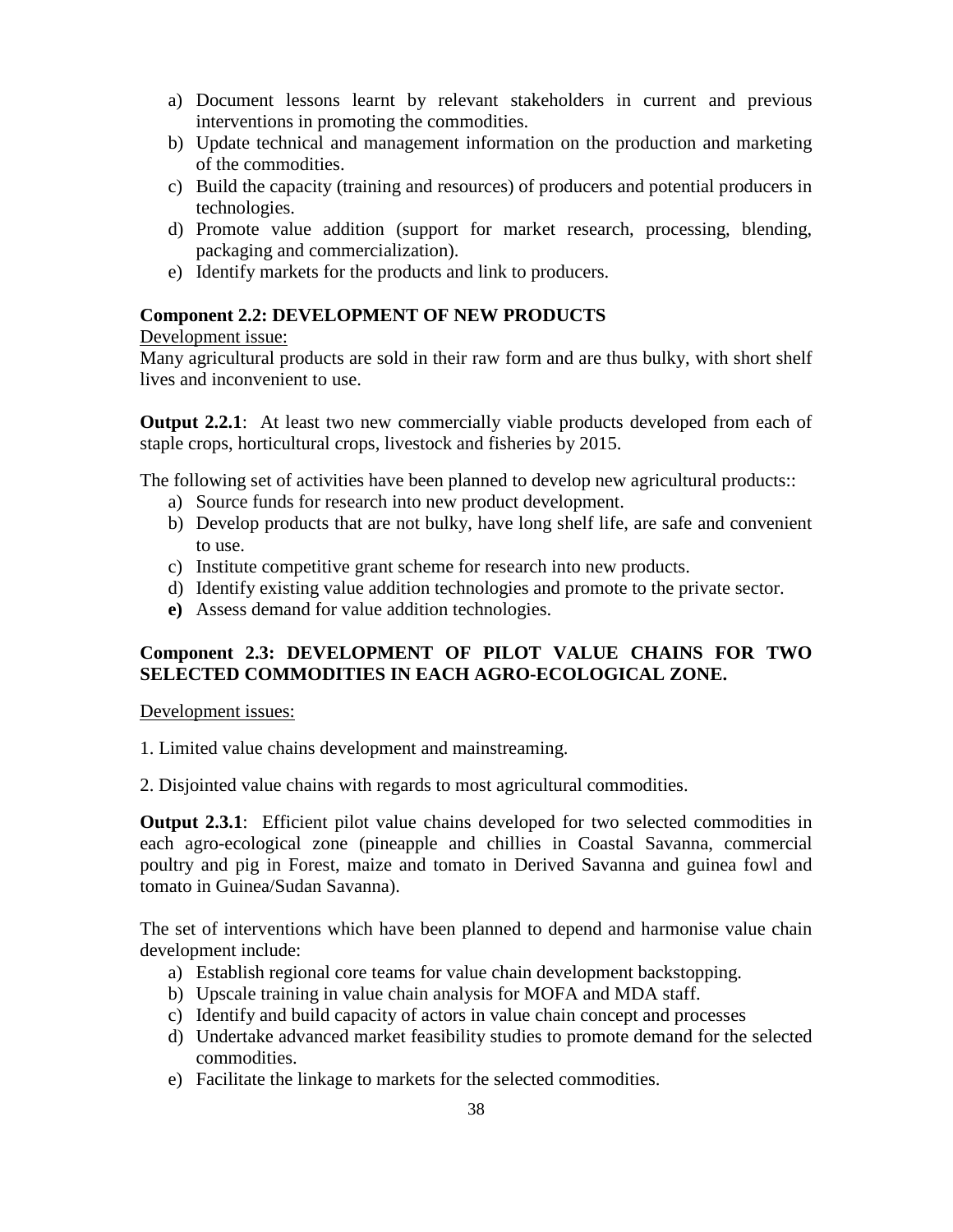- f) Sensitize actors along the value chain on the importance of value addition.
- g) Sensitize actors in the value chain on the need for collaboration.
- h) Build capacity of actors along the value chain on GAPs, GMPs and HACCPs.
- i) Carry out epidemiological surveillance on poultry and pigs in the designated ecological zones.
- j) Provide preventive and curative measures to safeguard the health and production of the selected animals.

# **Component 2.4: INTENSIFICATION OF FBOS AND OUT-GROWER CONCEPT**

Development issue:

- Many scattered small producers.
- Limited access to input and output markets.

**Output 2.4.1**: Development of out-grower schemes and FBOs intensified and three-tier FBO structure achieved in all districts by 2015.

The following set of interventions have been planned to expand access to input and output markets and also achieve focused interaction with farmers:

- a) Establish a mentoring system for developing new out-grower schemes (nucleus farmers and award winners).
- b) Sensitize FBOs and out-growers in the value chain concept.
- c) Support provision of embedded services through FBO and nucleus-out grower systems and input/crop traders:
- d) Facilitate the development of FBOs to the level of input and service providers.
- e) Facilitate linkage to credit sources and industry.
- f) Facilitate the building of FBOs from primary to tertiary level at the district level.
- g) Facilitate and establish arbitration systems in the out grower schemes.

# **Output 2.4.2: Fish Farmers Associations (FFAs) and Community Based Fisheries Management Committees (CBFMCs) developed by districts 2015.**

The following activities are scheduled for implementation in order to ensure focused interaction with fishermen and fish farmers:

- a) Sensitise FFAs in service provision in aqua-culture districts (the 7 southern regions).
- b) Form and strengthen CBFMCs for co-management with government in coastal and lake districts.

# **Component 2.5: DEVELOPMENT OF RURAL INFRASTRUCTURE**

# Development issue:

Poor rural infrastructure (poor road network, limited rural industries, lack of energy and water etc.).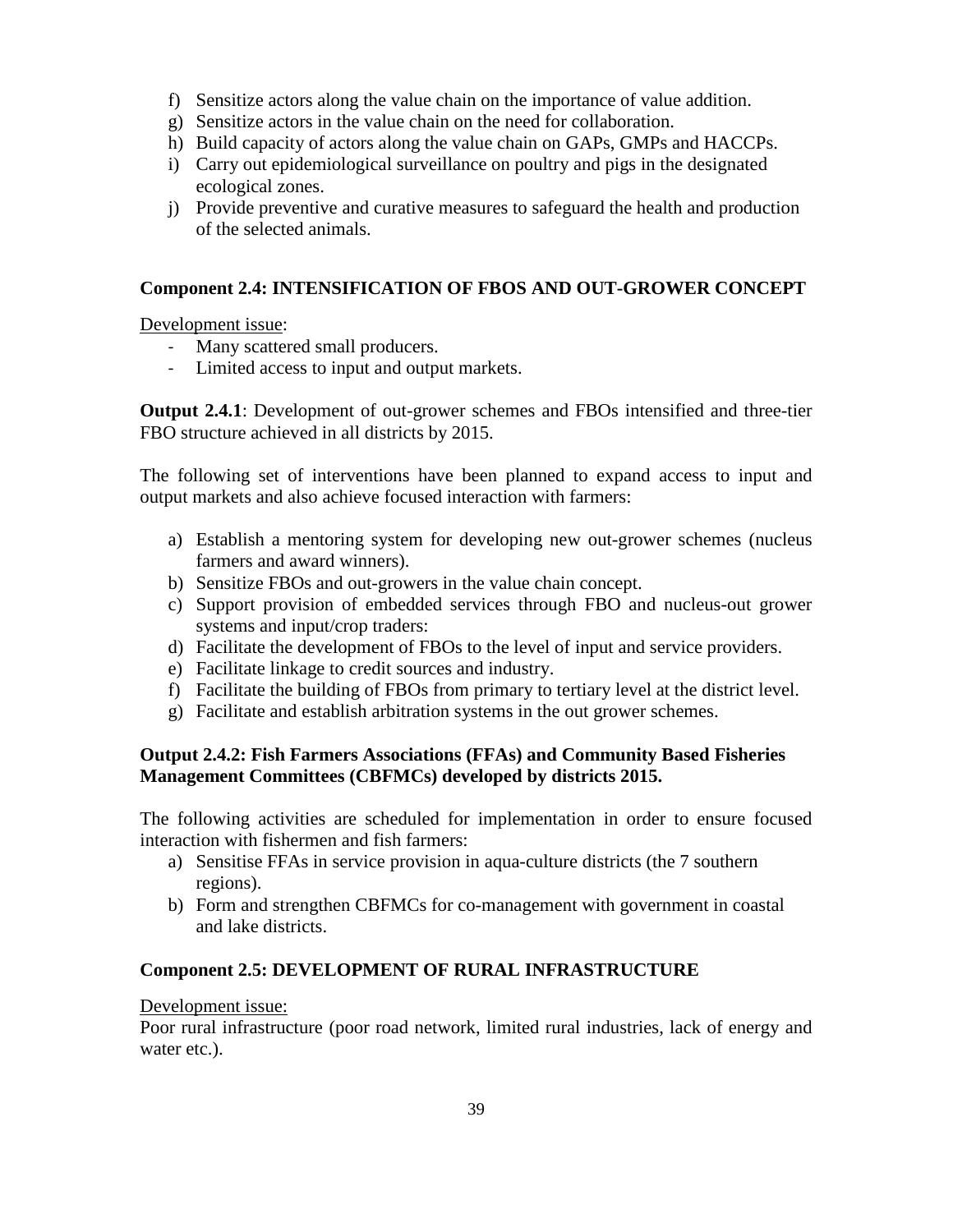**Output 2.5.1**: Cost of transportation of agriculture produce in rural areas reduced by at least 5% in areas where infrastructure has been improved

Priority interventions which have been planned to overcome infrastructural bottlenecks in agriculture are::

- a) Link all district capitals to each other with tarred roads.
- b) Link at least 70% of communities in districts by feeder roads to district capitals.
- c) Construct farm tracks in farming areas.
- d) Facilitate the establishment of marketing centres with appropriate infrastructure.

**Output 2.5.2:** Rural industrial processing of cassava, oil palm, sheanuts, cashew nuts, soybeans and groundnut increased by 20%, 20%, 40%, 30%, 30% and 30% respectively by 2015.

Activities:

- a) Identify potential investors (particularly FBOs) and support them to set up cottage industries.
- b) Identify suitable sites and provide necessary utilities (District Assemblies).
- c) Build capacity and facilitate ITTU and other fabricators to fabricate appropriate machinery.
- d) Enhance importation of appropriate agro-processing equipment.
- e) Enforce byelaws on hygienic environment and food safety within the cottage industry (Packaging and waste disposal).

**Output 2.5.3:** Rural industrial processing of livestock and fish increased by 20% and 30% respectively

Activities:

- a) Identify potential investors (particularly FBOs) and support them to set up livestock and fishery cottage industries.
- b) Identify suitable sites and provide necessary utilities (District Assemblies).
- c) Build capacity and facilitate ITTU and other fabricators to fabricate appropriate machinery for livestock and fish processing.
- **d)** Enforce byelaws on hygienic environment and food safety within the cottage industry (Packaging and waste disposal).

### **Component 2.6: SUPPORT TO URBAN AND PERI-URBAN AGRICULTURE**

Urban agriculture using waste water and water bodies in cities and towns is common in Ghana as in other countries of the world. Intensive urban farming in open spaces is taking place all-year-round in Ghana's three main cities of Accra, Kumasi and Tamale and it is market-oriented.

Urban and peri-urban agriculture (UPA) makes a significant contribution to a variety of foods in urban markets. In Kumasi, 90% of all lettuce and spring onions consumed are produced from open-space vegetable farming in the city and in Tamale and Accra, about 80% and 10% respectively of cabbage found on the markets are produced from the open-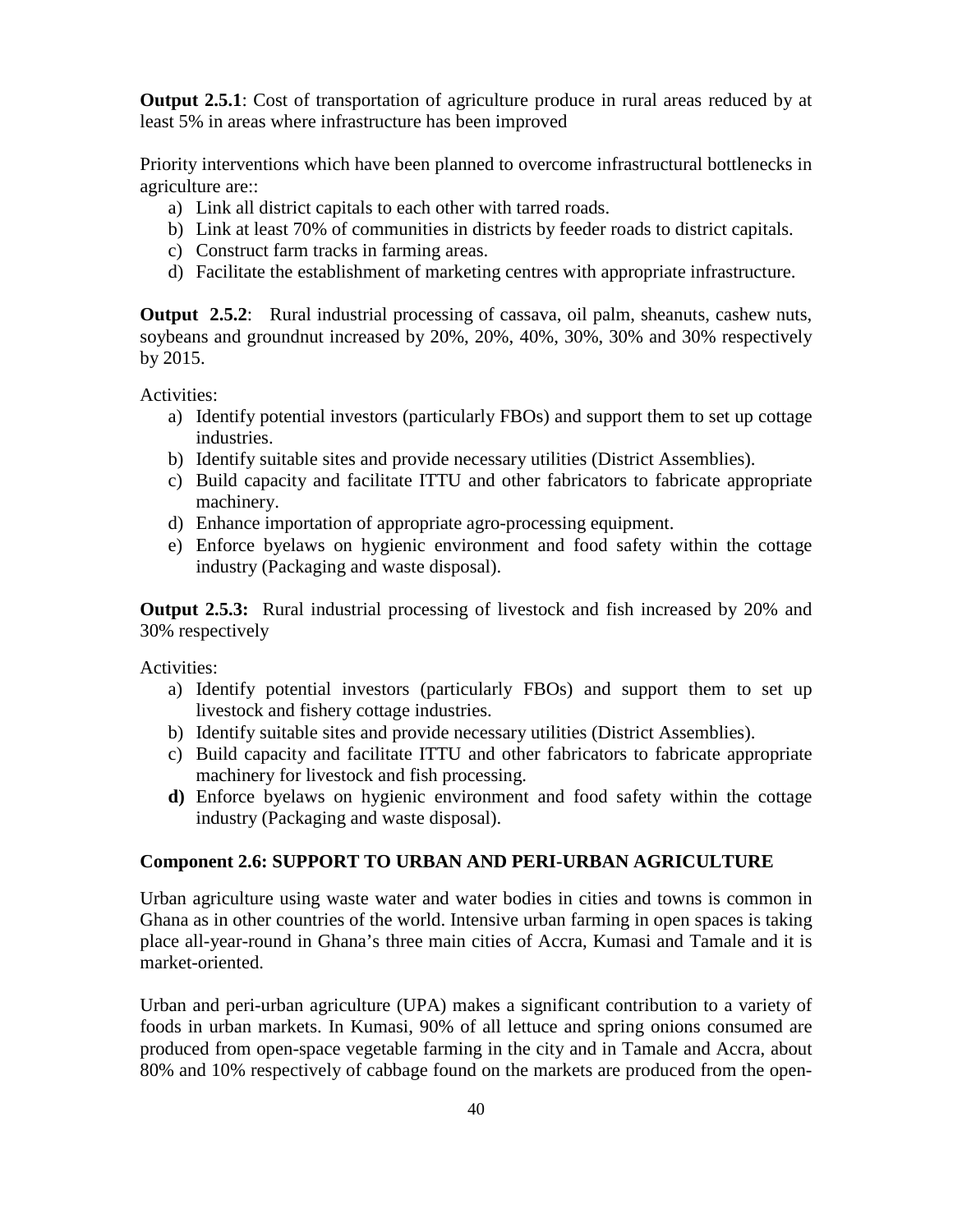space farming in the cities (IWMI, 2002). UPA also contributes to employment, livelihoods and poverty alleviation. Plot sizes range between 0.01ha and 0.2 ha in urban areas and 0.1 to 0.8 ha in peri-urban areas. The plot sizes in urban agriculture are, in general, diminishing as a result of the action of estate developers and dredging of main drains. Declining soil fertility due to lack of fallow periods is another problem. The main source of irrigation water is untreated wastewater from open drains or polluted water from streams and rivers and also shallow wells.

Although many benefits are derived from UPA, the production is often associated with health risks, and as a result, there are restrictions on farmers. Section 51, subsection 3 of the local government act 462 (1993) generally allows urban farming activities without prior permit from the District/Metropolitan) Planning Authority. However, city bye-laws, e.g., the Accra Metropolitan Assembly (AMA) bye-laws (growing and sale of crops) 1995, restrict urban agriculture on land outside one's premises (open-space farming) to a mandatory registration with the metropolitan officer of health with the intention to maintaining good sanitary conditions in the city.

Farmers face constraints of access to land and quality water for irrigation. Restrictive regulations from local government authorities and rapid urbanisation pose significant challenges to UPA as a means of livelihood. Fresh vegetables produced from UPA are often contaminated with pesticides because of improper application.

Development issue:

Potential for urban and peri-urban agriculture (UPA) as source of income is underexploited and threatened.

**Output 2.6.1**: Output from peri-urban agriculture increased by 20%.

Activities earmarked to increase generation from urban and peri-urban agriculture include the following:

- a) Liaise with Metropolitan, Municipal and District authorities to zone areas within urban and peri-urban areas for agricultural activities.
- b) Identify owners and potential users of such lands for agricultural purposes and discuss and agree on conditions of use.
- c) Monitor and enforce the use of the lands as per agreements.
- d) Train peri-urban producers in good agricultural practices (GAPs).
- e) Conduct Tuberculosis and Brucellosis screening in the peri-urban milk collection areas.
- f) Organise mass vaccination, endo and ectoparasitic interventions against the endemic diseases in the peri-urban areas.

# **3.5 PROGRAMME 3: INCREASED COMPETITIVENESS AND ENHANCED INTEGRATION INTO DOMESTIC AND INTERNATIONAL MARKETS**

Ghana's economy has performed relatively well over the years and with the discovery of oil in commercial quantities, disposable incomes of the people are likely to increase substantially. Ghanaians and residents are therefore likely to demand more and better products. The agricultural sector will thus need to position itself to take advantage of the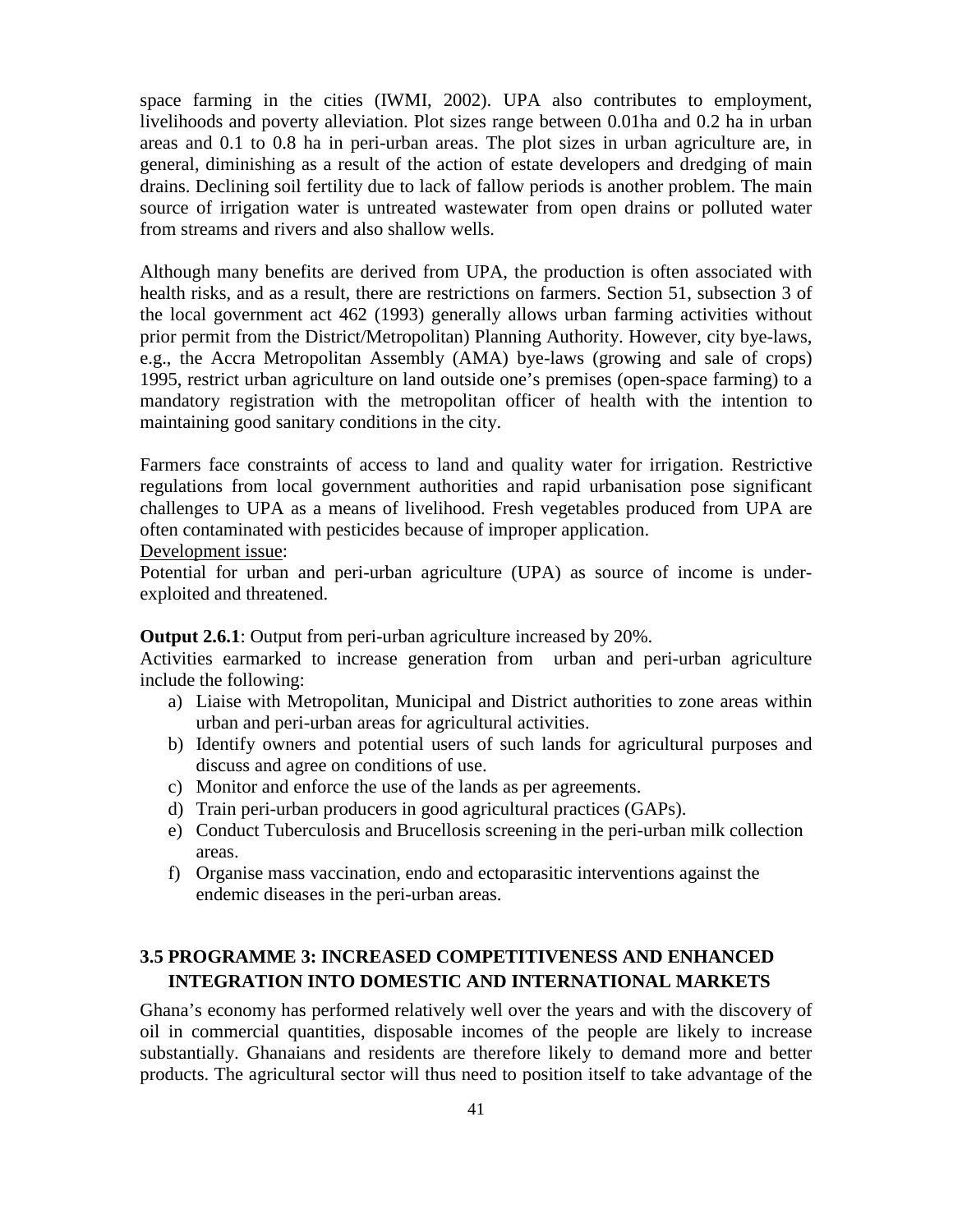situation to improve its competitiveness. There are also several new opportunities emerging in the international market. The global food crisis can be turned into an opportunity for the agricultural sector to turn its comparative advantage in the production of several products into competitive advantage. The essence of this programme is to enhance the capacity of semi-commercial and commercial smallholders and other operators to produce for the international and expanding domestic markets, including agro-industry.

The degree of commercialisation varies according to type of crop or livestock and agroecological zone. Commercialisation refers to the proportion of the quantity of commodity produced that is sold. Analysis of commercialisation levels among producers of selected staple crops; based on the GLSS V data shows that groundnut has the highest rate of commercialisation of 69%. Sorghum and millet have low rates of 25% each. Market participation for households with small holdings, while generally less than that of large holders, has been shown to be significant. That notwithstanding, there is no doubt that levels of commercialization of most agricultural commodities in the country are very low. Most livestock owners, for cultural and security reasons, do not have a commercial orientation for keeping livestock.

The market access constraints that producers of staple crops and livestock face are poor infrastructure such as bad roads and decrepit market structures, limited access to information, and rudimentary processing facilities. Stiff competition from imported produce also limits the domestic market for Ghanaian produce.

Ghana's export diversification strategy in agriculture is based on the horticulture industry, of which the key commodities are pineapples, chillies, Asian vegetables, mangoes, papayas and bananas. The market access challenges for this industry are competitiveness in price, quality and volumes; the changing trends in sourcing by international buyers; and increasing number of quality standards. Other challenges include limited production and post-production infrastructure; and poor management, logistics, and promotion.

Smallholder participation in export crop production supports the country's export diversification drive; for example prior to the introduction of MD2 pineapple variety, about 40% of pineapple exports were from smallholder farmers. The trends in international agricultural trade pose a challenge to participation of smallholders (because of the small-scale and scattered nature of production, the low use of inputs, limited access to required technology, and limited access to market information).

Interventions for domestic markets have been suggested under the rural infrastructure component of Programme 2 of this Plan. Those interventions will also support production for export markets. In addition, staple crops will have to be promoted strongly.

There are several initiatives from government, donors and the private sector to meet the export market challenges. These initiatives such as Export Marketing and Quality Awareness Project (EMQAP) and Export Development and Investment Fund (EDIF) need to be scaled up to meet changing needs of the industry. The integration of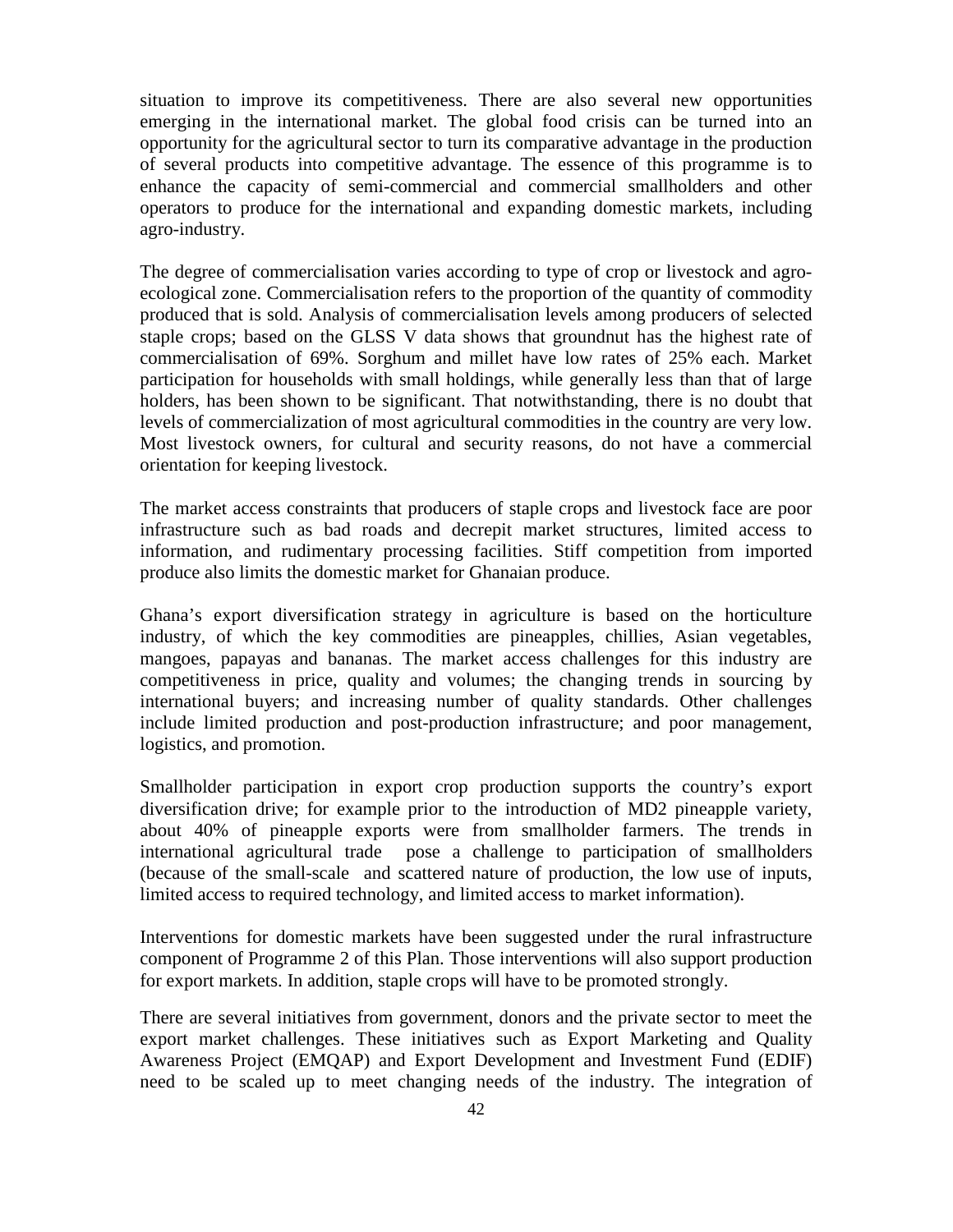smallholders into international markets will have to be through lead firms that have access to markets. Government will need to facilitate that linkage and provide the enabling environment for the industry, plus linkages to firms that have the technical capacity for production and exports. The industry is private sector-led and government will provide infrastructure of public goods nature and facilitate export trade through promotion, information generation and dissemination, support for meeting quality standards, appropriate legal framework and enforcement of regulations.

This programme has one component and complements interventions to be pursued under rural infrastructure, food storage and distribution, and mechanisation elaborated under Programmes 1 and 2.

# **Component 3.1: MARKETING OF GHANAIAN PRODUCE IN DOMESTIC AND INTERNATIONAL MARKETS**

Development issues:

- 1. Low levels of local market penetration by smallholder men and women farmers.
- 2. Low capitalization of traders (especially those who bulk produce at the local levels
- 3. Poor grading and standardization system.
- 4. High consumer preference for imported commodities that have local substitutes
- 5. Inadequate volumes with the required specifications and quality to supply the international markets.
- 6. Inability to fully comply with international sanitary and phytosanitary (SPS) standards .

**Output 3.1.1**: Marketed output of staple crops by smallholders increased by 50% by 2015.

In order to address the issue of low levels of domestic market penetration by small holder farmers the following set of activities will be implemented;

- a) Identify successful lead firms/agro-industries and apply viable model(s) of linkage with smallholders that have been developed by USAID-TIPCEE, GTZ-MOAP and others.
- b) Facilitate capacity building of farmers on market driven production.
- c) Develop realistic GAPs for domestic marketing of agricultural produce, especially for stakeholders in the linkage models.
- d) Collaborate with Metropolitan, Municipal and District Assemblies, traders etc. to implement GAPs.
- e) Design and launch a market promotion programme for import substitution commodities (e.g. rice, chicken, cooking oil etc).
- f) Lobby supermarkets, hotels and restaurants to participate in selected commodity value chains with a smallholder production base.
- g) Enforce anti-dumping regulations.
- h) Develop Ghana GAP.
- i) Educate farmers on demand driven production.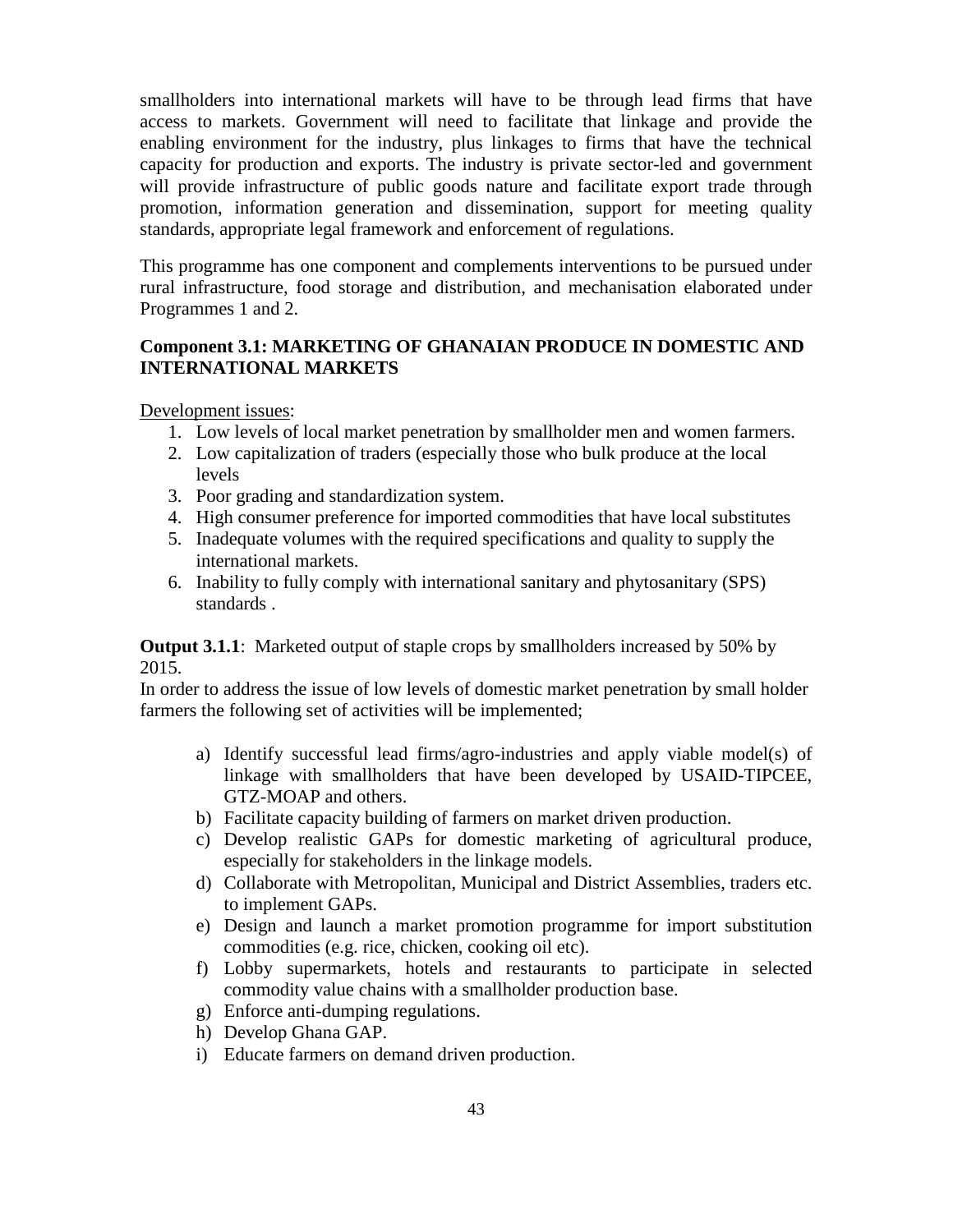**Output 3.1.2**: Export of non-traditional agricultural commodities by men and women smallholders increased by 50% by 2015. In order to address the issue of low levels of export market penetration the following set of activities will be implemented:

- a) Identify successful lead firms with access to assured export markets and apply viable model(s) of linkage with smallholders that have been developed by USAID-TIPCEE, GTZ-MOAP and others.
- b) Design sustainable programmes to support the certification of smallholders for export markets.
- c) Establish a channel of communication to discuss and find solutions to the concerns of private sector (appropriate infrastructure and incentives).
- d) Develop branding of Ghanaian produce for international markets.
- e) Make information on Ghanaian firms widely available on the web.
- f) Build capacity of PPRSD and allied institutions to ensure compliance with international standards.
- g) Strengthen the ITD in MOFA especially as a link to MOTI and the GEPC.
- h) Build capacity and adequately resource relevant stakeholders for international trade negotiations.

**Output 3.1.3**: Grading and standardization systems of agricultural commodities (crops, livestock and fish) made functional and effective by 2012.

The set of interventions which are programmed to address the issue of poor grading and standardisation systems in the country include the following:

- a) Develop grading and standardization systems for commodities that do not have grades and standards.
- b) Promote the adoption of grading and standardization systems for all commodities for both domestic and export markets.
- c) Enforce laws and regulation on standards and grading:
	- Liaise with relevant agencies to enforce grades and standards.
	- Strengthen capacity of enforcing agents.
	- Create awareness on grades and standards.
	- Review penalties for violations of laws and regulations.
- d) Develop effective processing and packaging systems for crops, livestock and fisheries.
- e) Promote the use of marks and labels in the identification and marketing of standardized produce.
- f) Regulate and certify the export/import of pets, wild animals (reptiles, fishes and birds) and their products such as skins and hides.
- g) Strengthen the capacity of VSD to carry out regulatory activities and to ensure compliance with international trade and safety standards of OIE and SPS etc.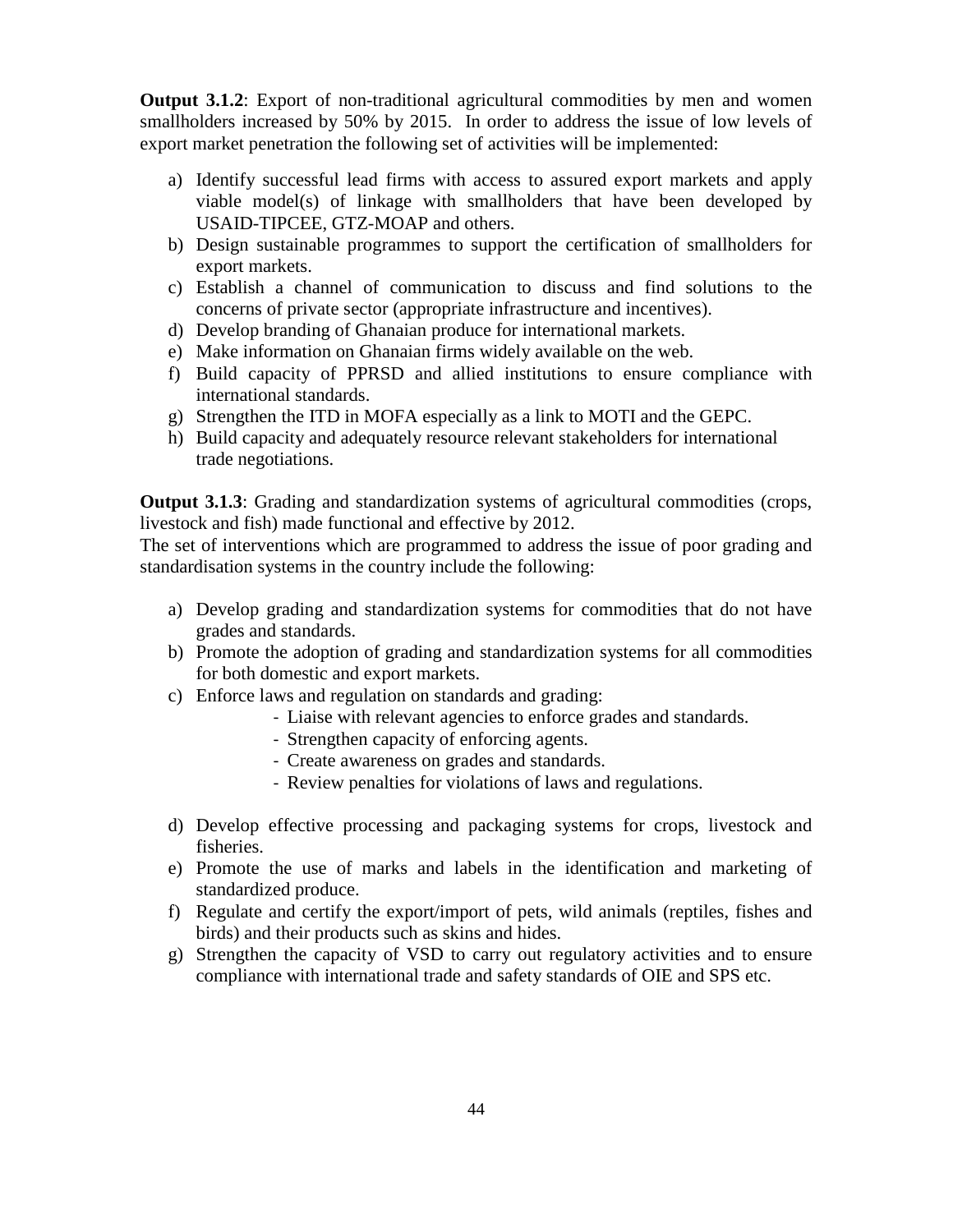# **3.6 PROGRAMME 4: SUSTAINABLE MANAGEMENT OF LAND AND ENVIRONMENT**

In an agrarian economy, such as that of Ghana, Sustainable Land Management (SLM) is a prerequisite for an enhanced production, food security, incomes and livelihoods for its present and future generations and the maintenance of ecosystem integrity. However, land degradation has been, and continues to be, a major threat to the estimated 150,000km<sup>2</sup> agricultural land, which is about 63% of the total land area of Ghana. Indeed land degradation has since the 1990s become a major developmental issue in terms of its impacts on poverty alleviation, food security and economic growth.

Ghana's agriculture is natural resource-based, with extensive crop and livestock production systems, hunting, rain-fed agriculture, and fish from natural water bodies. Traditional practices such as bush burning, and the improper use of technologies such as irrigation and agro-chemicals do not engender sustainability of resource use. For example, 69% of the total land surface of Ghana is considered prone to severe erosion coming at a cost of 2% of GDP. Although the problem is in all the agro-ecological zones, the savannah regions are affected the most.

In order for agricultural production to be sufficient to meet the demands of the evergrowing population in the country, the impact of the climate must be understood and integrated into the sector activities. Better information improves knowledge and helps devise good policies and sound agricultural management practices. This in turn would increase the resilience of production systems to inter- and intra-seasonal climatic variations and to global climate change. Forums for communicating progress on data collection and availability on climate related issues should be strengthened. This can be done in collaboration with Ghana Meteorological Agency.

Efforts should not only be to assist farmers to adapt to climate change impacts but should also encourage them to undertake mitigation measures (e.g. minimize or reduce the sector's emission of green house gases into the atmosphere). This can be achieved through a suite of technologies and management practices such as no-till, cropland management, planting of perennials, etc. Responses to the impacts of climate change on agriculture needs to include not only the development of new agro technologies, water management systems and farm practices, but also investment in infrastructure and logistics to facilitate the development of these adaptive agricultural systems. There should be capacity building programmes for extension officers and subject specialists on current climate related issues. Soil Improvement Technologies should be given high consideration and the introduction of extreme weather (drought/flood) tolerant crop species in all agro- ecological zones in addition to the introduction of high-yielding and short-duration crops varieties.

Past efforts by the Government and its partners at promoting land management and conservation have yielded some positive results; however, scaling up of these SLM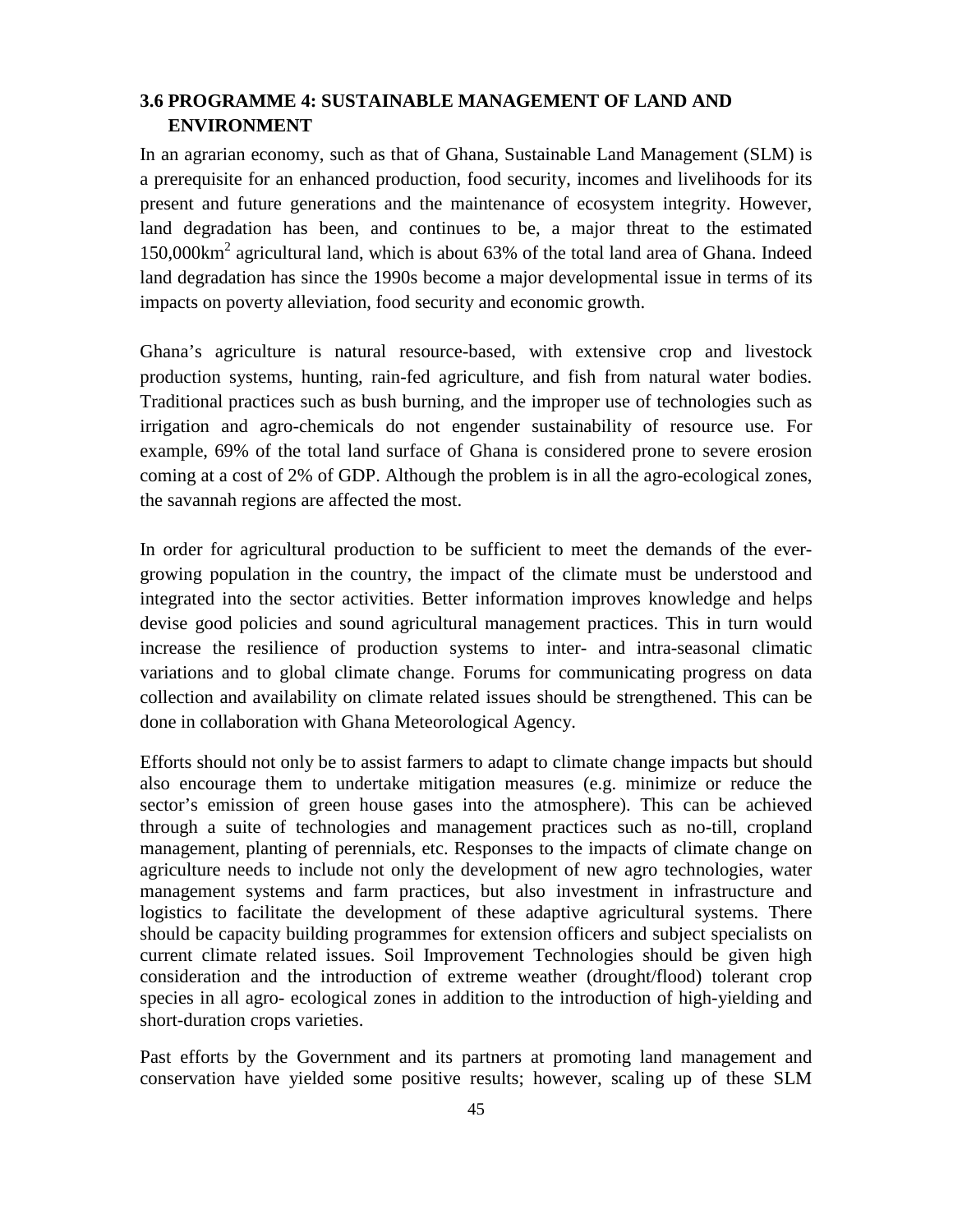practices has been faced with a number of barriers, including cost and limited access to relevant inputs within an environment of limited credit, and land tenure systems that do not favour investments in improvements to land. Agricultural Land Management Strategy has been developed as a tool to address these barriers so as to better integrate land management practices in the programmes of the agricultural sector. The present sector plan therefore adopts the Agricultural Sustainable land Management Strategy for implementation. This programme consists of one component. The objectives and outputs are presented here.

## **Component 4.1: AWARENESS CREATION AND USE OF SLM TECHNOLOGIES BY MEN AND WOMEN FARMERS**

Development issues:

1.Weak policy environment for sustainable land management at the community level 2. Low capacity at all levels for implementation of SLM policies as they affect agriculture.

3. Low adoption of SLM technologies at community level.

- 4. Most SLM activities in communities are of pilot nature.
- 5. Weak collaboration of relevant agencies to ensure SLM mainstreaming.

**Output 4.1.1:** Policies and regulations to support SLM at all levels reviewed and strengthened by 2011.

The set of interventions programmed to improve on the policy environment for sustainable land management at various levels are:

- a) Subject all new policies, programmes, projects and plans to sustainability test using strategic environment approach (SEA).
- b) Review and update land planning and Soil Conservation Ordinance 2 (1953) and it's amended Act of 1957.
- c) Strengthen and pass bye-laws to support community level SLM activities
- d) Mainstream sustainable fisheries management into the design of policies and programmes.
- e) Monitor compliance with management measures.

**Output 4.1.2:** Institutional capacity at all levels within the food and agriculture sector built to support the promotion of SLM.

The following set of activities will be implemented to address the issue of weak institutional capacity for sustainable land management at all levels.

- a) Strengthen administrative capacity of the Environment and Land Management Unit of MOFA to take the lead and responsibility for promoting and implementing SLM agenda.
- b) Establish technical position for environment and land management at the regional level within MOFA.
- c) Establish cross sectoral SLM coordination mechanisms at all levels (governmental, DPs and civil society).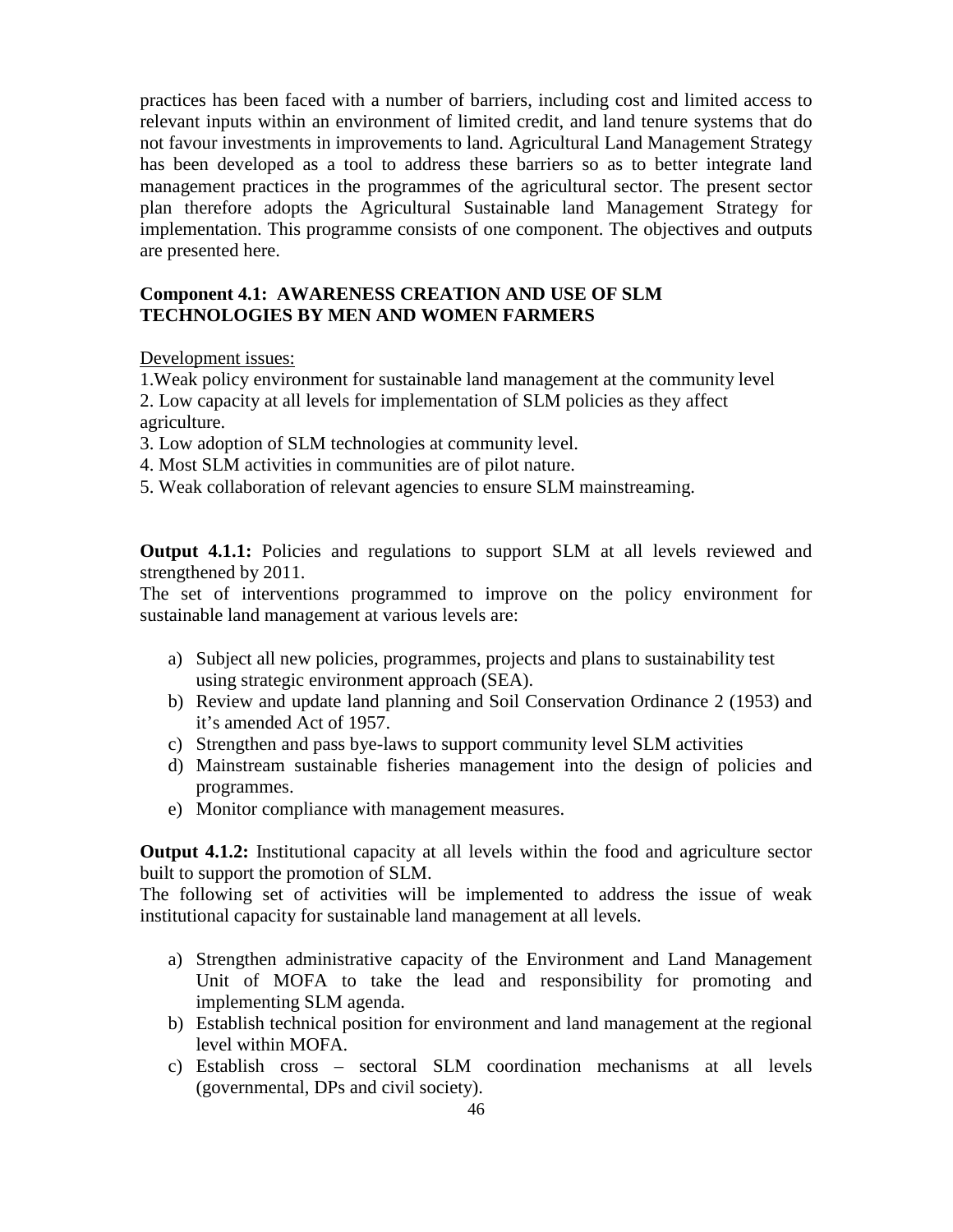- d) Establish mechanisms for joint planning and implementation for SLM at district level.
- e) Enhance the capacities of at least 12 private extension service providers in approaches to climate change adaptation and mitigation processes.
- f) Train staff at all levels on rudiments of integrated watershed management.
- g) Develop and pilot SLM based farmer-field-school curriculum.
- h) Integrate SLM principles into curriculum of Agriculture Colleges by 2012.
- i) Train at least 12 land management specialists at post graduate level by 2015

**Output 4.1.3:** Technology dissemination and adoption for scaling-up of SLM promoted. The set of interventions programmed to address the issue of low adoption of Sustainable land management technologies at the community level are:

- a) Develop and implement sustained awareness creation programme on environment and land degradation at all levels.
- b) Facilitate the development and implementation of 50 community land improvement plans annually.
- c) Facilitate the dissemination and adoption of SLM technologies at the farm level in all regions.
- d) Facilitate the implementation of 40 integrated watershed development programmes in selected micro-catchments by 2015.

**Output 4.1.5:** SLM knowledge to support policy and investment decision making generated and adequately managed.

Activities:

- a) Establish baseline information (disaggregated) database on land degradation and SLM practices.
- b) Establish and update baseline information for fisheries management.
- c) Establish an integrated natural resource management, and monitoring and evaluations system.
- d) Produce at least 12 SLM related research findings by 2015.
- e) Document and publicize successful SLM interventions.

**Output 4.1.6:** An effective, efficient and motivating incentive system for SLM established by 2011.

In order to transform sustainable land management interventions from pilot schemes into full-fledge interventions, the following set of activities are programmed for implementation:

- a) Targeted grants available to support farmers switching to SLM.
- b) Existing credit systems expanded to support SLM investments.
- c) A comprehensive payment scheme for environmental services provided through adoption of SLM technologies developed and functional.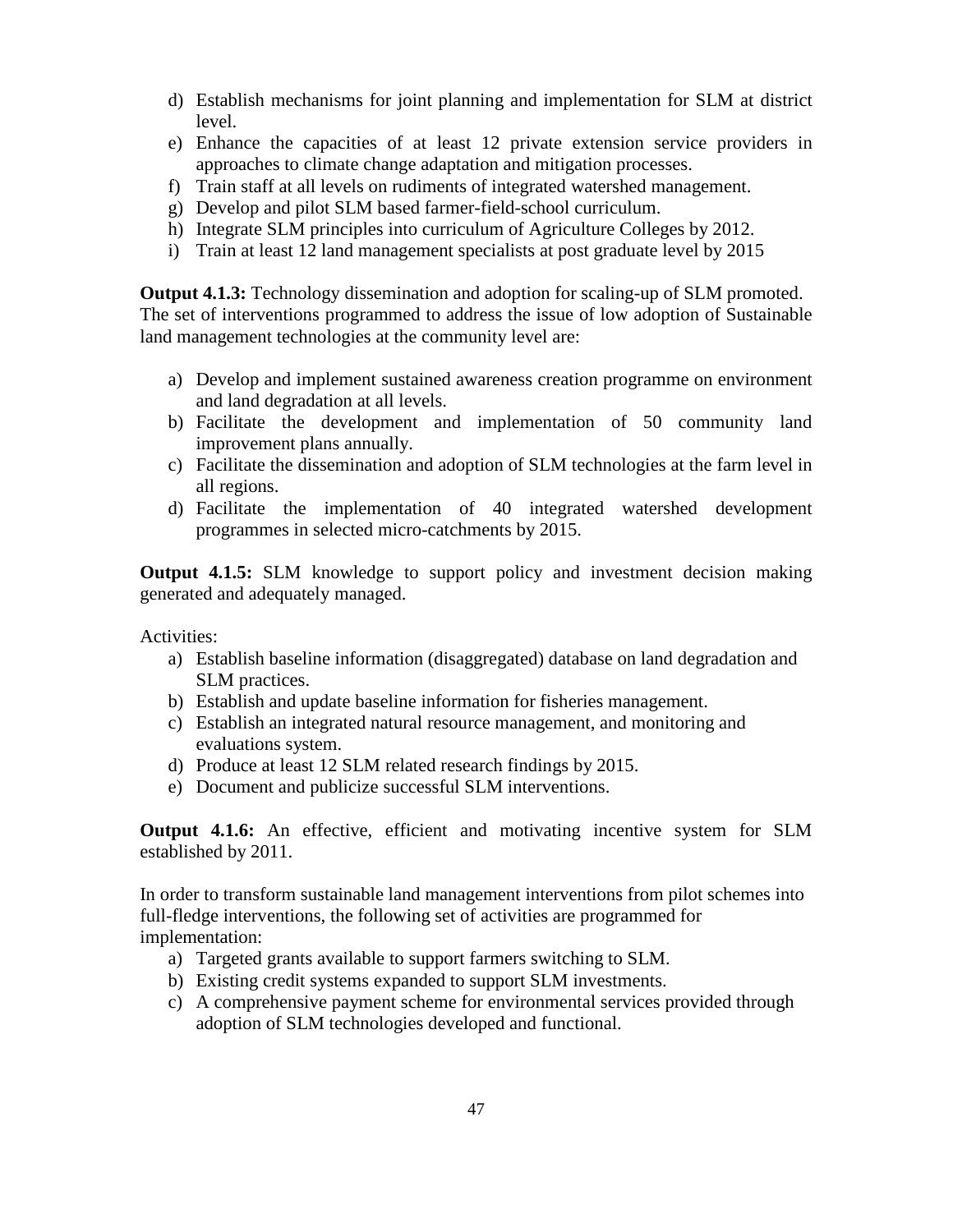# **3.7 PROGRAMME 5: SCIENCE AND TECHNOLOGY APPLIED IN FOOD AND AGRICULTURE DEVELOPMENT**

Sustainable modernisation of the food and agriculture sector can only occur when productivity and production improvements are based on strategic thinking, science and technology. However, uptake of research output has been low part of the reason being top-down approach to research. The introductions of RELC concept and the competitive agriculture research grant scheme (CARGS) have proven to be effective ways of promoting demand driven research. However, low levels of funding have constrained the success of participatory research. Under this Programme, the GoG will improve the level of funding to agriculture research. The funds will be targeted at key development areas (crops, livestock, fisheries and socio-economic research) through competitive grants scheme (CGS) system.

In 2001, the Government of Ghana legislated changes to CSIR's mandate and operations with a view to addressing private-sector issues and introducing market principles. The legislation introduced a private-sector funding target of 30 percent of each agency's budget. To date, only the Oil Palm Research Institute (OPRI) reached this goal. Socially oriented agencies under CSIR are significantly less well-placed to generate their own funds than the more commercially oriented agencies. Government and donor contributions remain the primary sources of funding for agricultural research in Ghana. Private-sector involvement in agricultural research would be enhanced to improve funding and demand driven research.

The National Agricultural Research System (NARS) in Ghana is comprised of the research institutes under the Council for Scientific and Industrial Research, the Cocoa research Institute, and the Faculties and Schools of Agriculture, as well as the departments of botany, zoology and food sciences of the Country's universities. CSIR has the formal responsibility for advising government on science and technology policy. The establishment of a competitive grant scheme since the National Agricultural research Project has increased collaboration across the various CSIR agencies and between CSIR agencies and the universities. Cooperation also exists between the government and higher-education agencies on the one hand, and regional and international agencies on the other. CSIR also undertakes several collaborative research projects with various centers of the Consultative Group on International Agricultural Research (CGIAR). The NARS has the benefit of other research work from the West Africa sub-region through WECARD/CORAF and the Africa region as a whole through FARA.

This programme has two components.

### **Component 5.1: UPTAKE OF TECHNOLOGY ALONG THE VALUE CHAIN AND APPLICATION OF BIOTECHNOLOGY IN AGRICULTURE**

Development issues:

1. Low uptake of agricultural technology.

2. Limited application of biotechnology and its benefits.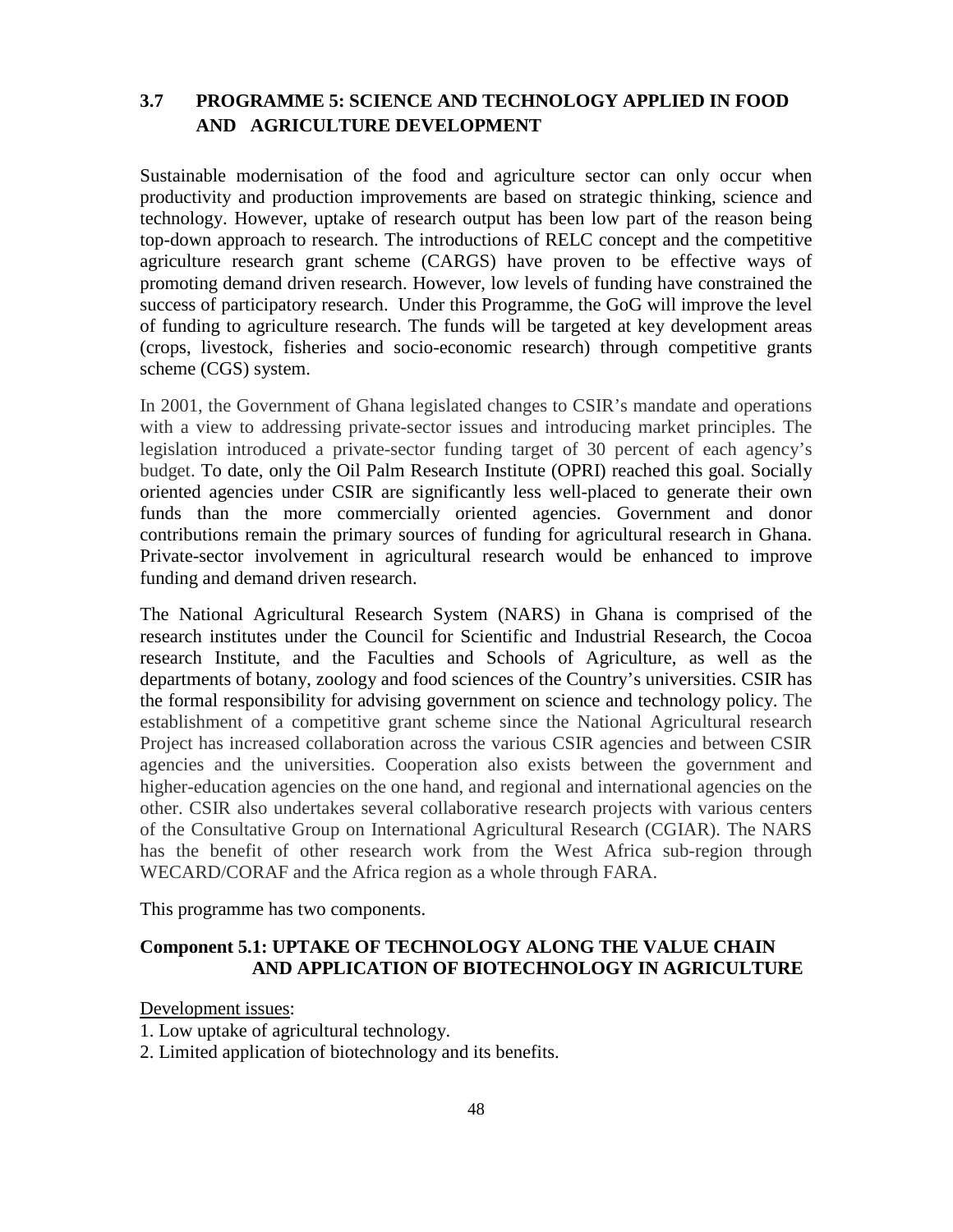3. Poor coordination/collaboration of institutions/disciplines involved in research along the agriculture value chains.

**Output 5.1.1:** Adoption of improved technologies by men and women along the value chain increased by 25%.

The set of interventions which are programmed to addressed the issues of low uptake of agricultural technology along the value chain are:

- a) Conduct participatory research work that is informed by needs of new technology users along the value chain.
- b) Build the capacity of field officers, producers and other stakeholders in the use of new technologies.
- c) Conduct on-farm research into low cost appropriate technologies and deliver them as packages.
- d) Deliver existing technologies as packages to farmers.
- e) Support development of private sector input distribution network.
- f) Intensify field demonstrations/field days/study tours to enhance adoption of improved technologies.

**Output 5.1.2:** Laws and regulations to enhance the application of biotechnology in agriculture in place by 2011 and assessment of the country's biotechnology research potential by 2012.

In order to address the issues of limited application of biotechnology, it is programmed to carry out the following activities:

- a) Dialogue with relevant MDA for passage of bio-safety bill.
- b) Assess the biotechnology research potential of the country's research system.
- c) Conduct IEC on biotechnology application.

# **Component 5.2: AGRICULTURAL RESEARCH FUNDING AND MANAGEMENT OF AGRICULTURAL RESEARCH INFORMATION**

Development issues:

1. Limited funding of agricultural research.

2. Poor management of agricultural research information.

**Output 5.2.1:** Increased number of agricultural technologies developed

In order to address issues related to low funding of agricultural research, the following sets of interventions are programmed.

- a) Dialogue with DPs and Ministry of Finance and Economic Planning to agree on appropriate funding mechanism for agricultural research (e.g. CGS).
- b) Dialogue with private sector to fund agricultural research.
- c) Advocate for the establishment of Agricultural Research Fund.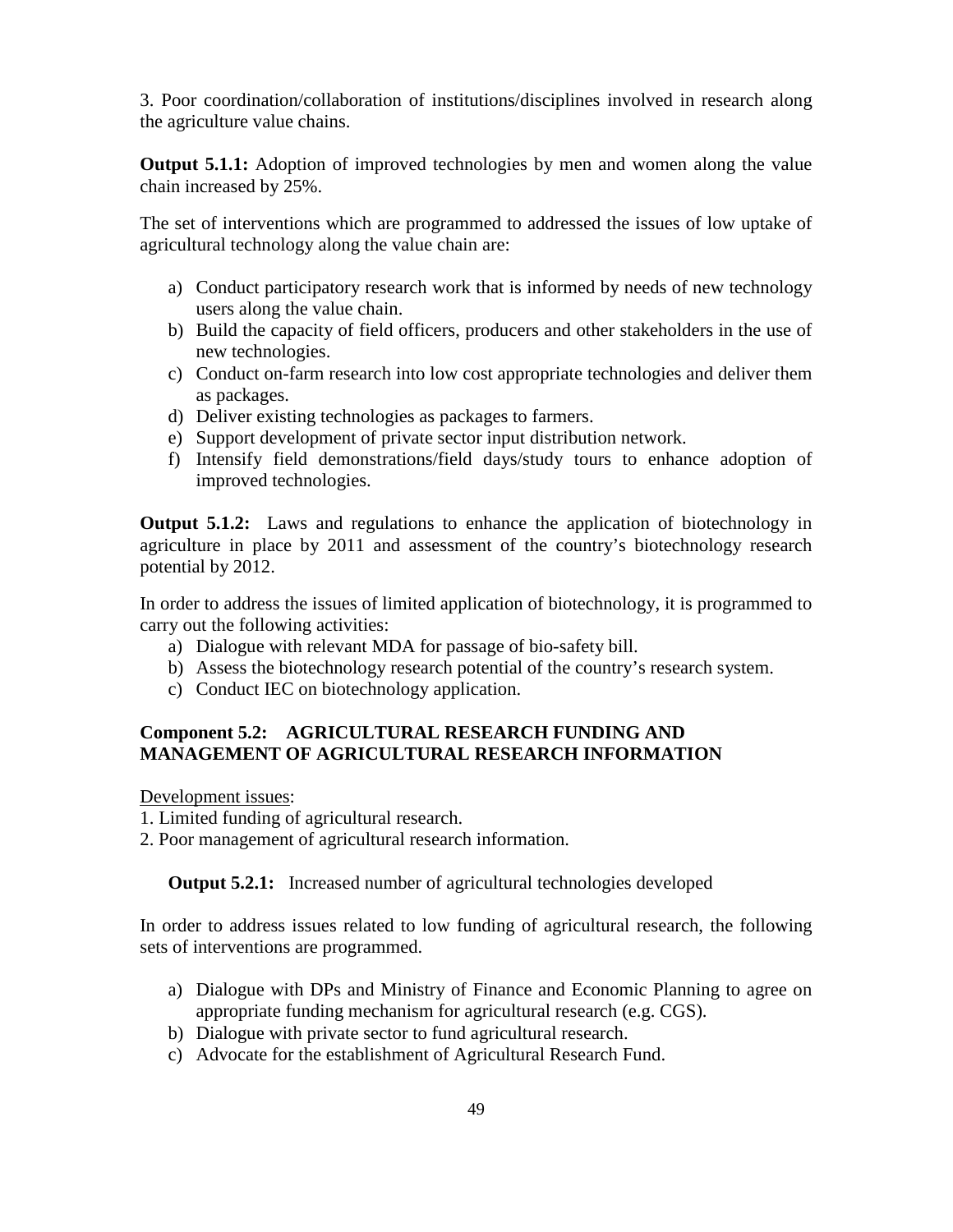d) Revise the Science and Technology policy in line with current agriculture policy framework.

**Output 5.2.2**: Research Extension Linkage strengthened and made functional The set of interventions which are programmed to address the issue of poor management of agricultural research information include:

- a) Establish a platform for discussion into the modalities for mainstreaming.
- b) Develop and implement a sustainable funding mechanism for RELC activities.
- c) Review present RELC guidelines to make them more functional as a two way information exchange.
- d) Design and implement a program to sensitize researchers on gender mainstreaming in research.
- e) Identify and resource an appropriate unit to house a modernised (ICT-based) agriculture library.
- f) Contact all agricultural research outfits in the country for information of on-going research and outputs of completed research and continue to link with them for the purpose of sharing research output.
- g) Mandate District Directors to periodically supply information on all research activities being undertaken in the district (by local and foreign researchers) and to obtain outputs of such research for the agriculture library.
- h) Make information accessible to interested stakeholders using ICT.
- i) Strengthen the veterinary laboratories in Accra and Pong Tamale to conduct research into the production of bivalent ND and fowl pox vaccine in order to improve rural poultry production.
- j) Carry out potency test on all vaccines imported and locally produced at PANVAC in Ethiopia.

# **3.8 PROGRAMME 6: IMPROVED INSTITUTIONAL COORDINATION**

Programmes and projects perform below expectations due to ineffective institutional partnering and coordination. The agricultural sector is a very wide one involving several MDAs and non-MDAs. There is, thus, need for effective partnering, collaboration and coordination. Institutions and agencies within and outside MOFA need to partner and network to be able to successfully implement the Plan.

Directorates and agencies within MOFA as well as with other MDAs, non-governmental organizations, DPs, civil society and the private sector need to strengthen their linkages. A communication strategy is essential to facilitate information sharing and formalise regular meetings between directorates, agencies and others within and outside MOFA. With respect to MOFA, the following key issues are being addressed in the Plan:

- 1. Upgrading of the MOFA Resource Centre to also serve as a library.
- 2. Establishment of a clearing house of technical reports.
- 3. Strengthening MOFA's website.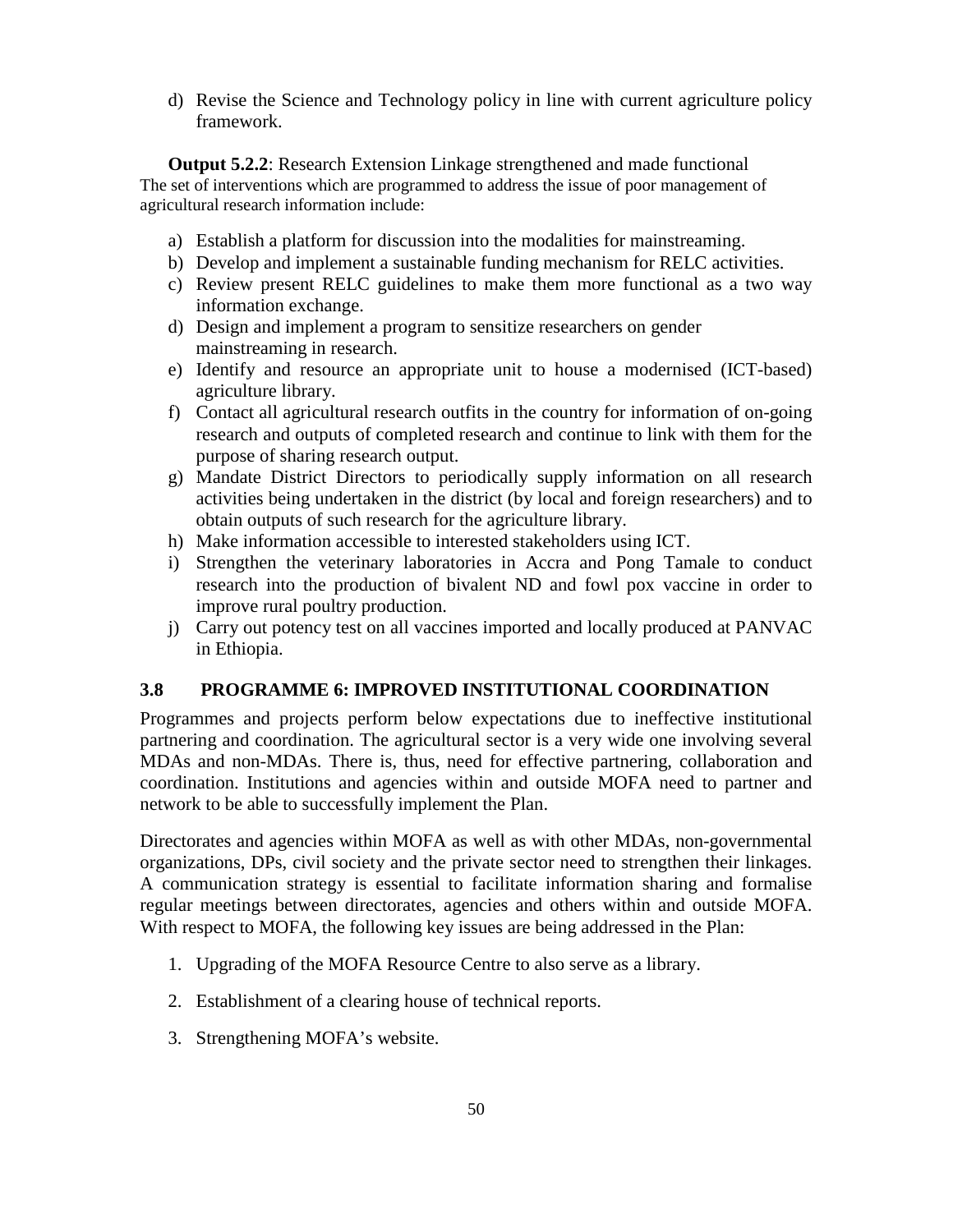4. Institutionalising regular meetings between directorates. Linkages between the national, regional and district levels will be strengthened through definition of clear lines of reporting and internet connectivity.

The components under this programme are:

- 1. Institutional Strengthening and intra-Ministerial Coordination.
- 2. Inter-Ministerial Coordination.
- 3. Partnership with Private Sector and Civil Society Organizations.
- 4. Coordination with Development Partners.

# **Component 6.1: INSTITUTIONAL STRENGTHENING AND INTRA-MINISTERIAL COORDINATION**

Development issues:

- 1. Low capacity for planning, execution, policy analysis and M&E at national, regional and district level.
- 2. Ineffective communication within and between directorates at the national, regional and district levels.
- 3. Poor management of commissioned studies and their results.
- 4. Weak financial and asset management and reporting.
- 5. Weak human resource management within MOFA.

**Output 6.1.1:** Capacity for planning, policy analysis and M&E at national, regional and district level developed by 2015.

The set of interventions programmed to address the issue of weak capacity for policy development, planning, implementation, monitoring and evaluation at the national, regional and district levels of MOFA are:

- a) Strengthen the plan implementation, monitoring and evaluation at national, regional and district levels.
- b) Train MOFA staff in decentralised planning.
- c) Build policy review and analysis capacity at all levels (national, regional and district).

**Output 6.1.2** A communications strategy within MOFA is developed and implemented by 2012.

In order to improve upon inter-directoral communications at the national, regional and district levels, the following set of interventions have been programmed.

- (i) Communication within and between directorates:
- a) Improve access to ICT within MOFA (including efficient connectivity and staff skills).
- b) Develop and implement an intra communications strategy within MOFA.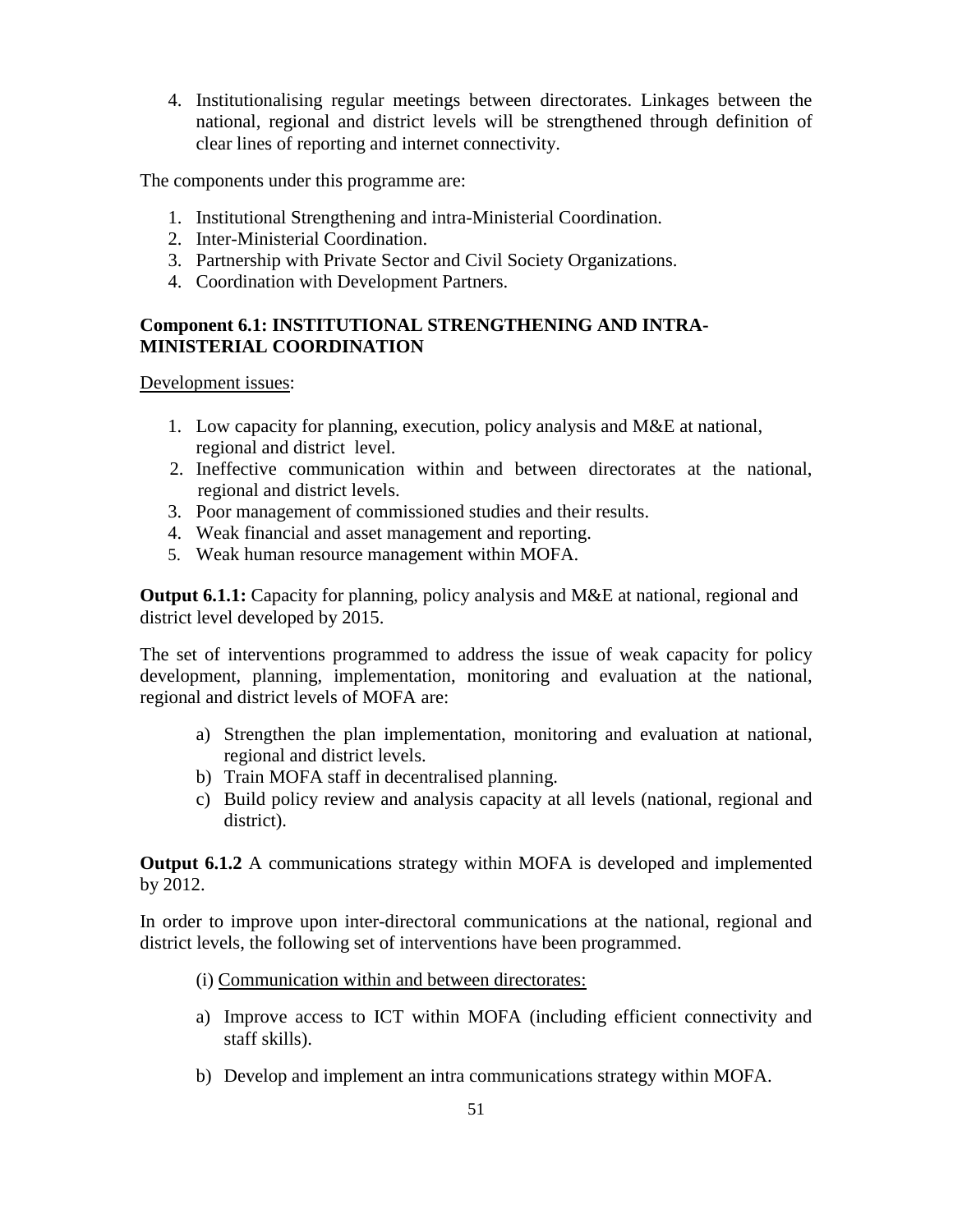- c) Sensitize all MOFA staff on the communications strategy and the civil service code.
- d) Implement communications strategy and conform to civil service guidelines especially with regards to regular meetings.

ii) Communication plan for: (1) the sector policy and plan and (2) commissioned and annual reports:

- a) Establish a framework for disseminating the sector policy and plan as well as annual reports and studies and receiving feedback.
- b) Formalise a review system for reports of commissioned studies.
- c) Establish a clearing house for accepted reports.
- d) Create awareness about the sector policy and plan.
- e) Review the functioning of the District Agricultural Information Centres, upscale and link to the proposed central agriculture library.
- f) Improve ICT within MOFA (including efficient connectivity and staff skills).

## iii) Communication plan for coordination at national, regional and district levels:

- a) Establish clear lines of responsibilities and reporting (Finalise the organisational manual for MOFA).
- b) Implement the establishment (human and material resourcing) of District Agriculture Directorates under the decentralised system.
- c) Develop a scheme for agriculture staff development under the decentralised system.

**Output 6.1.3**: All cost centres within MOFA and relevant MDAs are adequately resourced and capacities for electronic financial data capture and reporting and asset management are built by 2011.

In order to overcome the issue of weak financial and asset management and reporting, the following interventions are programmed

- a) Develop an electronic framework for financial data capturing, analysis and reporting.
- b) Strengthen the cost centres in terms of financial management and reporting:
	- Train accounting staff at cost centres on use of electronic framework.
	- Upgrade accounting staff in financial management.
	- Introduce consistency in follow-up on training.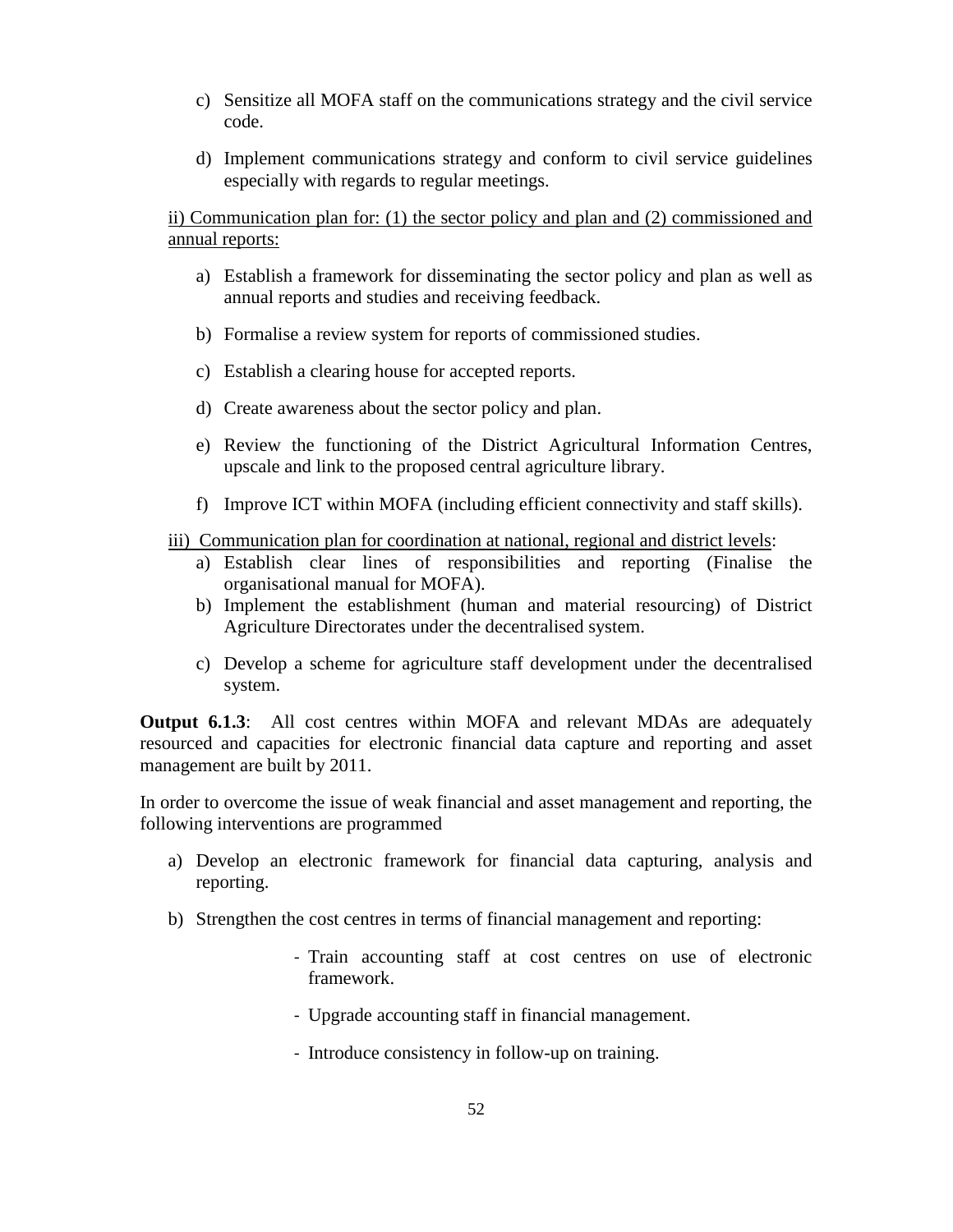c) Institute a system to take inventory of all MOFA assets with their status and report annually (Directorate and District annual reports must include asset inventories).

**Output 6.1.4**: The human, material, logistics, and skills resource capacity of all directorates of MOFA and relevant MDAs are built by 2012.

The set of interventions which have been programmed to improve upon the weak human resource development situation in the sector includes:

- a) Urgently recruit appropriate staff for the HRDM directorate.
- b) Upgrade HRDM staff in human resource management.
- c) Adequately resource the HRDM directorate in terms of material and financial resources.
- d) Adapt an ppropriate human resource management software to provide information on staffing levels (with qualifications) at all levels.
- e) Make proposals to training institutions (Universities etc) to review curricula in line with sector needs.
- f) Establish a system of succession in all directorates.
- g) Undertake a needs assessment of the human, material, logistics and skills resource requirements of all directorates (national, regional and district) of MOFA.
- h) Develop a scheme for agriculture staff development under the decentralised system.
- i) Recruit required staff of directorates.
- j) Procure necessary material and logistics requirements of directorates.
- k) Undertake required training according to needs assessment in all directorates.
- l) Facilitate and coordinate youth in agriculture training programmes in the country.
- m) Provide vocational agricultural training to prospective farmers at the Farm Institute.
- n) Coordinate, monitor and evaluate all MOFA staff training programs to ensure relevance and cost effectiveness.
- o) Incorporate irrigation training into prospective farmer and staff of MOFA training.
- p) Provide agricultural technical training to middle level managers at the agricultural colleges.
- q) Collaborate with local university agricultural faculties for MOFA staff graduate and post graduate training.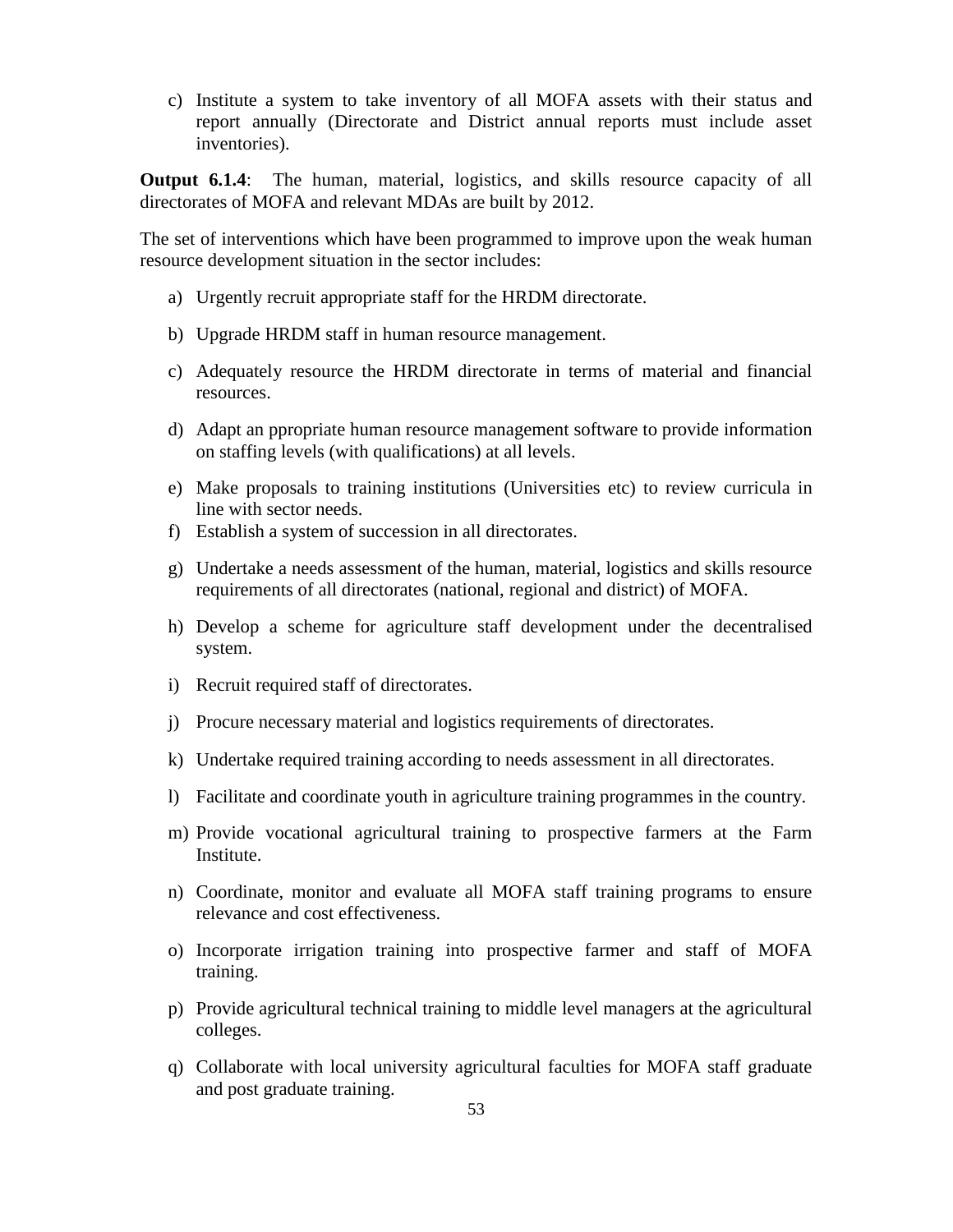r) Coordinate and monitor agricultural training in private sector agricultural institutions.

# **Component 6.2: INTER-MINISTERIAL COORDINATION**

Development issue:

Weak inter-agency coordination.

**Output 6.2.1**: A joint platform for collaboration between MOFA and other MDAs established by end of 2011.

The set of interventions which have been programmed to address the issue of weak inter-agency collaboration include

- a) Develop and implement an inter-ministerial communications strategy and conform to civil service guidelines with respect to inter-ministerial coordination.
- b) Train staff to use existing framework at policy and technical level, (NDPC, Local Government Service and Civil Service) for coordination.
- c) Introduce at least bi-annual joint planning and review sessions to ensure alignment of plan and budgets across MDAs.
- d) Strengthen collaboration with Ghana Health Services (GHS), the security agencies such as the police, immigration, and CEPS in disease control.
- e) Train sector MDAs in budgeting and allocation of resources for the implementation of the sector plan.

# **Component 6.3: PARTNERSHIP WITH PRIVATE SECTOR AND CIVIL SOCIETY ORGANIZATIONS**

The strategy of government is to have a private sector led agricultural development. However, despite pronouncement of intent, there is no formal link or platform of engagement of private sector with MOFA. Similarly there are a number of NGOs implementing agriculture projects and programmes in the country that have no formal working relationship with MDAs, but interact extensively with extension staff. In line with Sector Wide approach there is the need to bring this vital group on board and in particular to align their activities in order to constructively contribute to sector goals and targets.

Development issues:

1. No formal platform for engagement of private sector and civil society with Agriculture Sector agencies.

**Output 6.3.1**: A platform for private sector and civil society engagement with MDAs established by end of2011.

The set of activities which have been planned to improve upon engagement between the public and private sectors include the following: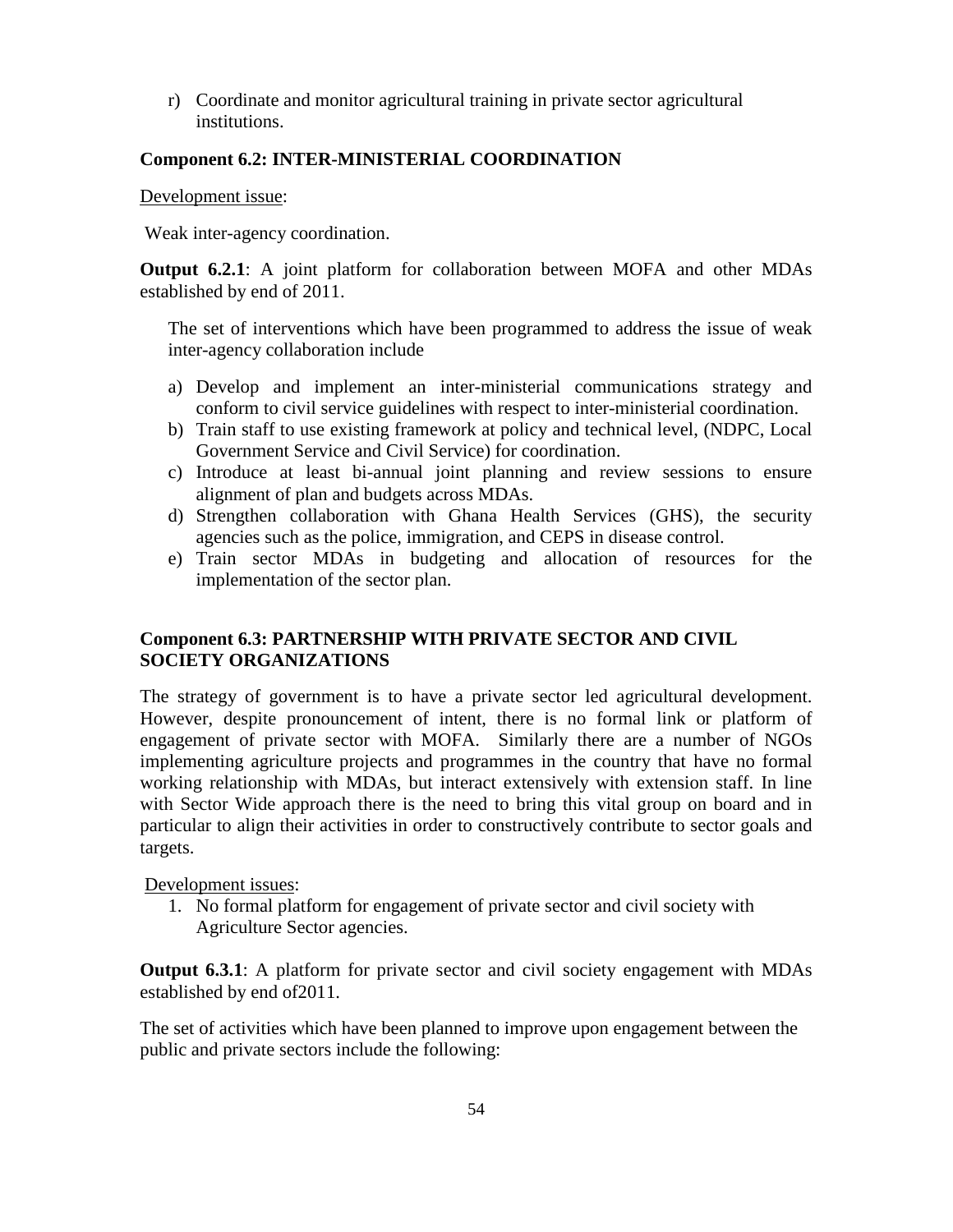- a) Organise consultative meetings with private sector and civil service organisation on policy and in planning processes.
- b) Publicise policy and sector plan to private sector and civil society entities
- c) Facilitate the review and enactment of relevant laws and regulations that provide an enabling environment for private sector and civil society agricultural activities.
- d) Establish communication channels for consultations between private sector and civil society with MDAs at the national, regional and district levels.

# **Component 4: COORDINATION WITH DEVELOPMENT PARTNERS**

Development issue:

- 1. Varied financial management, procurement, monitoring and evaluation systems.
- 2. No domestic ownership of intervention.
- 3. Agricultural SWAp not fully effective to attract DP support (even though FASDEP II and METASIP, this document, are acceptable to DPs, procurement and financial management procedures are yet to be negotiated. That needs urgent attention).

**Output 6.4.1**: MOFA-DPs coordination and collaboration strengthened and DPs and MDAs fund a common agriculture strategy.

In order to harmonise financial management and procurement arrangements of donor partners the following activities have been programmed

- a) Apply Ministry of Finance and Economic Planning guidelines for Sector-DP coordination meetings (MOFA should co-chair agriculture sector group meetings).
- b) Institutionalise joint planning and sector review.
- c) Negotiate and conclude procurement and financial management procedures by 2011.
- d) Sign MOU on SWAp with development partners by 2011 and implement road map.
- e) Formalise and strengthen MOFA-DP quarterly meetings.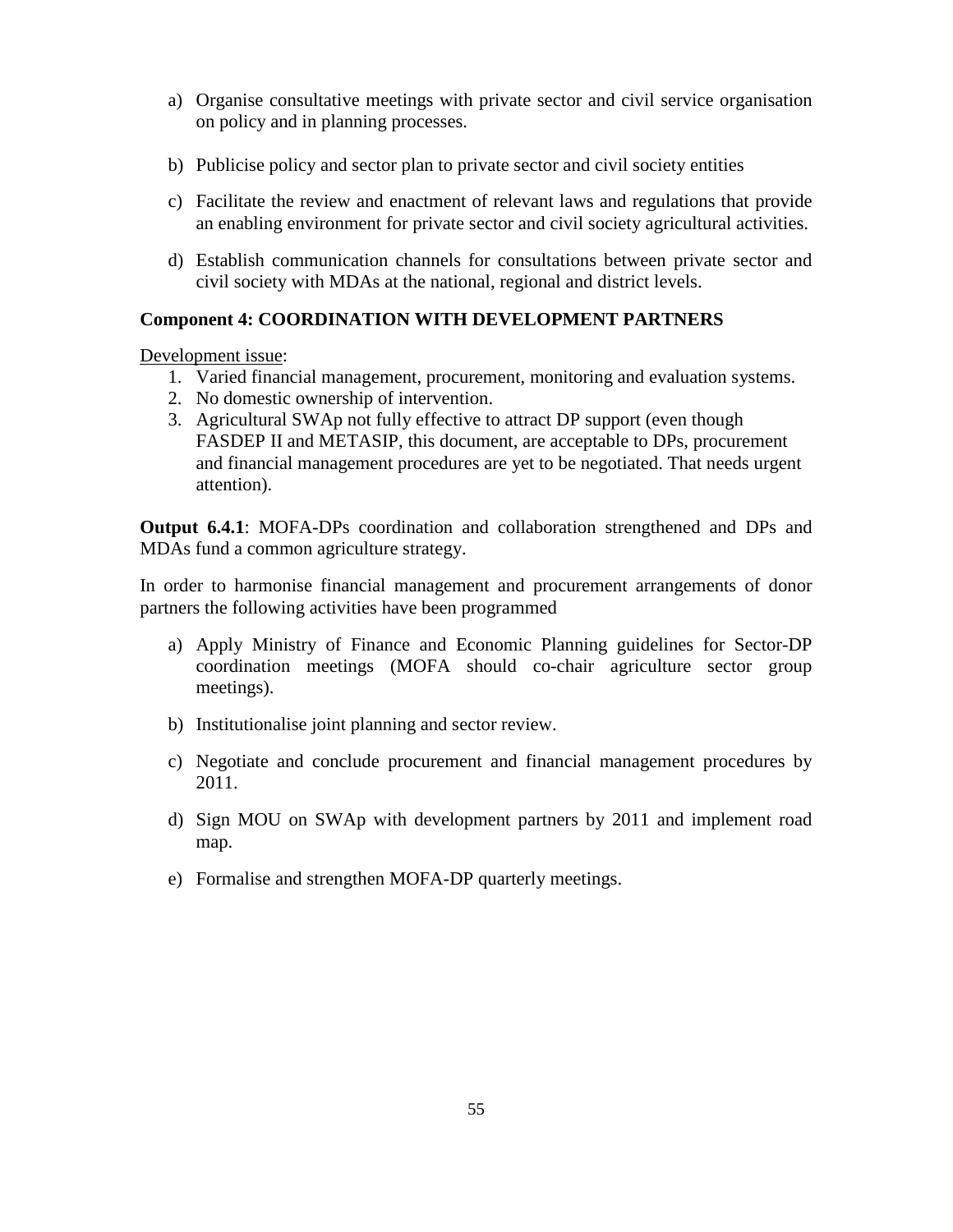## **CHAPTER FOUR**

### **4. RESULTS FRAMEWORK**

The results framework captures the completed matrix of the first, second and third level of results, indicators, baselines and targets for the plan implementation period i.e. 2011-2015. The effective implementation of the framework will ensure that information is provided on whether interim targets are being achieved on the way to the longer-term outcome. The results framework will thus provide the basis for planning, resource allocation and will be frequently consulted and considered during the process of managing towards the desired outcomes.

In the current plan, 2008 and 2009, information was used. This was derived from various data collection across the sector. Where baseline data is not available for a particular indicator, it is stated as such and efforts will be made to fill these data gaps by PPMED through further review of secondary data.

Details of the Results framework are shown below.

| Programme           | <b>Outcome Indicators</b>    |                                | <b>Target (2015)</b>        | <b>Frequency of</b>    |  |  |  |
|---------------------|------------------------------|--------------------------------|-----------------------------|------------------------|--|--|--|
| <b>Development</b>  |                              |                                |                             | <b>Data Collection</b> |  |  |  |
| Objective           |                              |                                |                             |                        |  |  |  |
| Modernized          |                              | <b>Agricultural sector GDP</b> | least $6\%$<br>annual<br>At | Annual                 |  |  |  |
| agriculture,        | growth rate                  |                                | growth rate                 |                        |  |  |  |
| structurally        |                              |                                |                             |                        |  |  |  |
| transformed         |                              | Change in food self-           | 100%<br>Achieve<br>food     |                        |  |  |  |
| food<br>economy,    | sufficiency levels           |                                | self-sufficiency            | Annual                 |  |  |  |
| security,           |                              |                                |                             |                        |  |  |  |
| employment and      | % increase in volume of      |                                | 50%<br>increase<br>over     | Annual                 |  |  |  |
| reduced poverty     | non-traditional agricultural |                                | baseline<br>for<br>non      |                        |  |  |  |
| attained.           | exports                      |                                | traditional<br>agricultural |                        |  |  |  |
|                     |                              |                                | exports                     |                        |  |  |  |
|                     |                              |                                |                             |                        |  |  |  |
| <b>Intermediate</b> |                              | <b>Results Indicator for</b>   | <b>Target</b>               | Frequency of data      |  |  |  |
| <b>Results</b>      |                              | each component                 |                             | collection             |  |  |  |
| Programme 1         |                              |                                |                             |                        |  |  |  |
| yields<br>Increased | of                           | Quantity<br>of produce         |                             |                        |  |  |  |
| smallholder farmers |                              | per ha:                        | 50% increase over           | Annual                 |  |  |  |

# **Table 10: RESULTS FRAMEWORK**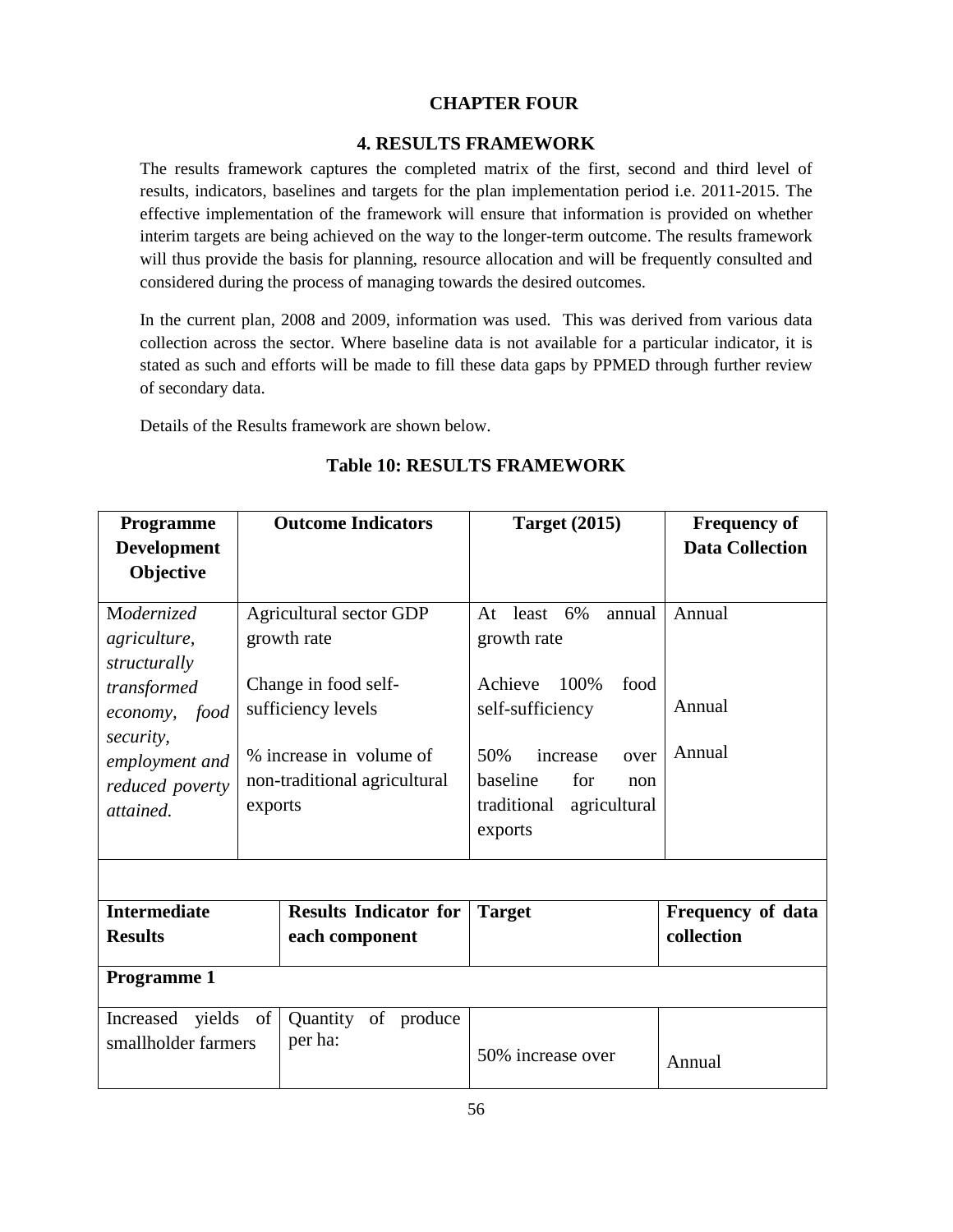|                                                                                                            | Maize                                                                                                            | baseline (1.7mt/ha)                                                                                                                                        | Annual |
|------------------------------------------------------------------------------------------------------------|------------------------------------------------------------------------------------------------------------------|------------------------------------------------------------------------------------------------------------------------------------------------------------|--------|
|                                                                                                            | Sorghum                                                                                                          | 50% increase over<br>baseline (1.2mt/ha)                                                                                                                   |        |
|                                                                                                            | Cassava                                                                                                          | 50% increase over<br>baseline $(13.5 \text{ mt/ha})$                                                                                                       | Annual |
|                                                                                                            |                                                                                                                  | 50% increase over                                                                                                                                          | Annual |
|                                                                                                            | Yam                                                                                                              | baseline $(14.1 \text{mt/ha})$                                                                                                                             | Annual |
|                                                                                                            | Cowpea                                                                                                           | 25% increase over<br>baseline (1.1mt/ha)                                                                                                                   |        |
| Production of poultry<br>increased                                                                         | Quantity of poultry<br>produced                                                                                  | 20%<br>increase<br>over<br>baseline                                                                                                                        | Annual |
| Production of<br>cultured fish<br>increased                                                                | Quantity of cultured<br>fish produced                                                                            | 50%<br>increase<br>over<br>baseline (10000 mt.)                                                                                                            | Annual |
| Reduced levels of<br>underweight and<br>stunting in children                                               | % decrease in levels of Underweight<br>underweight<br>and<br>stunting                                            | and<br>stunting reduced by<br>50%                                                                                                                          | Annual |
| Increased number of<br>people below<br>the<br>poverty line engaged<br>in off-farm livelihood<br>activities | % increase in number<br>people<br>below<br>of<br>poverty line engaged in<br>off-farm<br>livelihood<br>activities | 5% of people below<br>poverty<br>line<br>the<br>supported to engage<br>in off-farm livelihood<br>activities.<br><b>GLSS</b><br>5<br>indicator as baseline. | Annual |
| Reduced post harvest<br>losses<br>along<br>the<br>maize rice, sorghum,<br>cassava, yam and fish            | reduction in post<br>$\%$<br>harvest losses along the<br>value chain:                                            |                                                                                                                                                            |        |
| value chains                                                                                               | Maize                                                                                                            | % decrease from<br>baseline $(35.1\%)$                                                                                                                     | Annual |
|                                                                                                            | Rice                                                                                                             | 35% decrease from<br>baseline $(6.9\%)$                                                                                                                    | Annual |
|                                                                                                            | Sorghum                                                                                                          | 40% decrease from                                                                                                                                          | Annual |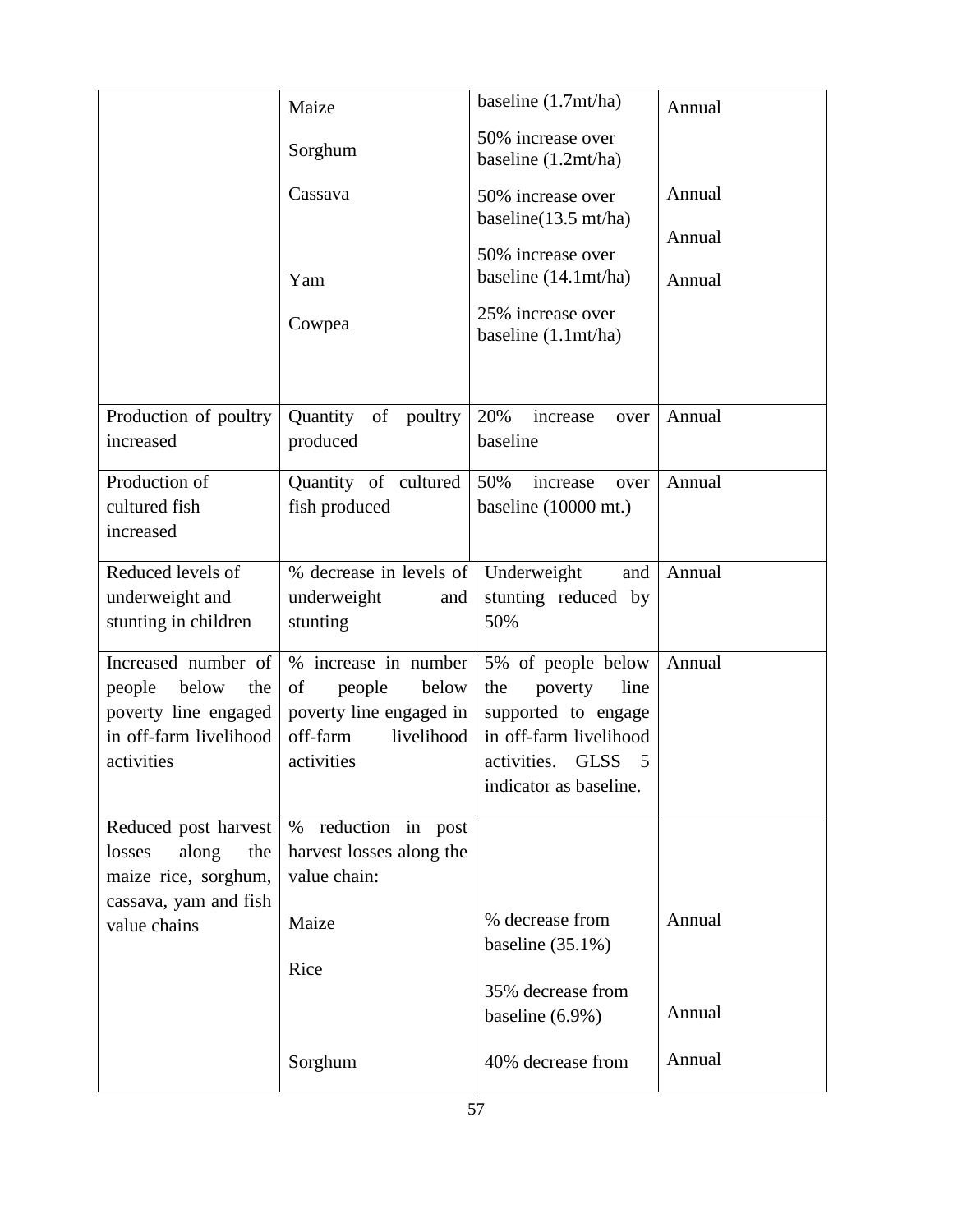|                                                  | Yam                                                                                                                                                                           | decrease from<br>50%<br>baseline $(24.4\%)$                        | Annual             |
|--------------------------------------------------|-------------------------------------------------------------------------------------------------------------------------------------------------------------------------------|--------------------------------------------------------------------|--------------------|
|                                                  | Fish                                                                                                                                                                          | 20 % decrease from<br>baseline<br>decrease from<br>30%<br>baseline |                    |
| Private sector                                   | Quantity of grains                                                                                                                                                            | 50,000 mt grains                                                   | <b>Half Yearly</b> |
| capacity developed                               | stored by private sector                                                                                                                                                      | stored                                                             |                    |
| for grain storage                                |                                                                                                                                                                               | $25,000$ mt grains                                                 | Half yearly        |
|                                                  |                                                                                                                                                                               | processed                                                          |                    |
| Reduced number of<br>food insecure<br>households | % reduction in food<br>insecure households                                                                                                                                    | 20%<br>decrease<br>over<br>baseline                                | <b>Half Yearly</b> |
| Improved water                                   | Number of<br>$\blacksquare$                                                                                                                                                   | 2385 ha                                                            | Annual             |
| management systems<br>developed                  | small scale<br>irrigation<br>systems<br>developed<br>Number of<br>٠                                                                                                           | 22590 ha                                                           | Annual             |
|                                                  | micro irrigation<br>schemes<br>developed                                                                                                                                      | 62,000 ha                                                          | Annual             |
|                                                  | Hectares of<br>٠<br>sustainable<br>water<br>harvesting<br>schemes<br>developed in<br>Northern Ghana<br>Number of<br>٠<br>feasibility<br>studies for large<br>scale irrigation |                                                                    |                    |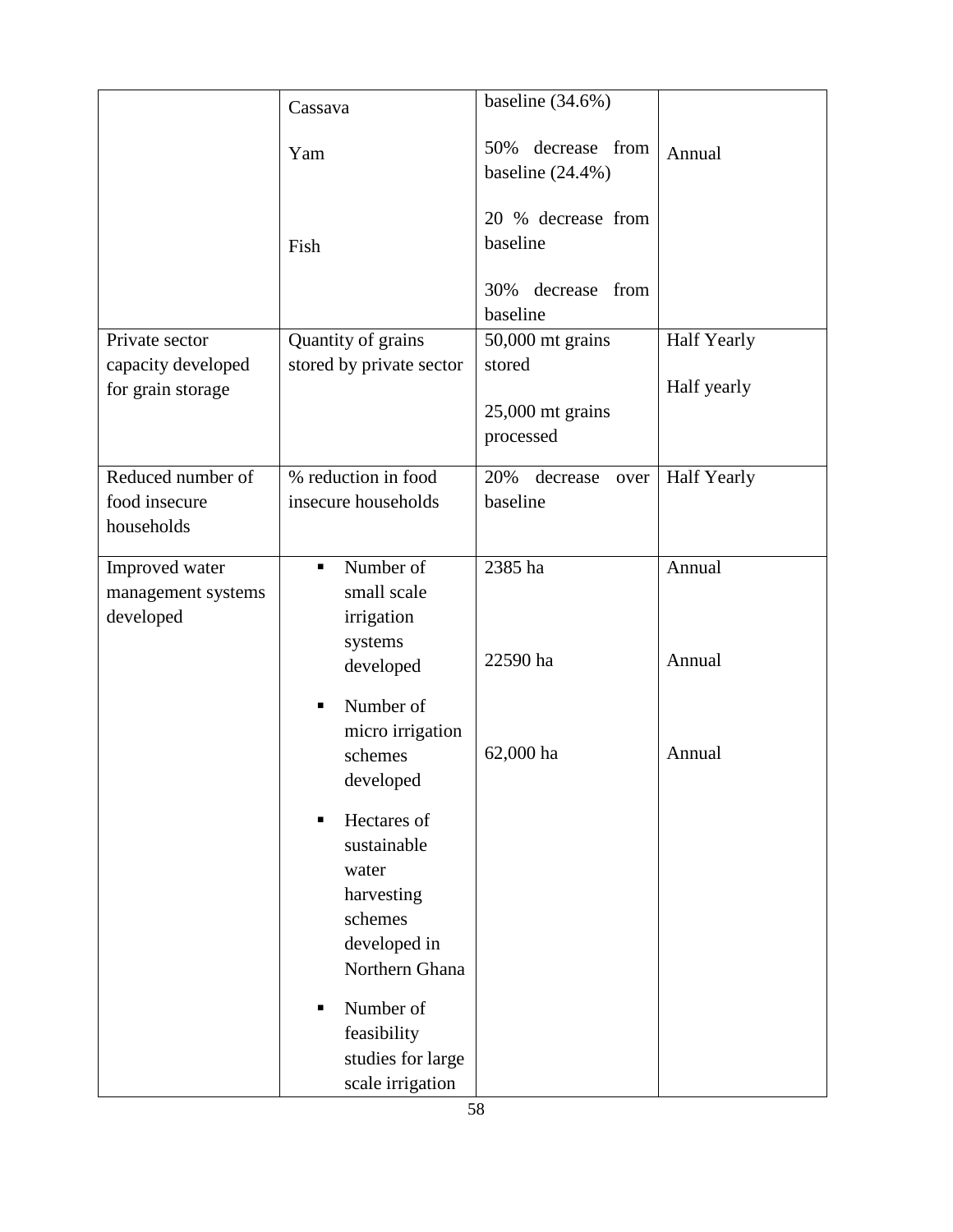|                                                                                                                                     | schemes<br>developed                                                                              |                                                                                                                                 |                    |
|-------------------------------------------------------------------------------------------------------------------------------------|---------------------------------------------------------------------------------------------------|---------------------------------------------------------------------------------------------------------------------------------|--------------------|
| Mechanisation<br>established<br>centers<br>functional<br>and<br>in<br>administrative<br>each<br>district                            | Number of<br>mechanization centers<br>established                                                 | 138                                                                                                                             | <b>Half Yearly</b> |
| of<br>system<br>A<br>incentives for agro-<br>processing industries<br>developed                                                     | Number of incentive<br>packages developed for<br>agro-processing<br>industries                    |                                                                                                                                 | <b>Half Yearly</b> |
|                                                                                                                                     | <b>Programme 2: Increased Growth In Incomes</b>                                                   |                                                                                                                                 |                    |
| Increased<br>income<br>from<br>cash<br>crop<br>production by                                                                        | % increase in incomes<br>from fish culture                                                        | 30%<br>increase<br>over<br>baseline                                                                                             | Annually           |
| Increased<br>income<br>from<br>livestock<br>rearing                                                                                 | % increase in incomes<br>from fish culture                                                        | 25%<br>increase<br>over<br>baseline                                                                                             | Annually           |
| Increased<br>income<br>from fish culture                                                                                            | % increase in incomes<br>from fish culture                                                        | 60%<br>increase<br>over<br>baseline                                                                                             | Annually           |
| Reduced post harvest<br>of<br>losses<br>mango,<br>plantain pineapples,<br>tomatoes, papaya                                          | % reduction in post<br>harvest<br>losses<br>οf<br>selected<br>horticultural<br>crops and plantain | 40% decrease over<br>baseline                                                                                                   | Annually           |
| Increased production<br>from bee keeping,<br>mushroom and snail<br>farming                                                          | Number<br>of products<br>developed<br>from bee<br>keeping,<br>mushroom<br>and snail farming       | 50%<br>increase<br>over<br>baseline                                                                                             | Annually           |
| New<br>commercially<br>products<br>viable<br>developed<br>from<br>horticultural,<br>staple,<br>livestock<br>fish<br>and<br>products | Number<br>of<br>new<br>products<br>developed<br>from<br>agricultural<br>products                  | 8<br>products<br>new<br>developed (2 each<br>from staple<br>crops,<br>horticultural<br>crops,<br>livestock<br>and<br>fisheries) | Annually           |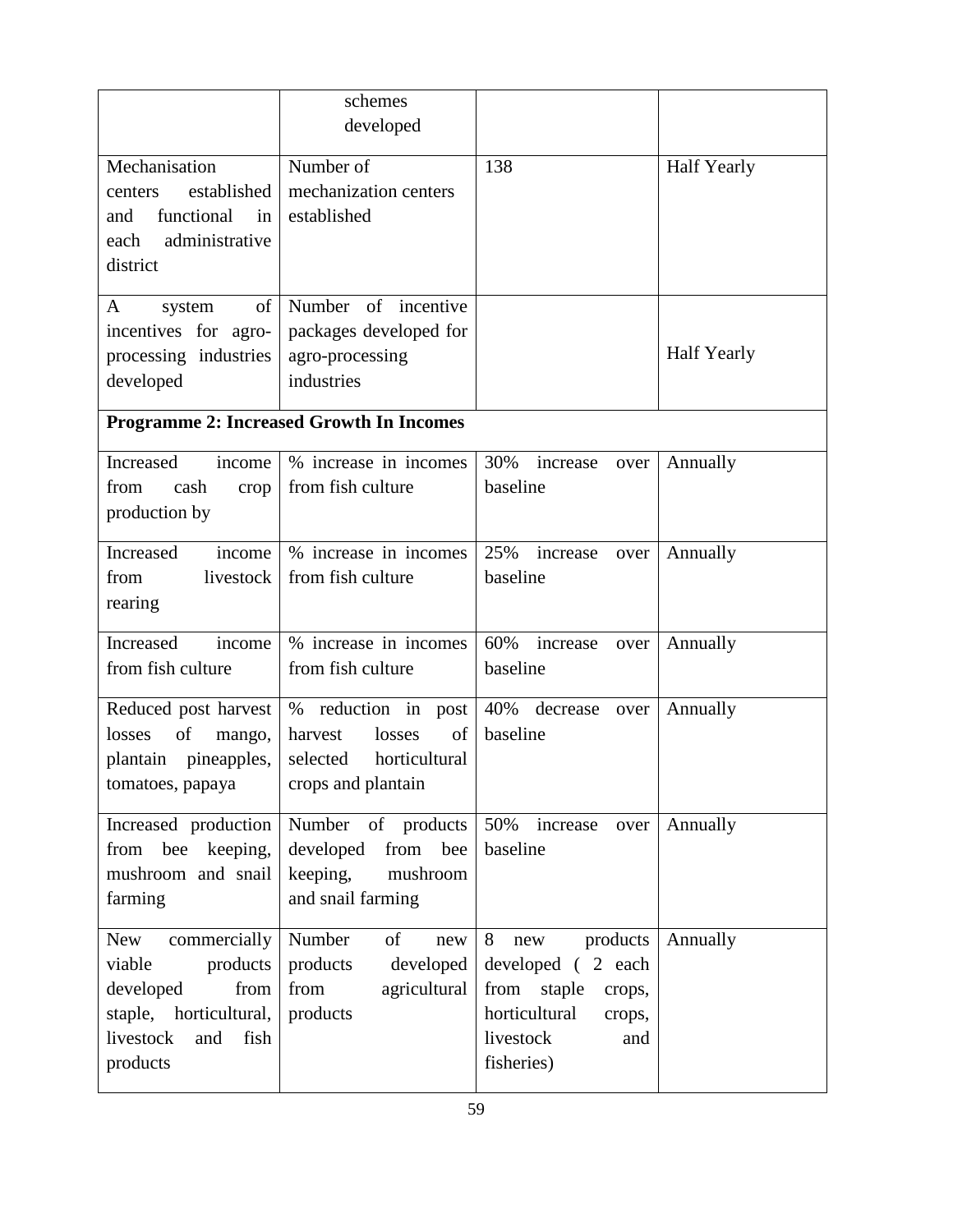| chains<br>Pilot<br>value<br>developed      | Number of pilot value<br>developed<br>chains<br>in | $\overline{2}$<br>selected<br>commodities in each | Annual |
|--------------------------------------------|----------------------------------------------------|---------------------------------------------------|--------|
|                                            | each ecological zone                               | agro-ecological zone                              |        |
| schemes<br>Outgrower<br>developed and FBOs | Number of outgrower<br>schemes developed           |                                                   | Annual |
| strengthened                               |                                                    |                                                   |        |
|                                            | of<br>No.<br><b>FBOs</b><br>strengthened           |                                                   |        |
| Fish<br>farmers                            | No. of fish<br>farmers                             |                                                   | Annual |
| Associations                               | Associations developed                             |                                                   |        |
| developed<br>and                           |                                                    |                                                   |        |
| Community<br>based                         | of<br>Community<br>No.                             |                                                   |        |
| fisheries management                       | fisheries<br>based                                 |                                                   |        |
| committees                                 | management                                         |                                                   |        |
| established                                | committees established                             |                                                   |        |
| Reduced<br>of<br>cost                      | % reduction in cost of                             | reduction<br>5%<br>over                           | Annual |
| transportation<br>of                       | transportation<br>of                               | baseline situation                                |        |
| agricultural produce                       | agricultural produce                               |                                                   |        |
| Increased<br>industrial                    | % increase in industrial                           |                                                   | Annual |
| processing<br>of                           | processing<br>of                                   |                                                   |        |
| agricultural produce                       | agricultural produce:                              |                                                   |        |
|                                            | cassava                                            | 20%                                               |        |
|                                            | oil plam                                           | 20%                                               |        |
|                                            | sheanuts                                           | 40%                                               |        |
|                                            | cashew                                             | 30%                                               |        |
|                                            | soybeans                                           | 30%                                               |        |
|                                            | Groundnut                                          | 30%                                               |        |
|                                            | Livestock                                          | 20%                                               |        |
|                                            | Fish                                               | 30%                                               |        |
| Increased output from                      | $\%$<br>increase in<br>output                      | 20%<br>increase<br>ovee                           | Annual |
| peri-urban agriculture                     | from<br>urban<br>peri                              | baseline                                          |        |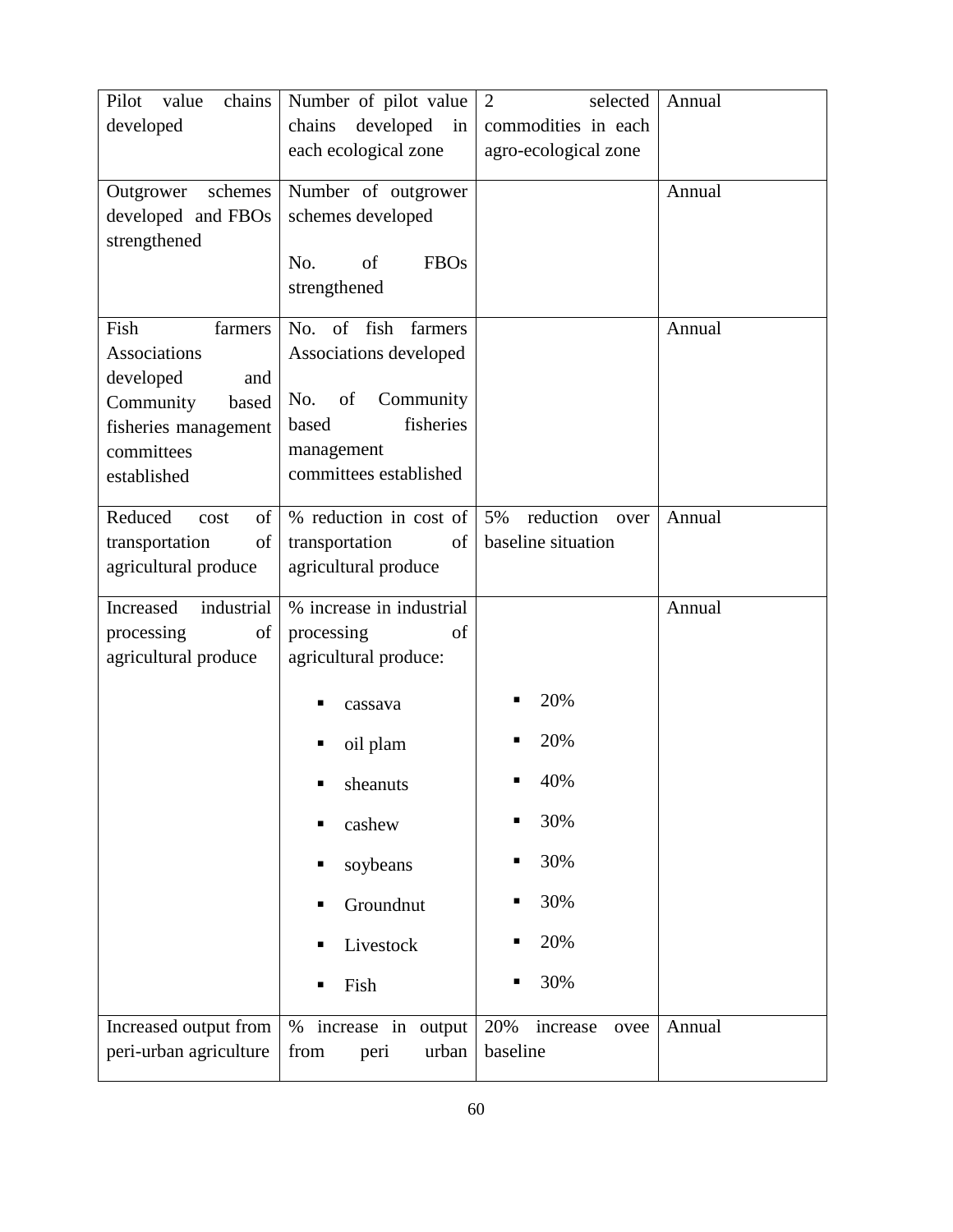|                                                                                                | agriculture                                                                                                                    |                                                                                            |                    |  |  |  |  |
|------------------------------------------------------------------------------------------------|--------------------------------------------------------------------------------------------------------------------------------|--------------------------------------------------------------------------------------------|--------------------|--|--|--|--|
|                                                                                                | Programme 3 : Increased competitiveness and enhanced integration into domestic and                                             |                                                                                            |                    |  |  |  |  |
| international markets                                                                          |                                                                                                                                |                                                                                            |                    |  |  |  |  |
| Increased product<br>marketing of staple<br>crops by smallholders                              | % increase in marketed<br>output of staple crops                                                                               | 50%<br>increase<br>over<br>baseline situation                                              | Annual             |  |  |  |  |
| Increased export of<br>non-traditional export<br>crops                                         | % increase in export of<br>non-traditional export<br>crops                                                                     | 50 % increase over<br>baseline situation                                                   | Annual             |  |  |  |  |
| Grading and<br>standardization<br>systems of<br>agricultural<br>commodities made<br>functional | Number of grading and<br>standardization systems<br>made functional                                                            | 3 for crop sector<br>п<br>1 for fisheries<br>٠<br>sector<br>2 for livestock<br>п<br>sector | Annual             |  |  |  |  |
|                                                                                                | <b>Programme 4: Sustainable Land Management</b>                                                                                |                                                                                            |                    |  |  |  |  |
| Enabling<br>environment for<br>sustainable land<br>management created                          | No of policies, laws<br>and regulations<br>reviewed.                                                                           | All existing laws,<br>policies and<br>regulations reviewed                                 | By end of PY2      |  |  |  |  |
| Institutional capacity<br>developed for SLM at<br>all levels                                   | No. of staff trained for<br><b>SLM</b><br>No. of people to whom<br>technologies have been<br>disseminated in respect<br>of SLM | All district staff<br>increase over<br>100%<br>baseline situation                          | <b>Half Yearly</b> |  |  |  |  |
|                                                                                                | Programme 5: Science and Technology Applied in Food and Agriculture Development                                                |                                                                                            |                    |  |  |  |  |
| Increased adoption of<br>technologies along<br>the value chain                                 | % increase in<br>technology adoption<br>along the value chain                                                                  | 25% increase over<br>baseline situation                                                    | Annual             |  |  |  |  |
| Laws and regulations<br>to enhance the<br>application of                                       | No. of laws enacted to<br>enhance application of                                                                               | 2                                                                                          | Annual             |  |  |  |  |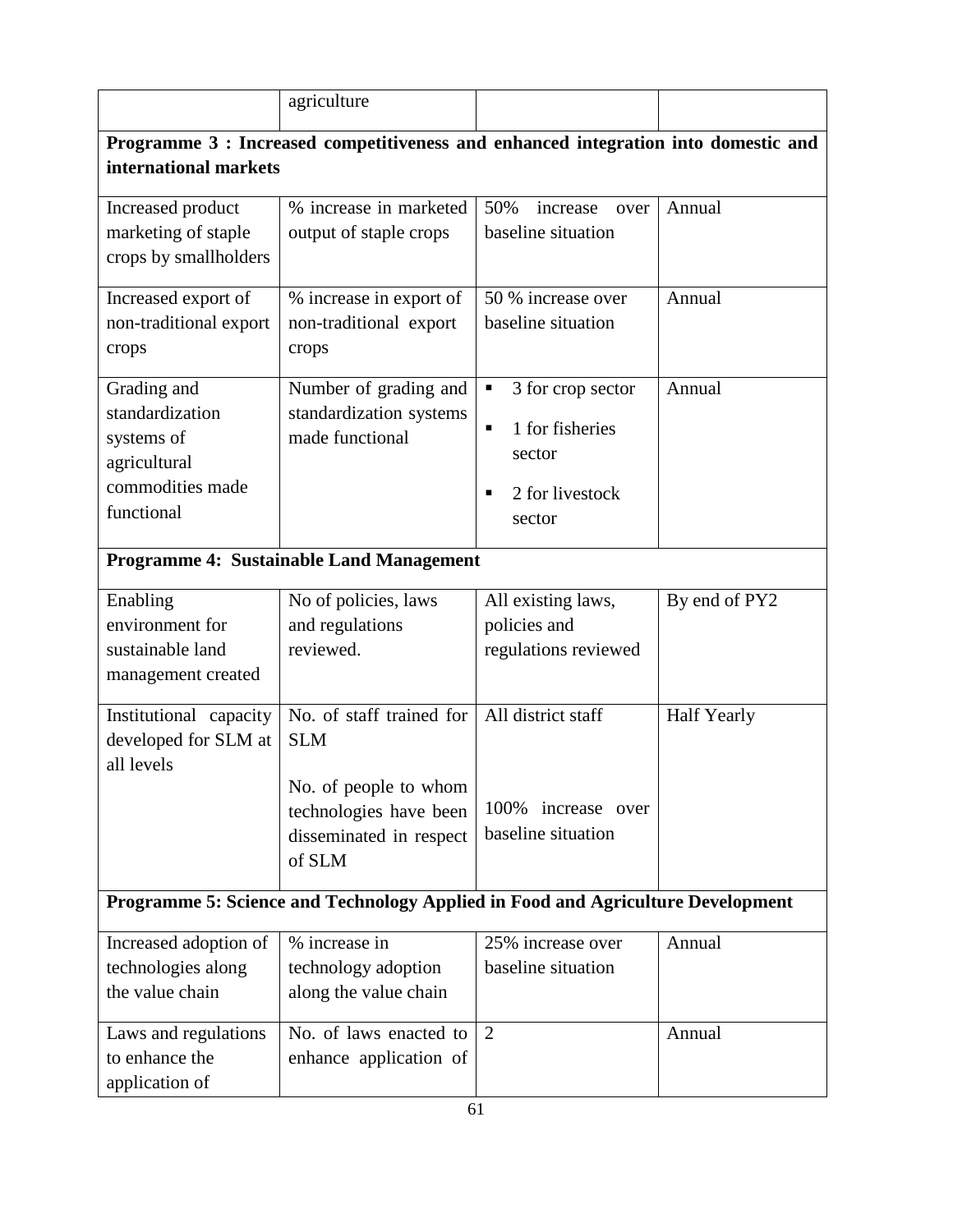| biotechnology passed                                                                                                                                 | biotechnology                                                                         |                                                                                                                                                   |                    |
|------------------------------------------------------------------------------------------------------------------------------------------------------|---------------------------------------------------------------------------------------|---------------------------------------------------------------------------------------------------------------------------------------------------|--------------------|
| Increased number of<br>agricultural<br>technologies<br>developed                                                                                     | Number of agricultural<br>technologies developed                                      | 15                                                                                                                                                | Annual             |
|                                                                                                                                                      | Programme 6: Improved Institutional coordination                                      |                                                                                                                                                   |                    |
| Capacities of staff<br>developed at national,<br>district levels for<br>planning, policy analysis<br>implementation,<br>monitoring and<br>evaluation | No. of staff trained in<br>policy analysis,<br>planning and M&E.                      | All district MOFA<br>technical staff<br>All Regional<br><b>MOFA</b> technical<br>staff<br>All technical staff<br>of MOFA National<br>Directorates | <b>Half Yearly</b> |
| Capacities of staff<br>developed in financial<br>and procurement<br>management processes.                                                            | No. of staff trained in<br>financial and<br>procurement<br>management processes       | All financial<br>management staff<br>All Directors at<br>District, Regional<br>and National levels.                                               | <b>Half Yearly</b> |
| Communications strategy<br>developed<br>implemented                                                                                                  | No. of messages<br>packaged for<br>and<br>dissemination by the<br>communications Unit | Number per month                                                                                                                                  | <b>Half Yearly</b> |
| Joint platform for<br>collaboration between<br><b>MOFA</b> and other MDAs<br>established                                                             | No. of joint planning<br>sessions organised                                           | Number per quarter                                                                                                                                | Half Yearly        |
| A platform for<br>collaboration between<br>MDAs and civil society<br>created                                                                         | No. of joint planning<br>sessions organised<br>between MDAs and<br>civil society      | One per quarter                                                                                                                                   | Half Yearly        |
| MOFA-Development                                                                                                                                     | No. of joint planning                                                                 | One per quarter                                                                                                                                   | <b>Half Yearly</b> |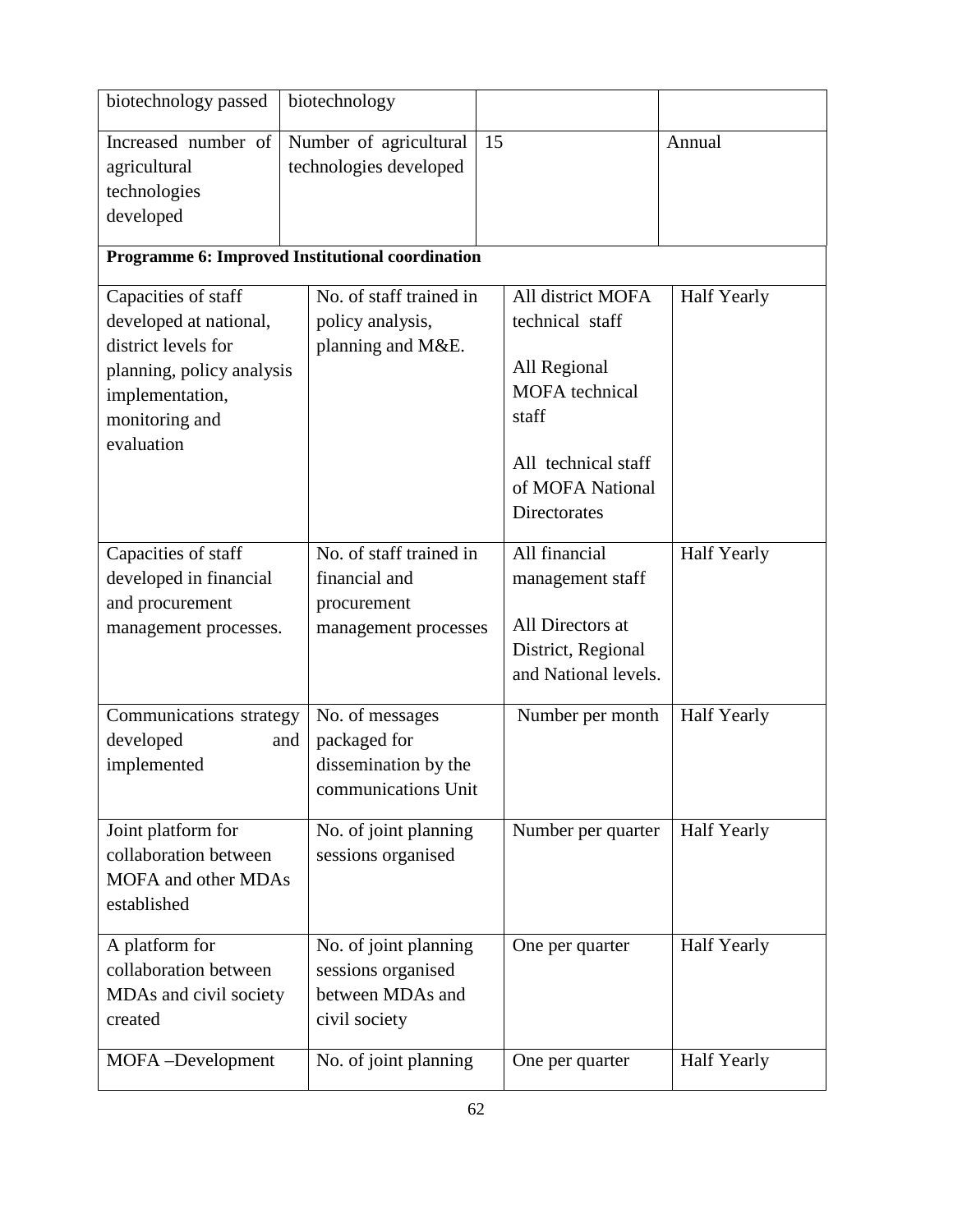| Partner collaboration | and decision making |  |
|-----------------------|---------------------|--|
| strengthened          | sessions organised  |  |
|                       |                     |  |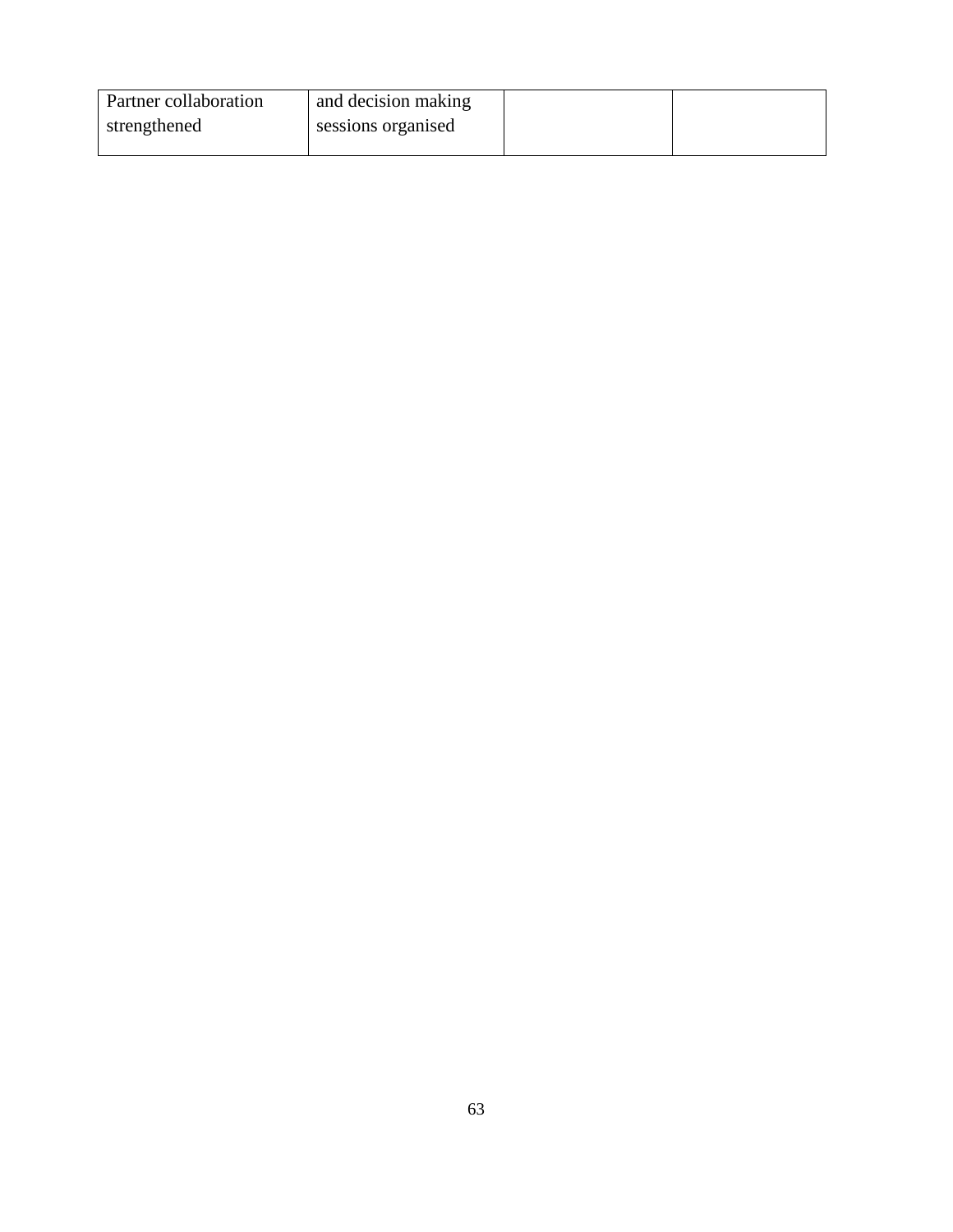## **CHAPTER FIVE**

#### **5. COST EVALUATION AND FINANCING PLAN**

#### **5. 1 INTRODUCTION**

Implementation of the plan to reach the goals set for the agriculture sector requires a significant financial commitment from the public sector. This chapter presents estimates of the cost of implementing the programmes set out for METASIP. The cost estimates are of the public sector expenditure to be incurred above existing commitments to recurrent costs and investment for ongoing programmes. They do not include operational cost such as personal emoluments and administration of the implementing agencies. The cost of private sector response to the investment opportunities created by Government initiatives is excluded. The plan, however, does provide an indication of the extent of collaboration and expected responsiveness of the private sector and can be used as a basis for estimating private sector responsive cost. It also provides the direction of proactive responsibility expected from all directorates under MoFA and related MDAs towards the development of agriculture in Ghana. The plan however excludes the cost of the cocoa subsector.

## **5.2 IMPLEMENTATION COST**

The costs of implementing the investment plan were estimated by analyzing the activities set out in Chapter 3. The costing structure corresponds to the hierarchy of programmes, components, sub components and activities, providing clear analytical links from the principal goal for the agriculture sector to objectives for the six programmes, to expected outcomes for activities and to inputs. Input costing was applied wherever possible using inputs estimated by all MOFA agencies. Where input costing was not possible, judgement was applied to estimate costs for activities. The resulting cost estimates for the investment plan are indicative; precise estimates can become available only when detailed plans and feasibility studies for projects and programmes are completed.

Table 11 shows the incremental cost of implementation for all six programmes of the agriculture sector investment plan for both MoFA and Non-MoFA MDAs. The estimates are expressed in constant 2010 prices.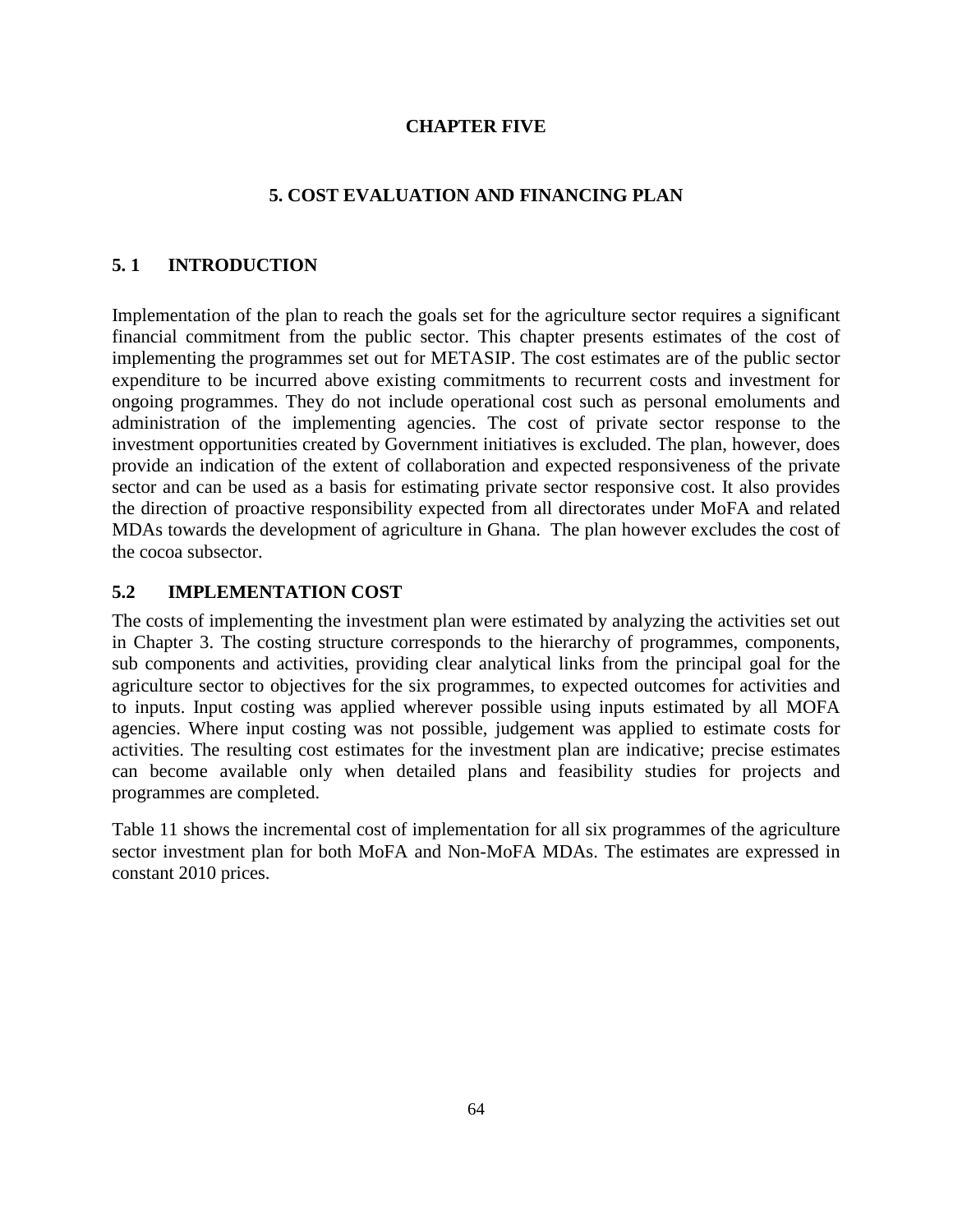|     | <b>Programme/Component</b>                                                                              |       |       | Year              |       |                   |              |
|-----|---------------------------------------------------------------------------------------------------------|-------|-------|-------------------|-------|-------------------|--------------|
|     |                                                                                                         | 2011  | 2012  | 2013              | 2014  | 2015              | <b>Total</b> |
|     | <b>Programme 1: Food Security and Emergency Preparedness</b>                                            |       |       |                   |       |                   |              |
| 1.1 | Productivity Improvement                                                                                | 33.3  | 72.2  | 14.5              | 14.0  | 2.1               | 136.1        |
| 1.2 | <b>Improved Nutrition</b>                                                                               | 2.3   | 4.2   | 4.2               | 0.2   | 0.2               | 11.1         |
| 1.3 | Diversification of Livelihood Options for the Poor                                                      | 2.2   | 7.3   | 6.5               | 5.5   | 0.5               | 22.0         |
| 1.4 | Food Storage and Distribution                                                                           | 0.1   | 0.4   | 0.7               | 0.3   | 0.0               | 1.4          |
| 1.5 | Early Warning Systems and Emergency                                                                     |       |       |                   |       |                   |              |
|     | Preparedness                                                                                            | 3.4   | 1.3   | 1.3               | 1.3   | 1.3               | 8.7          |
| 1.6 | Irrigation and Water Management                                                                         | 11.1  | 64.9  | 85.0              | 103.6 | 21.6              | 286.2        |
| 1.7 | <b>Mechanization Services</b>                                                                           | 20.0  | 20.0  | $\overline{20.0}$ | 20.0  | $\overline{20.0}$ | 100.0        |
|     | <b>Total Programme 1</b>                                                                                | 72.3  | 170.4 | 132.3             | 144.9 | 45.6              | 565.6        |
|     | <b>Programme 2: Increased Growth in Incomes</b>                                                         |       |       |                   |       |                   |              |
| 2.1 | Promotion of Crop, Livestock and Fishery                                                                |       |       |                   |       |                   |              |
|     | Production for Cash                                                                                     | 53.2  | 43.8  | 52.6              | 22.7  | 12.9              | 185.1        |
| 2.2 | Development of New Products                                                                             | 2.1   | 2.0   | 2.0               | 2.0   | 2.0               | 10.2         |
| 2.3 | Pilot Value Chain Development                                                                           | 40.7  | 40.5  | 40.5              | 40.4  | 40.3              | 202.4        |
| 2.4 | Intensification of FBOs and Out-grower Concepts                                                         | 1.5   | 1.5   | 0.9               | 0.2   | 0.2               | 4.3          |
| 2.5 | Development of Rural Infrastructure                                                                     | 94.9  | 96.6  | 86.4              | 86.4  | 86.2              | 450.3        |
| 2.6 | Urban and Peri-urban Agriculture                                                                        | 0.3   | 0.3   | 0.2               | 0.2   | 0.2               | 1.4          |
|     | <b>Total Programme 2</b>                                                                                | 192.6 | 184.8 | 182.6             | 151.8 | 141.8             | 853.70       |
|     | Programme 3: Increased Competitiveness and Enhanced Integration into Domestic and International Markets |       |       |                   |       |                   |              |
| 3.1 | Marketing of Ghanaian Produce in Domestic and                                                           |       |       |                   |       |                   |              |
|     | <b>International Markets</b>                                                                            | 5.3   | 4.7   | 4.6               | 4.6   | 4.5               | 23.6         |
|     | <b>Total Programme 3</b>                                                                                | 5.3   | 4.7   | 4.6               | 4.6   | 4.5               | 23.6         |
|     | Programme 4: Sustainable Management of Land and Environment                                             |       |       |                   |       |                   |              |
| 4.1 | Awareness Creation and Use of SLM Technologies                                                          |       |       |                   |       |                   |              |
|     | by Men and Women Farmers                                                                                | 1.6   | 6.8   | 6.6               | 6.5   | 6.5               | 27.9         |
|     | <b>Total Programme 4</b>                                                                                | 1.6   | 6.8   | 6.6               | 6.5   | 6.5               | 27.9         |
|     | Programme 5: Science and Technology for Food and Agricultural Development                               |       |       |                   |       |                   |              |
| 5.1 | Uptake of Technology along the Value Chain and                                                          |       |       |                   |       |                   |              |
|     | Application of Biotechnology in Agriculture                                                             | 0.4   | 0.5   | 0.6               | 0.3   | 0.3               | 2.1          |
| 5.2 | Agricultural Research Funding and Management of                                                         |       |       |                   |       |                   |              |
|     | <b>Agricultural Research Information</b>                                                                | 10.0  | 10.0  | 10.0              | 10.0  | 10.0              | 40.0         |
|     | <b>Total Programme 5</b>                                                                                | 10.4  | 10.5  | 10.6              | 10.3  | 10.3              | 52.1         |
|     | <b>Programme 6: Institutional Coordination</b>                                                          |       |       |                   |       |                   |              |
| 6.1 | Institutional Strengthening for Intra-ministerial                                                       |       |       |                   |       |                   |              |
|     | Coordination                                                                                            | 0.2   | 0.3   | 2.4               | 0.3   | 0.4               | 3.6          |
| 6.2 | Inter-ministerial Coordination                                                                          | 0.2   | 0.3   | 0.2               | 0.3   | 0.2               | 1.2          |
| 6.3 | Partnership with Private Sector and Civil Society                                                       |       |       |                   |       |                   |              |
|     | Organizations                                                                                           | 1.0   | 0.5   | 0.5               | 0.5   | 0.5               | 3.0          |
| 6.4 | Coordination with Development Partners                                                                  | 0.7   | 0.3   | 0.3               | 0.2   | 0.2               | 1.8          |
|     | <b>Total Programme 6</b>                                                                                | 2.1   | 1.3   | 3.4               | 1.3   | 1.4               | 9.6          |
|     | <b>Total METASIP</b>                                                                                    | 284.3 | 378.5 | 340.1             | 319.4 | 210.1             | 1,532.4      |
|     |                                                                                                         |       |       |                   |       |                   |              |
|     | <b>Total Investment Cost</b>                                                                            | 282.1 | 375.9 | 337.6             | 316.9 | 207.6             | 1,520.1      |
|     | <b>Total Recurrent Cost</b>                                                                             | 2.1   | 2.5   | 2.5               | 2.5   | 2.5               | 12.3         |

# **Table 11: METASIP Expenditure Estimate (GHC million)**

Achievement of the full potential impacts will require expenditure additional to that estimates for METASIP, in a range of areas. Investment in infrastructure such as power, water and communications will be needed to ensure efficient operations of the private sector within the Government's market-oriented policy stance.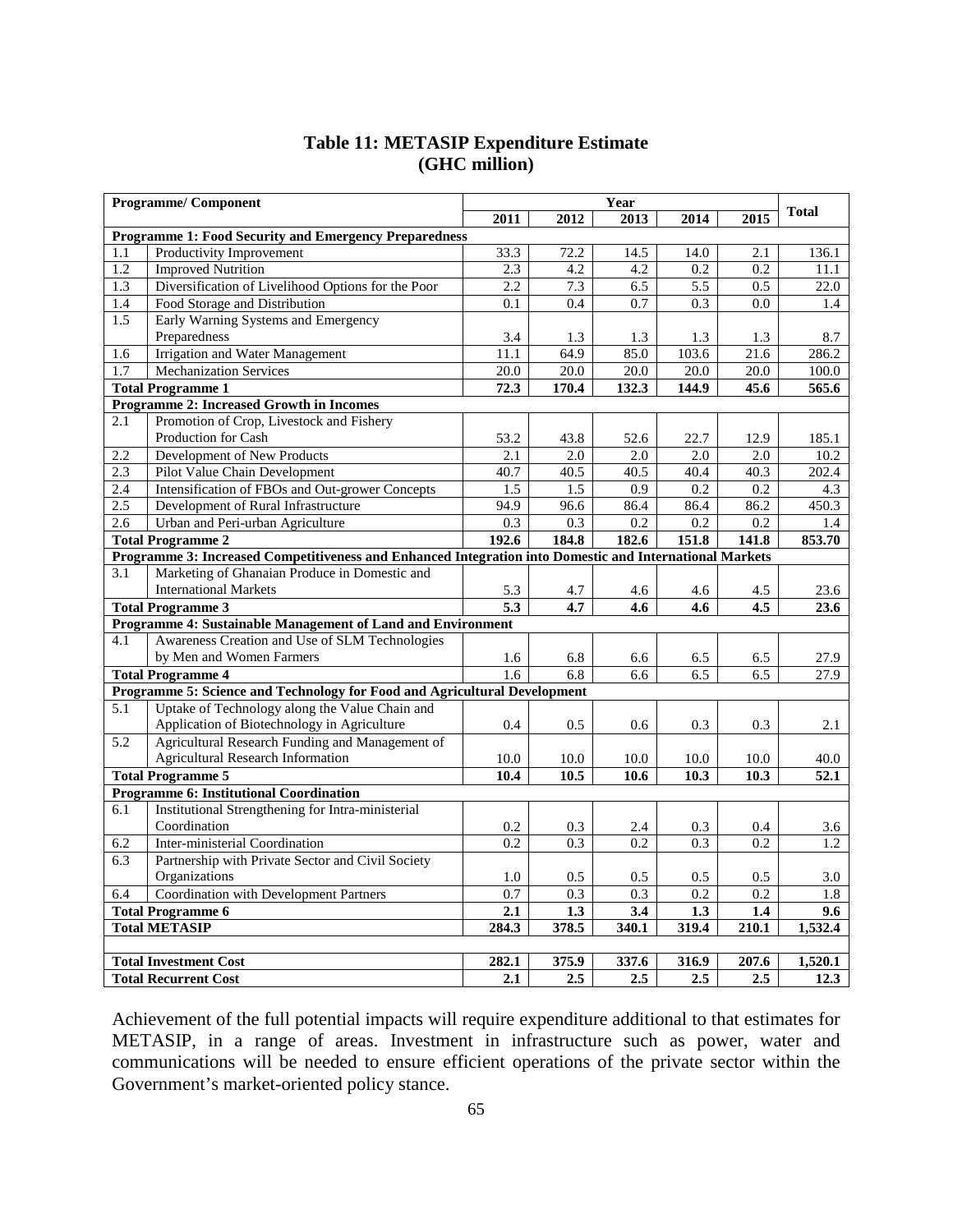## **5.3 FUNDING SOURCES**

The funding requirement for METASIP is estimated as GHC 1,532 million over five years. The Government intends meeting the costs through domestic and international sources. Domestic sources include (i) increased budget allocation from the Government; (ii) recovery of costs for parts of the METASIP; and (iii) other internally generated funds.

MOFA's 2010 budget allocation is about GHC 257 million, of which about GHC 187 million is for investments and GHC 69 million for recurrent items, in the Government of Ghana classification of expenditures. The Government's contribution in 2010 is about GHC 92 million, with about GHC 165 million coming from DPs and borrowings from international financial institutions. The Government intends increasing its spending on rural development to reach the target of 10 per cent of its total budget, as agreed in the Maputo Declaration.

The Government in the 2009 fiscal year spent GHC 781.4 million for the agriculture sector, which represented 9.0 per cent of its total spending. Lifting the proportion of its spending going to agriculture to 10 per cent would therefore require an increase of about 10 per cent over the 2009 figure. Government budget allocation for expenditure categories of agriculture (crops and livestock), fisheries, agriculture-related research and feeder roads (roads to farmer areas) in 2009 was GHC 630.0. The scope of those four categories corresponds closely to that of METASIP. A 10 per cent increase in Government expenditure on the agriculture sector "across the board" would thus result in an additional GHC 63 million being made available annually for METASIP. This base allocation of additional funds for METASIP for 2009 is assumed to grow at 6% annually.

METASIP proposes spending very significant amounts on private/ public partnerships to reduce the cost of capital and stimulate market-oriented investments. Government investment would be recovered, at least in part, from the private sector partners who would include FBOs. The volume of outlays to be recovered will be determined as agreements are reached with private sector partners. The investments concerned would include development of facilities for agribusiness in storage and processing (to cost about GHC 200 million) and equipment for mechanization services to be operated by entrepreneurs and FBOs (to cost about GHC 100 million). Assuming that cost recovery runs at 30 per cent of the total in the first year after investment and at 20 per cent in each of the next two years (thus averaging 70 per cent of all outlays), the Government would recover about GHC 132 million from its partners within the life of METASIP.

MOFA recovers costs of providing goods and services as "internally generated funds (IGF)" which currently run at some GHC 5 million per year. An assumption that IGF will increase in proportion to the increase in expenditure resulting from METASIP is suitably conservative. METASIP would add, on average, about 30 per cent to MOFA spending, suggesting that IGF would rise by about GHC 1.5 million annually from 2011.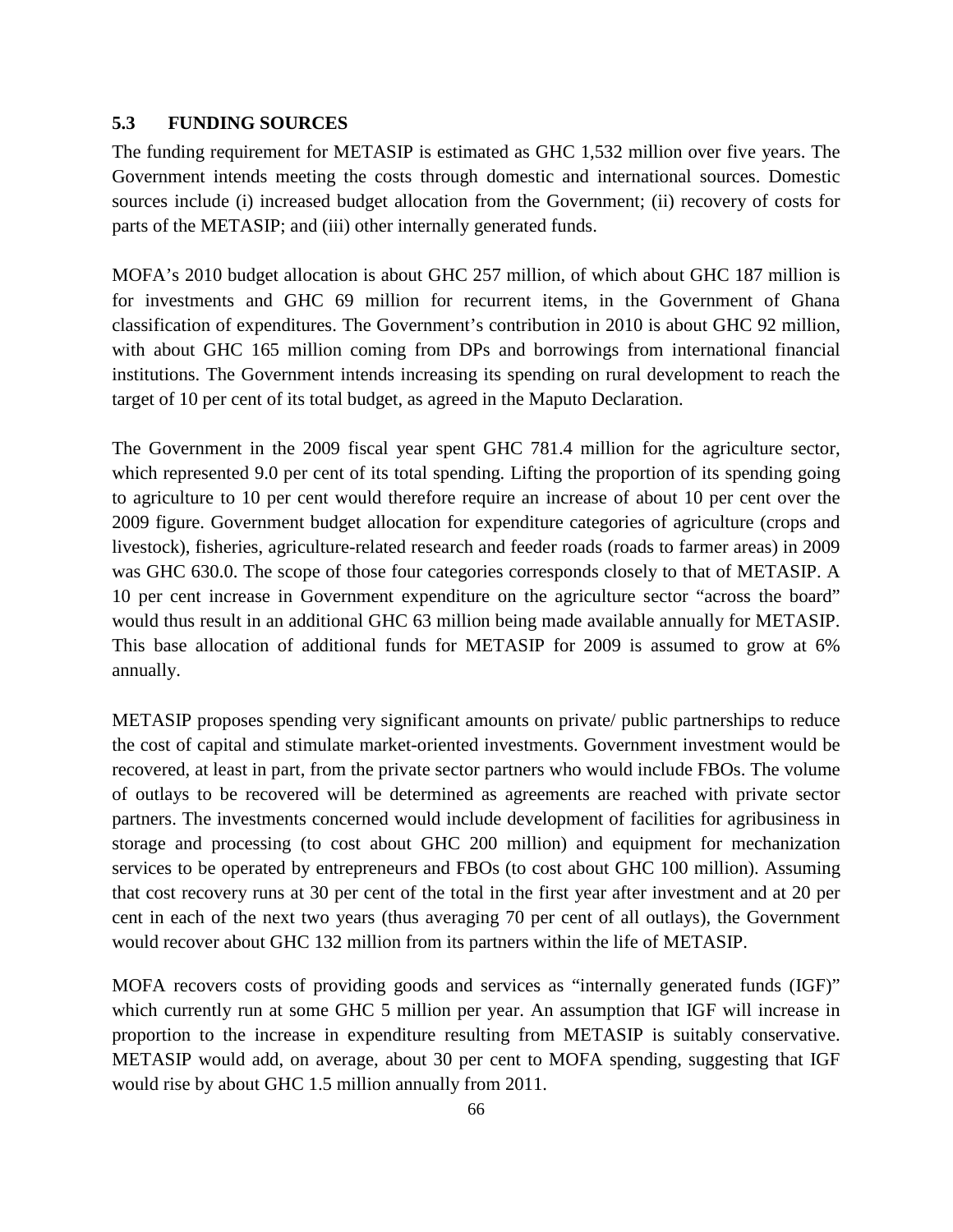Likely sources of funds and the commitment to METASIP are shown in Table 12. It is estimated that the funding gap for the investment programme is about GHC 1,016 million.

|                                             | Year  |       |       |       |       |        |
|---------------------------------------------|-------|-------|-------|-------|-------|--------|
| <b>Source</b>                               | 2011  | 2012  | 2013  | 2014  | 2015  | Total  |
|                                             |       |       |       |       |       |        |
| Government of Ghana Increased Allocation    | 66.8  | 70.8  | 75.0  | 79.5  | 84.3  | 376.4  |
| Cost Recovery: Private/ Public Partnerships |       | 18.0  | 30.0  | 42.0  | 42.0  | 132.0  |
| <b>Other Internally Generated Revenue</b>   | 1.5   | 1.6   | 1.7   | 1.8   | 1.9   | 8.5    |
| <b>Total Funds from Domestic Sources</b>    | 68.3  | 90.4  | 106.7 | 123.3 | 128.2 | 516.9  |
| <b>Estimated METASIP cost</b>               | 284.3 | 378.5 | 340.1 | 319.4 | 210.1 | 1532.4 |
| <b>Funding Gap</b>                          | 216.0 | 288.1 | 233.4 | 196.1 | 81.9  | 1015.5 |

# **Table 12: METASIP Funding Proposal**

(GHC million)

## **5.4 Priority Investments**

A set of priorities is drawn from the overall investment plan. Highest priority is given to actions in which directly impact farm production to achieve the objectives of Programmes 1 and 2 and the outcomes of their components. Only those activities in Programmes 3, 4, 5 and 6 considered urgent to support Programmes 1 and 2 are included in the priority investment plan. The priority investments and their tentative cost estimates are listed by programme and component in the costing working document and summarized in Table 13. The listing is to show priority thematic areas and subjects for consideration by DPs and the Government. In practice, packaging of projects and programmes would result in the combination of some activities and the inclusion of activities listed in other parts of METASIP.

|     |                                                                           | Year |       |      |          |          |              |
|-----|---------------------------------------------------------------------------|------|-------|------|----------|----------|--------------|
|     |                                                                           | 2011 | 2012  | 2013 | 2014     | 2015     | <b>Total</b> |
|     | <b>Programme 1: Food Security and Emergency Preparedness</b>              |      |       |      |          |          |              |
| 1.1 | Productivity Improvement                                                  | 19.1 | 18.2  | 2.4  | 0.4      | 0.4      | 40.5         |
| 1.2 | <b>Improved Nutrition</b>                                                 | 4.0  | 4.0   | 2.0  | $\Omega$ | $\Omega$ | 10.0         |
| 1.3 | Off-farm Livelihoods                                                      | 2.2  | 7.2   | 6.2  | 5.2      | 0.2      | 21.0         |
| 1.5 | Early Warning Systems and Emergency                                       |      |       |      |          |          |              |
|     | Preparedness                                                              | 1.0  | 2.3   | 0.3  | 0.3      | 0.3      | 4.2          |
| 1.6 | Irrigation and Water Management                                           | 8.0  | 51.0  | 53.0 | 69.0     | 27.0     | 208.0        |
| 1.7 | <b>Mechanization Services</b>                                             | 20.0 | 20.0  | 20.0 | 20.0     | 20.0     | 100.0        |
|     | <b>Total Programme 1</b>                                                  | 54.3 | 102.7 | 83.9 | 94.9     | 47.9     | 383.7        |
|     | <b>Programme 2: Increased Growth in Incomes</b>                           |      |       |      |          |          |              |
| 2.1 | Promotion of Crop, Livestock and Fishery                                  |      |       |      |          |          |              |
|     | Production for Cash                                                       | 45.0 | 30.0  | 35.0 | 15.3     | 0.5      | 125.8        |
| 2.3 | Pilot Value Chain Development                                             | 40.0 | 40.0  | 40.0 | 40.0     | 40.0     | 200.0        |
|     | <b>Total Programme 2</b>                                                  | 85.0 | 70.0  | 75.0 | 55.3     | 40.5     | 325.7        |
|     | <b>Programme 4: Sustainable Management of Land and Environment</b>        |      |       |      |          |          |              |
| 4.1 | Awareness Creation and Use of SLM Technologies                            |      |       |      |          |          |              |
|     | by Men and Women Farmers                                                  | 1.2  | 6.6   | 6.0  | 5.8      | 5.4      | 25.0         |
|     | <b>Total Programme 4</b>                                                  | 1.2  | 6.6   | 6.0  | 5.8      | 5.4      | 25.0         |
|     | Programme 5: Science and Technology for Food and Agricultural Development |      |       |      |          |          |              |
| 5.1 | Uptake of Technology along the Value Chain and                            |      |       |      |          |          |              |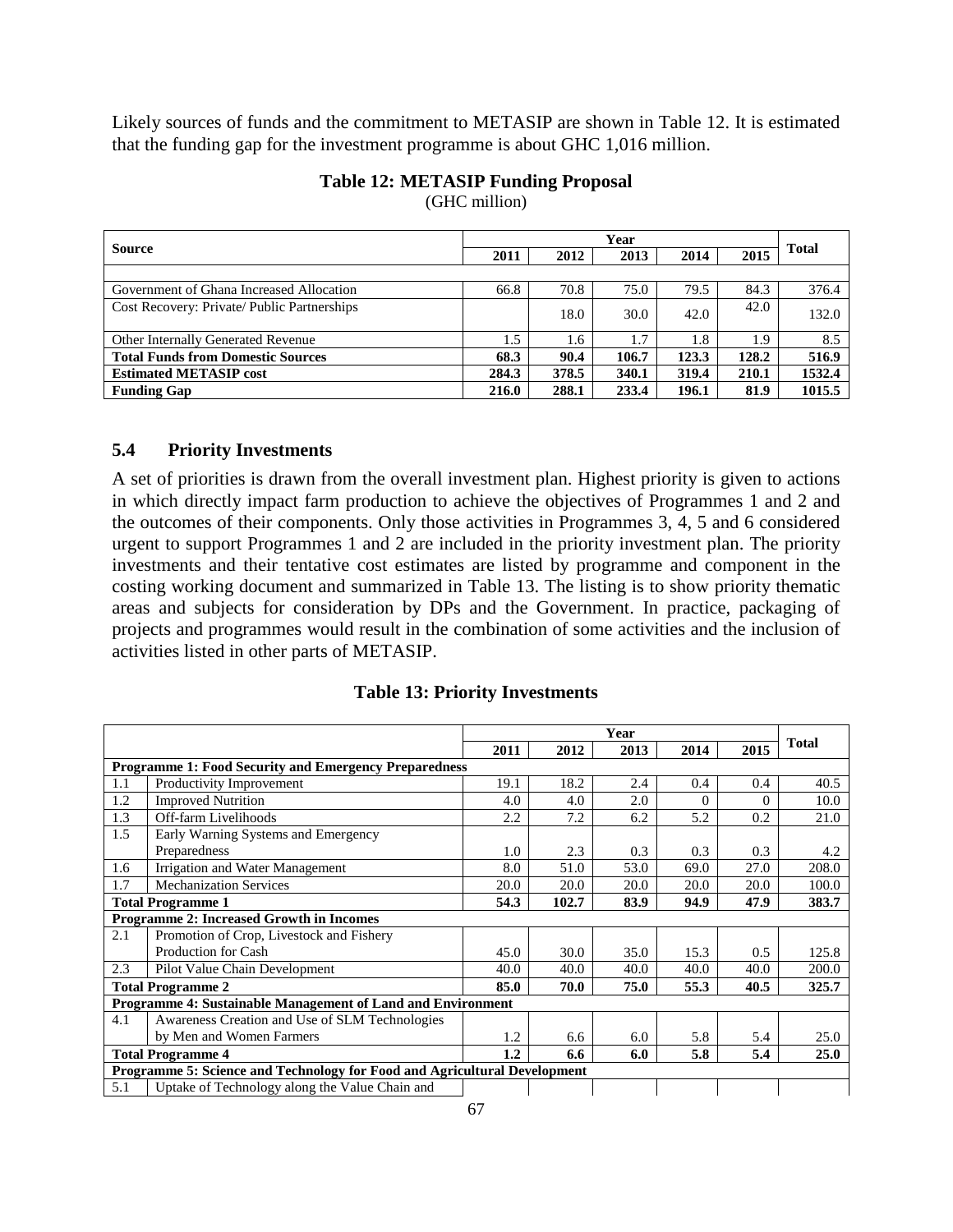| of Biotechnology in Agriculture<br>Application of | 10.0  | 10.0  | 10.0  | 10.0  | 10.0 | 50.0  |
|---------------------------------------------------|-------|-------|-------|-------|------|-------|
| <b>Total Programme 5</b>                          | 10.0  | 10.0  | 10.0  | 10.0  | 10.0 | 50.0  |
| <b>Total METASIP Priority Investments</b>         | 150.5 | 189.3 | 181.9 | 166.0 | 96.8 | 784.5 |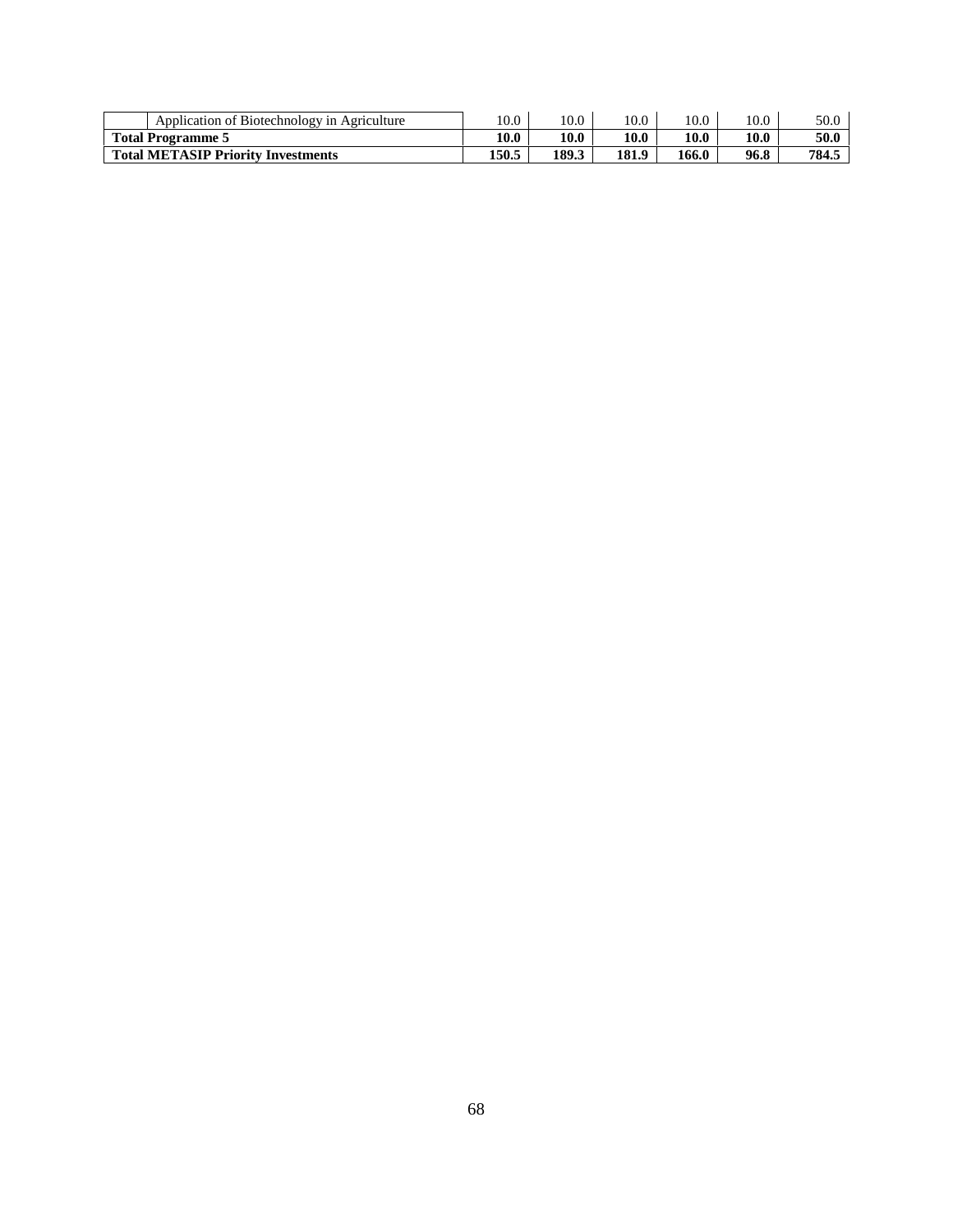#### **CHAPTER SIX**

#### **6. FINANCIAL AND ECONOMIC ANALYSIS**

Agricultural growth potentials exist in Ghana, exemplified by significant gaps of about 50% between achievable and current yields for many crops. Results of analysis show that by closing the yield gaps, together with reasonable growth achieved in all sub- sectors, Ghana will be able to reach the goal of 6 percent annual agricultural growth with emphasis on increased productivity rather than land expansion.

Inputs for the design of the METASIP were based on the stocktaking, value chain analysis of selected commodities and modelling for growth points. Inputs also included results of commissioned studies that were concluded in 2008. The studies were to inform the implementation of FASDEP II. The studies included one on Economic and Financial Analysis.

Observation and recommendations include continuous capacity building required to address operational challenges, enhancing commitment and encouragement from Government to stay on course on project objectives. Some benefits are difficult to quantify whilst others take longer time to materialize. Continuous support of agriculture by strengthening program management structure and systems, including extension and research linkages will help sustain the gains. The major factors that are likely to affect the sustainability of interventions include the following:

- Ability of farmers to earn alternate income during gestation periods;
- Availability of credit to finance counterpart funds and purchase of inputs;
- Availability of affordable complementary services; and
- Stability of market prices for agriculture products.

At this stage of the investment plan development, the conduct of a financial and economic analysis is not appropriate for such a central level document. A detailed financial and economic analysis will therefore be developed at project level when implementation plans are being rolled out.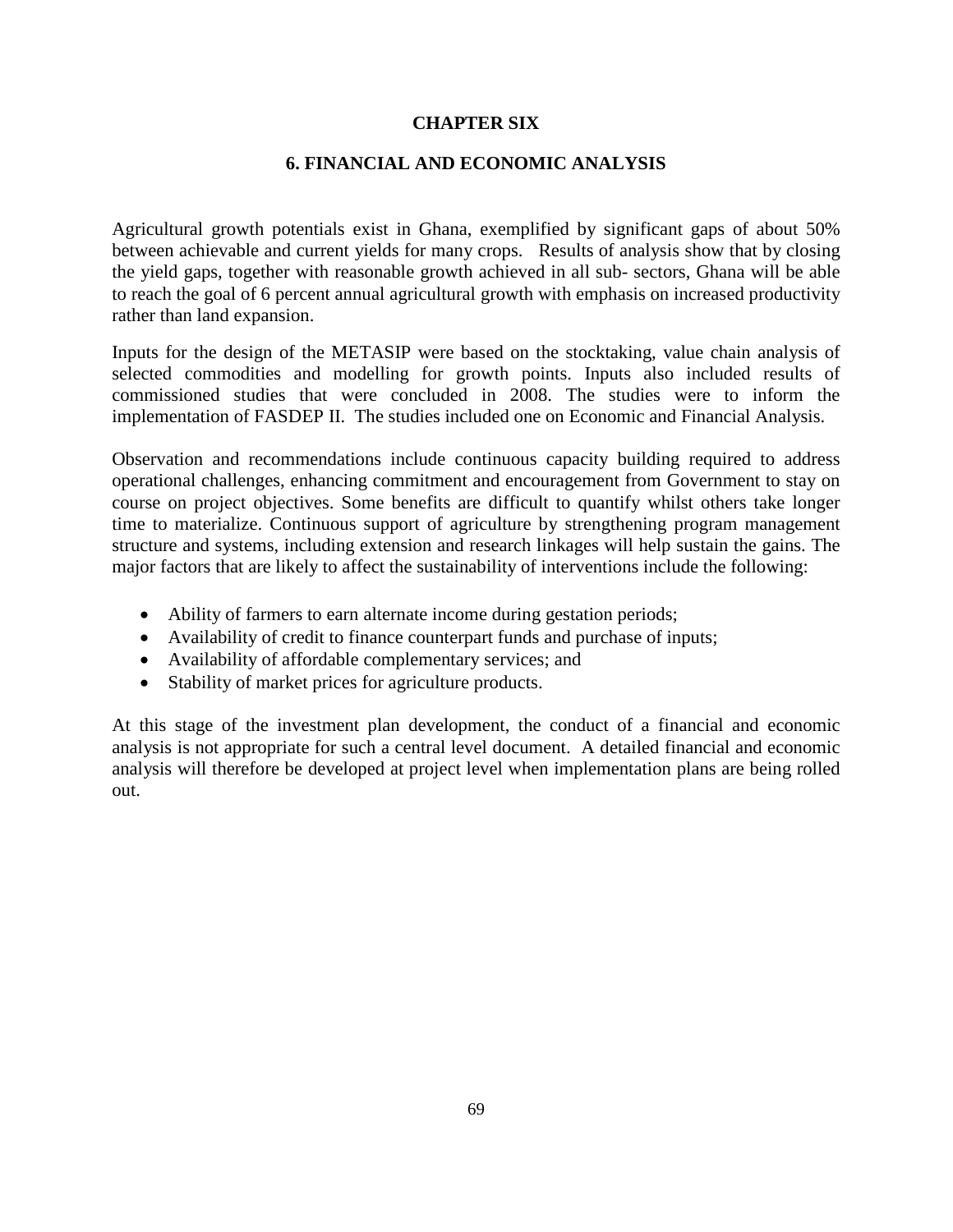#### **CHAPTER SEVEN**

## **7. IMPLEMENTATION MECHANISM**

#### **7.1 THE OBJECTIVE OF THE IMPLEMENTATION STRATEGY**

The Implementation Strategy identifies the various stakeholders that will be responsible for ensuring the effective implementation of the Plan at the various levels of governance, the arrangement for engaging the stakeholders at the various levels and the functions of the various levels of the implementation arrangements.

In order to ensure stakeholder participation and coordination of the Investment Plan, a country team will be established, consisting of members who were signatories to the pact between government and stakeholders for the implementation the agricultural sector plan, and a Strategic Analysis and Knowledge Support System (SAKSS).

Based on this, four (4) levels of implementation governance are proposed to ensure the smooth implementation of the Medium Term Agriculture Sector Investment Plan (METASIP). These are;

- 1. Steering Committee/Board;
- 2. A Policy Dialogue group;
- 3. A National Strategic Analysis and Knowledge Support System (SAKSS)
- 4. A Secretariat.

The guiding principles of implementation governance team are:

- a) Building on existing institutional provisions
- b) Not to create parallel structures
- c) Using as much as possible mainstream mechanisms for sustainability
- d) Ownership by the lead Ministry (MOFA)
- e) Participation of key groups under the compact
- f) Enhancement of complementarities among partners
- g) Stakeholder groups will facilitate networking of their members and grassroot participation
- h) Institutional roles/capacities to leverage skills and build on synergies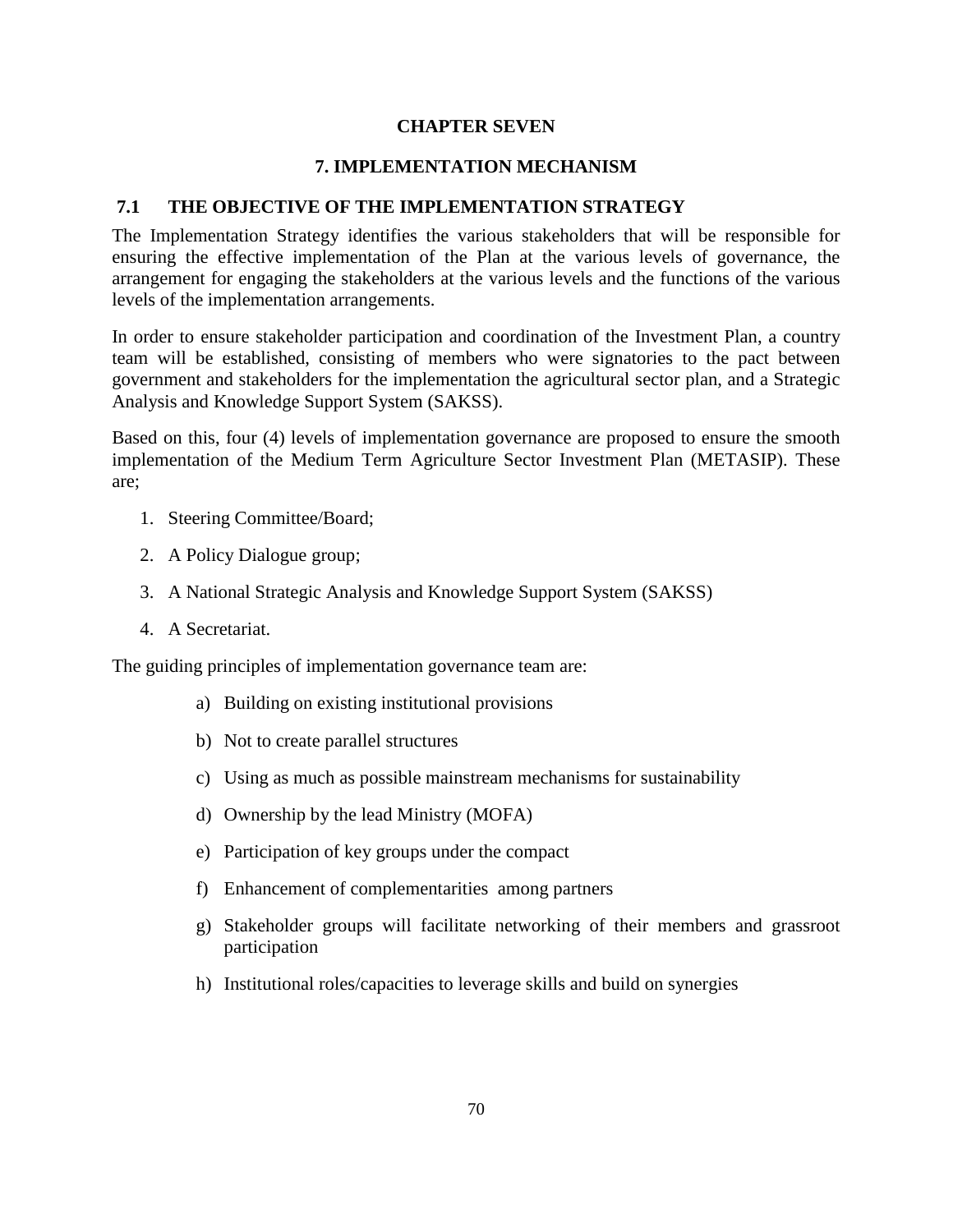## **7.2 IMPLEMENTATION GOVERNANCE**

#### 7.2.1. Steering Committee or Advisory Board

The composition of the Advisory Board is derived from applying the provisions in the Civil Service Law 1993, Part VI Section 39 and with reference to the signatories in the Ghana CAADP Compact as follows:

- a) Key Ministries (MLGRD, MOTI,MRT,MLF,MES,MOFEP)
- b) Parliamentary Select Committee on Agriculture and Cocoa Affairs
- c) Key Private sector (signatories to CAADP Compact National House of Chiefs, (Food Security and Advocacy Network (FOODSPAN), Ghana Agricultural Workers' Union (GAWU), FBO, PEF).
- d) Development Partners
- e) MOFA Deputy Ministers and the Chief Director

The roles and responsibilities of the Advisory Board include:

- a) Promote constant interaction between MOFA and stakeholders
- b) Advise Minister on adjustments in policy direction, planning objectives and operational strategies
- c) Identify opportunities and constraints to improve impact.

## **7.2.2 Policy Dialogue Group/Forum**

This will include the expanded membership of Board members

The roles and responsibilities of the Policy Dialogue Group include:

- a) Mid term review of annual workplan
- b) Adopt annual workplan and budget of the SAKSS node
- c) Adopt activity and financial report
- d) Adopt METASIP M&E report
- e) Dialogue on challenges and arrive at consensus to guide planning and implementation
- f) Build competencies to make growth happen in the sector
- g) Facilitate networking f members and grassroot participation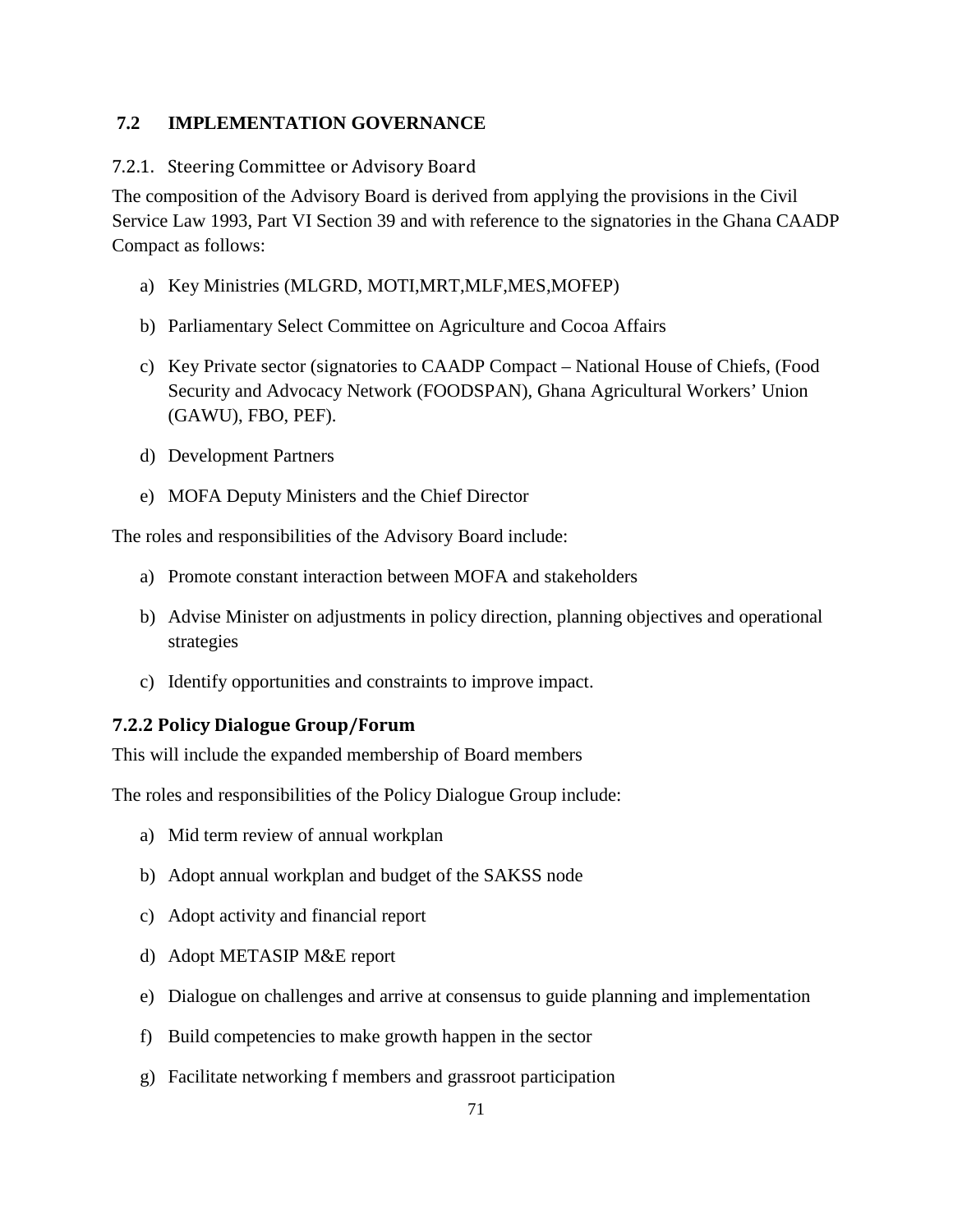- h) Review internal processes to be come efficient
- i) Enhance capacity of organisations to cooperate and complement each other

# **7.2.3 Strategic Analysis and Knowledge Support System (SAKSS):**

This will include institutions in the National Aagriculture Research System, local think tanks and others. In accordance with the founding principles of CAADP, the national node will be built around networks of institutions and existing experts. Lead Institutions will be identified for thematic areas top coordinate others on the issue for the implementation and enhancement of the 6 programmes.

The roles and responsibilities of the SAKSS will include the following:

- a) Draft and adopt TORs
- b) Adopt technical reports
- c) Ensure that work plan is implemented
- d) Ensure that the SAKSS program remains relevant to the planning and implementation of METASIP
- e) Provide input to the sector planning process
- f) Improve the quality of design and implementation of policies and strategies
- g) Link up with ReSAKSS West Africa
- h) Identify information gap for implementation
- i) Conduct studies to improve on strategic objectives and options
- j) Enhance thematic area dialogue.

## **7.2.4 Secretariat**

The Secretariat will facilitate coordination, information generation/processing and dissemination for the Board, the SAKSS and the Policy Dialogue Group. The composition will include 3 professionals (Steering committee, Policy Dialogue and SAKSS) and an administrative secretary and a driver.

The Secretariat will sign MOU with Implementing Entities, MDAs etc and manage the dayto-day operations of the compact in close liaison with the various implementing entities.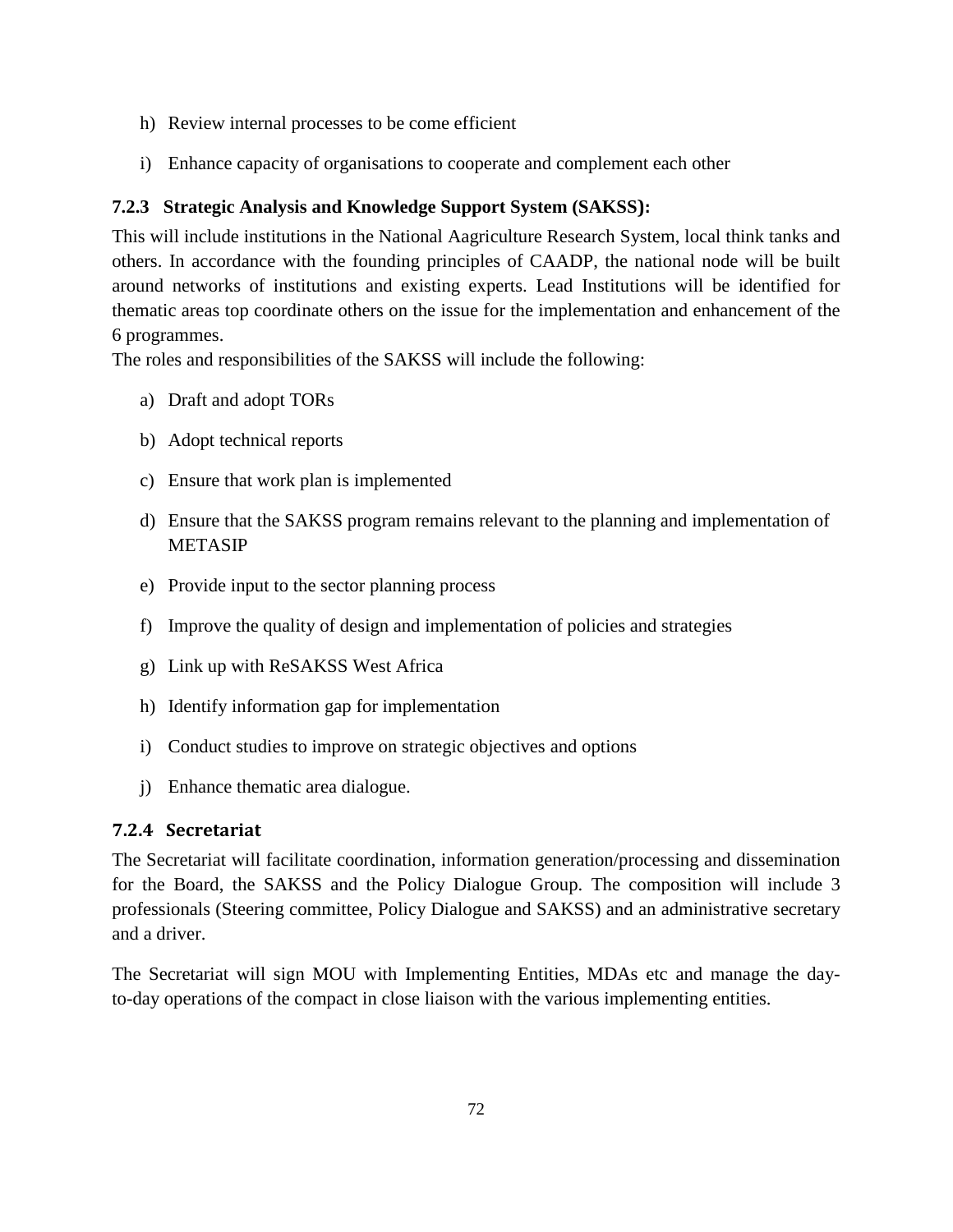#### **7.2.5 Partnerships with Private sector Institutions**

For the purpose of METASIP implementation, the interests of the private sector in the implementation of the plan will be represented by:

- a) Farmer Based Organisations, through the Ghana National Association of Farmers and Fishermen representing 5 Associations (GNAFF, Peasant Farmers, FONG, APFOG, Award Winners), whose membership cuts across the 10 regions of Ghana.
- b) Private sector enterprises through the Private enterprises Foundation (PEF) and its 6 associations and their members – Federation of Agricultural Growers and Exporters, Association of Bankers, Ghana Employers Association, Chamber of Commerce, Chamber of Mines and Association of Ghana Industries.
- c) Civil Society through the Food Security and Advocacy Network (FOODSPAN), representing 40 organisations across the country including NGOs and think tanks and the Ghana Agricultural Workers Union which has membership across the 10 regions of Ghana.
- d) Traditional Rulers: Through the National House of Chiefs representing all the 10 regions of Ghana and also through the Regional House of Chiefs each representing the traditional authorities in each political region of Ghana.

Detailed institutional roles will be defined to leverage skills and build on synergies and agreements will subsequently be established such as SWAp MoU to manage partnerships.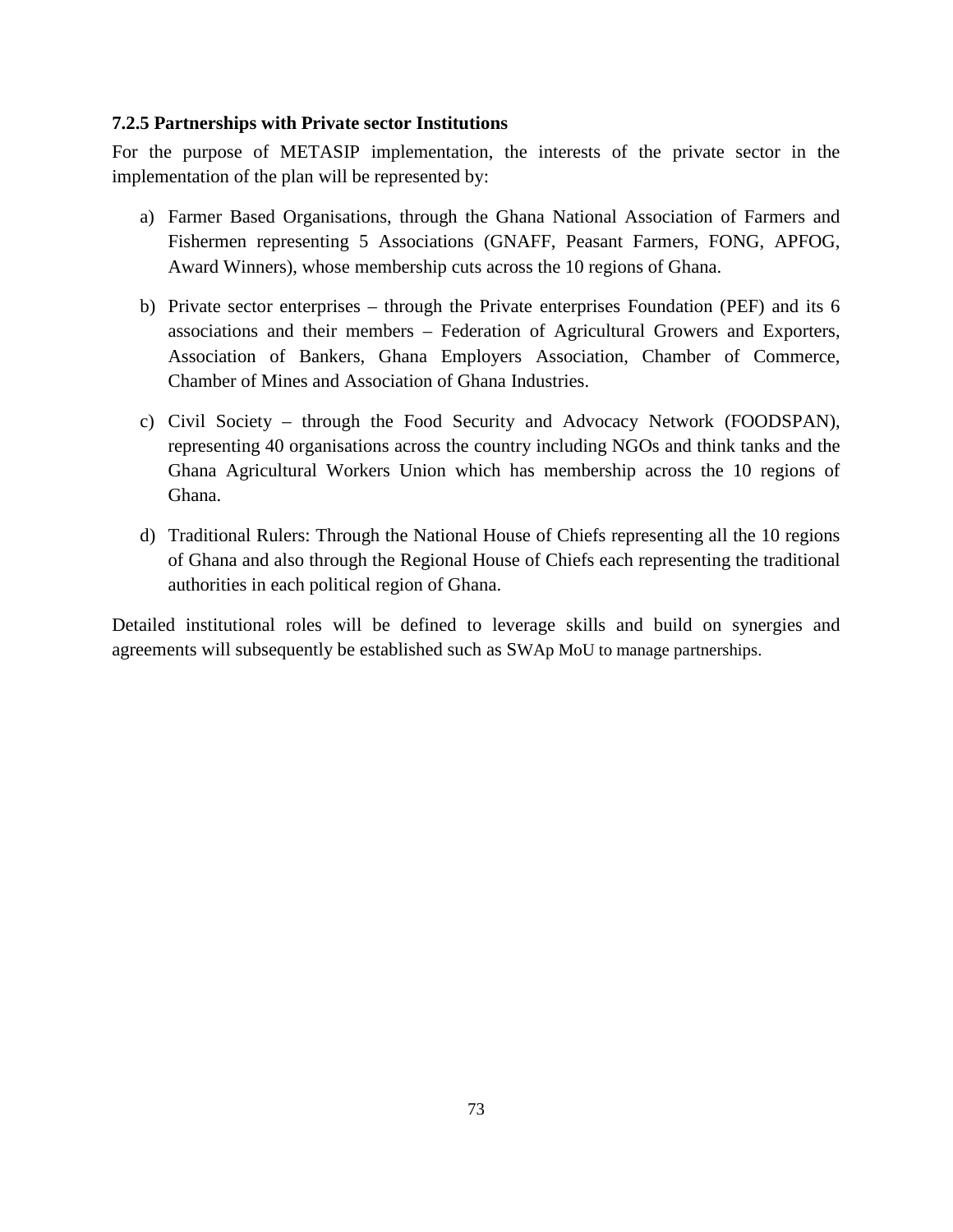#### **CHAPTER EIGHT**

#### **8. POLICY IMPLICATIONS**

Policy implications for changing the thrust of agricultural growth require that existing agricultural policies be reviewed, new additional policies formulated, and corresponding regulations and laws enacted to ensure more private sector participation in the industry. In this respect, a number of laws and regulations, policy actions and coordination issues have been indicated and discussions ongoing with relevant agencies on the commitment strategy. As part of plan implementation the indicated policies, laws and regulations will be finalised. A participatory process, involving relevant stakeholders will be adopted for the policy formulation as well as legislation drafting processes.

Details of identified issues that require legislation are presented below:

| <b>Subsector</b> | raoic 14. Enst of history that require registation<br>New areas identified requiring legislation |
|------------------|--------------------------------------------------------------------------------------------------|
| Crops            | Regulation of the horticulture industry                                                          |
|                  | Agric germ- plasm conservation and protection                                                    |
|                  | Agric land management                                                                            |
|                  | Ornamental agriculture                                                                           |
|                  | Regulation for domestic market requirements                                                      |
|                  | Regulation to ensure data collection from private sector                                         |
| Livestock        | Animal feed quality control                                                                      |
|                  | Specification of poultry feed                                                                    |
|                  | Monitoring of animal feed quality internally                                                     |
|                  | Sampling of imported animal feed ingredients,                                                    |
|                  | inspection of imported poultry and dairy                                                         |
|                  | equipment at the entry points of the country                                                     |
|                  | Monitoring of hatcheries, Production of quality day-old chicks                                   |
|                  | Range utilization and management                                                                 |
|                  | Livestock and poultry welfare                                                                    |
|                  | Mode of transporting live animals over short and long distances<br>Housing of livestock          |
|                  | Cruelty to work animals (especially donkeys and bullocks) used for ploughing<br>and ridging      |
|                  | Tethering pigs to graze (especially in Northern Ghana)                                           |

**Table 14: List of issues that require legislation**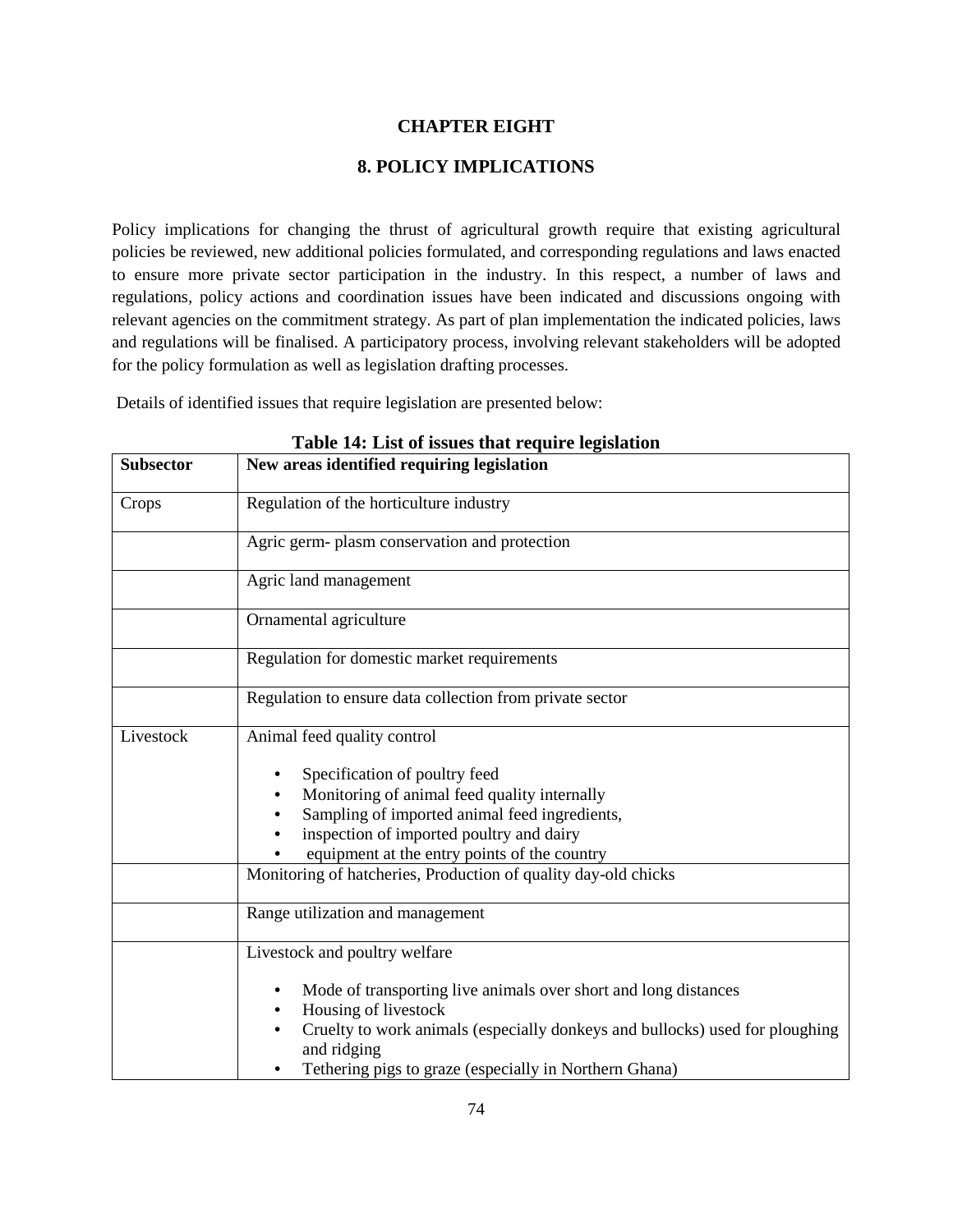|             | Meat inspection                                                                                                                                                            |
|-------------|----------------------------------------------------------------------------------------------------------------------------------------------------------------------------|
|             | An Act or Legislative instruments on Veterinary Fees/Service charges and<br>establishment of a revolving fund for vaccines bank at the Veterinary Headquarters in<br>Accra |
|             | <b>Animal Feed Quality Control</b>                                                                                                                                         |
| Fisheries   | <b>Hatcheries Policy</b>                                                                                                                                                   |
| Engineering | Standardization of food processing plants including food grade machinery and<br>equipment                                                                                  |
|             | Standardization of power/implement according to soil types/ecological zones                                                                                                |
|             | Standardization of machinery and equipment spare parts to facilitate repairs and<br>maintenance                                                                            |
|             | Certification of operators of agricultural machines to safe guard against environmental<br>degradation                                                                     |
|             | Use of cooling vans for the transportation of perishable crops                                                                                                             |
|             | Standardization of pack houses                                                                                                                                             |
|             | Water quality for peri-urban agriculture                                                                                                                                   |
| Irrigation  | Standardization of irrigation dams                                                                                                                                         |
|             | Regulation of importation of irrigation equipment                                                                                                                          |
|             | Regulation of the design of dams by individuals, design certification and ensuring<br>they are constructed to the specifications.                                          |
| Food        | Legislative Instrument (LI) to establish WIAD                                                                                                                              |
|             | Regulate display of produce at the market, eg food to be displayed on platforms or<br>tables and not on the floor                                                          |
|             | Ensuring Packaging of ready to eat foods. Eg gari, sugar                                                                                                                   |
|             | Food should be prepared under strict hygienic conditions                                                                                                                   |
|             | The packaged products should be well labelled with content of ingredients and<br>marked with production and expiry dates                                                   |
|             | Discouraging/banning selling of rotten vegetables and fruits                                                                                                               |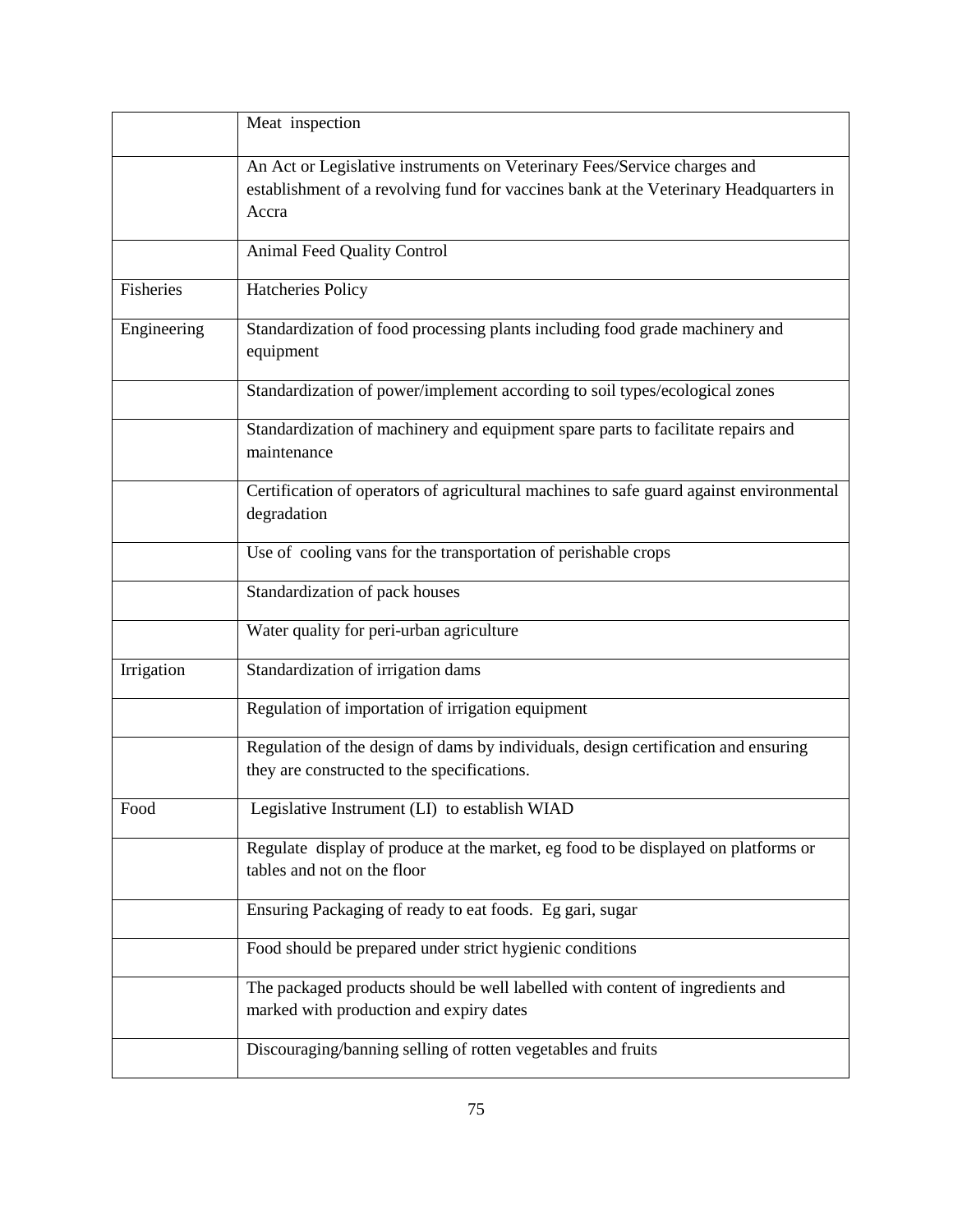| Human             | Accreditation of private agric colleges            |
|-------------------|----------------------------------------------------|
| Resource          |                                                    |
|                   |                                                    |
| <b>Statistics</b> | Collection and use of data within the agric sector |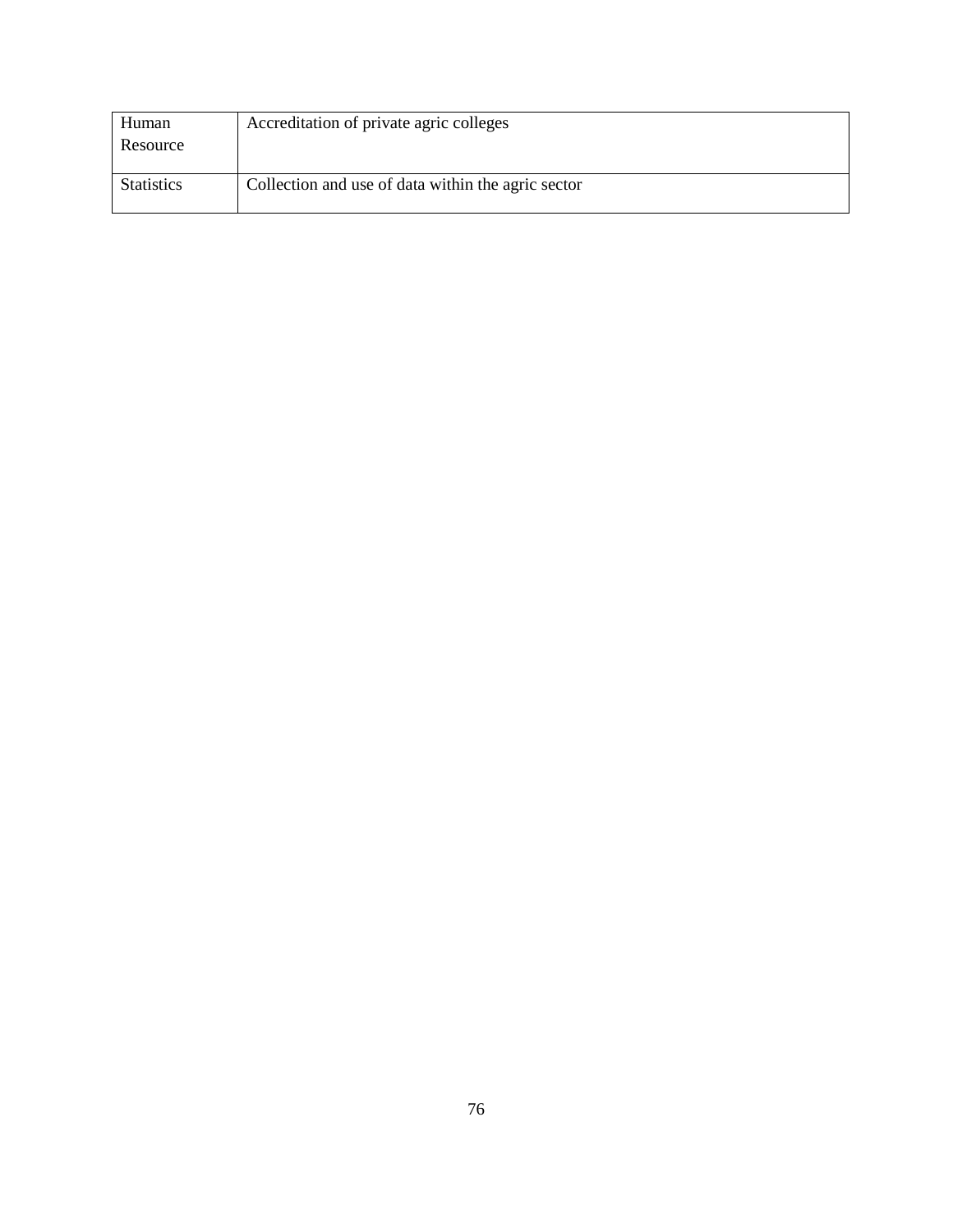# **CHAPTER NINE**

## **9. SAFEGUARD MEASURES**

## **9.1 INTRODUCTION**

Agriculture influences considerably the management of natural resources, including land, forest, water and genetic biodiversity. Land degradation through poor agricultural practices reduces land productivity and limits poverty reduction. An effective policy would enhance the positive influences through carbon sequestration, contribution of tree cover for conservation and improved quality of soil, protection of watersheds, and enhancement of the beauty of natural landscapes.

Against this background, there is the need to mainstream environmental issues in policies, plans, programmes and other strategies through the conduct of a strategic environmental assessment (SEA). This is aimed at addressing the impacts of these interventions at the earliest stage of development, to avoid the consequences at a later period. In view of this, a SEA was conducted on FASDEP II. The assessment focused on the four main areas of sustainability, i.e. natural resources, socio-cultural issues, economic issues and institutional issues.

## **9.2 FINDINGS AND RECOMMENDATIONS OF THE SEA**

The SEA made a number of findings and recommendations including the following:

## **1. Policy Objectives Inconsistencies**

A number of Inconsistencies between some of the policy objectives were identified. These have the potential to undermine the sustainability of the benefits of FASDEP II. The following are recommended to address such inconsistencies:

- Sustainable land management practices should be strictly adhered to
- Training of extension officers and farmers in sustainable land management practices should be carried out.
- There is the need for a comprehensive land use plan and the use of the crop suitability map during the implementation of FASDEP II

## **2 Policy Objectives and the Poor**

The strategies for achieving food security and emergency preparedness as has been proposed will benefit the poor. However, when there is value addition to food, the cost is likely to go up to levels that the poor may not be able to afford. Strategies must be put in place to cushion the poor and the vulnerable against such high cost regimes.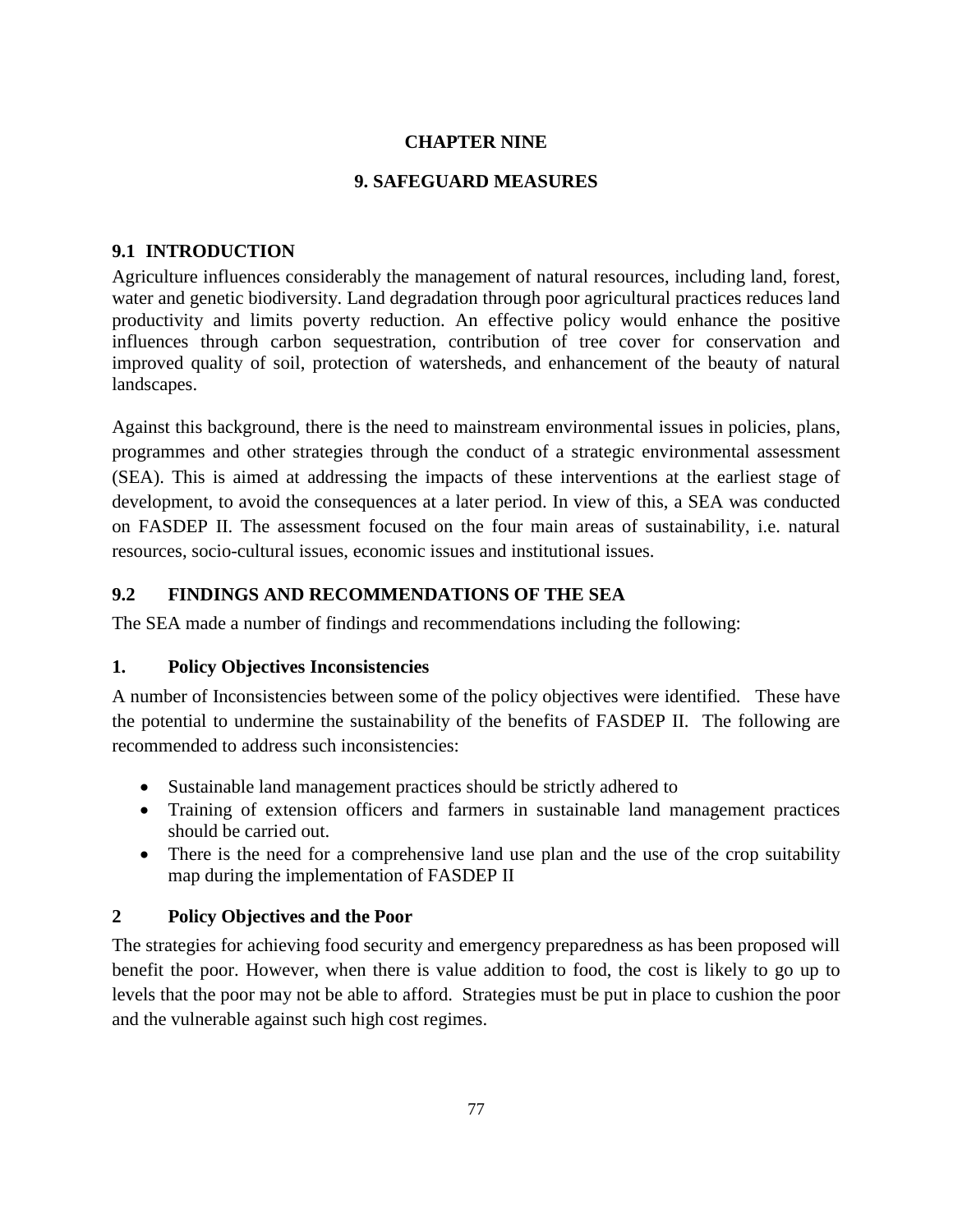#### • **Resistance to Relocation**

The preparedness of the poor to move when there is an early warning may not be guaranteed due to potential resistance to relocation in many situations.

#### • **Access to Credits**

Increased growth in incomes is expected to improve the livelihoods of the poor and vulnerable. However the poor have no access to credit in order to expand their farms and or livestock. Strategies, for ensuring that the poor have access to credit, and other farming inputs will benefit the poor. Access of the poor to market must also be enhanced.

#### • **Capacity of the Poor to Compete**

The capacity of the poor to compete at the domestic and international levels must be enhanced. The policy to increase competitiveness will not benefit the poor and the vulnerable unless several programmes are put in place to enhance their competitiveness.

#### • **Sustainable Land Management**

Sustainable Land Management will enhance the quality of life of the poor and vulnerable. The implementation of this policy is key to sustainable agriculture and has the potential to minimise waste in the sector.

#### • **Application of Science and Technology**

The application of science and technology will enhance agriculture production through the use of modern equipment, crop varieties and irrigation facilities. Science and technology will also make it easier for large tracts of land to be put under cultivation which may result in pushing the poor to marginal and unproductive or degraded lands. This is likely to affect the quality of life of the poor.

## • **Institutionalization of environmental management issues**

Policy strategies principally directed at institutional improvements have very weak linkages with poverty and environment. This has serious implications for sustaining or institutionalizing measures to improve sustainable use of environmental resources and poverty reduction. Measures must be adopted to institutionalize environmental management issues particularly through procedures, requirements, and management units.

## **3. Skills Development**

Strategies for improving institutional coordination are generally not targeted at people perhaps due to its intention to strengthening institutional structures and improving the legal and regulatory regime for food and agricultural development. There is however the need to ensure that the skills of personnel in key institutions are enhanced to ensure the achievement of this objective.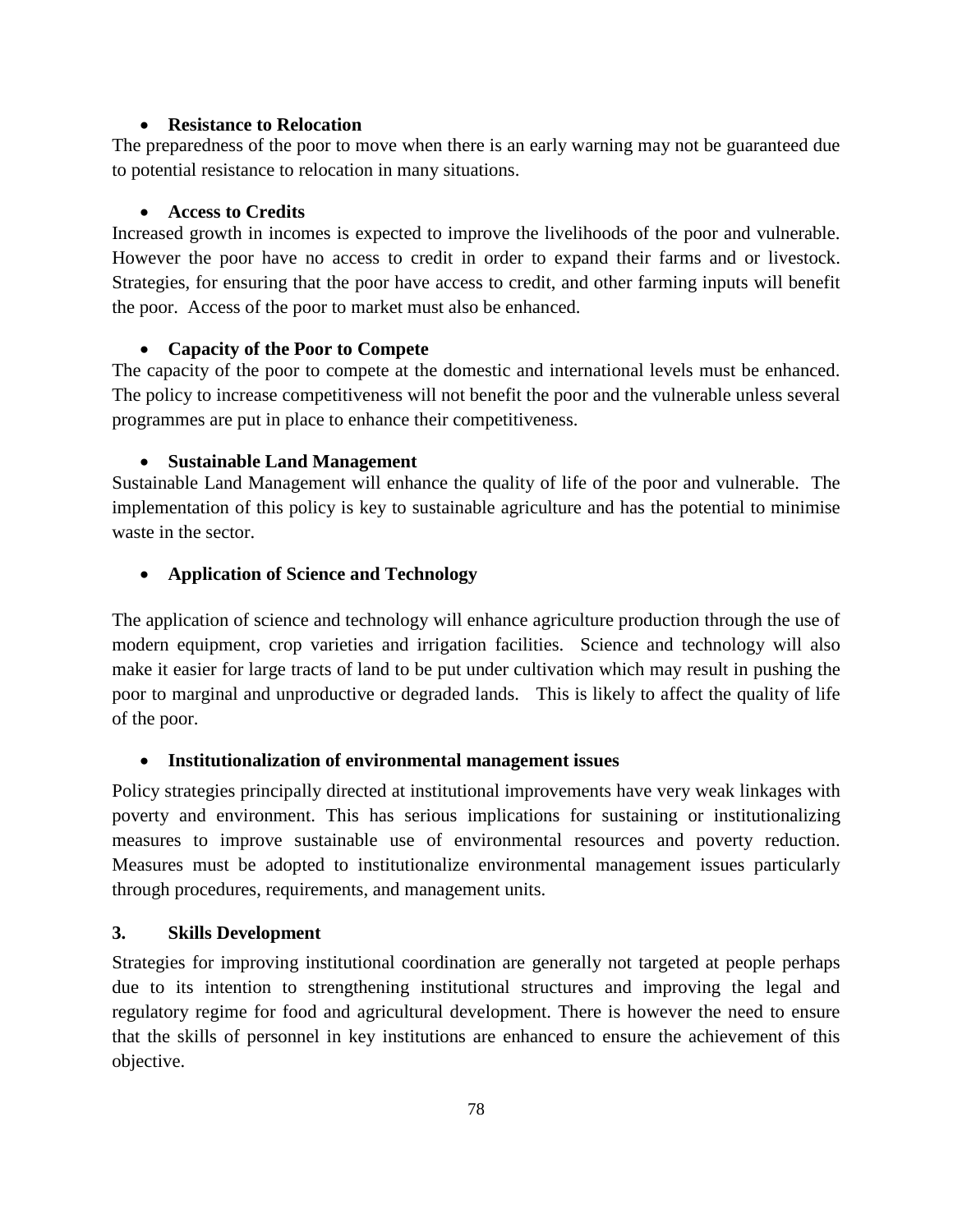# **4. Land Use Planning and Agricultural Development**

Poor land use planning posses a challenge to agriculture development among others. Conflicting land use practices are being implemented, for example prime agricultural land are being used for housing projects, sand and gravel winning for road and building construction and land fill sites. This is a grey area in our Ghana's development process. It is therefore important that the linkages between agriculture and land use are well established and strategies devised to strengthen such linkages.

## **5. Policy Strategies and Environment**

Policy strategies linked to proper environmental management were limited; it is therefore important to mainstream environmental issues across all policy objectives.

## **6. Cross Sectoral Linkages**

The effective implementation of the FASDEP II is dependent on the strength of critical linkages between the Agricultural sector and other sectors such as health, energy, transport, water etc which is recognized in policy formulation. Effective consultation and institutional mechanisms and procedures are required to ensure that such cross-sectoral overlaps are properly addressed during implementation

# **7. Climate Change and FASDEP II**

Climate change is not only an environmental problem but also a developmental issue. Since the climate change impacts will be felt now and in the future, the implementation of all policies strategies under FASDEP II should seriously give consideration to these impacts. Appropriate adaptation and mitigation measures should be given serious consideration during the formulation and implementation of future sector policies. In order to ensure sustainability of projects to meet national goals, it is strongly recommended that national projects should take advantage of the benefits of the Clean Development Mechanism.

The SEA of the FASDEP II provided an important vehicle for mainstreaming environmental issues within the Agricultural Sector policy, plans and programmes. The success of mainstreaming requires institutional changes to accommodate environmental management within the sector.

There is also the need to build adequate capacity for environmental management within the sector. The SEA has built some initial capacity in mainstreaming environment into sector policies, plans and programmes. It is important that a programme be designed to build upon and update this capacity.

It is also imperative to further strengthen collaboration between stakeholders both within and outside the sector in order to address cross sectoral issues and linkages.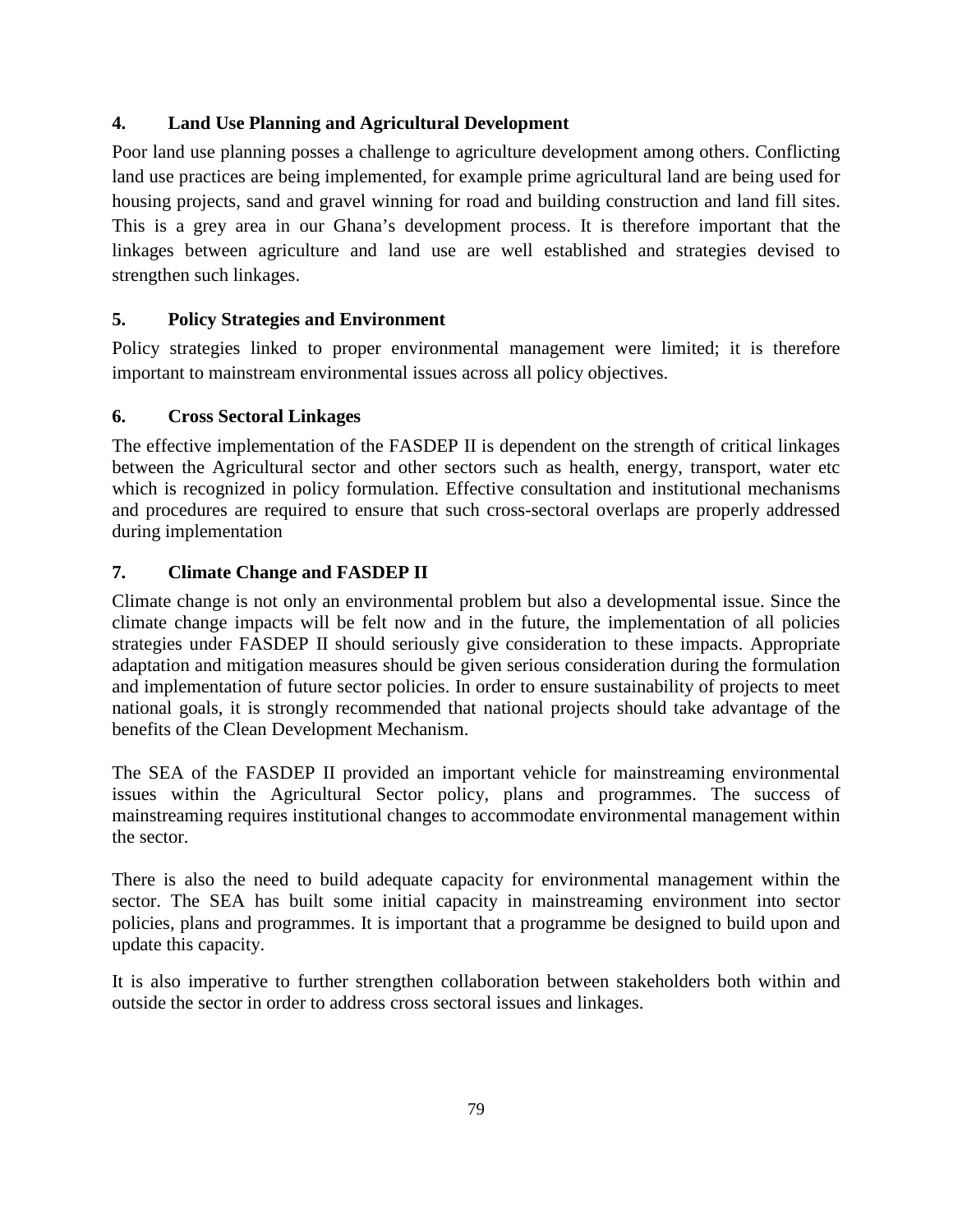Comprehensive monitoring and evaluation plan has to be developed with the sector institutions to determine the level of mainstreaming as well as the implementation of the recommendations of this study.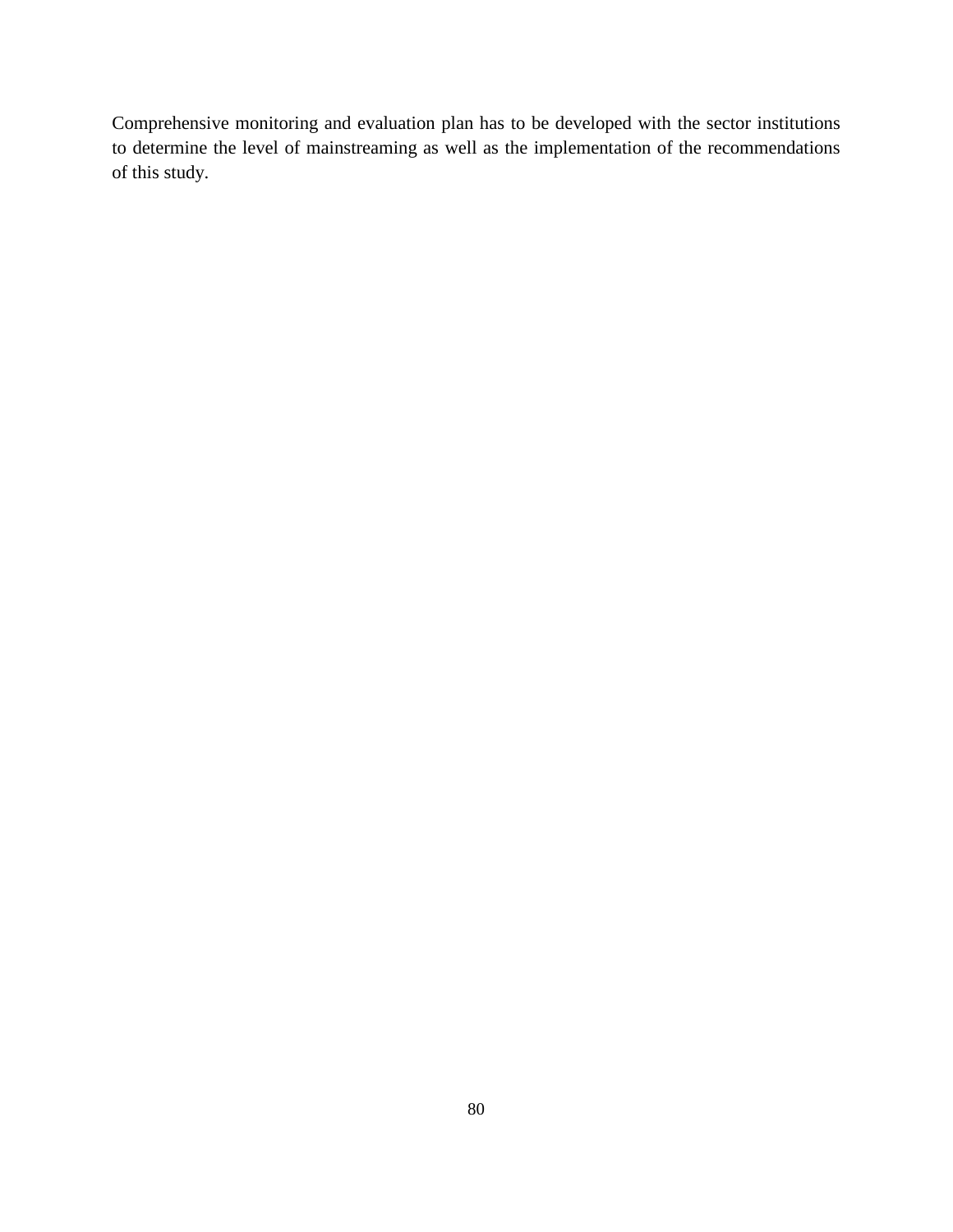## **CHAPTER TEN**

#### **10. INSTITUTIONAL ASSESSMENT**

A PEIR was completed in 2008 as one of the studies to inform implementation of the FASDEP II with recommendations for follow-up. It is intended that this exercise will be updated annually. This has also been reinforced under the MDBS process and an inter-agency committee has been set up to report on agriculture expenditure.

Additionally, a functional review is ongoing in MOFA and is intended to be carried out also for sector agencies under the METASIP programme 6 on enhanced institutional coordination.

The result will be a capacity-building plan, identifying the main human resource gaps and the scale and scope of capacity building required. There are also efforts in public financial management to computerise and link expenditure reporting to planned activities.

In the framework used for the institutional assessment of MoFA in the PEIR, the organizational capacity and incentives of the ministry were seen as constituted by three key elements: 1) its institutional relationships, 2) the resources it has at its disposal, and 3) its management. In conclusion, the review suggests that MoFA should address constraints in four key areas:

- Strategic direction and results orientation in the ministry that focuses on closing productivity gaps of key crops in the sector to strengthen competitiveness and improve natural resource management;
- Improved intra and inter-organizational linkages and processes to strengthen development, assessment and dissemination of technologies to more effectively bring science and technology to bear on the problems and opportunities in the sector;
- Improved human resource management practices that make better use of capabilities, enhance organizational learning, and offer opportunities for professional growth; and increased thrust on demonstrating the returns to investments, which will help in

articulating the need for expenditures in the sector.

As part of the capacity building arrangements for the current plan, activities have been programmed to address the four areas outlined above in Chapter 3 of this document under rprogramme 6 *"Institutional Capacity Building".*

;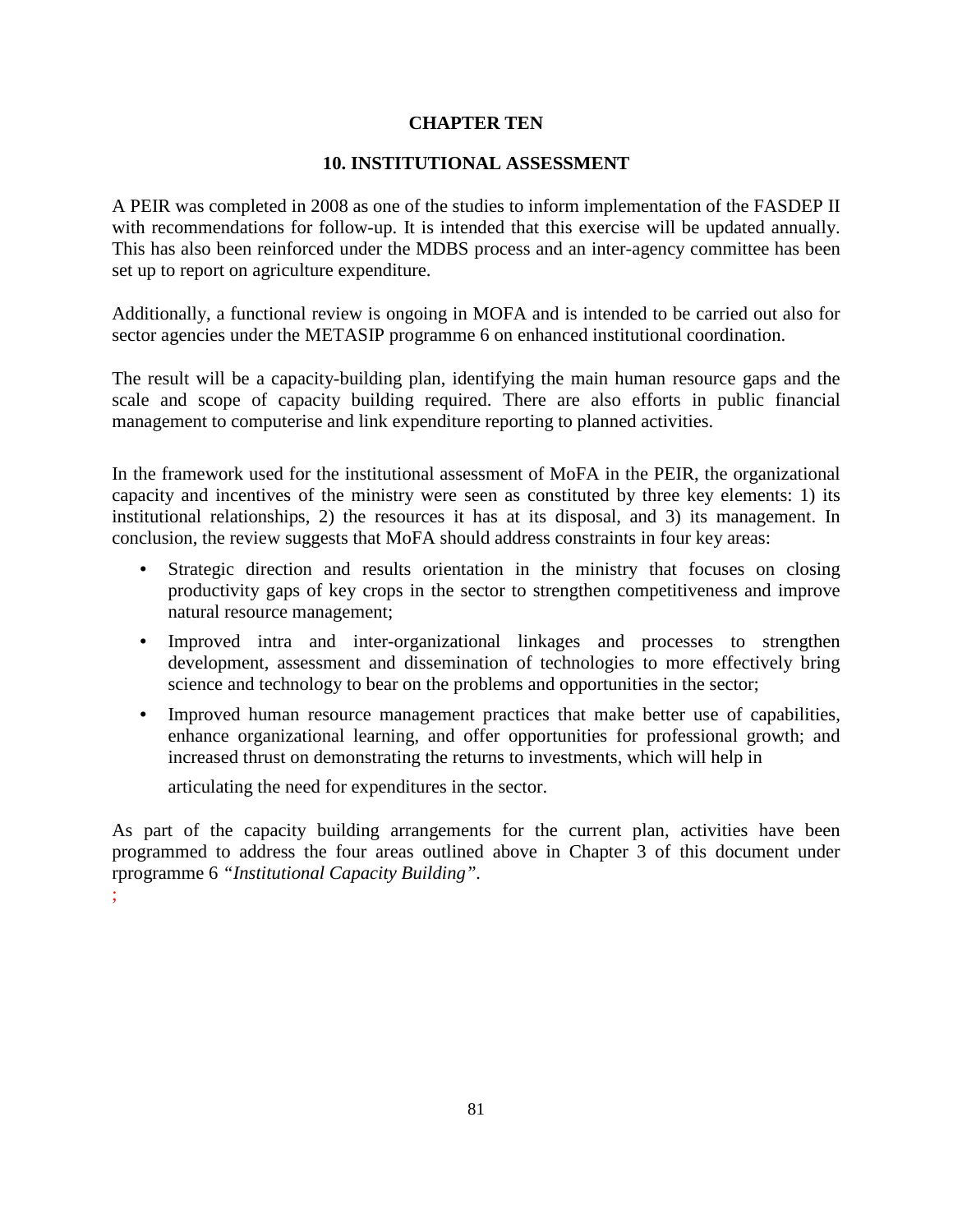## **CHAPTER ELEVEN**

## **11. MONITORING AND EVALUATION**

## **11.1 INTRODUCTION**

Monitoring and evaluation of the performance of sector public programmes and institutions helps increase their effectiveness and provides increased accountability and transparency during programme implementation. With respect to this Agriculture Sector Plan, there is need to provide adequate, accurate and timely information on activities by all the different stakeholders to ensure that Plan implementation achieves the desired objectives and/or that changes are made on time to ensure that the desired objectives are pursued.

# **11.2 REVIEW OF THE MONITORING AND EVALUATION SYSTEM IN THE AGRICULTURAL SECTOR**

An elaborate M&E system for the agriculture sector was designed in 2007 for the Ghanaian agriculture sector and has been in use since then. The system was formulated to support the implementation of all programmes and projects in the agricultural sector and establish their impact.

The M  $\&$  E system has been used to assist in undertaking the following actions at the national level.

- a) Preparation and dissemination of annual reports
- b) MOFA-DP joint performance reviews
- c) Support of programmes and Project implementation and policy formulation.
- d) Support the generation of reports used in MOFA-DP joint sector reviews.
- e) Serves as inputs for NDPC's Annual Progress Report (APR).

The agriculture sector M  $& E$  system has also faced a number of challenges among which are;

- a) Inadequate skilled staff in implementing the M&E system
- b) The M&E system is based on a technology which is unreliable (Poor Internet connectivity).
- c) High staff attrition
- d) Inadequate computers and software for data capture.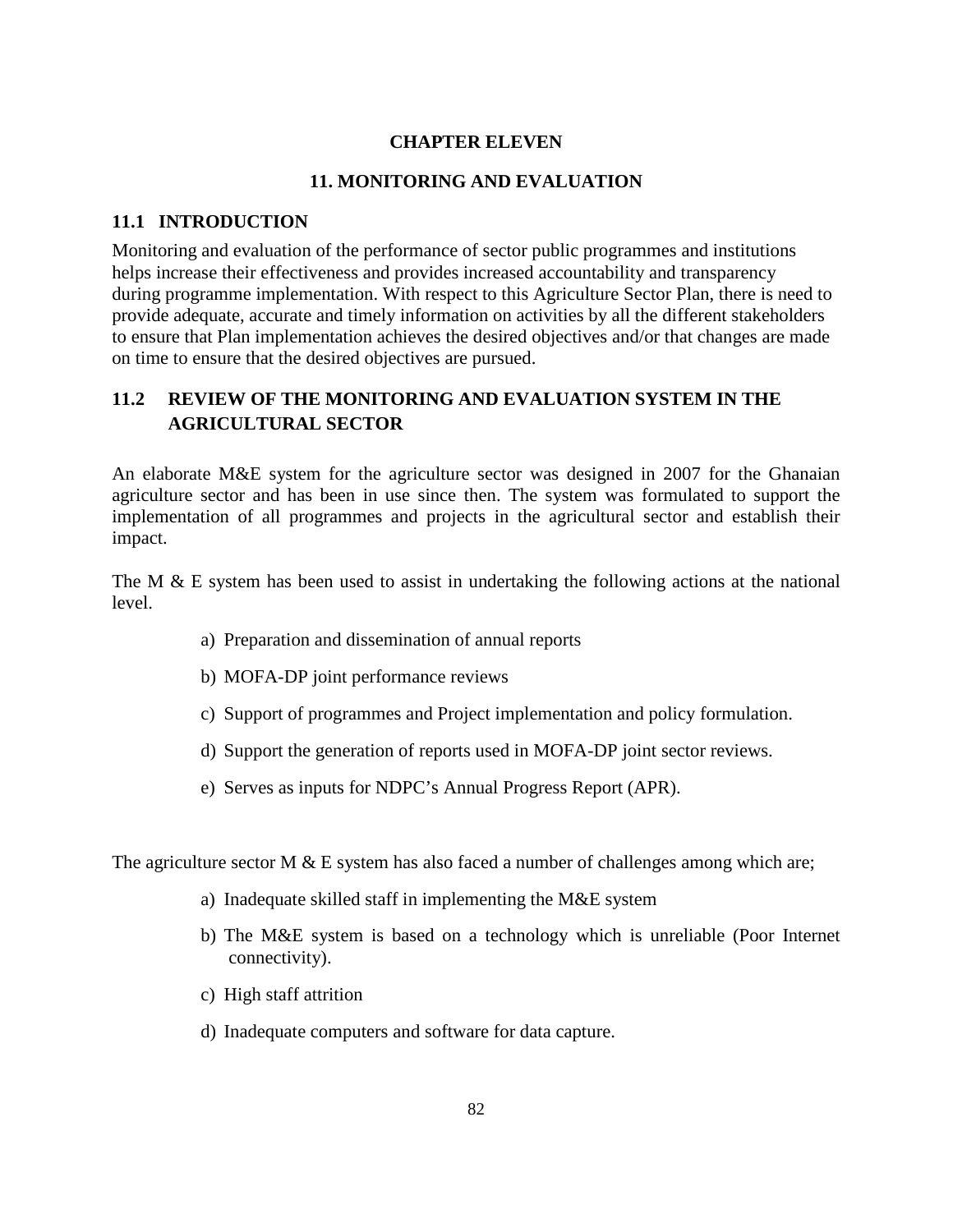# **11.3 STRENGTHENING THE CURRENT M&E SYSTEM UNDER THE SECTOR PLAN**

#### **11.3.1 Overall goal and specific objectives**

The overall goal of the sector M&E system is to facilitate the tracking of progress and effectiveness as well as identify implementation challenges associated with the sector plan.

Specifically, the objectives are;

- a) To enhance institutional arrangement with adequate capacity to support effective monitoring and evaluation of the plan.
- b) To strengthen and effectively coordinate the current system for Monitoring and Evaluating the effectiveness of the sector service delivery.
- c) To evolve an effective system for collecting reliable, relevant and timely data for information generating information for planning and budgeting.
- d) To manage an effective feedback system that makes information available in usable systems.
- e) To improve coordination of all stakeholders including private sector in the plan implementation.
- f) To design a holistic approach to M&E which captures all stakeholders including the private sector.

#### **11.3.2 Institutional Arrangements**

The main institutions involved in the M&E system include; the office of the President, Parliament, NDPC, MOFEP, Ghana Statistical service, MDAs, Civil Society and NGOs

The responsibility for coordinating the sector M&E system rests with the PPMED of MOFA in collaboration with other PPMEs of the other MDAs in the sector.

## **11.3.3 Co-ordination**

Information flow is necessary for effective monitoring at all levels. It therefore requires effective and efficient coordination among all key stakeholders as mentioned above. The existing system will therefore be upgraded to support the Sector Plan implementation.

## **11.3.4 Evidence based M&E**

Essentially, evidence based M&E system ensures holistic approach to M&E that monitors input, processes, outputs and outcomes of programmes/projects. The indicators are disaggregated to various levels for proper tracking of sector plan results. During implementation, data, reports and surveys will form the bases for developing of additional indicators for the sector plan.

PPMED of MOFA together with the Ghana Statistical Service will lead in the collection and collation of data across all the institutions.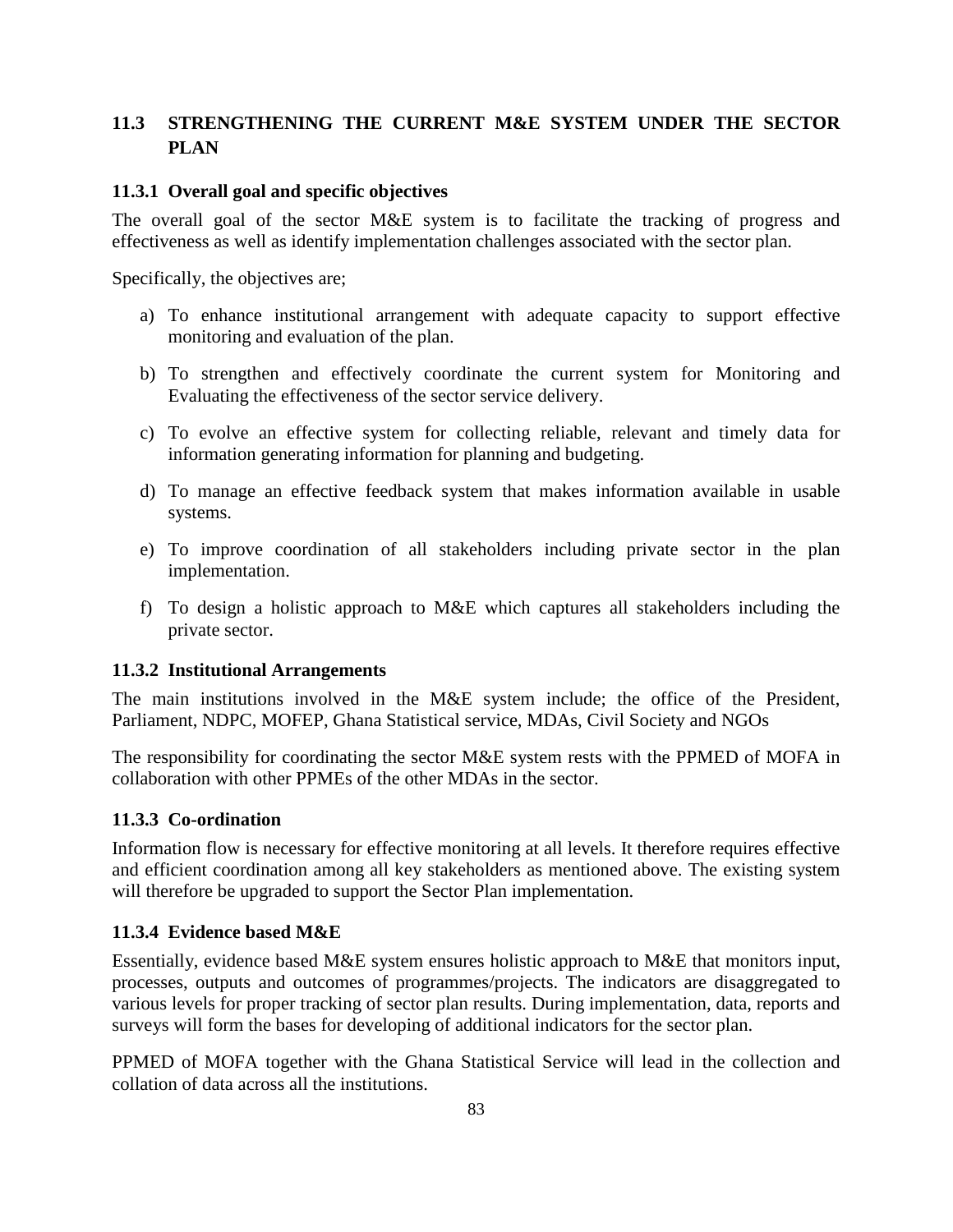The current feedback mechanism through Statistical service, Ghana has some flaws in producing the statistics to meet the wide range of needs. The limited data available through census and surveys are underutilized.

The current feedback system will be strengthened to make information available to all end users. The Excel software will be used for the compilation and dissemination of indicators required for monitoring the plan

#### **11.3.5 Participatory M&E**

In the Sector Plan implementation, a participatory M&E mechanism will be used by deploying all the knowledge and resources of a wide range of stakeholders including MDAs, MMDAs, Private sector, CSOs. Regular bulletins will be prepared and disseminated in addition to APRs. The report will summarise the movement of significant indicators during the plan implementation period.

#### **11.3.6. Data Quality Assessment/Review**

A multi-pronged approach would be adopted to ensure data quality. MOFA Data Quality Reviews will assess data collection, analysis, and dissemination systems to determine the utility, objectivity, and integrity of the information. The recommendations resulting from the reviews will help to constantly improve collection, processing, and dissemination of data. Additional elements will include capacity building efforts for program implementers and others responsible for collecting and reporting data. The capacity building initiatives will be upstream interventions aimed at strengthening implementers' data collection systems and controls to reduce the possibility of data quality problems occurring when data are actually collected and reported. A third element is encouraging constant use of data that are gathered and reported to the Ministry of Food and Agriculture. Widespread use will quickly highlight data discrepancies thereby identifying areas where improvements are required.

Data Quality Reviews will cover all data reported in the M&E Plan, including data submitted by implementers and any surveys financed through the Ministry of Food and Agriculture and donor supported MOFA programs. Generally, both *ex-ante and ex-post* data quality reviews will be conducted. The ex-ante will examine data collection, processing, storage, analysis and dissemination systems that Implementing Entities and secondary data providers have put in place. Weaknesses identified will be documented and recommendations for improvement will be made. Ex-ante reviews, for instance, will be done for Implementing Agencies before they start any serious data collection and will involve at a minimum an assessment of the readiness of these establishments to collect and report quality data. Baseline data will be validated as part of exante through feasibility studies, surveys and implementer data collection.

The ex-post reviews will examine processes and mechanisms put in place by Implementing Entities and secondary data providers in the collection, processing and storage of data for analysis and dissemination of results on Program activities. Data quality issues identified will be documented and recommendations will be made for improvement to assure data quality in future.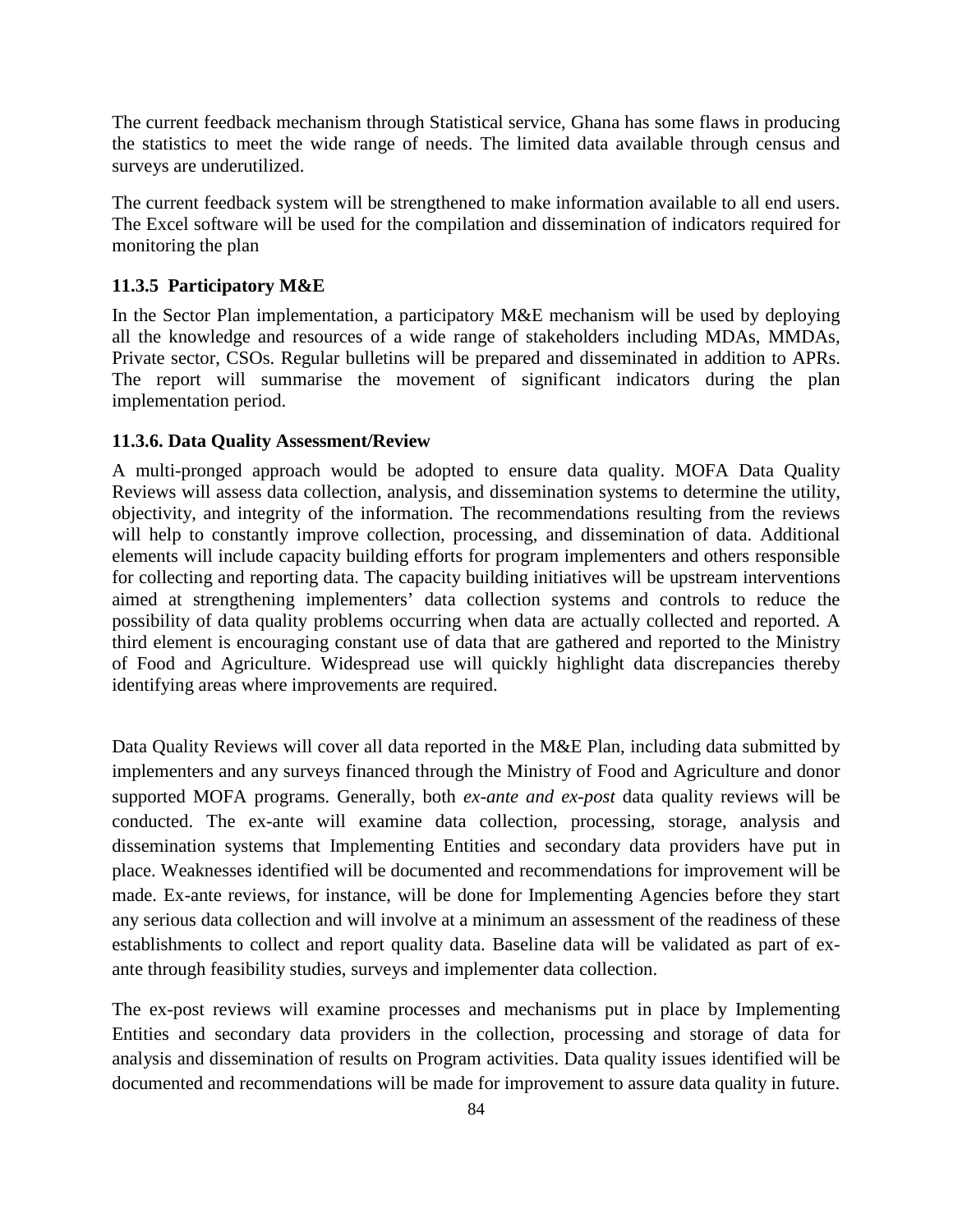Services of independent Data Quality Reviewers will be sought when necessary to enhance the data quail review process. The PPMED Directorate will lead the Data Quality Review process.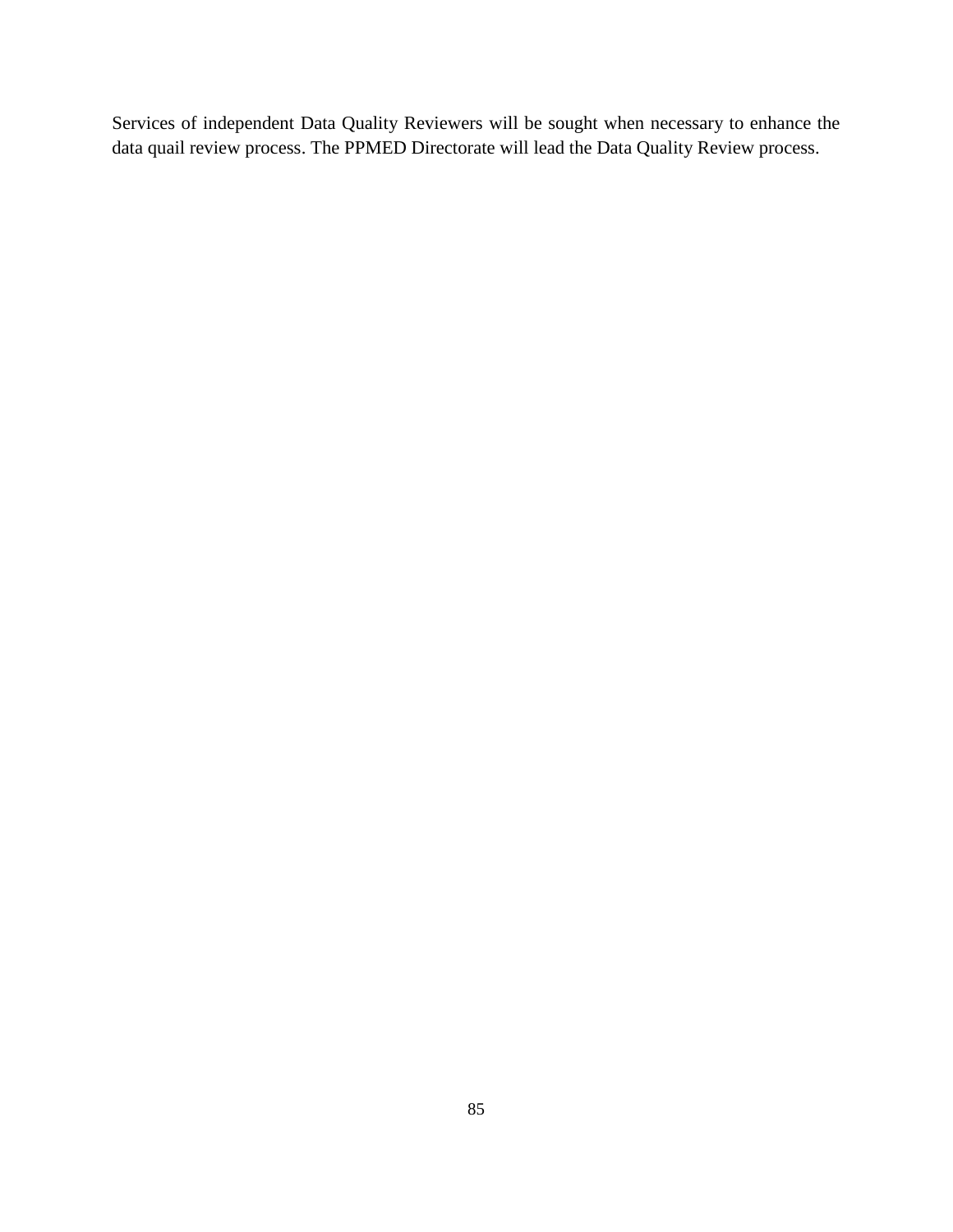#### **CHAPTER TWLEVE**

#### **12. RISK ASSESSMENT**

Table 15 shows the identified principal risks to components for all six programmes of the agriculture sector investment plan. Further detailed risks will be identified as projects and activities are planned in detail prior to their implementation.

No risks that are severe enough to result in the failure of a component are identified at this stage. The plan includes measures to mitigate risks which are classified as medium (M) and low (L).

| <b>Risk</b>                                                  |                                                                                     | <b>Severity</b> |                          |                                                     |  |  |
|--------------------------------------------------------------|-------------------------------------------------------------------------------------|-----------------|--------------------------|-----------------------------------------------------|--|--|
| <b>Programme/Component</b>                                   |                                                                                     | of Risk         |                          | <b>Mitigation Measures</b>                          |  |  |
| <b>Programme 1: Food Security and Emergency Preparedness</b> |                                                                                     |                 |                          |                                                     |  |  |
| Productivity Improvement<br>1.1                              |                                                                                     |                 |                          |                                                     |  |  |
| a.                                                           | Farmers might not accept improved crop                                              | М               |                          | Improvement to extension services                   |  |  |
|                                                              | technologies                                                                        |                 | $\overline{\phantom{0}}$ | <b>Strengthening FBOs</b>                           |  |  |
| b.                                                           | Degradation of land and water resources might                                       | L               |                          | Sustainable land management programmes              |  |  |
|                                                              | constrain productivity increases                                                    |                 |                          | (Programme 4)                                       |  |  |
| $\mathbf{c}$ .                                               | Crop pests and diseases might prevent productivity                                  | М               | $\overline{a}$           | Disease monitoring and early warning system         |  |  |
|                                                              | raising                                                                             |                 |                          | development (Component 1.5)                         |  |  |
| d.                                                           | Farmers might not accept improved livestock                                         | М               |                          | Improvement to extension services                   |  |  |
|                                                              | technologies                                                                        |                 | $\overline{a}$           | Research to find best technology packages           |  |  |
| e.                                                           | Animal diseases might prevent increase in                                           | М               | $\overline{\phantom{a}}$ | Vaccination services                                |  |  |
|                                                              | productivity                                                                        |                 |                          | Improved monitoring and diagnosis                   |  |  |
| f.                                                           | Farmers might not adopt fish culture                                                |                 | $\overline{a}$           | Provision of advisory services                      |  |  |
|                                                              |                                                                                     | L               |                          | Assistance to farmers to use communal waters and to |  |  |
|                                                              |                                                                                     |                 |                          | create ponds                                        |  |  |
| 1.2                                                          | <b>Improved Nutrition</b>                                                           |                 |                          |                                                     |  |  |
| a.                                                           | Suitable nutritious foods might not be available                                    | L               |                          | Assistance and extension services for producers     |  |  |
| b.                                                           | Underweight and stunted children might not be                                       | L               | $\Box$                   | National nutrition campaign                         |  |  |
|                                                              | provided with nutritious food                                                       |                 |                          | Schools food programmes                             |  |  |
| $\overline{1.3}$                                             | Diversification of Livelihood Options for the Poor                                  |                 |                          |                                                     |  |  |
| a.                                                           | Suitable enterprises opportunities might not be<br>available                        | L               |                          | Extensive market research and product studies       |  |  |
| b.                                                           | Farmers might lack funds for investment                                             | M               | $\overline{a}$           | Direct support for reducing the cost of capital     |  |  |
| 1.4                                                          | Food Storage and Distribution                                                       |                 |                          |                                                     |  |  |
| a.                                                           | Post harvest losses might remain high                                               | М               | $\overline{\phantom{a}}$ | Research into handling methods                      |  |  |
|                                                              |                                                                                     |                 |                          | Training for value chain actors                     |  |  |
|                                                              |                                                                                     |                 | $\frac{1}{2}$            | Investment in value chain development               |  |  |
| b.                                                           | Markets might not be integrated                                                     | M               |                          | Investment in value chain development               |  |  |
|                                                              |                                                                                     |                 |                          | Improvements to roads                               |  |  |
|                                                              |                                                                                     |                 | $\overline{a}$           | Investment in market centres                        |  |  |
| 1.5                                                          | Early Warning Systems and Emergency Preparedness                                    |                 |                          |                                                     |  |  |
| a.                                                           | Information of pest and disease threats might not be<br>available for dissemination | $\mathbf L$     | $\overline{\phantom{a}}$ | Creation of pest and disease monitoring system      |  |  |
| b.                                                           | Farmers might not receive information on pest and<br>disease threats                | L               |                          | Creation of dissemination system through all media  |  |  |
| 1.6                                                          | Irrigation and Water Management                                                     |                 |                          |                                                     |  |  |
| a.                                                           | Irrigation facilities might be inadequate                                           | L               | $\overline{a}$           | Rehabilitate Tono and Vea schemes                   |  |  |
|                                                              |                                                                                     |                 | $\overline{\phantom{0}}$ | Construct new facilities for 25,000 hectares        |  |  |
|                                                              |                                                                                     |                 | $\overline{a}$           | Rehabilitate dams in Great Accra and Volta          |  |  |
|                                                              |                                                                                     |                 |                          | Water harvesting programmes                         |  |  |
|                                                              |                                                                                     |                 | $\blacksquare$           | Construct large schemes if proven feasible          |  |  |
| b.                                                           | Maintenance of facilities might be inadequate                                       | L               | $\overline{a}$           | Programmes to build maintenance capacity of FBOs    |  |  |

|  |  |  | <b>Table 15: METASIP Risk Assessment</b> |
|--|--|--|------------------------------------------|
|--|--|--|------------------------------------------|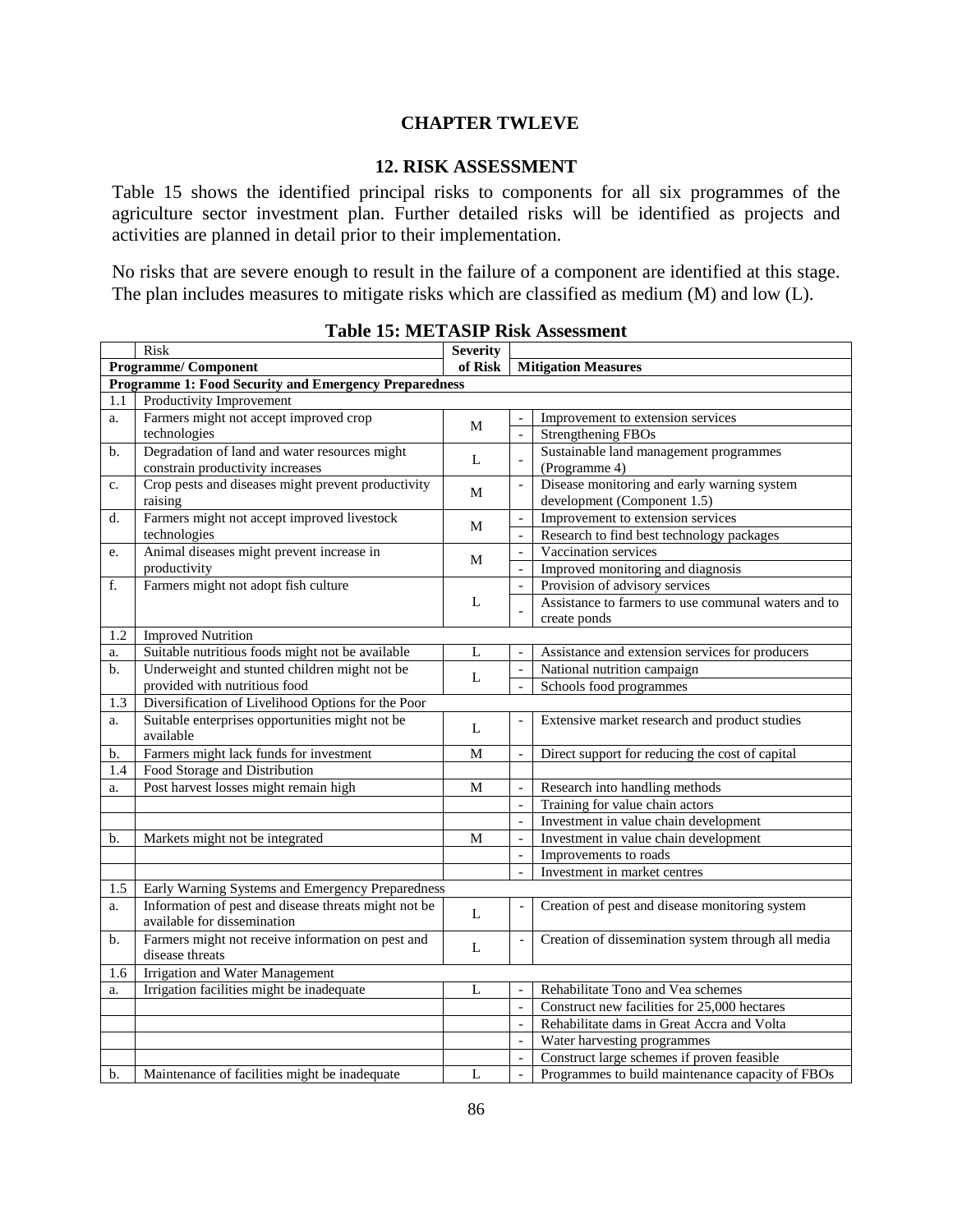| 1.7            | <b>Mechanization Services</b>                                                                           |                |                          |                                                   |  |  |
|----------------|---------------------------------------------------------------------------------------------------------|----------------|--------------------------|---------------------------------------------------|--|--|
| a.             | Mechanization equipment might be insufficient                                                           | L              |                          | Private/ public partnerships for mechanization    |  |  |
|                |                                                                                                         |                | $\overline{a}$           | Partnership with FBOs for mechanization           |  |  |
|                | Programme 2: Increased Growth in Incomes                                                                |                |                          |                                                   |  |  |
| 2.1            | Promotion of Crop, Livestock and Fishery Production for Cash                                            |                |                          |                                                   |  |  |
| a.             | Crop production might not be profitable for farmers                                                     | L              |                          | Fertilizer support programme                      |  |  |
|                |                                                                                                         |                | $\blacksquare$           | Targeted extension services                       |  |  |
|                |                                                                                                         |                |                          | Value chain development to improve markets        |  |  |
|                |                                                                                                         |                | $\frac{1}{2}$            | Market development programme                      |  |  |
| b.             | Livestock production might not be profitable                                                            | L              | $\overline{\phantom{a}}$ | Research to improve genetic quality of animals    |  |  |
|                |                                                                                                         |                |                          | Animal supply programmes to reduce capital cost   |  |  |
|                |                                                                                                         |                | $\blacksquare$           | Diagnostic services to monitor diseases           |  |  |
|                |                                                                                                         |                |                          | Vaccination services                              |  |  |
|                |                                                                                                         |                |                          | Value chain development to improve markets        |  |  |
| b.             | Fish production might not be profitable                                                                 | L              | $\frac{1}{2}$            | Investment in ponds and communal waters           |  |  |
|                |                                                                                                         |                | $\overline{\phantom{a}}$ | Fingerling supply programme                       |  |  |
| 2.2            | Development of New Products                                                                             |                |                          |                                                   |  |  |
| a.             | Niche crops might not find markets                                                                      | L              |                          | Intensive market and product research             |  |  |
| $\mathbf{b}$ . | Niche crops might not be profitable                                                                     | $\mathbf M$    | $\overline{a}$           | Grant funding to reduce capital cost              |  |  |
|                |                                                                                                         |                | $\overline{\phantom{a}}$ | Advisory services for growers and processors      |  |  |
| 2.3            | Pilot Value Chain Development                                                                           |                |                          |                                                   |  |  |
| a.             | Enterprises might not be profitable to investors                                                        | М              |                          | Government investment through private/ public     |  |  |
|                |                                                                                                         |                |                          | partnerships                                      |  |  |
| $\mathbf{b}$ . | Crop commodity supply might not justify new                                                             | L              |                          | Substantial farmer support programmes             |  |  |
|                | investment in agribusinesses                                                                            |                |                          |                                                   |  |  |
| 2.4            | Intensification of FBOs and Out-grower Concepts                                                         |                |                          |                                                   |  |  |
|                | No significant risk                                                                                     |                |                          |                                                   |  |  |
| 2.5            | Development of Rural Infrastructure<br>Infrastructure might not match need                              | L              |                          | Road improvements would be screened to match      |  |  |
| a.             |                                                                                                         |                |                          | farmers' needs                                    |  |  |
| 2.6            | Urban and Peri-urban Agriculture                                                                        |                |                          |                                                   |  |  |
|                | No significant risk                                                                                     |                |                          |                                                   |  |  |
|                | Programme 3: Increased Competitiveness and Enhanced Integration into Domestic and International Markets |                |                          |                                                   |  |  |
| 3.1            | Marketing of Ghanaian Produce in Domestic and International Markets                                     |                |                          |                                                   |  |  |
| a.             | Domestic market opportunities might be limited                                                          | L              |                          | Intensive market and product research             |  |  |
| b.             | International markets might not be found                                                                | $\overline{L}$ | $\frac{1}{2}$            | Intensive market and product research             |  |  |
|                |                                                                                                         | L              |                          | Predominant private sector responsibility         |  |  |
|                | Programme 4: Sustainable Management of Land and Environment                                             |                |                          |                                                   |  |  |
| 4.1            | Awareness Creation and Use of SLM Technologies by Men and Women Farmers                                 |                |                          |                                                   |  |  |
| a.             | Farmers might not adopt technologies                                                                    | М              |                          | Extensive demonstrations and advisory services    |  |  |
|                |                                                                                                         |                | $\frac{1}{2}$            | Grants for preparing and implementing management  |  |  |
|                |                                                                                                         |                |                          | plans                                             |  |  |
| b.             | Suitable technologies might not be available                                                            | L              |                          | Substantial research and development programme to |  |  |
|                |                                                                                                         |                |                          | identify technologies                             |  |  |
|                | Programme 5: Science and Technology for Food and Agricultural Development                               |                |                          |                                                   |  |  |
| 5.1            | Uptake of Technology along the Value Chain and Application of Biotechnology in Agriculture              |                |                          |                                                   |  |  |
| a.             | Technologies might not be available                                                                     | L              |                          | Substantial research for technology development   |  |  |
| b.             | Technologies might not be adopted                                                                       | L              | $\overline{\phantom{0}}$ | Private/ public partnerships for value chain      |  |  |
|                |                                                                                                         |                |                          | development                                       |  |  |
|                |                                                                                                         |                |                          | Training for value chain actors                   |  |  |
| 5.2            | Agricultural Research Funding and Management of Agricultural Research Information                       |                |                          |                                                   |  |  |
|                | No significant risk                                                                                     |                |                          |                                                   |  |  |
|                | <b>Programme 6: Institutional Coordination</b>                                                          |                |                          |                                                   |  |  |
| 6.1            | Institutional Strengthening for Intra-ministerial Coordination                                          |                |                          |                                                   |  |  |
| 6.2            | No significant risk                                                                                     |                |                          |                                                   |  |  |
|                | Inter-ministerial Coordination<br>No significant risk                                                   |                |                          |                                                   |  |  |
| 6.3            |                                                                                                         |                |                          |                                                   |  |  |
|                | Partnership with Private Sector and Civil Society Organizations                                         |                |                          |                                                   |  |  |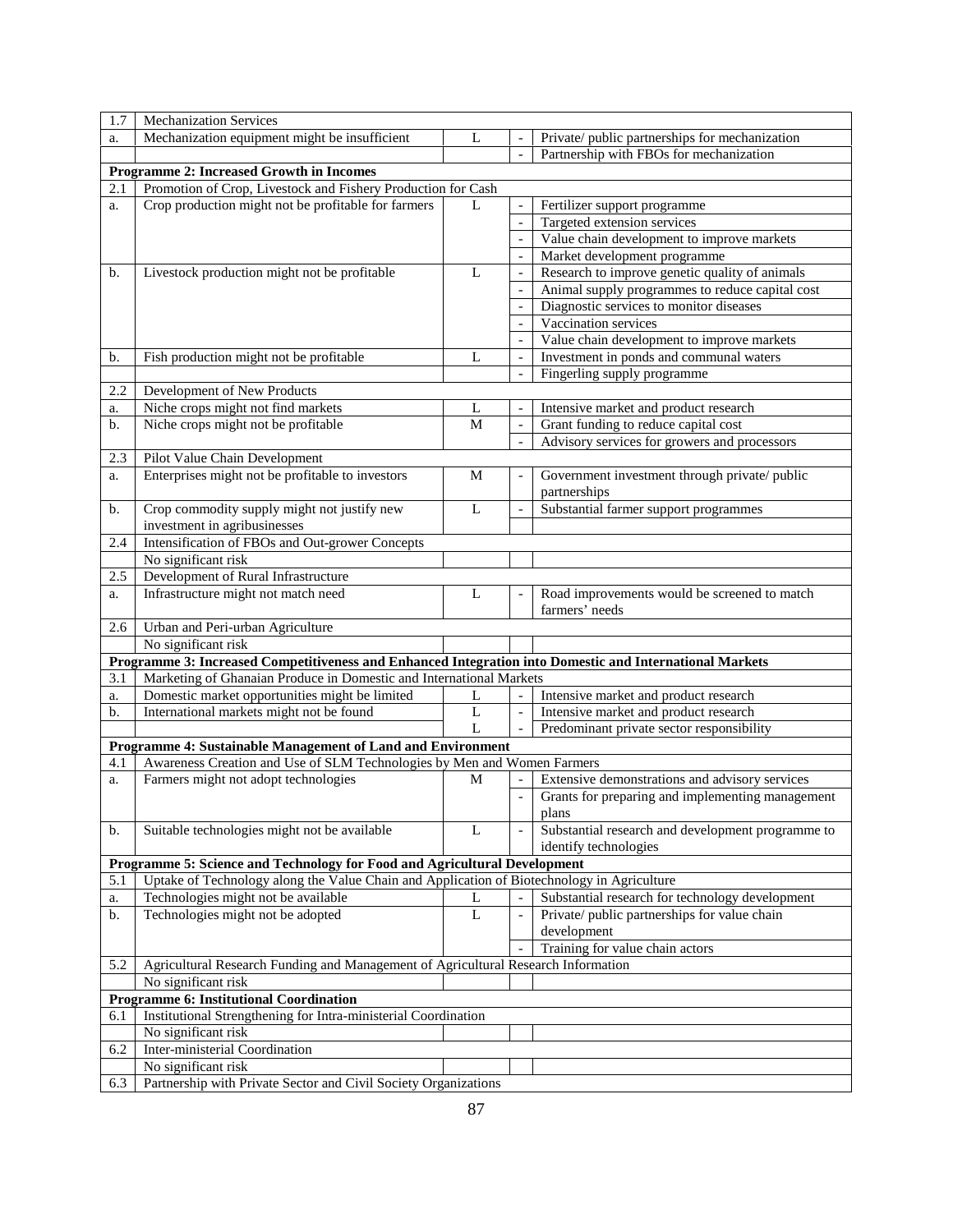|     | $\cdot$<br>N <sub>0</sub><br>.rısk<br>significant |  |  |
|-----|---------------------------------------------------|--|--|
| v.- | Development -<br>Partners<br>`oordination with :  |  |  |
|     | $\cdot$<br>N <sub>0</sub><br>risk<br>significant  |  |  |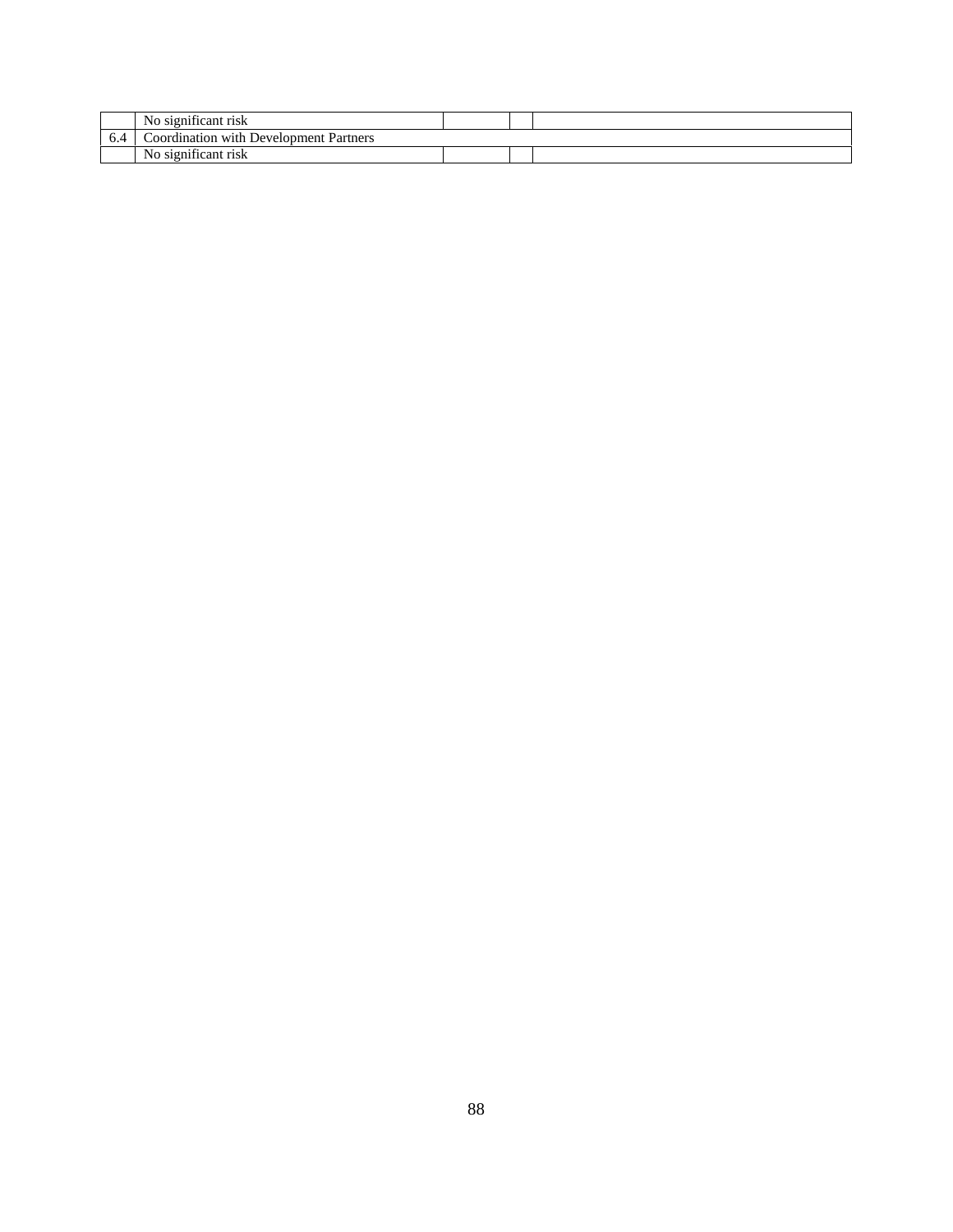# **APPENDIX 1**

# **LEAD AND COLLABORATING/IMPLEMENTING AGENCIES**

| Programme           | <b>Components</b>     | <b>Lead Agency</b>   | <b>Collaborating Agencies</b>  |
|---------------------|-----------------------|----------------------|--------------------------------|
| 1. FOOD             | 1. Productivity       | MOFA (PPRSD, CSD,    | Universities, Attorney         |
| <b>SECURITY AND</b> | Improvement           | DAES, APD, VSD)      | General's Dept., Ministry of   |
| <b>EMERGENCY</b>    |                       |                      | <b>Employment and Social</b>   |
| <b>PREPAREDNESS</b> |                       |                      | Welfare, Ghana Input Dealers   |
|                     |                       |                      | Association, Min. of           |
|                     |                       |                      | Information, Local Authorities |
|                     | 2. Support to         | MOFA (WIAD,          | CSIR (FRI), Ministry of        |
|                     | improved nutrition    | Extension)           | Health (Nutrition Unit),       |
|                     |                       |                      | Ministry of Education, GHS,    |
|                     |                       |                      | <b>GES</b>                     |
|                     | 3. Support for        | MOFA (WIAD, AESD)    | MMDAs, MOTI, NBSSI,            |
|                     | diversification of    |                      | NGOs, DAES                     |
|                     | livelihood options of |                      |                                |
|                     | the poor.             |                      |                                |
|                     | 4. Food storage and   | MOFA (Extension,     | MOTI, , NBSSI, MMDAs,          |
|                     | distribution          | CSD, PPRSD)          | Ministry of Transportation,    |
|                     |                       |                      | Ministry of Information and    |
|                     |                       |                      | <b>NGOs</b>                    |
|                     | 5. Early warning      | MOFA (PPRSD, SRID,   | Meteorological Services,       |
|                     | systems and           | Extension, WIAD)     | Ministry of Information,       |
|                     | emergency             |                      | MMDAs, CSIR, MOTI,             |
|                     | preparedness          |                      | PSD&PSI, NADMO                 |
|                     | 6. Irrigation and     | MOFA (GIDA, AESD     | Water Resources Commission,    |
|                     | water management      | and DAES)            | Ministry of Road Transport,    |
|                     |                       |                      | MMDAs, EPA                     |
|                     | 7. Mechanization      | MOFA (Ag             | MOTI, PSD&PSI, Financial       |
|                     |                       | Engineering,         | Institutions, NGOs involved    |
|                     |                       | Extension, WIAD)     | in Agric in Northern Ghana     |
| 2. INCREASED        | 1. Promotion of cash  | MOFA (Extension,     | CSIR, Universities, MLFM,      |
| <b>GROWTH IN</b>    | crop, livestock and   | CSD, Mechanisation,  | MOTI, PSD&PSI,                 |
| <b>INCOMES</b>      | fisheries production  | Veterinary, APD,     | MMDAs, NGOs, Private           |
|                     | for income            | WIAD)                | Companies (e.g. oil palm       |
|                     |                       |                      | and cotton companies),         |
|                     |                       |                      | Fisheries, MOTI, PSD&PSI,      |
|                     |                       |                      | MMDAs, Private large scale     |
|                     |                       |                      | livestock producers            |
|                     | 2. Development of     | MOFA (WIAD,          | CSIR, Universities, MOTI,      |
|                     | new products          | DAES,, CSD, AESD,    | MMDAs, NGOs                    |
|                     |                       | VSD, APD, Fisheries) |                                |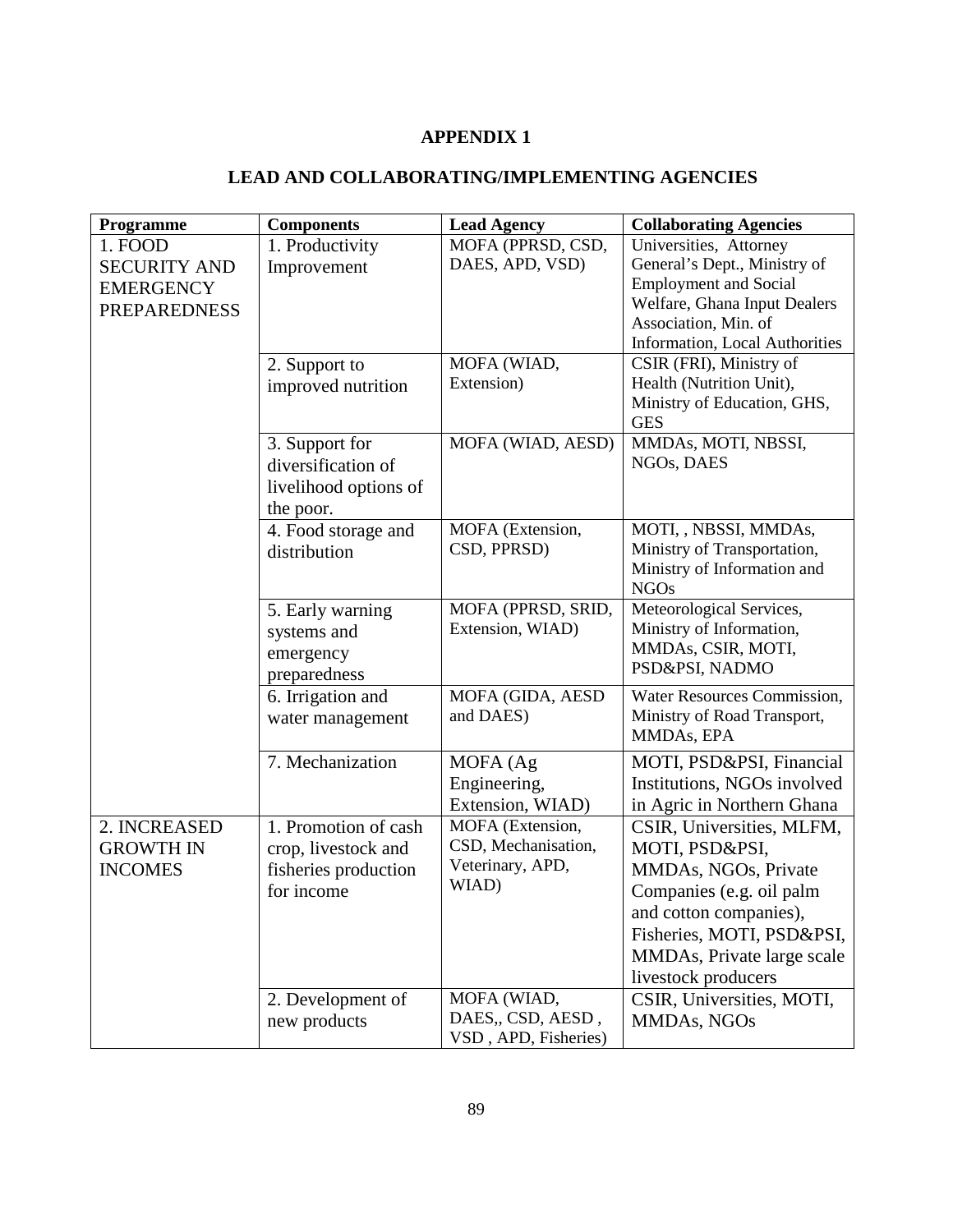| MOFA (CSD,<br>MOTI, MMDAs, NGOs,<br>3. Development of<br>Extension, Vet, APD)<br>Private sector and GTZ-<br>pilot value chains<br><b>MOAP</b><br>MOFA (DAES, AESD<br>4. Intensification of<br>MOTI, PSD&PSI, MMDAs,<br>and Fisheries, GIDA)<br>FBOs and out-grower<br>NGOs, Large Private Farms<br>concept |
|------------------------------------------------------------------------------------------------------------------------------------------------------------------------------------------------------------------------------------------------------------------------------------------------------------|
|                                                                                                                                                                                                                                                                                                            |
|                                                                                                                                                                                                                                                                                                            |
|                                                                                                                                                                                                                                                                                                            |
|                                                                                                                                                                                                                                                                                                            |
| 5. Development of<br><b>MOFA</b><br>Ministry of Transportation,<br>rural infrastructure<br>MOTI, MMDAs                                                                                                                                                                                                     |
| MOFA,<br>Local Authorities, IWMI<br>6. Support to urban<br>and peri-urban<br>agriculture                                                                                                                                                                                                                   |
| 1. Marketing of<br>3. INCREASED<br>MOFA (PPRSD,<br>CSIR, Universities,                                                                                                                                                                                                                                     |
| Ghanaian Produce in<br><b>COMPETITIVE-</b><br>Crop Services,<br>Attorney General's,                                                                                                                                                                                                                        |
| Domestic and<br>Extension)<br><b>NESS AND</b><br>Ministry of Trade,<br>Industries and PSI, Ghana<br><b>ENHANCED</b><br><b>International Markets</b>                                                                                                                                                        |
| <b>INTEGRATION</b><br><b>Export Promotion Council,</b>                                                                                                                                                                                                                                                     |
| Input Dealers Association,<br><b>INTO DOMESTIC</b>                                                                                                                                                                                                                                                         |
| Min. of Information, Ghana<br>AND INTERNA-                                                                                                                                                                                                                                                                 |
| <b>TIONAL</b><br><b>Standard Board, Local</b>                                                                                                                                                                                                                                                              |
| Authorities etc<br><b>MARKETS</b>                                                                                                                                                                                                                                                                          |
| <b>4. SUSTAINABLE</b><br>MOFA (CSD)<br>EPA, MLF&M,<br>1. Awareness                                                                                                                                                                                                                                         |
| <b>MANAGEMENT</b><br>Creation and Use of<br>MLGRD&E, LAP, DPs,                                                                                                                                                                                                                                             |
| OF LAND AND<br><b>SLM</b> Technologies<br>NGOs, Local Authorities,                                                                                                                                                                                                                                         |
| Men and<br><b>ENVIRONMENT</b><br>CSIR, Universities, IFPRI,<br>by<br><b>Women Farmers</b><br>GSS, Financial Institutions                                                                                                                                                                                   |
| <b>MOFA</b><br>5. SCIENCE AND<br>of<br>CSIR, Universities, Local<br>Uptake<br>1.                                                                                                                                                                                                                           |
| Authorities<br>Technology<br><b>TECHNOLOGY</b><br>Along                                                                                                                                                                                                                                                    |
| the Value Chain and<br><b>APPLIED IN</b>                                                                                                                                                                                                                                                                   |
| <b>FOOD AND</b><br>Application of                                                                                                                                                                                                                                                                          |
| <b>AGRICULTURE</b><br>Biotechnology in                                                                                                                                                                                                                                                                     |
| Agriculture<br>Agricultural<br>2.<br><b>MOFA</b><br>CSIR, Universities, Local                                                                                                                                                                                                                              |
| Research<br>Funding<br>Authorities                                                                                                                                                                                                                                                                         |
| and Management of                                                                                                                                                                                                                                                                                          |
| <b>Agricultural Research</b>                                                                                                                                                                                                                                                                               |
| Information                                                                                                                                                                                                                                                                                                |
| 6. IMPROVED<br>1. Institutional<br><b>MOFA</b><br>All MOFA Directorates;                                                                                                                                                                                                                                   |
| <b>INSTITUTIO-NAL</b><br>Strengthening and<br>Headquarters, Regions and                                                                                                                                                                                                                                    |
| Intra-Ministerial<br><b>COORDINA-TION</b><br><b>Districts</b>                                                                                                                                                                                                                                              |
| Coordination                                                                                                                                                                                                                                                                                               |